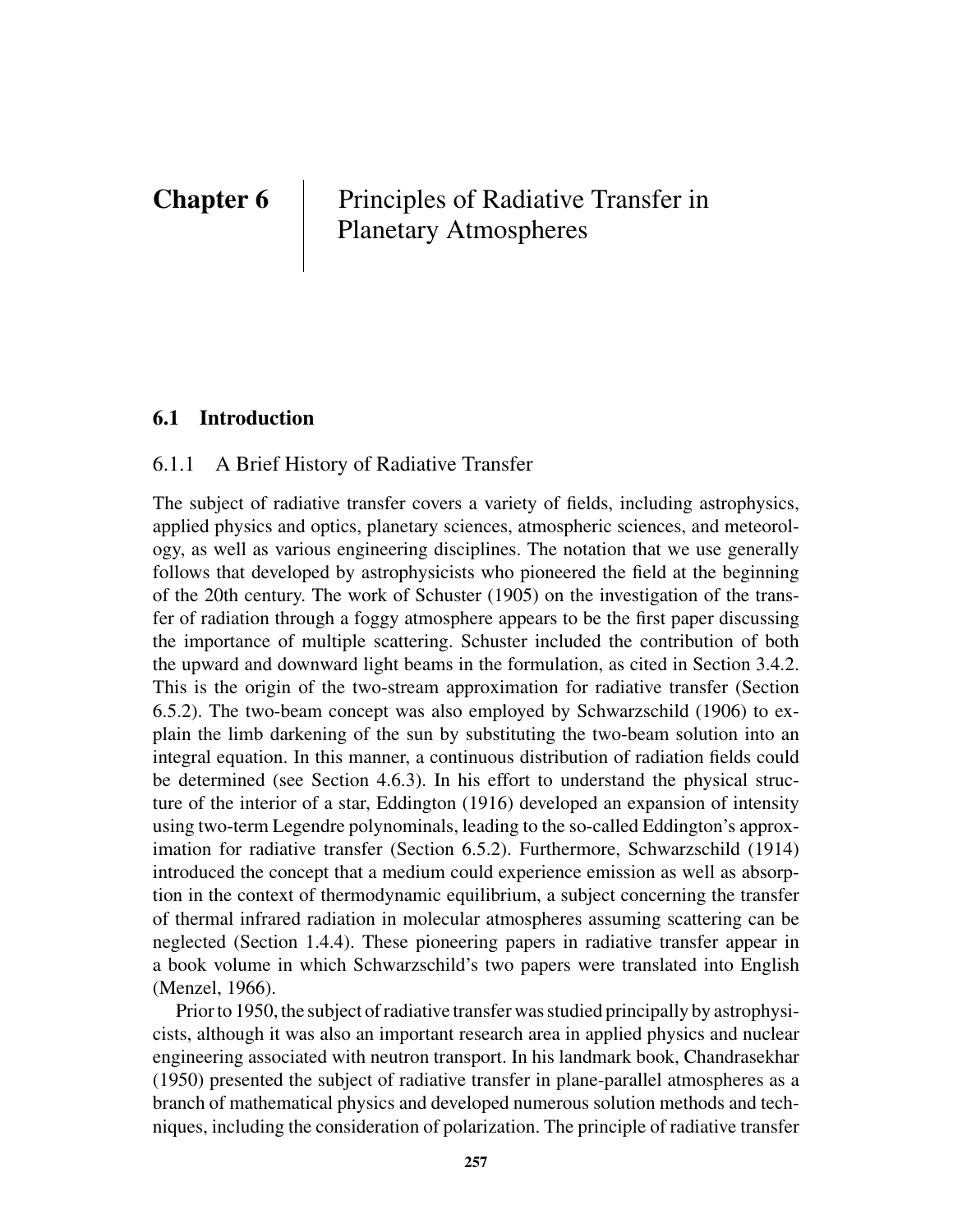has also been extensively employed by planetary scientists, particularly in association with the remote sensing of planetary atmospheres by means of spectroscopy and polarimetry (Chamberlain and Hunten, 1987). In the first edition of this text, we introduced the subject of radiative transfer with reference to approximation methods and their application to the remote sensing of atmospheric composition and structure.

The underlying principles of radiative transfer have been firmly established in the papers and books cited earlier. However, new avenues, such as the analytic solution for the four-stream approximation, the delta-function adjustment for the phase function, and the efficient incorporation of line absorption in multiple scattering atmospheres, have been explored in recent years. In addition, radiative transfer in clouds consisting of nonspherical and spatially oriented ice crystals that occur in the upper troposphere, and radiative transfer in clouds that are finite and inhomogeneous in nature are both contemporary research subjects.

In Sections 1.1.4, 1.4.4, and 1.4.5, we introduced the concept of multiple scattering and presented the basic equations for radiative transfer. We also derived the source function in terms of the phase function and single-scattering albedo in Section 3.4.1. Following these discussions, we should first discuss here the fundamentals and exact solutions for radiative transfer, including the discrete-ordinates method, the principles of invariance, and the adding method. We will prove that the last two are, in principle, equivalent, and point out that the discrete-ordinates and adding methods are similar in terms of numerical calculations. Subsequently, we present various approximations for radiative transfer and the subject of radiative transfer including polarization. Finally, we discuss a number of advanced topics not covered by the plane-parallel assumption. In what follows, we present a number of fundamental equations for the plane-parallel condition and define the associated physical terms.

#### 6.1.2 Basic Equations for the Plane-Parallel Condition

On the basis of Eqs. (3.4.5) and (3.4.6), the basic scalar equation for the transfer of radiation in plane-parallel atmospheres can be written in the form

$$
\mu \frac{dI(\tau, \Omega)}{d\tau} = I(\tau, \Omega) - \frac{\tilde{\omega}}{4\pi} \int_{4\pi} I(\tau, \Omega') P(\Omega, \Omega') d\Omega'
$$

$$
- \frac{\tilde{\omega}}{4\pi} F_{\odot} P(\Omega, -\Omega_0) e^{-\tau/\mu_0} + (1 - \tilde{\omega}) B[T(\tau)], \qquad (6.1.1)
$$

where  $\Omega = (\mu, \phi)$  and  $d\Omega = d\mu d\phi$  (other notations are defined in Section 3.4.1).

As shown in Section 3.4.1, the phase function may be numerically expanded in Legendre polynomials with a finite number of terms, *N*. And, in view of the definition of the scattering angle in Eq. (3.4.7), the phase function may be expressed by

$$
P(\mu, \phi; \mu', \phi') = \sum_{\ell=0}^{N} \tilde{\omega}_{\ell} P_{\ell} [\mu \mu' + (1 - \mu^2)^{1/2} (1 - \mu'^2)^{1/2} \cos(\phi' - \phi)].
$$
\n(6.1.2)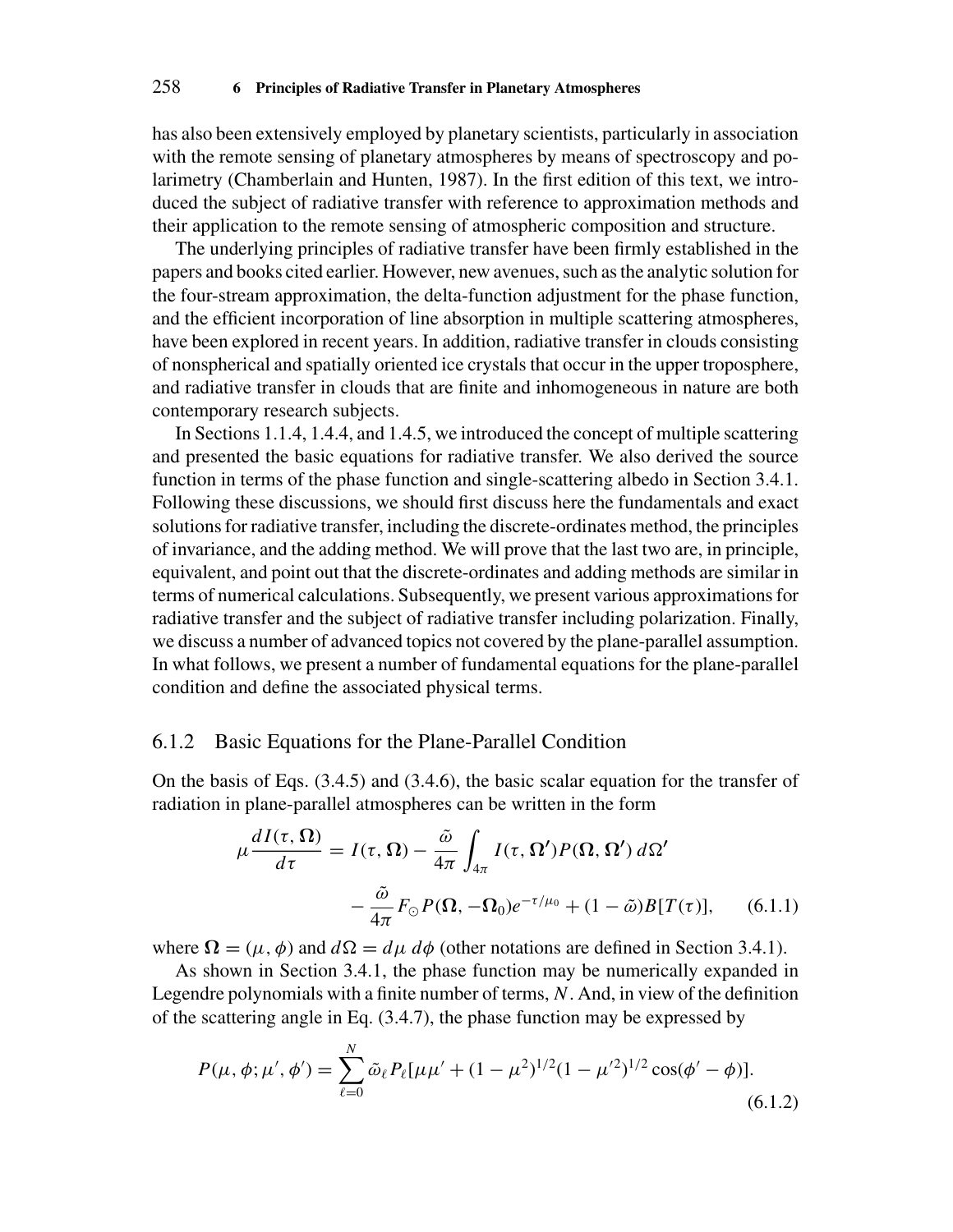

**Figure 6.1** Relation of scattering ( $\Theta$ ), zenith ( $\theta$ ,  $\theta'$ ), and azimuthal angles ( $\phi$ ,  $\phi'$ ) in a spherical atmosphere. In the discussion of multiple scattering of a light beam, the notation  $\Theta$  is usually used to denote the scattering angle, while  $\theta$  is used for the emergent angles. Note that in Chapter 5 dealing with single-scattering processes,  $\theta$  is employed as the scattering angle.

The geometric relationship of the scattering, zenith, and azimuthal angles is shown in Fig. 6.1. The Legendre polynomials for the argument shown in Eq. (6.1.2) can be expanded by the addition theorem for spherical harmonics (see Appendix E) to give

$$
P(\mu, \phi; \mu', \phi') = \sum_{m=0}^{N} \sum_{\ell=m}^{N} \tilde{\omega}_{\ell}^{m} P_{\ell}^{m}(\mu) P_{\ell}^{m}(\mu') \cos m(\phi' - \phi), \qquad (6.1.3a)
$$

where

$$
\tilde{\omega}_{\ell}^{m} = (2 - \delta_{0,m}) \tilde{\omega}_{\ell} \frac{(\ell - m)!}{(\ell + m)!} \qquad (\ell = m, ..., N, \quad 0 \le m \le N), \quad (6.1.3b)
$$

$$
\delta_{0,m} = \begin{cases} 1 & \text{if } m = 0, \\ 0 & \text{otherwise,} \end{cases}
$$
 (6.1.3c)

and  $P_{\ell}^{m}$  denote the associated Legendre polynomials.

In view of the phase function expansion, we may also expand the intensity in the form

$$
I(\tau; \mu, \phi) = \sum_{m=0}^{N} I^{m}(\tau, \mu) \cos m(\phi_0 - \phi).
$$
 (6.1.4)

On inserting Eqs. (6.1.3a) and (6.1.4) into Eq. (6.1.1) and noting the orthogonality of the associated Legendre polynomials, Eq.  $(6.1.1)$  splits up into  $(N + 1)$  independent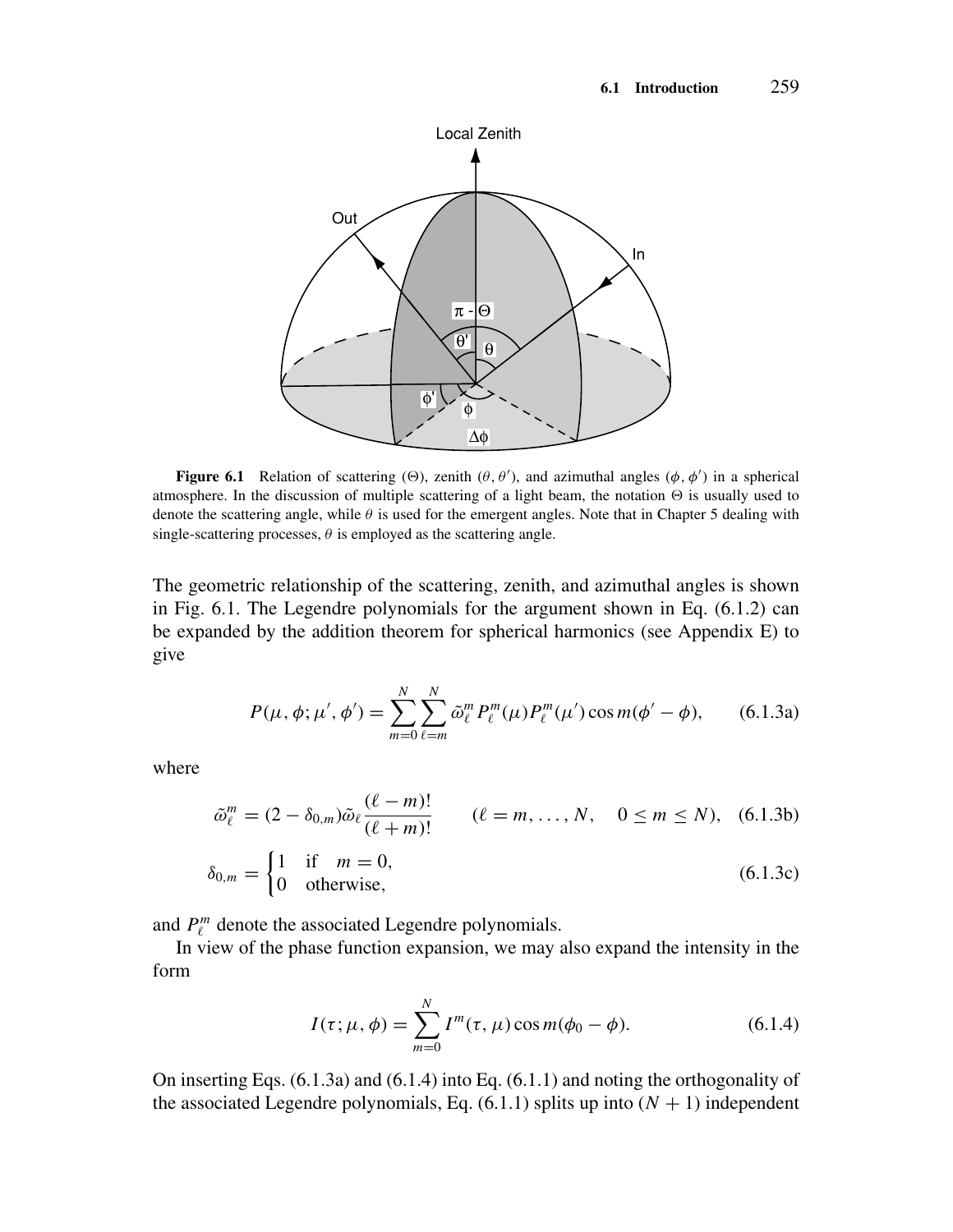equations:

$$
\mu \frac{dI^{m}(\tau, \mu)}{d\tau} = I^{m}(\tau, \mu) - (1 + \delta_{0,m}) \frac{\tilde{\omega}}{4} \sum_{\ell=m}^{N} \tilde{\omega}_{\ell}^{m} P_{\ell}^{m}(\mu) \int_{-1}^{1} P_{\ell}^{m}(\mu') I^{m}(\tau, \mu') d\mu'
$$

$$
- \frac{\tilde{\omega}}{4\pi} \sum_{\ell=m}^{N} \tilde{\omega}_{\ell}^{m} P_{\ell}^{m}(\mu) P_{\ell}^{m}(-\mu_{0}) F_{\odot} e^{-\tau/\mu_{0}}
$$

$$
+ \delta_{0,m} (1 - \tilde{\omega}) B[T(\tau)] \qquad (m = 0, 1, ..., N). \qquad (6.1.5)
$$

Each equation may be solved independently for  $I^m$ . Consequently, from Eq. (6.1.4), *I* may be determined.

For  $m = 0$ , the intensity expressed in Eq. (6.1.4) corresponds to the azimuthalindependent case. We shall omit the superscript 0 for simplicity and rewrite Eq. (6.1.5) to yield

$$
\mu \frac{dI(\tau, \mu)}{d\tau} = I(\tau, \mu) - \frac{\tilde{\omega}}{2} \sum_{\ell=0}^{N} \tilde{\omega}_{\ell} P_{\ell}(\mu) \int_{-1}^{1} P_{\ell}(\mu') I(\tau, \mu') d\mu'
$$

$$
- \frac{\tilde{\omega}}{4\pi} \sum_{\ell=0}^{N} \tilde{\omega}_{\ell} P_{\ell}(\mu) P_{\ell}(-\mu_0) F_{\odot} e^{-\tau/\mu_0} + (1 - \tilde{\omega}) B[T(\tau)]. \quad (6.1.6)
$$

For scattering atmospheres, the diffuse upward and downward solar flux densities are given, respectively, by

$$
F_{\text{dif}}^{\uparrow}(\tau) = \int_0^{2\pi} \int_0^1 I(\tau; \mu, \phi) \mu \, d\mu \, d\phi, \qquad \mu \ge 0,
$$
 (6.1.7a)

$$
F_{\text{dif}}^{\downarrow}(\tau) = \int_0^{2\pi} \int_0^{-1} I(\tau; \mu, \phi) \mu \, d\mu \, d\phi, \qquad \mu \le 0. \tag{6.1.7b}
$$

Thus, by noting that

$$
\int_0^{2\pi} \cos m(\phi_0 - \phi) \, d\phi = 0, \qquad m \neq 0,
$$
\n(6.1.8)

in Eq. (6.1.4), we obtain the upward and downward solar flux densities as follows:

$$
F_{\text{dif}}^{\uparrow\downarrow}(\tau) = 2\pi \int_0^{\pm 1} I(\tau, \ \mu)\mu \ d\mu. \tag{6.1.9}
$$

Consequently, for calculations of solar fluxes in the atmosphere, the azimuthal dependence of the intensity expansion can be neglected, and Eq. (6.1.6) is sufficient for radiation studies.

Moreover, for azimuthal independent cases, we may define the phase function

$$
P(\mu, \mu') = \frac{1}{2\pi} \int_0^{2\pi} P(\mu, \phi; \mu', \phi') d\phi'.
$$
 (6.1.10)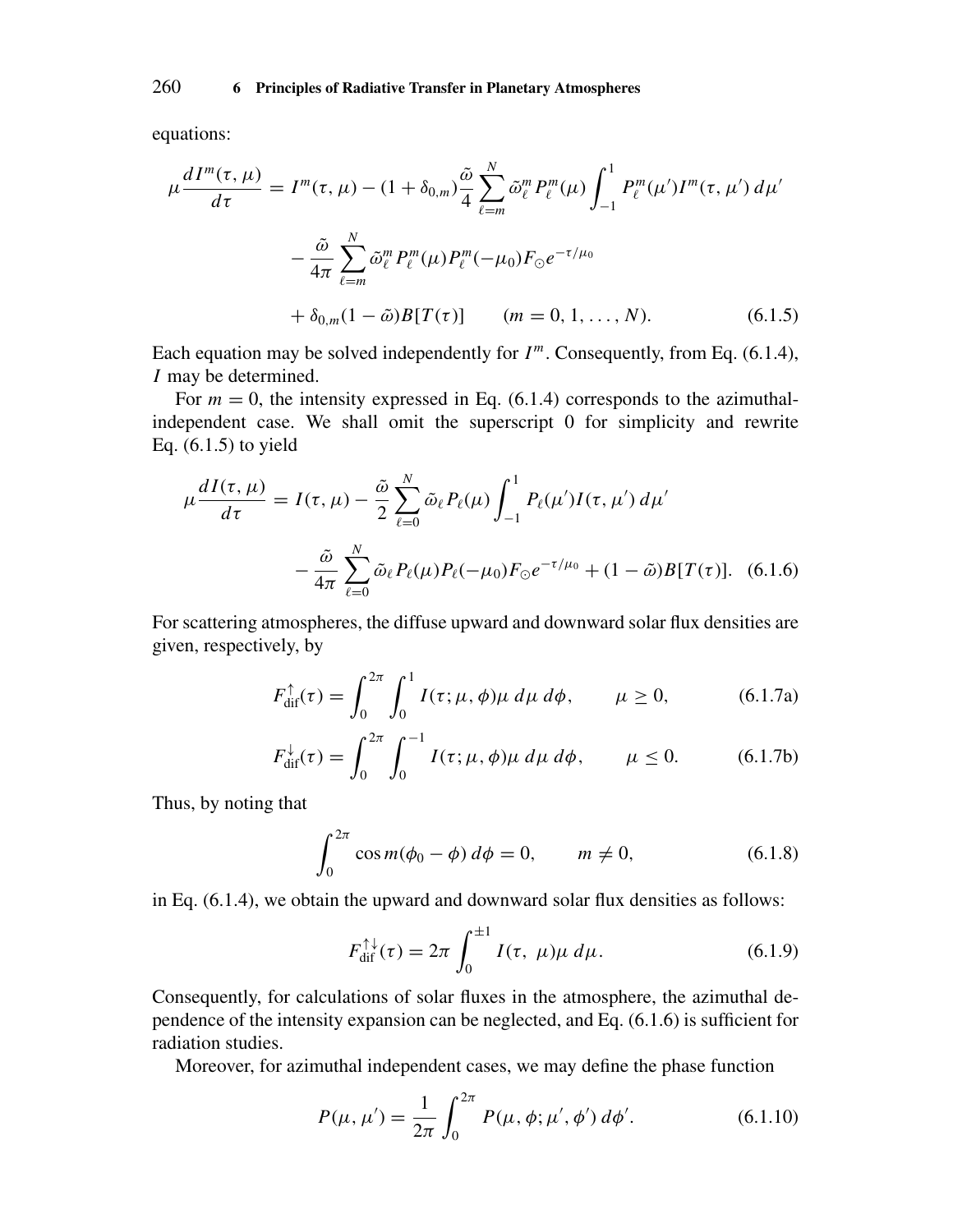In view of the phase function expansion represented by Eq. (6.1.3a), we have

$$
P(\mu, \mu') = \sum_{\ell=0}^{N} \tilde{\omega}_{\ell} P_{\ell}(\mu) P_{\ell}(\mu').
$$
 (6.1.11)

By virtue of this equation, the azimuthally independent transfer equation for diffuse radiation expressed in Eq. (6.1.6) can be rewritten as follows:

$$
\mu \frac{dI(\tau, \mu)}{d\tau} = I(\tau, \mu) - \frac{\tilde{\omega}}{2} \int_{-1}^{1} I(\tau, \mu') P(\mu, \mu') d\mu'
$$

$$
- \frac{\tilde{\omega}}{4\pi} F_{\odot} P(\mu, -\mu_0) e^{-\tau/\mu_0} + (1 - \tilde{\omega}) B[T(\tau)]. \quad (6.1.12)
$$

We use the positive and negative  $\mu$ 's to denote the upward and downward light beams, as is evident in Eqs. (6.1.7a) and (6.1.7b). Hence the  $\mu_0$ 's that denote the direct solar radiation component are negative values. However, a positive  $\mu_0$  has been used for convenience, and  $-\mu_0$  represents the fact that the direct solar radiation is downward. For the transfer of terrestrial infrared radiation in scattering atmospheres that are in local thermodynamic equilibrium, the direct solar term involving  $F_{\odot}$  does not appear (Section 4.6).

For solar radiation, the equation of radiative transfer, however, only describes the diffuse component, i.e., light beams scattered more than once, and so we must include the direct component to account for the downward radiation. This is given by the simple Beer–Bouguer–Lambert law for extinction in the form

$$
F_{\rm dir}^{\downarrow}(\tau) = \mu_0 F_{\odot} e^{-\tau/\mu_0}.
$$
 (6.1.13)

The total upward and downward flux densities at a given  $\tau$  are, respectively,

$$
F^{\uparrow}(\tau) = F_{\text{dif}}^{\uparrow}(\tau) = 2\pi \int_0^1 I(\tau, \mu)\mu \, d\mu, \tag{6.1.14a}
$$

$$
F^{\downarrow}(\tau) = F^{\downarrow}_{\text{dif}}(\tau) + F^{\downarrow}_{\text{dir}}(\tau) = 2\pi \int_0^{-1} I(\tau, \mu)\mu \, d\mu + \mu_0 F_{\odot} e^{-\tau/\mu_0}.
$$
 (6.1.14b)

The net flux density for a given level is, therefore,

$$
F(\tau) = F^{\downarrow}(\tau) - F^{\uparrow}(\tau). \tag{6.1.14c}
$$

(See also Section 3.5 for a discussion of solar net flux and heating rate.) In the presentation of multiple scattering in planetary atmospheres, the thermal infrared emission term will be omitted.

# **6.2 Discrete-Ordinates Method for Radiative Transfer**

The discrete-ordinates method for radiative transfer was elegantly developed by Chandrasekhar (1950) for application to the transfer of radiation in planetary atmospheres. Liou (1973a) demonstrated that the discrete-ordinates method is a useful and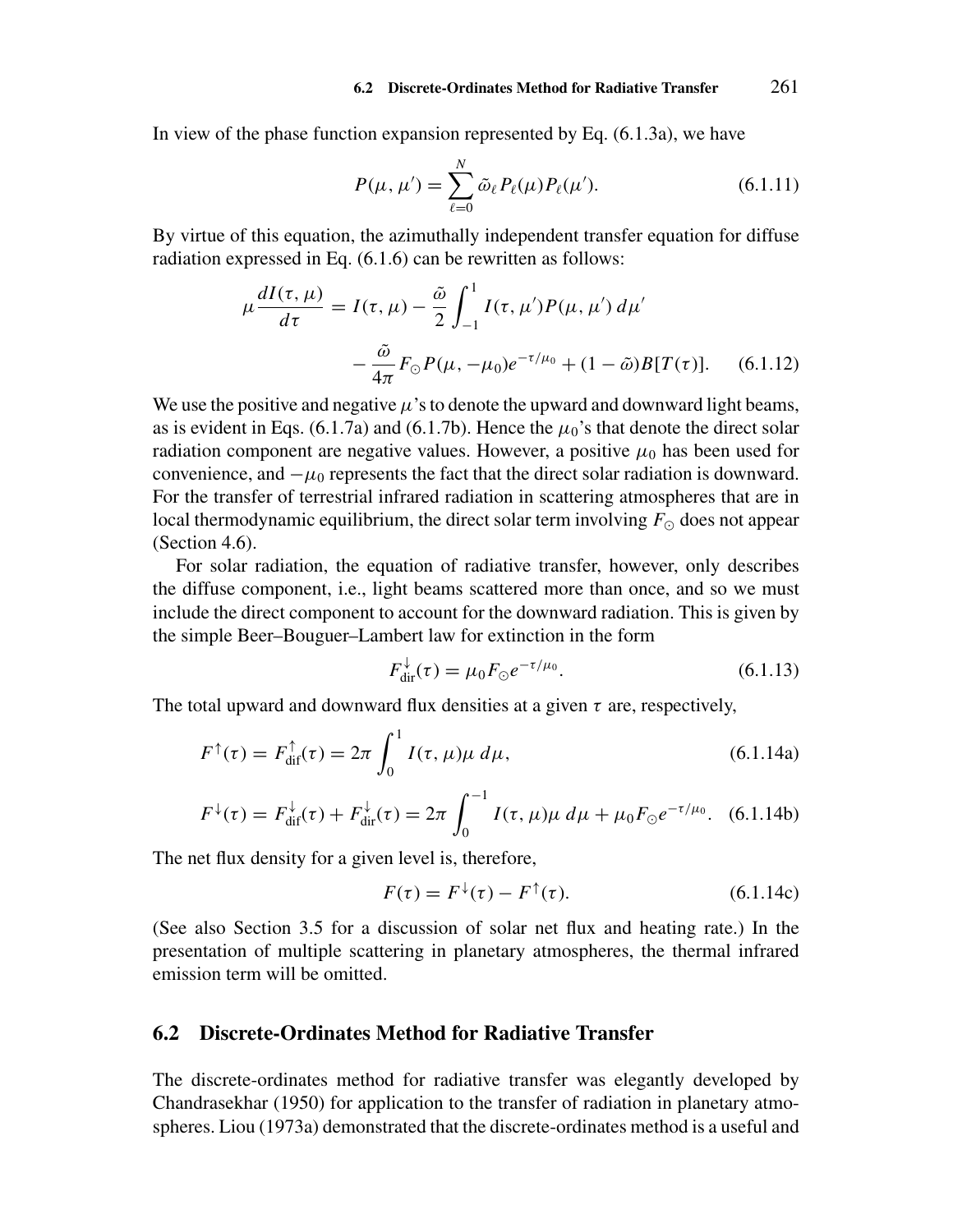powerful method for the computation of radiation fields in aerosol and cloudy atmospheres. The method involves the discretization of the basic radiative transfer equation and the solution of a set of first-order differential equations. With the advance in numerical techniques for solving differential equations, the discrete-ordinates method has been found to be efficient and accurate for calculations of scattered intensities and fluxes. In presenting the fundamentals of this method, we first discuss the case involving isotropic scattering, including the law of diffuse reflection for semi-infinite atmospheres. That is followed by the general solution for anisotropic scattering. Finally, we present the application of the discrete-ordinates method for radiative transfer to nonhomogeneous atmospheres.

#### 6.2.1 General Solution for Isotropic Scattering

For simplicity in introducing the discrete-ordinates method for radiative transfer, we shall first assume isotropic scattering, i.e., the scattering phase function  $P(\mu, \phi)$ ;  $\mu', \phi'$  = 1. In this case, the azimuthally independent intensity may be defined by

$$
I(\tau, \mu) = \frac{1}{2\pi} \int_0^{2\pi} I(\tau; \mu, \phi) \, d\phi. \tag{6.2.1}
$$

By neglecting the emission term, the equation of transfer given in Eq. (6.1.12) becomes

$$
\mu \frac{dI(\tau, \mu)}{d\tau} = I(\tau, \mu) - \frac{\tilde{\omega}}{2} \int_{-1}^{1} I(\tau, \mu') d\mu' - \frac{\tilde{\omega} F_{\odot}}{4\pi} e^{-\tau/\mu_{0}}.
$$
 (6.2.2)

Now replacing the integral by a summation, according to Gauss's formula (see Section 6.5.2 for definition) and setting  $I_i = I(\tau, \mu_i)$ , we obtain

$$
\mu_i \frac{dI_i}{d\tau} = I_i - \frac{\tilde{\omega}}{2} \sum_j I_j a_j - \frac{\tilde{\omega} F_{\odot}}{4\pi} e^{-\tau/\mu_0}, \qquad i = -n, \dots, n, \qquad (6.2.3)
$$

where  $\Sigma_i$  denotes summation from  $-n$  to *n*, i.e., 2*n* terms.

The solution of Eq. (6.2.3) may be derived by seeking first the general solution for the homogeneous part of the differential equation and then adding a particular solution. For the homogeneous part of the differential equation, we set

$$
I_i = g_i e^{-k\tau},\tag{6.2.4}
$$

where  $g_i$  and  $k$  are constants. Substituting Eq. (6.2.4) into the homogeneous part of Eq. (6.2.3), we find

$$
g_i(1 + \mu_i k) = \frac{\tilde{\omega}}{2} \sum_j a_j g_j.
$$
\n(6.2.5)

This implies that *gi* must be in the following form with a constant *L*:

$$
g_i = L/(1 + \mu_i k). \tag{6.2.6}
$$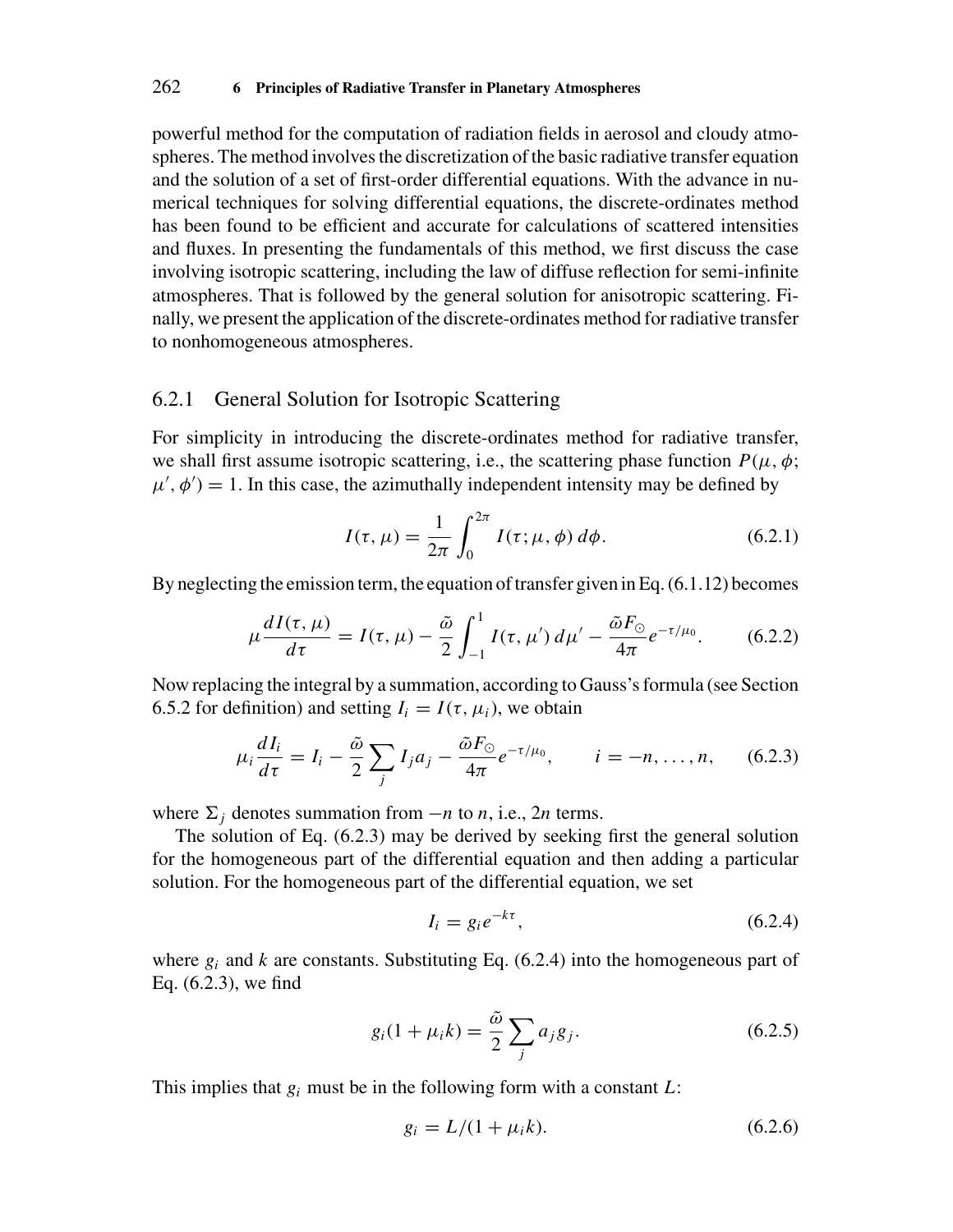With the expression of  $g_i$  given by Eq.  $(6.2.6)$ , we obtain the characteristic equation for the determination of the eigenvalue *k* as follows:

$$
1 = \frac{\tilde{\omega}}{2} \sum_{j} \frac{a_j}{1 + \mu_j k} = \tilde{\omega} \sum_{j=1}^{n} \frac{a_j}{1 - \mu_j^2 k^2}.
$$
 (6.2.7)

For  $\tilde{\omega}$  < 1, Eq. (6.2.7) admits 2*n* distinct nonzero eigenvalues, which occur in pairs as  $\pm k_j$  ( $j = 1, \ldots, n$ ). Thus, the general solution for the homogeneous part is

$$
I_i = \sum_j \frac{L_j}{1 + \mu_i k_j} e^{-k_j \tau}.
$$
 (6.2.8)

For a particular solution, we assume the following form:

$$
I_i = \frac{\tilde{\omega} F_{\odot}}{4\pi} h_i e^{-\tau/\mu_0},\tag{6.2.9}
$$

where  $h_i$  are constants. Inserting Eq.  $(6.2.9)$  into Eq.  $(6.2.3)$  leads to

$$
h_i(1 + \mu_i/\mu_0) = \frac{\tilde{\omega}}{2} \sum_j a_j h_j + 1.
$$
 (6.2.10)

Hence, the constants  $h_i$  must be in the form

$$
h_i = \gamma/(1 + \mu_i/\mu_0), \tag{6.2.11}
$$

where  $\gamma$  can be determined from Eq. (6.2.10) with the form

$$
\gamma = 1 / \left[ 1 - \tilde{\omega} \sum_{j=1}^{n} a_j / \left( 1 - \mu_j^2 / \mu_0^2 \right) \right].
$$
 (6.2.12)

Adding the general and particular solutions, we obtain

$$
I_i = \sum_j \frac{L_j}{1 + \mu_i k_j} e^{-k_j \tau} + \frac{\tilde{\omega} F_{\odot} \gamma}{4\pi (1 + \mu_i / \mu_0)} e^{-\tau / \mu_0}, \qquad i = -n, \dots, n. \tag{6.2.13}
$$

The unknown coefficients of proportionality  $L_i$  are determined from the boundary conditions imposed.

The next step is to introduce Chandrasekhar's  $H$  function to replace the constant  $\gamma$ . Consider the function

$$
T(z) = 1 - \frac{\tilde{\omega}z}{2} \sum_{j} \frac{a_j}{z + \mu_j} = 1 - \tilde{\omega}z^2 \sum_{j=1}^{n} \frac{a_j}{z^2 - \mu_j^2},
$$
 (6.2.14)

which is a polynomial of degree 2*n* in *z*. We then compare this equation with the characteristic equation (6.2.7) and find that  $z = \pm 1/k_i$  for  $T(z) = 0$ . Thus, we must have

$$
\prod_{j=1}^{n} (z^2 - \mu_j^2) T(z) = \text{const} \prod_{j=1}^{n} (1 - k_j^2 z^2), \tag{6.2.15}
$$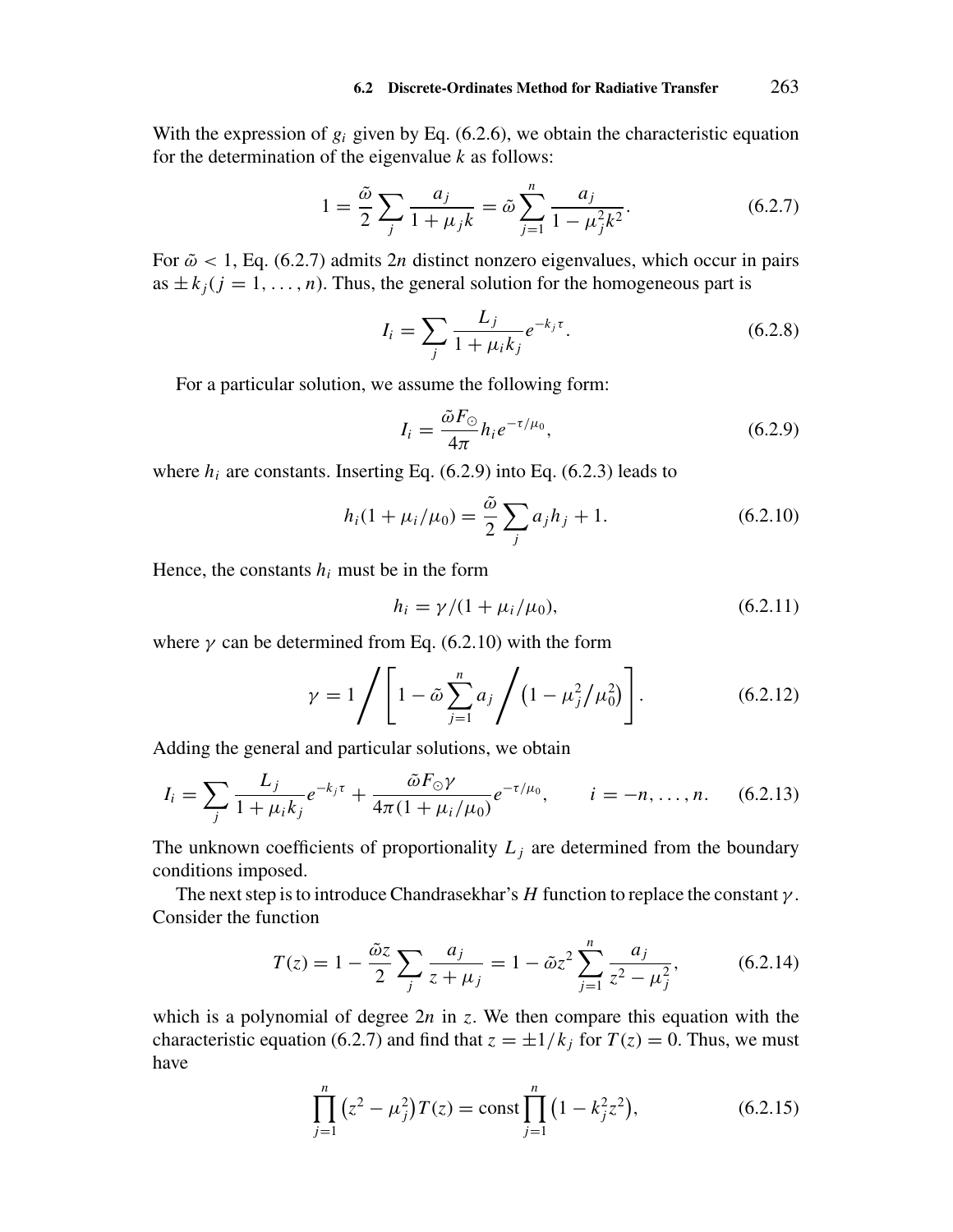since the two polynomials of degree 2*n* have the same zeros. For  $z = 0$ , we find that

$$
const = \prod_{j=1}^{n} \left( -\mu_j^2 \right)
$$

Thus,

$$
T(z) = (-1)^n \mu_1^2 \dots \mu_n^2 \prod_{j=1}^n (1 - k_j^2 z^2) / \prod_{j=1}^n (z^2 - \mu_j^2).
$$
 (6.2.16)

*.*

The *H* function is defined by

$$
H(\mu) = \frac{1}{\mu_1 \dots \mu_n} \frac{\prod_{j=1}^n (\mu + \mu_j)}{\prod_{j=1}^n (1 + k_j \mu)}.
$$
 (6.2.17)

In terms of the *H* function, we have

$$
\gamma = 1/T(\mu_0) = H(\mu_0)H(-\mu_0). \tag{6.2.18}
$$

It follows that the complete solution to the isotropic, nonconservative radiative transfer equation in the *n*th approximation can now be expressed by

$$
I_i = \sum_j \frac{L_j}{1 + \mu_i k_j} e^{-k_j \tau} + \frac{\tilde{\omega} F_{\odot} H(\mu_0) H(-\mu_0)}{4\pi (1 + \mu_i/\mu_0)} e^{-\tau/\mu_0}.
$$
 (6.2.19)

Figure 6.2 illustrates a distribution of eigenvalues for isotropic scattering with a single-scattering albedo  $\tilde{\omega} = 0.95$  using four discrete streams. The characteristic equation denoted in Eq. (6.2.7) can be written in the form

$$
f(k) = 1 - \tilde{\omega} \sum_{j=1}^{n} \frac{a_j}{1 - \mu_j^2 k^2}.
$$
 (6.2.20)

For  $\tilde{\omega} \neq 0$ ,  $f(k_j) \rightarrow \pm \infty$ , as  $k_j \rightarrow \mu_j^{-1}$ . In this figure, the same intervals between each  $\mu_j^{-1}$  were divided so that lines across the zeros can be clearly identified. The eigenvalues occur in pairs and there exists one, and only one, eigenvalue in each interval that can be mathematically proven. The eigenvalue in the discrete-ordinates method for radiative transfer may be physically interpreted as an effective extinction coefficient that, when multiplied by the normal optical depth, represents an effective optical path length in each discrete stream.

For conservative scattering,  $\tilde{\omega} = 1$ , we note that the characteristic equation (6.2.7) admits two zero eigenvalues, namely,  $k^2 = 0$ . Based on the relation

$$
\sum_{j=-n}^{n} a_j \mu_j^{\ell} = \int_{-1}^{1} \mu^{\ell} d\mu = 2\delta_{\ell}/(2\ell+1), \qquad \delta_{\ell} = \begin{cases} 1 & \text{even,} \\ 0 & \text{odd,} \end{cases}
$$

we can show that

$$
I_i = b(\tau + \mu_i + Q) \tag{6.2.21}
$$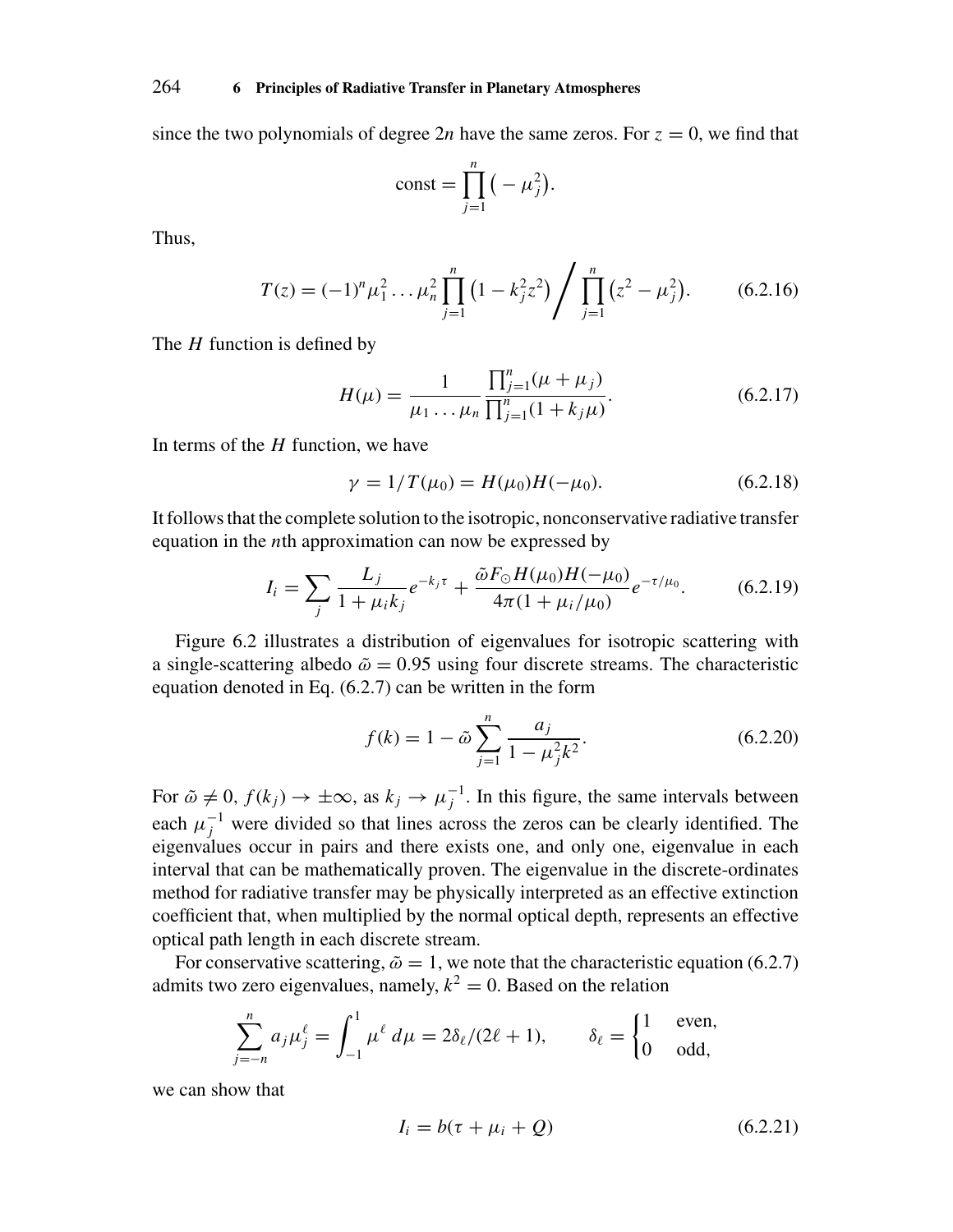

**Figure 6.2** A typical distribution of eigenvalues (intercepts on the *k*-axis) for isotropic scattering with a single-scattering albedo of 0.95 for equal intervals between each  $\mu_j^{-1}$  ( $j = \pm 1, \pm 2, \pm 3, \pm 4$ ).

satisfies the homogeneous part of the differential equation, where *b* and *Q* are two arbitrary constants of integration. Thus, the complete solution to the isotropic radiative transfer equation in the *n*th approximation may be written as follows:

$$
I_{i} = \sum_{j=-(n-1)}^{n-1} \frac{L_{j}}{1+\mu_{i}k_{j}} e^{-k_{j}\tau} + (\tau + \mu_{i})L_{-n} + L_{n} + \frac{F_{\odot}H(\mu_{0})H(-\mu_{0})}{4\pi(1+\mu_{i}/\mu_{0})} e^{-\tau/\mu_{0}}.
$$
\n(6.2.22)

# 6.2.2 The Law of Diffuse Reflection for Semi-infinite Isotropic Scattering Atmospheres

Let us consider that there is no diffuse downward and upward radiation at the top  $(\tau = 0)$  and bottom  $(\tau = \tau_1)$  of a semi-infinite atmosphere so that

$$
I(0, -\mu_i) = 0,
$$
  $I(\tau_1, +\mu_i) = 0.$  (6.2.23)

Inserting the second boundary condition into the solution for the isotropic radiative transfer equation in the *n*th approximation denoted in Eq. (6.2.19), we obtain

$$
I(\tau_1, +\mu_i) = 0 = \sum_{j=-n}^{-1} \frac{L_j}{1 - \mu_i k_j} e^{k_j \tau_1}, \qquad i = 1, ..., n.
$$
 (6.2.24)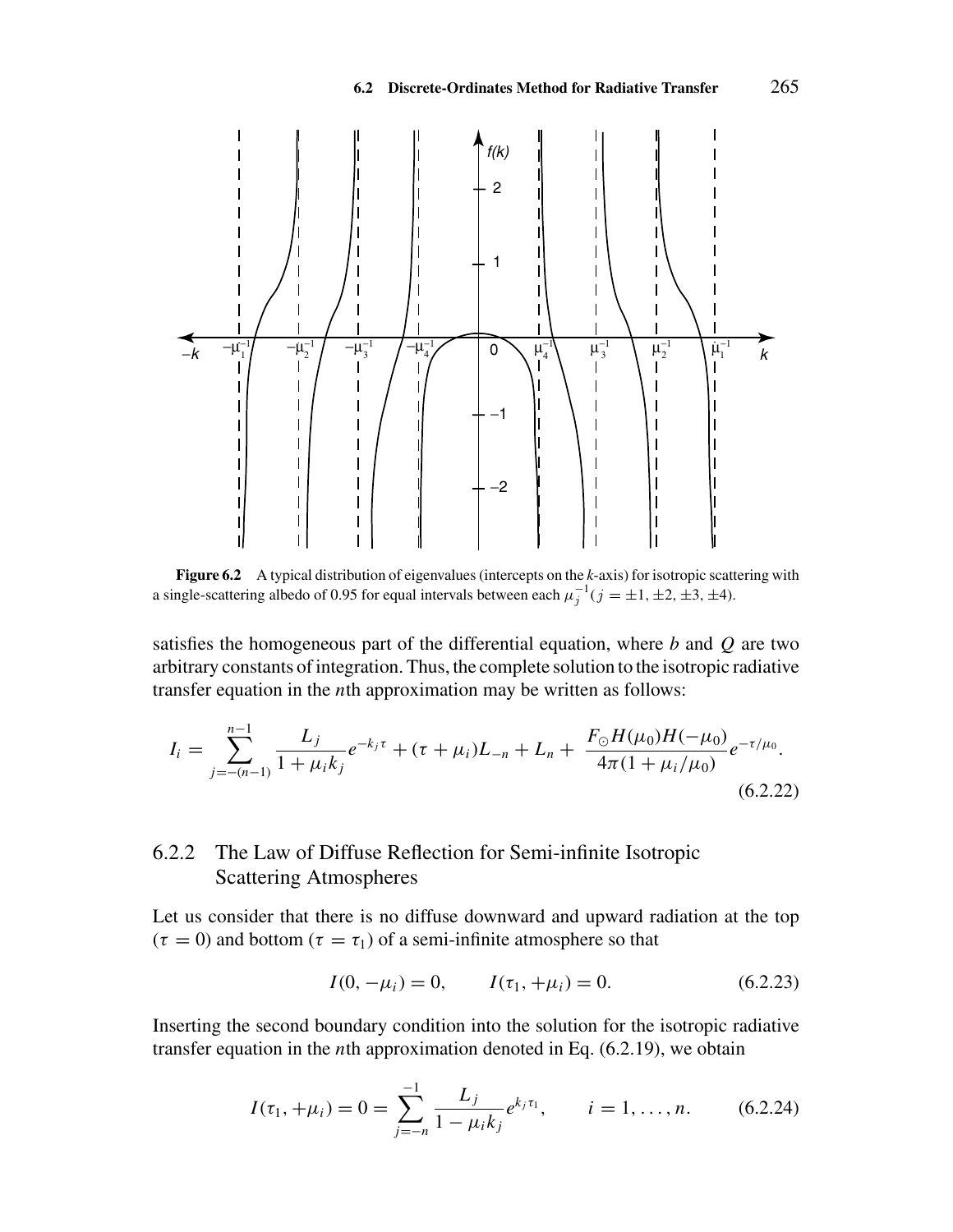In order to satisfy the boundary condition for a semi-infinite atmosphere, we must have  $L_j = 0$  ( $j = -n, ..., -1$ ). Thus,

$$
I(\tau, \mu_i) = \sum_{j=1}^{n} \frac{L_j}{1 + \mu_i k_j} e^{-k_j \tau} + \frac{\tilde{\omega} F_{\odot} H(\mu_0) H(-\mu_0)}{4\pi (1 + \mu_i/\mu_0)} e^{-\tau/\mu_0}.
$$
 (6.2.25)

For convenience of analysis, we define

$$
S(\mu) = \sum_{j=1}^{n} \frac{L_j}{1 - k_j \mu} + \frac{\tilde{\omega} F_{\odot} H(\mu_0) H(-\mu_0)}{4\pi (1 - \mu/\mu_0)}.
$$
 (6.2.26)

Thus,

$$
S(\mu_i) = I(0, -\mu_i) = 0, \qquad i = 1, ..., n,
$$
 (6.2.27)

and the reflected intensity

$$
I(0, \mu) = S(-\mu). \tag{6.2.28}
$$

Moreover, we consider the function

$$
(1 - \mu/\mu_0) \prod_{j=1}^{n} (1 - k_j \mu) S(\mu), \tag{6.2.29}
$$

which is a polynomial of degree *n* in  $\mu$  and vanishes for  $\mu = \mu_i, i = 1, \ldots, n$ . Hence, this function must be equal to  $\prod_{j=1}^{n}(\mu - \mu_j)$  apart from a constant value. We may write

$$
(1 - \mu/\mu_0) \prod_{j=1}^n (1 - k_j \mu) S(\mu) = \text{const} \cdot \frac{(-1)^n}{\mu_1 \dots \mu_n} \prod_{j=1}^n (\mu - \mu_j). \quad (6.2.30)
$$

Upon employing the definition of the *H* function defined in Eq. (6.2.17), we obtain

$$
S(\mu) = \text{const} \cdot H(-\mu)/(1 - \mu/\mu_0). \tag{6.2.31}
$$

To obtain the value of the constant, we note that

$$
\lim_{\mu \to \mu_0} (1 - \mu/\mu_0) S(\mu) = \text{const} \cdot H(-\mu_0). \tag{6.2.32}
$$

But from Eq. (6.2.26), we have

$$
\lim_{\mu \to \mu_0} (1 - \mu/\mu_0) S(\mu) = \frac{1}{4\pi} \tilde{\omega} F_{\odot} H(\mu_0) H(-\mu_0).
$$
 (6.2.33)

Comparing Eq.  $(6.2.32)$  and Eq.  $(6.2.33)$ , we find that

$$
const = \frac{1}{4\pi} \tilde{\omega} F_{\odot} H(\mu_0), \qquad (6.2.34)
$$

and

$$
S(\mu) = \frac{\tilde{\omega}F_{\odot}H(\mu_0)H(-\mu)}{4\pi(1-\mu/\mu_0)}.
$$
 (6.2.35)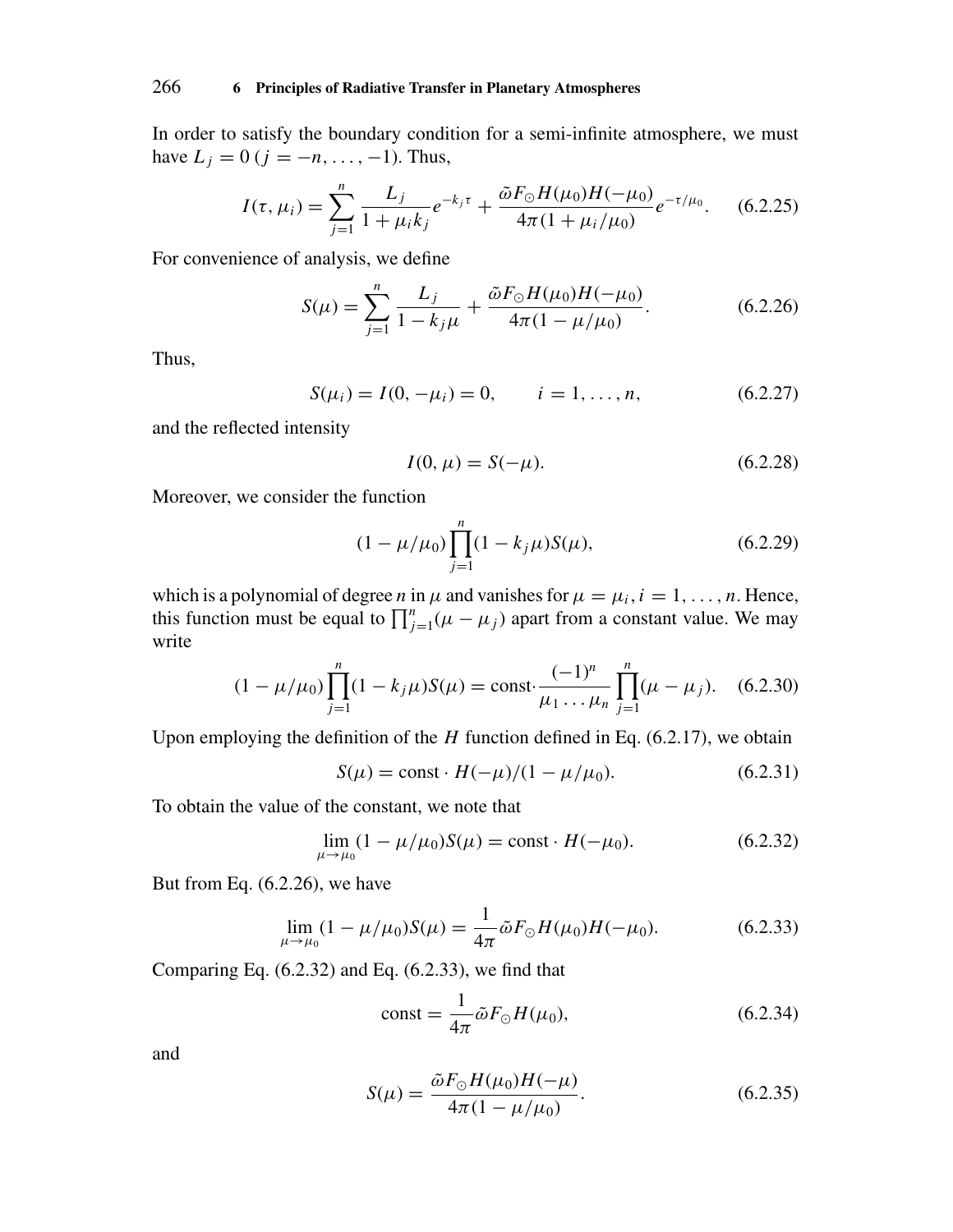The reflected intensity for a semi-infinite, isotropic scattering atmosphere is then given by

$$
I(0, \mu) = S(-\mu) = \frac{1}{4\pi} \tilde{\omega} F_{\odot} \frac{\mu_0}{\mu + \mu_0} H(\mu_0) H(\mu).
$$
 (6.2.36)

Thus, the diffuse reflection can be expressed in terms of the *H* function. This simple expression has been used to interpret the absorption line formation in cloudy atmospheres of other planets. Exercise 6.1 illustrates the applicability of the law of diffuse reflection.

### 6.2.3 General Solution for Anisotropic Scattering

To solve the general radiative transfer equation defined in Eq. (6.1.5), we first seek the solution for the homogeneous part of the differential equation and then add a particular solution for the inhomogeneous part. After some mathematical manipulation, the equation can be presented in the form

$$
I^{m}(\tau, \mu_{i}) = \sum_{j} L_{j}^{m} \varphi_{j}^{m}(\mu_{i}) e^{-k_{j}^{m} \tau} + Z^{m}(\mu_{i}) e^{-\tau/\mu_{0}}, \qquad (6.2.37)
$$

where the eigenfunction derived from the associated homogeneous system is

$$
\varphi_j^m(\mu_i) = \frac{1}{1 + \mu_i k_j^m} \sum_{\ell=0}^N \tilde{\omega}_{\ell}^m \xi_{\ell}^m P_{\ell}^m(\mu_i), \qquad (6.2.38)
$$

and the *Z* function is

$$
Z^{m}(\mu_{i}) = \frac{1}{4\pi} \tilde{\omega} F_{\odot} P_{m}^{m}(-\mu_{0}) \frac{H^{m}(\mu_{0}) H^{m}(-\mu_{0})}{1 + \mu_{i}/\mu_{0}} \sum_{\ell=0}^{N} \tilde{\omega}_{\ell}^{m} \xi_{\ell}^{m} \left(\frac{1}{\mu_{0}}\right) P_{\ell}^{m}(\mu_{i}). \quad (6.2.39)
$$

The  $\xi$  function has the recursion form

$$
\xi_{\ell+1}^m = -\frac{2\ell+1-\tilde{\omega}_{\ell}}{k(\ell-m+1)}\xi_{\ell}^m - \frac{\ell+m}{\ell-m+1}\xi_{\ell-1}^m.
$$
 (6.2.40)

Finally, the eigenvalues  $k_j^m$  can be determined from the characteristic equation described by

$$
1 = \frac{\tilde{\omega}}{2} \sum_{j} \frac{a_j}{1 + \mu_j k} \left[ \sum_{\lambda=m}^{N} \tilde{\omega}_{\lambda}^{m} \xi_{\lambda}^{m}(k) P_{\lambda}^{m}(\mu_j) P_{m}^{m}(\mu_j) \right].
$$
 (6.2.41)

Equation (6.2.41) is of order *n* in  $k^2$  and admits, in general, 2*n* distinct nonvanishing eigenvalues that must occur in pairs. For strong anisotropic scattering having a sharp phase function, a number of eigenvalues are normally contained in the interval  $(0, \mu_n^{-1})$ in which the eigenvalue pattern is highly unsymmetric and differs substantially from that displayed in Fig. 6.2.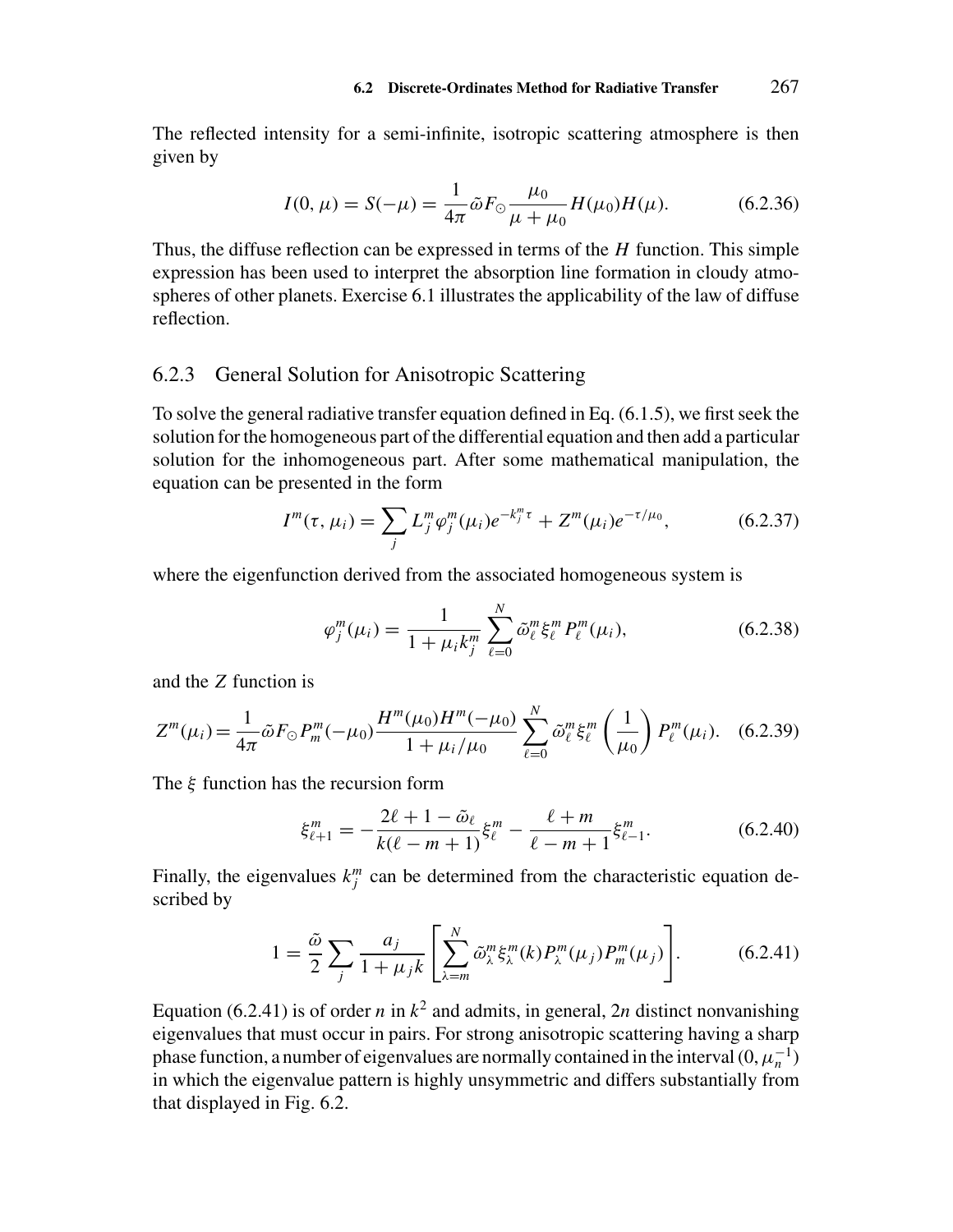The unknown coefficients  $L_j^m$  must be determined from the radiation boundary conditions. For simple boundary conditions given by Eq. (6.2.23), and in view of the intensity expansion in Eq. (6.1.4), we have

$$
\begin{aligned}\nI^m(0, -\mu_i) &= 0 \\
I^m(\tau_1, \mu_i) &= 0\n\end{aligned}\n\text{ for } i = 1, \dots, n \text{ and } m = 0, \dots, N. \quad (6.2.42)
$$

We may then determine  $L_j^m$  *m* times independently with the final result given by Eq. (6.1.4). At this point, the analytic solution for Eq. (6.1.5) is complete.

The solution expressed in Eq. (6.2.37) is valid only for nonconservative scattering because when  $\tilde{\omega} = 1, k^2 = 0$  will satisfy the characteristic equation for  $m = 0$ , and  $\xi_{\ell}^{0}(k)$  becomes indefinite. Thus, a different solution must be derived. Since there is no absorption for conservative scattering, the flux of radiation normal to the plane of stratification is constant. It can be shown that the transfer equation admits a solution of the form, for  $m = 0$ ,

$$
I^{0}(\tau, \mu_{i}) = \sum_{j=-(n-1)}^{n-1} L_{j}^{0} \varphi_{j}^{0}(\mu_{i}) e^{-k_{j}^{0}\tau} + [(1-\tilde{\omega}_{1}/3)\tau + \mu_{i}]L_{-n}^{0} + L_{n}^{0} + Z^{0}(\mu_{i})^{-\tau/\mu_{0}}.
$$
\n(6.2.43)

A mathematical procedure has been developed to compute the eigenvalues  $k_j^m$ from a recurrence characteristic equation (Chandrasekhar, 1950). The eigenvectors  $\varphi_j^m(\mu_i)$  may be expressed in terms of known functions, which contain the eigenvalues, while the particular solution is related to the known *H* function. The characteristic equation for the eigenvalues derived by Chandrasekhar is, however, mathematically as well as numerically ambiguous. The method is unstable for highly peaked phase functions, as pointed out by Liou (1973a), who discovered that the solution of the characteristic equation may be formulated as an algebraic eigenvalue problem. Further, Asano (1975) has shown that the degree of the characteristic equation for the eigenvalues can be reduced by a factor of 2 because the solution for the eigenvalues may be obtained by solving a characteristic polynomial of degree *n* for  $k^2$ . Both of these authors have expanded the matrix in polynomial form to solve the characteristic equation for the eigenvalues corresponding to the associated homogeneous system of the differential equations. However, the expansion in polynomial form is not a stable numerical scheme for obtaining eigenvalues. To solve the algebraic eigenvalue problem, a well-developed numerical subroutine found in the *IMSL User's Manual* (1987) can be used to compute the eigenvalues and eigenvectors of a real general matrix in connection with the discrete-ordinates method. Stamnes and Dale (1981) have shown that azimuthally dependent scattered intensities can be computed accurately using numerical methods.

In the discrete-ordinates method for radiative transfer, analytical solutions for diffuse intensity are explicitly given for any optical depth. Thus, the internal radiation field can be evaluated without additional computational effort. Moreover, analytic two- and four-stream approximations can be developed from this method for flux calculations. In the following, we present a matrix formulation of the discrete-ordinates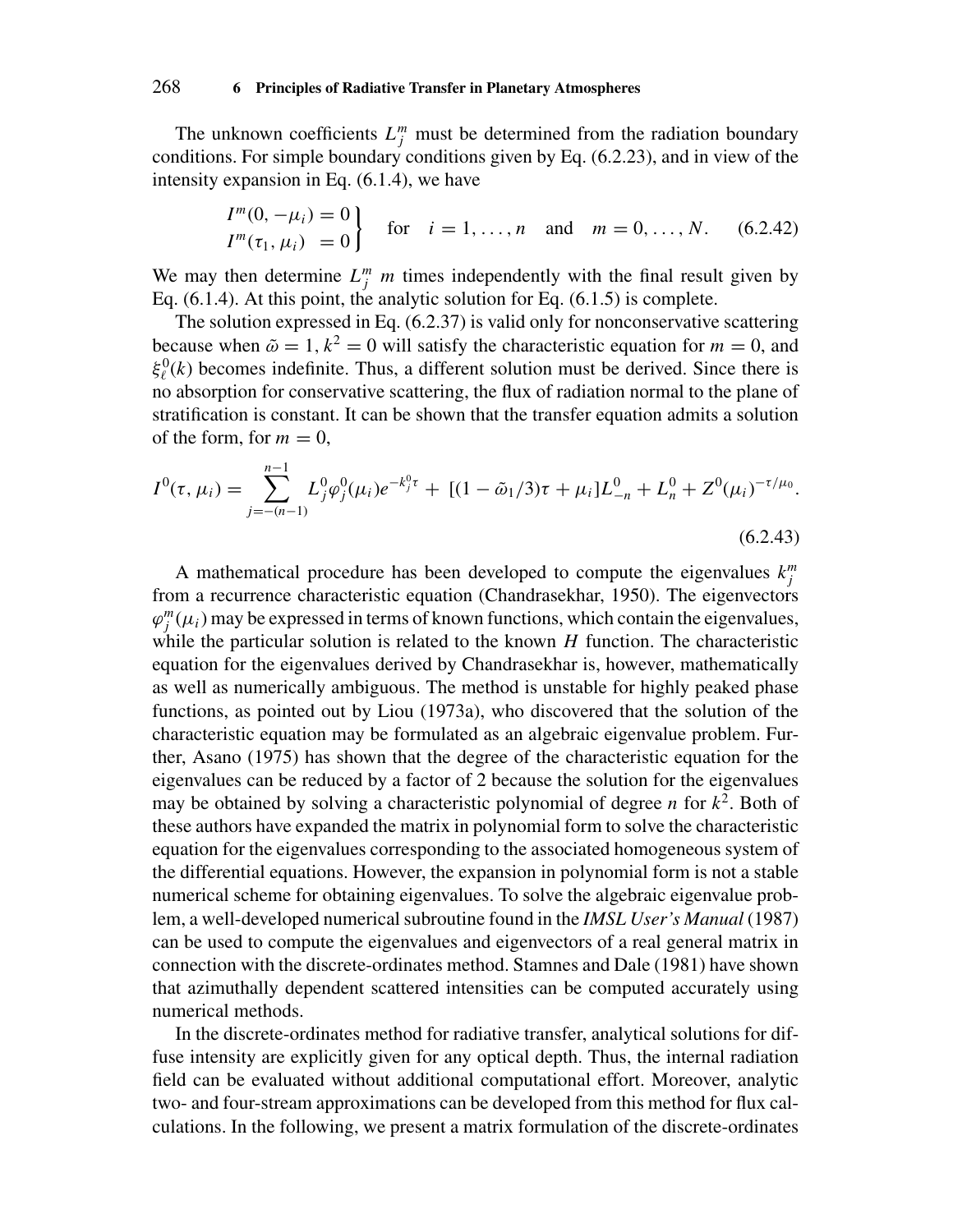method. We shall do so by considering the azimuth-independent component in the diffuse intensity component. On replacing the integral with a summation and omitting the emission term, Eq. (6.1.12) may be written in the form

$$
\mu_i \frac{dI(\tau, \mu_i)}{d\tau} = I(\tau, \mu_i) - \frac{\tilde{\omega}}{2} \sum_{j=-n}^n I(\tau, \mu_j) P(\mu_i, \mu_j) a_j - \frac{\tilde{\omega}}{4\pi} F_{\odot} P(\mu_i, -\mu_0) e^{-\tau/\mu_0}, \qquad i = -n, \dots, n, \tag{6.2.44}
$$

where we may select the quadrature weights and points that satisfy  $a_{-j} = a_j(\Sigma_j a_j)$ 2) and  $\mu_{-i} = -\mu_i$ . To simplify this equation, we may define

$$
c_{i,j} = \frac{\tilde{\omega}}{2} a_j P(\mu_i, \mu_j) = \frac{\tilde{\omega}}{2} a_j \sum_{\ell=0}^N \tilde{\omega}_{\ell} P_{\ell}(\mu_i) P_{\ell}(\mu_j), \qquad j = -n, \dots - 0, \dots, n,
$$
\n(6.2.45)

and

$$
I(\tau, -\mu_0) = e^{-\tau/\mu_0} F_{\odot}/2\pi, \qquad (6.2.46)
$$

where we set  $a_{-0} = 1$  and the notation  $-0$  is used to be consistent with the definition  $\mu_{-0} = -\mu_0$ . On the basis of the definition of Legendre polynomials, we have

$$
c_{i,-j} = c_{-i,j}, \qquad c_{-i,-j} = c_{i,j}, \qquad i \neq -0. \tag{6.2.47}
$$

Moreover, we define

$$
b_{i,j} = \begin{cases} c_{i,j}/\mu_i, & i \neq j \\ (c_{i,j} - 1)/\mu_i, & i = j. \end{cases}
$$
 (6.2.48)

It follows that  $b_{i,j} = -b_{-i,-j}$ , and  $b_{i,-j} = -b_{-i,j}$ . Using the preceding definitions, Eq. (6.2.44) becomes

$$
\frac{dI(\tau,\mu_i)}{d\tau} = \sum_j b_{i,j} I(\tau,\mu_j). \tag{6.2.49}
$$

We may separate the upward and downward intensities in the forms

$$
\frac{dI(\tau,\mu_i)}{d\tau} = \sum_{j=1}^n b_{i,j} I(\tau,\mu_i) + \sum_{j=0}^n b_{i,-j} I(\tau,-\mu_j),
$$
(6.2.50a)

$$
\frac{dI(\tau, -\mu_i)}{d\tau} = \sum_{j=1}^n b_{-i,j} I(\tau, \mu_j) + \sum_{j=0}^n b_{-i,-j} I(\tau, -\mu_j). \tag{6.2.50b}
$$

In terms of a matrix representation for the homogeneous part, we write

$$
\frac{d}{d\tau} \begin{bmatrix} \mathbf{I}^+ \\ \mathbf{I}^- \end{bmatrix} = \begin{bmatrix} \mathbf{b}^+ & \mathbf{b}^- \\ -\mathbf{b}^- & -\mathbf{b}^+ \end{bmatrix} \begin{bmatrix} \mathbf{I}^+ \\ \mathbf{I}^- \end{bmatrix},\tag{6.2.51}
$$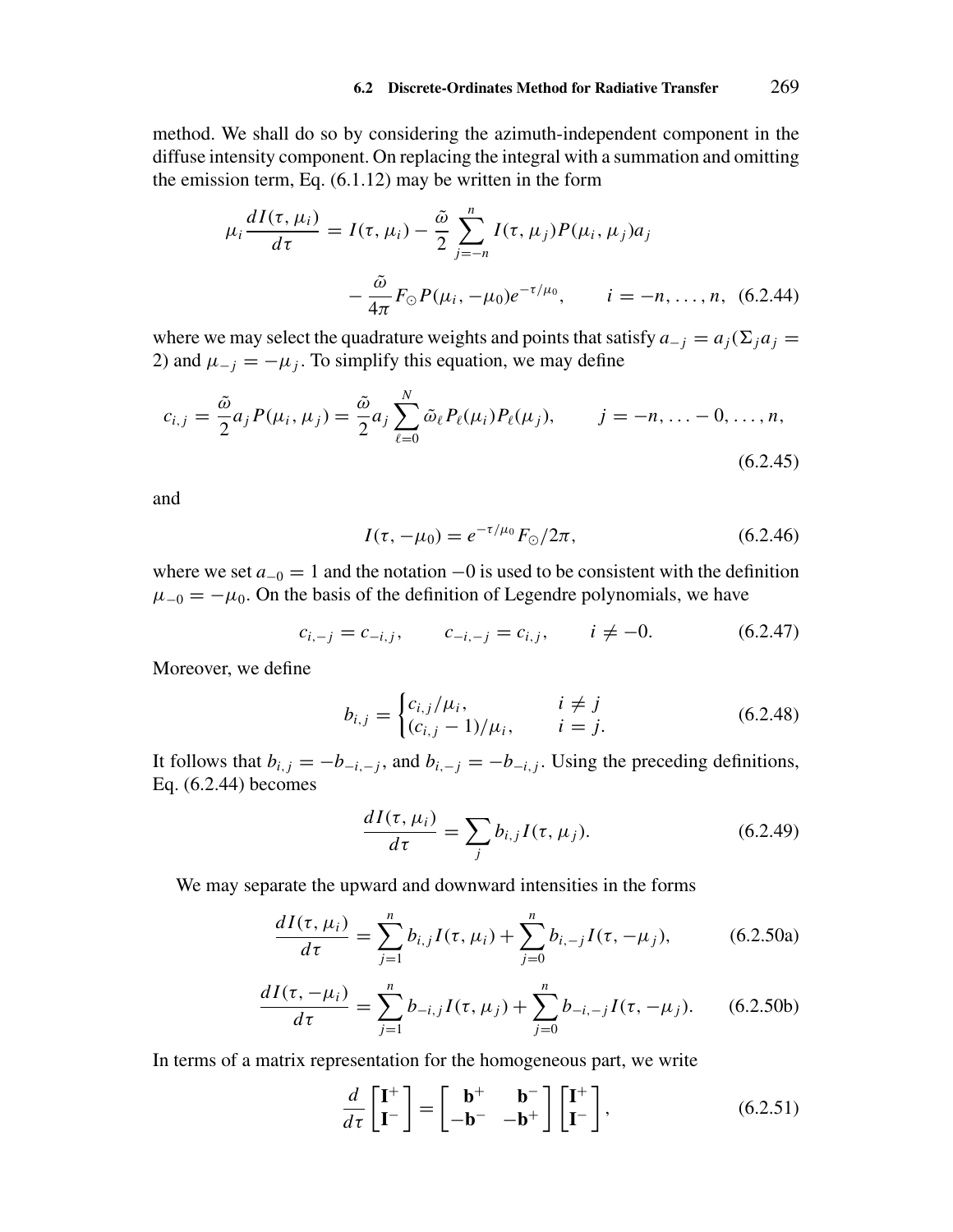where

$$
\mathbf{I}^{\pm} = \begin{bmatrix} I(\tau, \pm \mu_1) \\ I(\tau, \pm \mu_2) \\ \vdots \\ I(\tau, \pm \mu_n) \end{bmatrix}, \tag{6.2.52}
$$

and **b**<sup>±</sup> denotes the elements associated with  $b_{i,j}$  and  $b_{i,-j}$ . Since Eq. (6.2.51) is a first-order differential equation, we may seek a solution in the form

$$
\mathbf{I}^{\pm} = \varphi^{\pm} e^{-k\tau}.
$$
 (6.2.53)

Substituting Eq.  $(6.2.53)$  into Eq.  $(6.2.51)$  leads to

$$
\begin{bmatrix} \mathbf{b}^+ & \mathbf{b}^- \\ -\mathbf{b}^- & -\mathbf{b}^+ \end{bmatrix} \begin{bmatrix} \varphi^+ \\ \varphi^- \end{bmatrix} = -k \begin{bmatrix} \varphi^+ \\ \varphi^- \end{bmatrix}.
$$
 (6.2.54)

Equation (6.2.54) may be solved as a standard eigenvalue problem. In the discreteordinates method for radiative transfer, the eigenvalues associated with the differential equations are all real and occur in pairs  $(\pm k)$ , as pointed out previously. This property can also be understood from the symmetry of the **b** matrix. Thus, the rank of the matrix may be reduced by a factor of 2. To accomplish this reduction, we rewrite Eq. (6.2.54) in the forms

$$
\mathbf{b}^+\varphi^+ + \mathbf{b}^-\varphi^- = -k\varphi^+, \qquad (6.2.55a)
$$

$$
\mathbf{b}^- \boldsymbol{\varphi}^+ + \mathbf{b}^+ \boldsymbol{\varphi}^- = k \boldsymbol{\varphi}^-.
$$
 (6.2.55b)

Adding and subtracting these two equations yields

$$
(\mathbf{b}^+ - \mathbf{b}^-)(\mathbf{b}^+ + \mathbf{b}^-)(\varphi^+ + \varphi^-) = k^2(\varphi^+ + \varphi^-). \tag{6.2.56}
$$

It follows that the eigenvectors of the original system,  $\varphi^{\pm}$ , can now be obtained from the reduced system,  $(\varphi^+ + \varphi^-)$ , in terms of the eigenvalue  $k^2$ .

As discussed by Chandrasekhar (1950), the Gaussian quadrature formula for the complete angular range,  $-1 < \mu < 1$ , is efficient and accurate for the discretization of the basic radiative transfer equation. However, the Gaussian quadrature can also be applied separately to the half-ranges,  $-1 < \mu < 0$  and  $0 < \mu < 1$ , which are referred to as *double-Gauss quadrature*. The division appears to offer numerical advantages when upward and downward radiation streams are treated separately.

# 6.2.4 Application to Nonhomogeneous Atmospheres

One of the fundamental difficulties in radiative transfer involves accounting for the nonhomogeneous nature of the atmosphere, which cannot be represented by a single single-scattering albedo  $\tilde{\omega}$  and a phase function *P*. The radiative transfer equation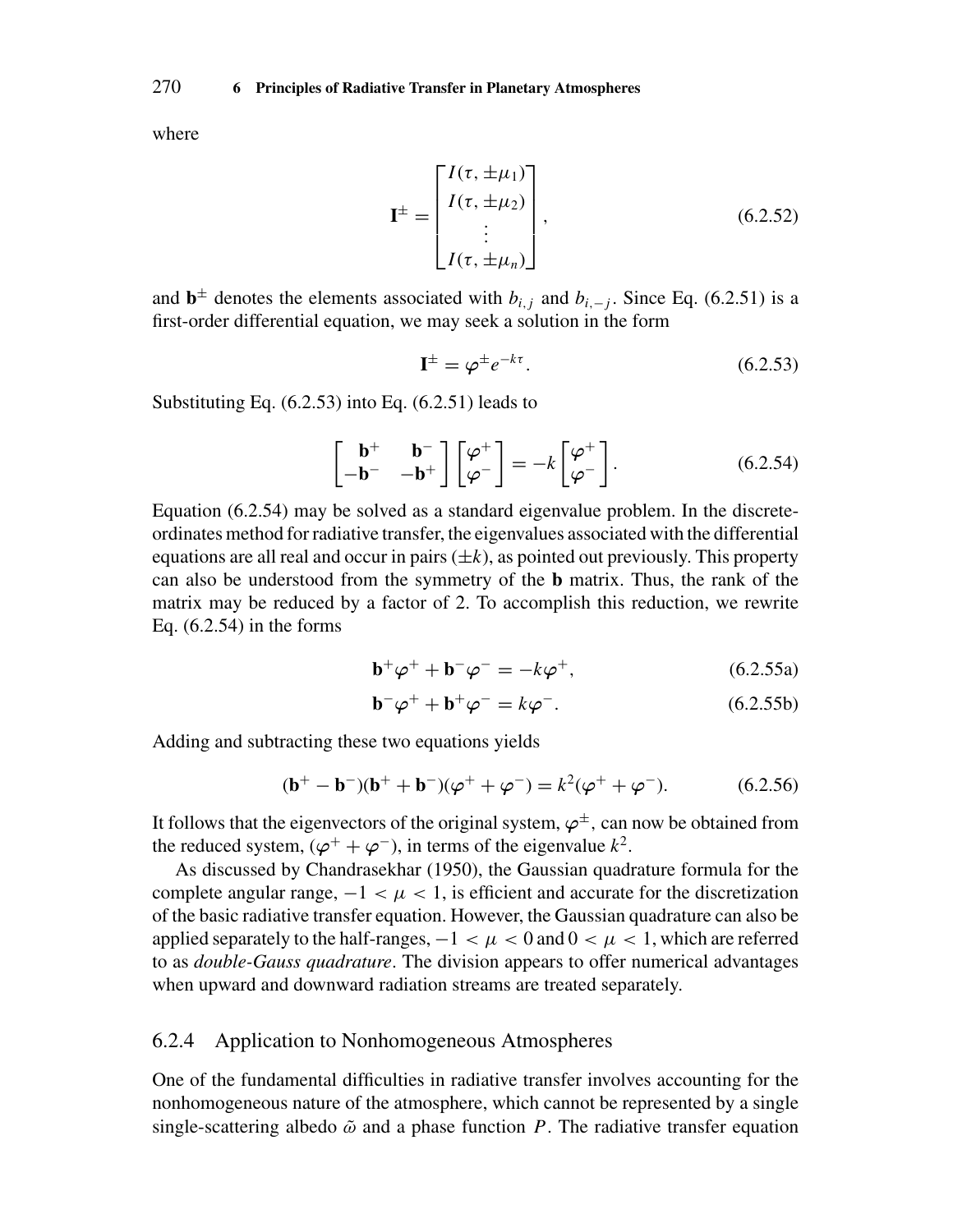for diffuse intensity must be modified to include variations in  $\tilde{\omega}$  and P with optical depth.

The discrete-ordinates method for radiative transfer can be applied to nonhomogeneous atmospheres by numerical means (Liou, 1975). In the following analysis, consider the azimuthally independent transfer equation for diffuse radiation as follows:

$$
\mu \frac{dI(\tau, \mu)}{d\tau} = I(\tau, \mu) - \frac{\tilde{\omega}(\tau)}{2} \int_{-1}^{1} I(\tau, \mu') P(\tau; \mu, \mu') d\mu'
$$

$$
- \frac{\tilde{\omega}(\tau)}{4\pi} P(\tau; \mu, -\mu_0) F_{\odot} e^{-\tau/\mu_0}.
$$
(6.2.57)

Since  $\tilde{\omega}$  and *P* are functions of optical depth, analytic solutions for this equation are generally not possible. We may, however, devise a numerical procedure to compute the diffuse intensity in nonhomogeneous atmospheres.

As illustrated in Fig. 6.3, the atmosphere may be divided into *N* homogeneous layers, each of which is characterized by a single-scattering albedo, a phase function, and an extinction coefficient (or optical depth). The solution for the azimuthally independent diffuse intensity ( $m = 0$ ), as given in Eq. (6.2.37), may be written for each individual layer  $\ell$  in the form

$$
I^{(\ell)}(\tau, \mu_i) = \sum_j L_j^{(\ell)} \varphi_j^{(\ell)}(\mu_i) e^{-k_j^{(\ell)} \tau} + Z^{(\ell)}(\mu_i) e^{-\tau/\mu_0}, \qquad \ell = 1, 2, ..., N.
$$
\n(6.2.58)

At the top of the atmosphere (TOA) ( $\tau = 0$ ), there is no downward diffuse flux, so that

$$
I^{(1)}(0, -\mu_i) = 0. \tag{6.2.59}
$$

Within the atmosphere, the upward and downward intensities must be continuous at the interface of each predivided layer. Thus, we have

$$
I^{(\ell)}(\tau_{\ell}, \mu_{i}) = I^{(\ell+1)}(\tau_{\ell}, \mu_{i}), \qquad (6.2.60)
$$

where  $\tau_{\ell}$  denotes the optical depth from TOA to the bottom of the  $\ell$  layer. At the bottom of the atmosphere, surface reflectance must be accounted for. The reflection of sunlight at the surface depends significantly on the latter's optical property with respect to the incident wavelength. For example, reflectance from vegetation and soil is highly wavelength-dependent. Also, surface reflectance patterns are generally anisotropic. For the computation of solar fluxes in the atmosphere, however, it is appropriate to use a Lambertian surface. Let the surface albedo be *rs*. Then the upward diffuse intensities that are reflected from the surface may be expressed by

$$
I^{(N)}(\tau_N, +\mu_i) = \frac{r_s}{\pi} \left[ F^{\downarrow}(\tau_n) + \mu_0 F_{\odot} e^{-\tau_N/\mu_0} \right], \tag{6.2.61}
$$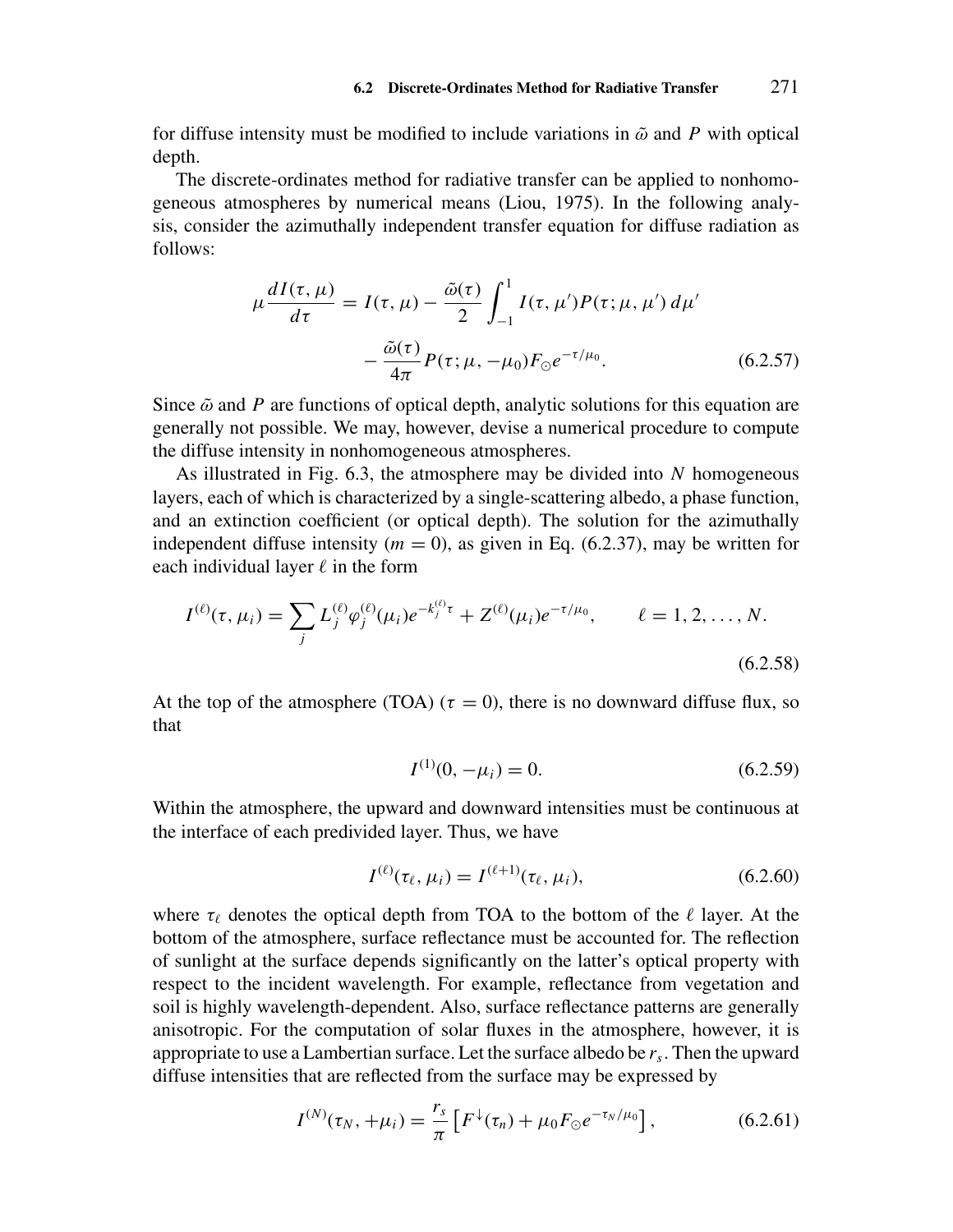

**Figure 6.3** A nonhomogeneous atmosphere is divided into ℓ homogeneous layers with respect to the single-scattering albedo  $\bar{\omega}$ , phase function *P*, and optical depth  $\tau$ .  $F_{\odot}$  denotes the solar flux at the top of the atmosphere,  $\theta_0$  is the solar zenith angle, and  $r_s$  is the surface albedo.

where the downward diffuse flux reaching the surface is

$$
F^{\downarrow}(\tau_N) = 2\pi \sum_{i=1}^{n} I^{(N)}(\tau_N, -\mu_i) a_i \mu_i.
$$
 (6.2.62)

Matching the required boundary and continuity conditions for the diffuse intensities, we obtain the following set of equations for the determination of the unknown coefficients:

$$
\sum_{j} L_j^{(1)} \varphi_j^{(1)}(-\mu_i) = -Z^{(1)}(-\mu_i), \qquad i = 1, \dots, n,
$$
 (6.2.63a)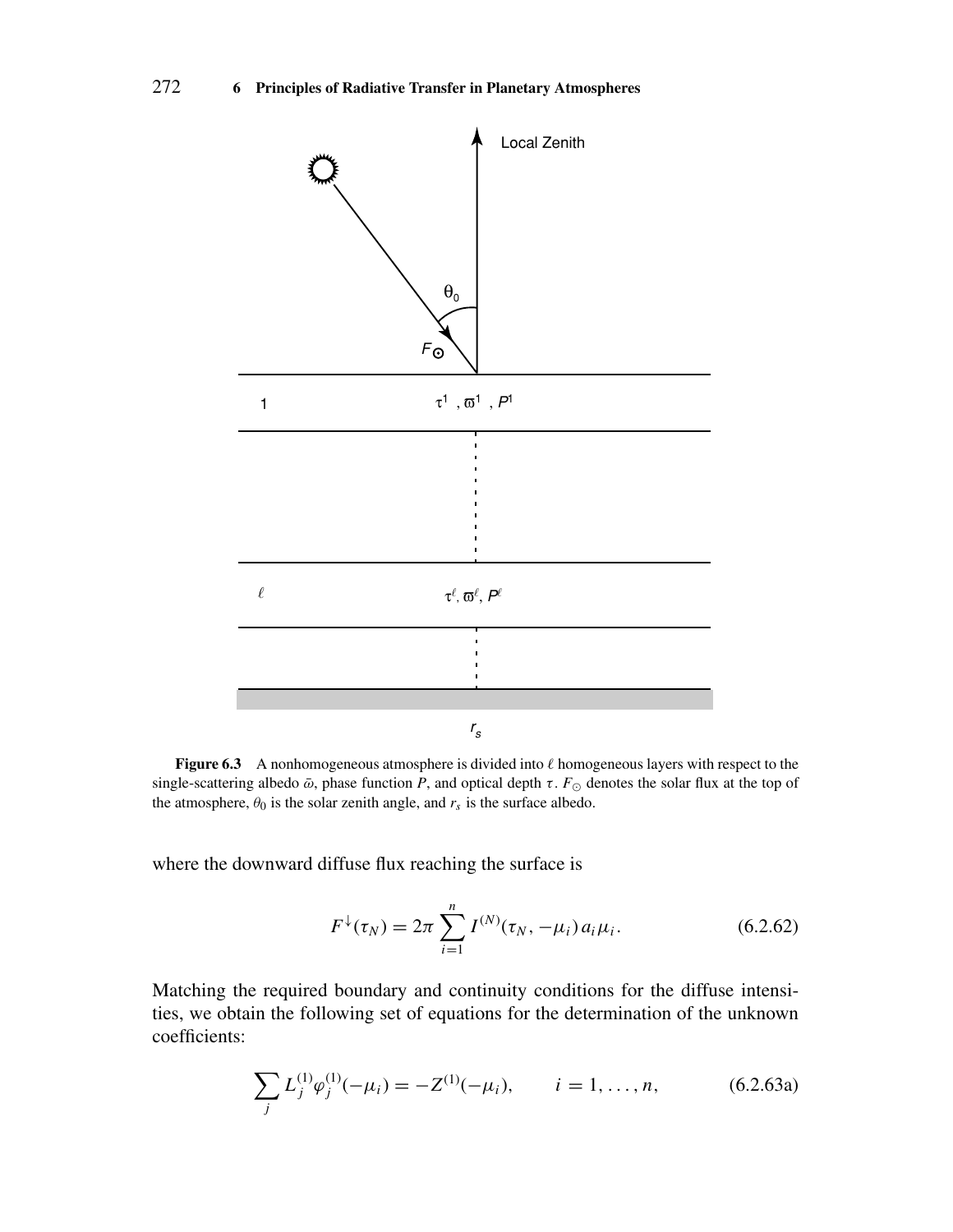$$
\sum_{j} \left[ L_{j}^{(\ell)} \gamma_{j}^{(\ell)}(\mu_{i}) + L_{j}^{(\ell+1)} \delta_{j}^{(\ell+1)}(\mu_{i}) \right] = -\frac{(\ell)}{\eta} \eta^{(\ell+1)}(\mu_{i}),
$$
\n
$$
i = -n, \dots, -1, 1, \dots, n, \qquad \ell = 1, 2, \dots, N - 1, \quad (6.2.63b)
$$
\n
$$
\sum L_{j}^{(N)} \beta_{j}^{(N)}(+\mu_{i}) = -\varepsilon^{(N)}(+\mu_{i}), \qquad i = 1, \dots, n, \qquad (6.2.63c)
$$

where

*j*

$$
\gamma_j^{(\ell)}(\mu_i) = \varphi_j^{(\ell)}(\mu_i) e^{-k_j^{(\ell)} \tau_\ell},\tag{6.2.64a}
$$

$$
\delta_j^{(\ell+1)}(\mu_i) = -\varphi_j^{(\ell+1)}(\mu_i)e^{-k_j^{(\ell+1)}\tau_\ell},\tag{6.2.64b}
$$

$$
^{(\ell)}\eta^{(\ell+1)}(\mu_i) = \left[Z^{(\ell)}(\mu_i) - Z^{(\ell+1)}(\mu_i)\right]e^{-\tau_{\ell}/\mu_0},\tag{6.2.64c}
$$

$$
\beta_j^{(N)}(+\mu_i) = \left[\varphi_j^{(N)}(+\mu_i) - 2r_s \sum_{i=1}^n \varphi_j^{(N)}(-\mu_i) a_i \mu_i\right] e^{-k_j^{(N)}\tau_N},\tag{6.2.64d}
$$

$$
\varepsilon^{(N)}(+\mu_i) = \left[Z^{(N)}(+\mu_i) - 2r_s \sum_{i=1}^n Z^{(N)}(-\mu_i) a_i \mu_i - \frac{r_s}{\pi} \mu_0 F_{\odot}\right] e^{-\tau_N/\mu_0}.
$$
\n(6.2.64e)

Thus, we have  $N \times 2n$  equations for the determination of  $N \times 2n$  unknown coefficients,  $L_j^{(\ell)}$ . Equations (6.2.63a)–(6.2.63e) may be expressed in terms of a matrix representation in the form

$$
\varphi \mathbf{L} = \chi. \tag{6.2.65a}
$$

where

$$
\mathbf{L} = \begin{bmatrix} L_{-n}^{(1)} \\ \vdots \\ L_{n}^{(1)} \\ L_{-n}^{(2)} \\ \vdots \\ L_{n}^{(N)} \\ \vdots \\ L_{n}^{(N)} \end{bmatrix}, \qquad -\chi = \begin{bmatrix} Z^{(1)}(-\mu_{n}) \\ \vdots \\ Z^{(1)}(-\mu_{1}) \\ \vdots \\ Z^{(1)}\eta^{(2)}(-\mu_{n}) \\ \vdots \\ Z^{(N)}(+\mu_{1}) \\ \vdots \\ Z^{(N)}(+\mu_{n}) \end{bmatrix}, \qquad (6.2.65b)
$$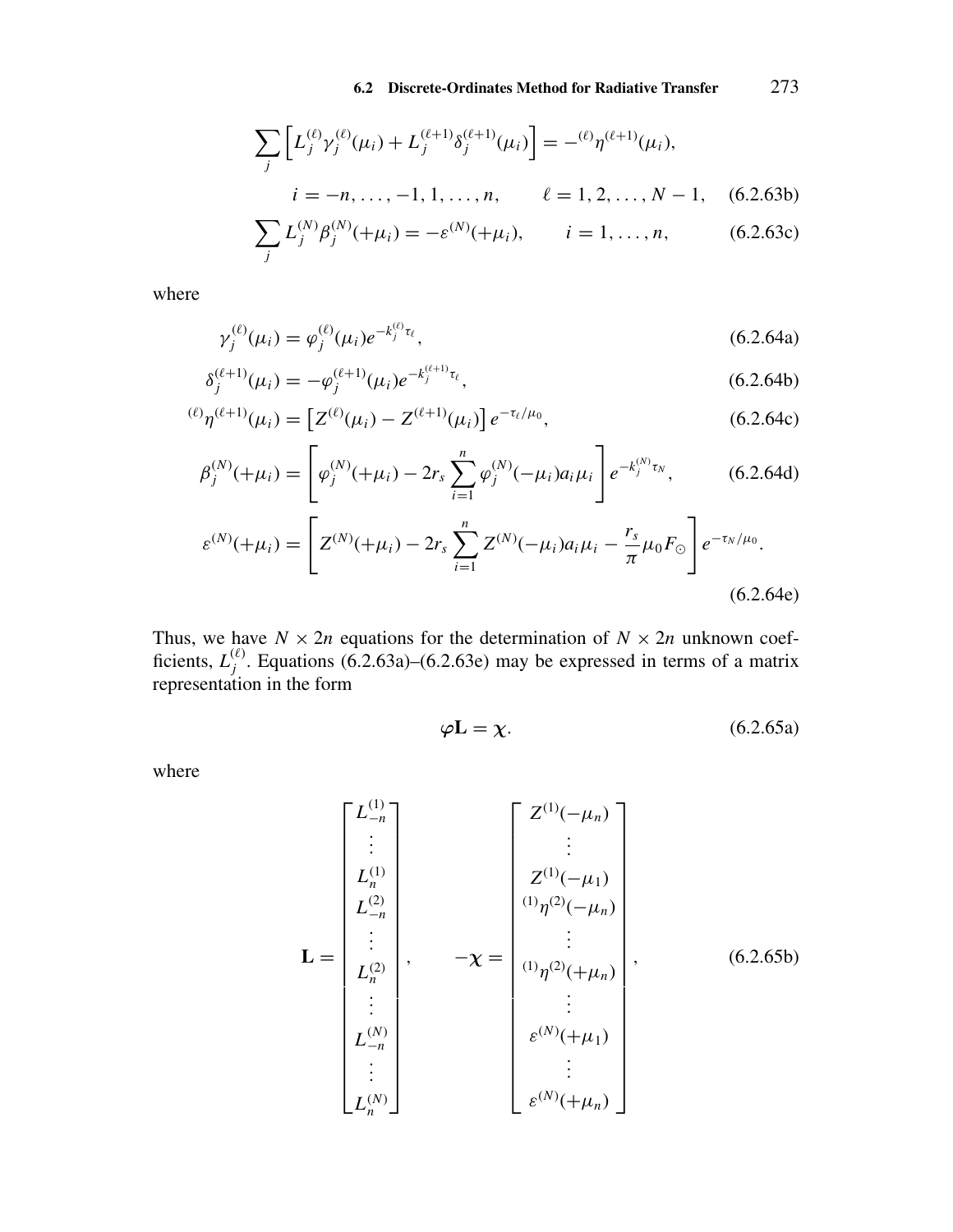and

$$
\varphi = \begin{bmatrix}\n\varphi_{-n}^{(1)}(-\mu_n) \cdots \varphi_n^{(1)}(-\mu_n) & 0 & \cdots & 0 & 0 & \cdots & 0 \\
\vdots & \vdots & \vdots & \vdots & \vdots & \vdots & \vdots \\
\varphi_{-n}^{(1)}(-\mu_1) \cdots \varphi_n^{(1)}(-\mu_1) & 0 & \cdots & 0 & 0 & \cdots & 0 \\
\gamma_{-n}^{(1)}(-\mu_n) \cdots \gamma_n^{(1)}(-\mu_n) & \delta_{-n}^{(2)}(-\mu_n) \cdots \delta_n^{(2)}(-\mu_n) & 0 & \cdots & 0 \\
\vdots & \vdots & \vdots & \vdots & \vdots & \vdots & \vdots \\
\gamma_{-n}^{(1)}(\mu_n) \cdots \gamma_n^{(1)}(\mu_n) & \delta_{-n}^{(2)}(\mu_n) \cdots \delta_n^{(2)}(\mu_n) & 0 & \cdots & 0 \\
\vdots & \vdots & \vdots & \vdots & \vdots & \vdots \\
0 & \cdots & 0 & 0 & \cdots & 0 & \beta_{-n}^{(N)}(\mu_1) \cdots \beta_n^{(N)}(\mu_1) \\
\vdots & \vdots & \vdots & \vdots & \vdots & \vdots \\
0 & \cdots & 0 & 0 & \cdots & 0 & \beta_{-n}^{(N)}(\mu_n) \cdots \beta_n^{(N)}(\mu_n)\n\end{bmatrix}
$$
\n(6.2.65c)

*.*

Azimuthally dependent components can be formulated in a likely manner to obtain the angular intensity pattern. At this point, however, the discrete-ordinates method for radiative transfer has not been applied to cases involving polarization.

# **6.3 Principles of Invariance**

# 6.3.1 Definitions of Scattering Parameters

The principles-of-invariance method for radiative transfer seeks certain physical statements and mathematical formulations regarding the fields of reflection and transmission of light beams. In this method, the radiation field is not derived directly from the transfer equation, as in the case of the discrete-ordinates method.

To introduce the principles of invariance and other multiple-scattering problems, it is necessary to define and clarify a number of parameters that have been used in the literature. We find it convenient to express the solutions to multiple-scattering problems in terms of the *reflection function R* and *transmission function T* in the forms

$$
I_r(0; \mu, \phi) = \frac{1}{\pi} \int_0^{2\pi} \int_0^1 R(\mu, \phi; \mu', \phi') I_{\odot}(-\mu', \phi') \mu' d\mu' d\phi', \quad (6.3.1a)
$$

$$
I_t(\tau_1; -\mu, \phi) = \frac{1}{\pi} \int_0^{2\pi} \int_0^1 T(\mu, \phi; \mu', \phi') I_{\odot}(-\mu', \phi') \mu' d\mu' d\phi', \quad (6.3.1b)
$$

where  $I_{\odot}(-\mu, \phi)$  represents the intensity of sunlight incident on the top of the scattering layer. It suffices for most practical problems to approximate the intensity as monodirectional in the form

$$
I_{\odot}(-\mu,\phi) = \delta(\mu - \mu_0)\delta(\phi - \phi_0)F_{\odot},\tag{6.3.2}
$$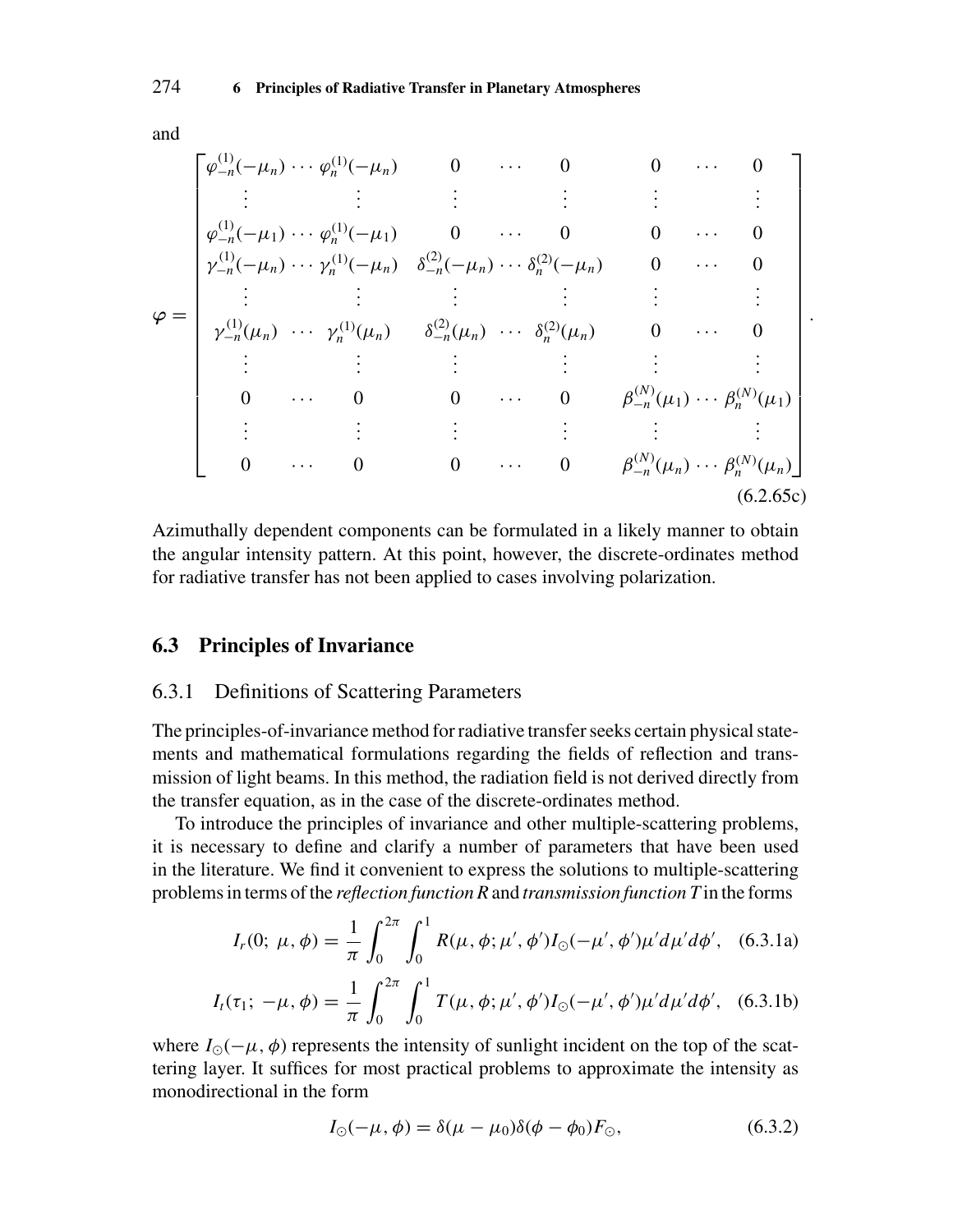where  $\delta$  is the Dirac delta function, and  $F_{\odot}$  denotes the solar flux density in the direction of the incident beam. Thus, from Eqs. (6.3.1a) and (6.3.1b), we have the definitions of the reflection and transmission functions in the forms

$$
R(\mu, \phi; \mu_0, \phi_0) = \pi I_r(0; \mu, \phi) / (\mu_0 F_{\odot}),
$$
\n(6.3.3a)

$$
T(\mu, \phi; \mu_0, \phi_0) = \pi I_t(\tau_1; -\mu, \phi) / (\mu_0 F_{\odot}).
$$
 (6.3.3b)

Note here that  $I_t(\tau_1; -\mu, \phi)$  represents the diffusely transmitted intensity, which does not include the directly transmitted solar intensity  $F_{\odot}e^{-\tau_1/\mu_0}$ . The direct component represents the attenuation of the incident solar beam that penetrates to the level  $\tau_1$ . In the case where polarization is considered, in which the four Stokes parameters are required, *R* and *T* are composed of four rows and four columns and are referred to as*reflection* and *transmission matrices.*The reflection and transmission functions also have been referred to as reflection and transmission coefficients by Ambartzumian (1958) and Sobolev (1975). In satellite remote sensing, a parameter called *bidirectional reflectance,* which is analogous to the reflection function, is frequently used (Section 7.3.1).

On the basis of Eqs. (6.3.3a) and (6.3.3b), we may define the *reflection r* (also called the *local* or *planetary albedo*) and *transmission* (diffuse) *t* associated with reflected (upward) and transmitted (downward) flux densities in the forms

$$
r(\mu_0) = \frac{F_{\text{dif}}^{\uparrow}(0)}{\mu_0 F_{\odot}} = \frac{1}{\pi} \int_0^{2\pi} \int_0^1 R(\mu, \phi; \mu_0, \phi_0) \mu \, d\mu \, d\phi, \tag{6.3.4a}
$$

$$
t(\mu_0) = \frac{F_{\text{dif}}^{\downarrow}(\tau_1)}{\mu_0 F_{\odot}} = \frac{1}{\pi} \int_0^{2\pi} \int_0^1 T(\mu, \phi; \mu_0, \phi_0) \mu \, d\mu \, d\phi. \tag{6.3.4b}
$$

Note that the direct transmission is simply  $e^{-\tau_1/\mu_0}$ . In a similar manner, *absorption* of the atmosphere, bounded by the optical depths of 0 and  $\tau_1$ , can be obtained from the net flux density divergence that includes the direct transmission component at levels of 0 and  $\tau_1$  and normalizes by  $\mu_0 F_{\odot}$ . To find the flux of energy reflected by the planet, we consider on the sphere a ring with radius *a*′ and width *da*′ , where *a*′ is the projected distance from the center of the disk, as shown in Fig. 6.4. Hence the flux of energy reflected by this ring is given by  $r(\mu_0)F_{\odot}2\pi a' da'$ . But  $a' = a \sin \theta_0$ , and  $da' = a \cos \theta_0 d\theta_0$ . Thus, we may write this flux of energy as  $2\pi a^2 F_{\odot} r(\mu_0) \mu_0 d\mu_0$ . The flux of energy reflected by the entire planet is then given by

$$
f^{\uparrow}(0) = 2\pi a^2 F_{\odot} \int_0^1 r(\mu_0) \mu_0 d\mu_0.
$$
 (6.3.5a)

The *spherical* (or *global*) *albedo,* which represents the ratio of the flux of energy reflected by the entire planet to the incident energy, is then given by

$$
\bar{r} = \frac{f^{\uparrow}(0)}{\pi a^2 F_{\odot}} = 2 \int_0^1 r(\mu_0) \mu_0 d\mu_0.
$$
 (6.3.5b)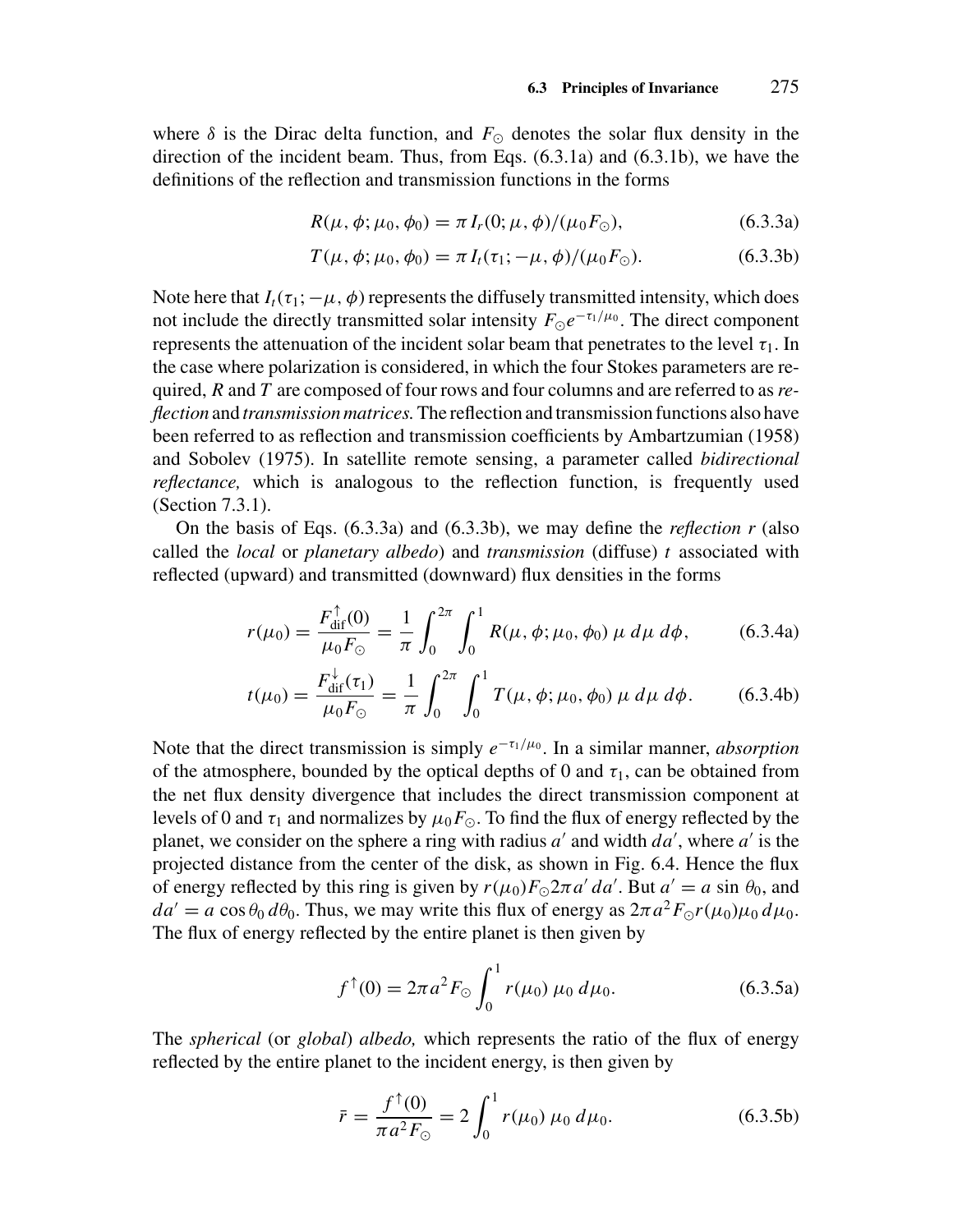

**Figure 6.4** Geometry for the definition of the spherical albedo, where *a* is the radius of the earth and  $\theta_0$  is the solar zenith angle.

Likewise, the *global diffuse transmission* is

$$
\bar{t} = \frac{f^{\downarrow}(\tau_1)}{\pi a^2 F_{\odot}} = 2 \int_0^1 t(\mu_0) \mu_0 d\mu_0
$$
 (6.3.5c)

and the global direct transmission is simply  $2 \int_0^1 e^{-\tau_1/\mu_0} \mu_0 d\mu_0$ .

Chandrasekhar (1950) expressed the resulting laws of diffuse reflection and transmission for a finite atmosphere with an optical depth  $\tau_1$  in terms of the *scattering function S* and the *transmission function*  $T_c$  (diffuse), which differ from the parameters defined in Eqs. (6.3.1a) and (6.3.1b), in the forms

$$
I_r(0; \mu, \phi) = \frac{1}{4\pi\mu} \int_0^{2\pi} \int_0^1 S(\mu, \phi; \mu', \phi') I_{\odot}(-\mu', \phi') d\mu' d\phi', \quad (6.3.6a)
$$

$$
I_t(\tau_1; -\mu, \phi) = \frac{1}{4\pi\mu} \int_0^{2\pi} \int_0^1 T_c(\mu, \phi; \mu', \phi') I_{\odot}(-\mu', \phi') d\mu' d\phi', \quad (6.3.6b)
$$

where  $T_c$  is used to differentiate from T defined previously. On substituting Eq. (6.3.2) into Eqs. (6.3.6a) and (6.3.6b), we obtain the definitions of Chandrasekhar's scattering and transmission functions as follows:

$$
S(\mu, \phi; \mu_0, \phi_0) = 4\mu \mu_0 \pi I_r(0; \mu, \phi) / (\mu_0 F_{\odot}), \tag{6.3.7a}
$$

$$
T_c(\mu, \phi; \mu_0, \phi_0) = 4\mu \mu_0 \pi I_t(\tau_1; -\mu, \phi) / (\mu_0 F_{\odot}).
$$
 (6.3.7b)

The introduction of the factor  $\mu$  into the intensity parameters gives the required symmetry of *S* and  $T_c$  in the pair of variables ( $\mu$ ,  $\phi$ ) and ( $\mu$ <sub>0</sub>,  $\phi$ <sub>0</sub>) such that

$$
S(\mu, \phi; \mu_0, \phi_0) = S(\mu_0, \phi_0; \mu, \phi), \tag{6.3.8a}
$$

$$
T_c(\mu, \phi; \mu_0, \phi_0) = T_c(\mu_0, \phi_0; \mu, \phi).
$$
 (6.3.8b)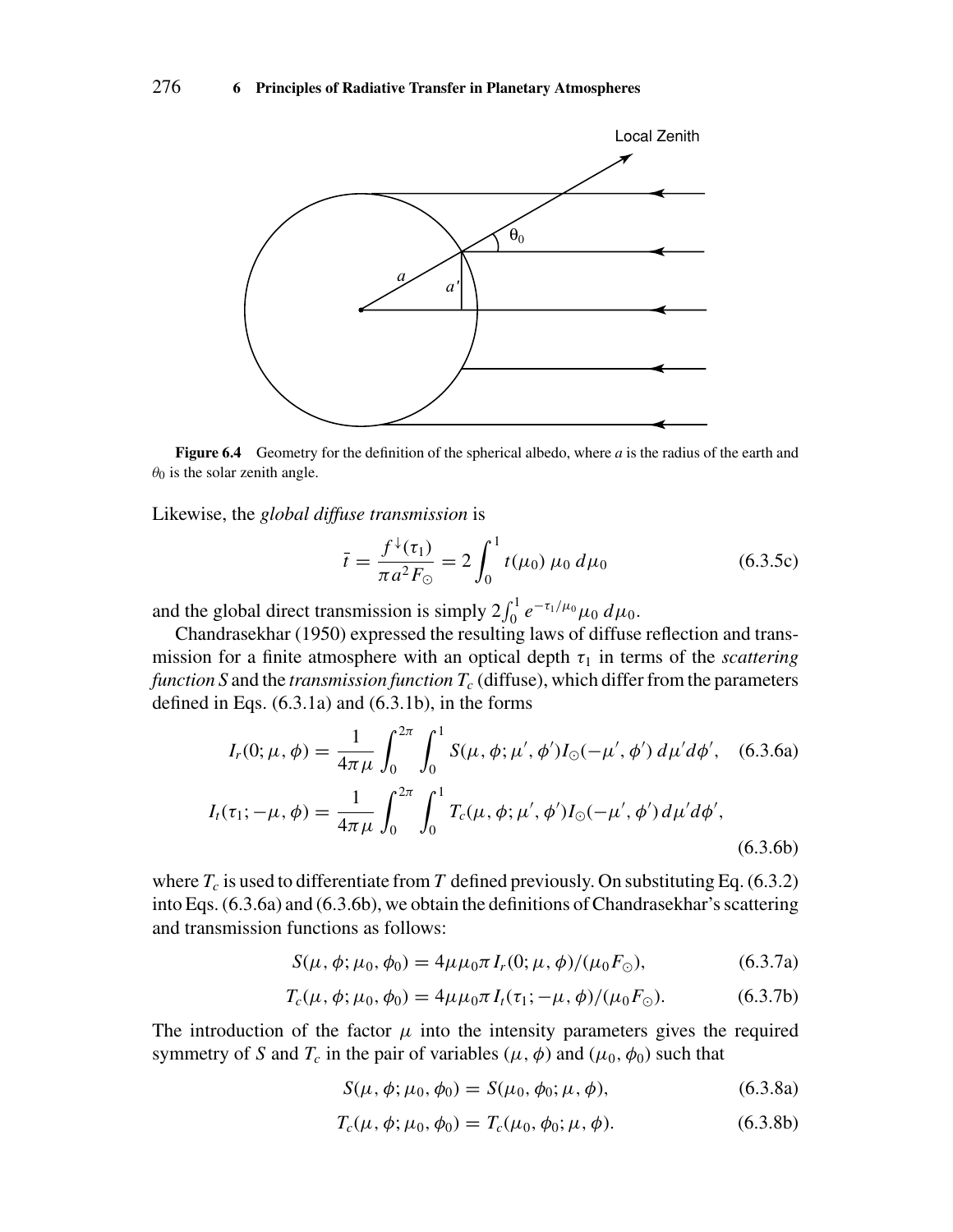# 6.3.2 Principles of Invariance for Semi-infinite Atmospheres

Consider a flux of parallel solar radiation  $F_{\odot}$  in a direction defined by ( $-\mu_0$ ,  $\phi_0$ )  $(-\mu_0)$  denotes that the light beam is downward), incident on the outer boundary of a semiinfinite, plane-parallel atmosphere. The principles of invariance originally introduced by Ambartzumian (1942, 1958) stated that the diffuse reflected intensity from such an atmosphere cannot be changed if a plane layer of finite optical depth having the same optical properties as those of the original atmosphere is added. Let the optical depth of the added layer be  $\Delta \tau$ , which is so small that  $(\Delta \tau)^2$  can be neglected when it is compared with  $\Delta \tau$  itself. For simplicity in presenting the principles of invariance, we shall neglect the azimuthal dependence of the diffuse reflected intensity and define the *reflection function* in terms of the diffuse reflected intensity at the top of a semi-infinite atmosphere  $I(0, \mu)$  in the form [see Eq. 6.3.3a)]

$$
R(\mu, \mu_0) = \pi I(0, \mu) / (\mu_0 F_{\odot}).
$$
\n(6.3.9)

In reference to Fig. 6.5, the reduction or increase of the reflection function, after the addition of an infinitesimal layer, can be defined by the following principles:

1. The differential attenuation of the reflection function in passing through  $\Delta \tau$ downward, based on the first term on the right-hand side of Eq. (3.4.2) ( $\Delta \tau = \beta_e \Delta z$ ), is given by

$$
\Delta R'_1 = -R(\mu, \mu_0) \Delta \tau / \mu_0. \tag{6.3.10}
$$

The reflection function at  $\tau = 0$  is now  $(R + \Delta R'_1)$ , which is again attenuated in passing through  $\Delta \tau$  upward. Thus,





**Figure 6.5** The principles of invariance for a semi-infinite, plane-parallel atmosphere. The  $\mu$  and  $-\mu$ denote the upward and downward directions, respectively. The black dots show that scattering events take place in which the phase function is required. The directional representation in the argument is such that the emergent angle is stated first and is then followed by the incident angle. A similar rule governs the argument of the reflection function.

 $(1)$   $(2)$   $(3)$   $(4)$   $(5)$ 

 $\tau = \tau_1$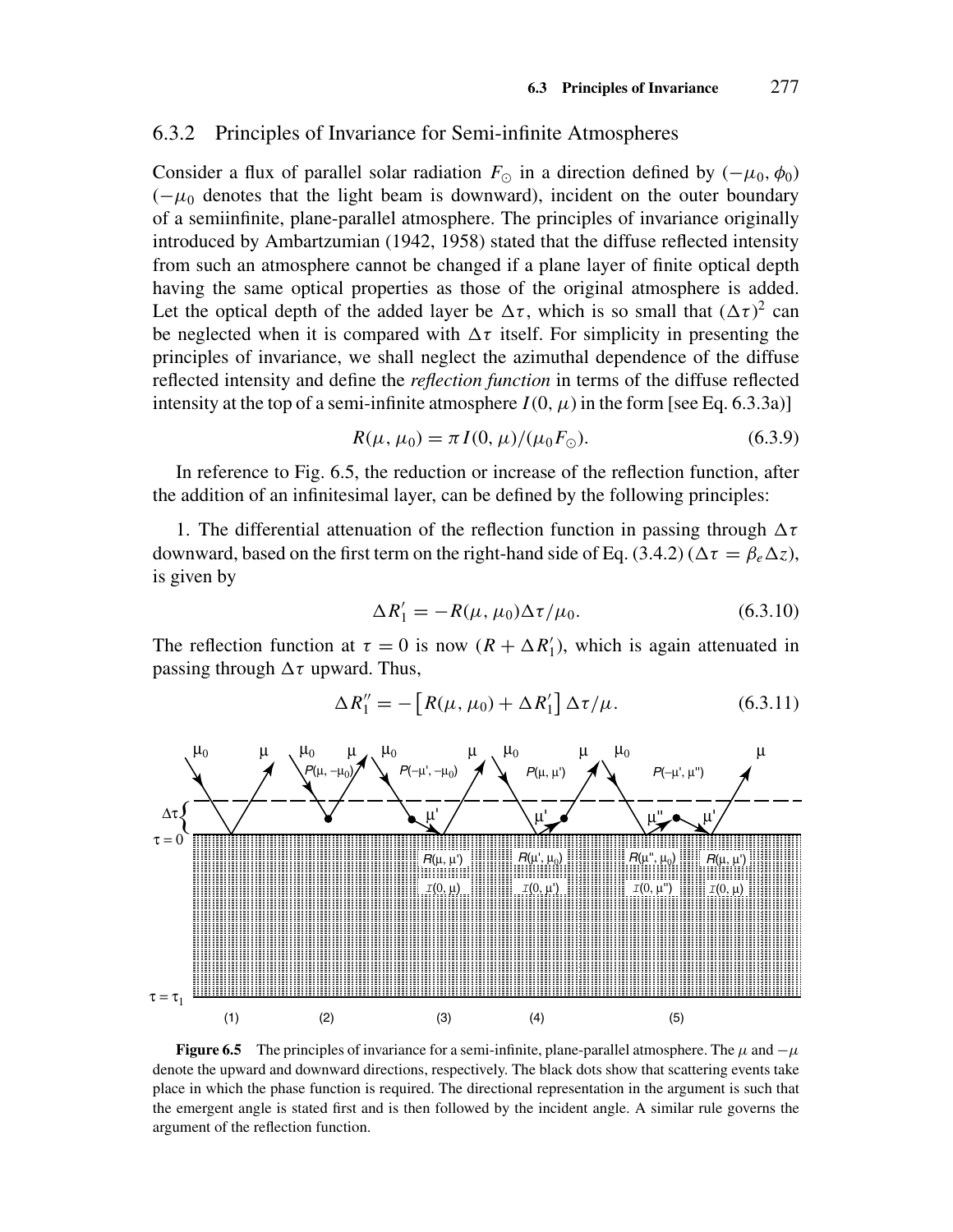The total attenuation is therefore

$$
\Delta R_1 = \Delta R_1' + \Delta R_1'' = -R(\mu, \mu_0) \left[ \Delta \tau \left( \frac{1}{\mu} + \frac{1}{\mu_0} \right) - \frac{\Delta \tau^2}{\mu \mu_0} \right]
$$

$$
\approx -R(\mu, \mu_0) \Delta \tau \left( \frac{1}{\mu} + \frac{1}{\mu_0} \right). \tag{6.3.12}
$$

2. However,  $\Delta \tau$  may scatter directly in the direction  $\mu$  a part of the solar flux  $F_{\odot}$ that is incident on it. Based on the second term on the right-hand side of Eq. (3.4.2), we find the additional reflection as follows:

$$
\Delta R_2 = \frac{\pi}{\mu_0 F_\odot} \frac{\tilde{\omega}}{4\pi} F_\odot P(\mu, -\mu_0) \Delta \tau / \mu = \frac{\tilde{\omega}}{4} P(\mu, -\mu_0) \Delta \tau / (\mu \mu_0). \quad (6.3.13)
$$

3. In addition,  $\Delta \tau$  may scatter a part of the solar flux in the direction  $\mu'$  onto the boundary  $\tau = 0$ . The diffuse light beam then undergoes reflection from this surface, and this additional reflection, analogous to the third term on the right-hand side of Eq. (3.4.2), is given by

$$
\Delta R_3 = \frac{\pi}{\mu_0 F_\odot} \frac{\tilde{\omega}}{4\pi} \int_0^{2\pi} d\phi' \int_0^1 I(0, \mu) P(-\mu', -\mu_0) d\mu' \frac{\Delta \tau}{\mu'}
$$
  
=  $\frac{\tilde{\omega}}{2} \frac{\Delta \tau}{\mu_0} \int_0^1 R(\mu, \mu') P(-\mu', -\mu_0) d\mu'.$  (6.3.14)

4. Moreover,  $\Delta \tau$ , after attenuating a fraction of the light beam diffusely reflected from the boundary  $\tau = 0$  in the direction  $\mu'$ , may scatter a part of it in the direction  $\mu$ . This incremental reflection is given by

$$
\Delta R_4 = \frac{\pi}{\mu_0 F_\odot} \frac{\tilde{\omega}}{4\pi} \int_0^{2\pi} d\phi' \int_0^1 P(\mu, \mu') I(0, \mu') d\mu' \frac{\Delta \tau}{\mu}
$$
  
=  $\frac{\tilde{\omega}}{2} \frac{\Delta \tau}{\mu} \int_0^1 P(\mu, \mu') R(\mu', \mu_0) d\mu'.$  (6.3.15)

5. Finally, the unscattered component of the solar flux  $F_{\odot}$ , which is reflected from the boundary  $\tau = 0$  in the direction  $\mu''$ , is scattered by  $\Delta \tau$  back to  $\tau = 0$  in the different direction  $\mu'$ , and again is reflected from the surface  $\tau = 0$  in the direction  $\mu$ . This additional contribution may be expressed by

$$
\Delta R_5 = \frac{\pi}{\mu_0 F_{\odot}} \frac{\tilde{\omega}}{4\pi} \int_0^{2\pi} d\phi' \int_0^1 \frac{I(0,\mu)}{F_{\odot}} d\mu'
$$
  
\n
$$
\times \left[ \int_0^{2\pi} d\phi'' \int_0^1 P(-\mu', \mu'') I(0, \mu'') d\mu'' \right] \frac{\Delta \tau}{\mu'}
$$
  
\n
$$
= \tilde{\omega} \Delta \tau \int_0^1 R(\mu, \mu') d\mu' \left[ \int_0^1 P(-\mu', \mu'') R(\mu'', \mu_0) d\mu'' \right]. \quad (6.3.16)
$$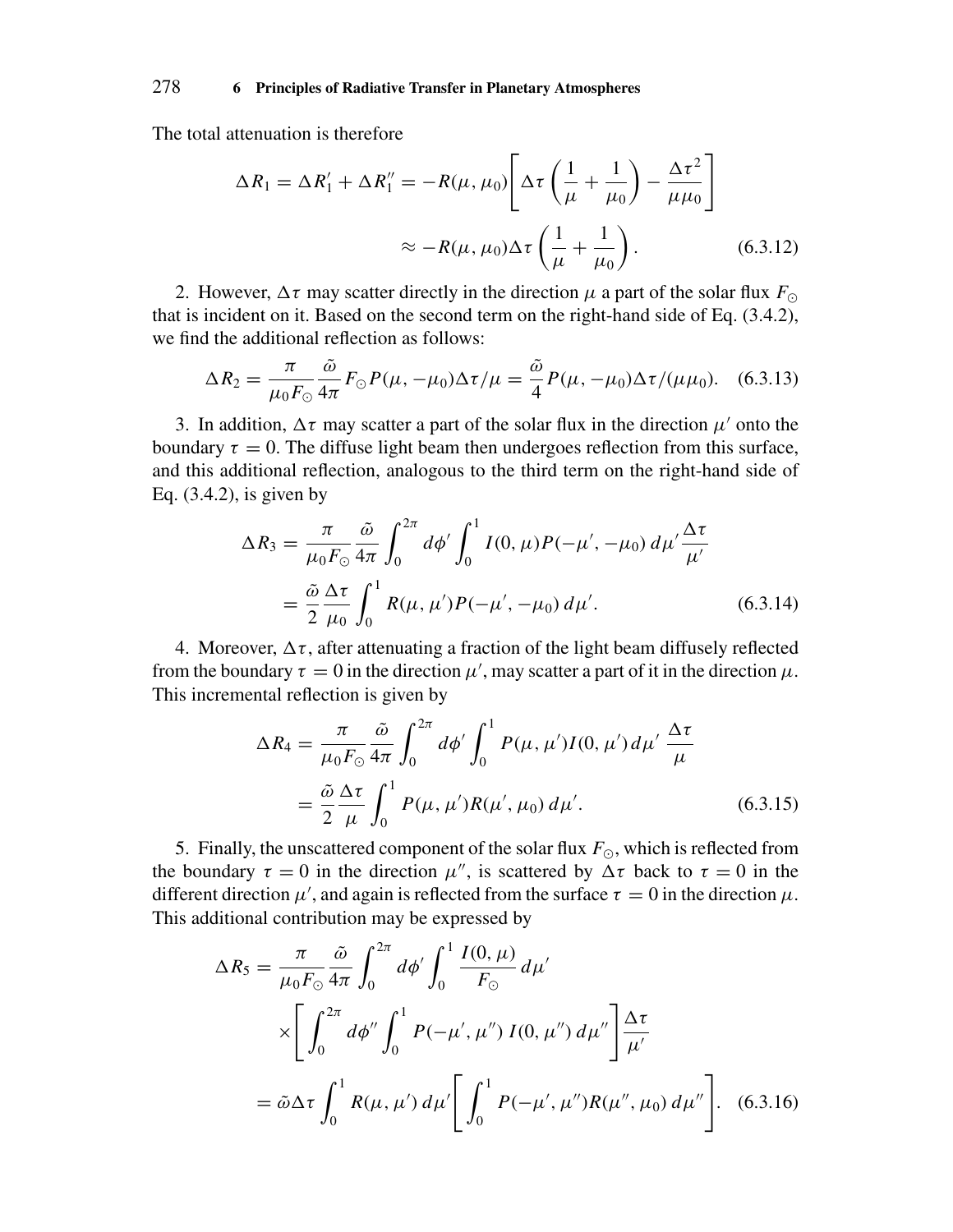On the basis of the principles of invariance stated above, we must have

$$
\Delta R_1 + \Delta R_2 + \Delta R_3 + \Delta R_4 + \Delta R_5 = 0. \tag{6.3.17}
$$

It follows that

$$
R(\mu, \mu_0) \left( \frac{1}{\mu} + \frac{1}{\mu_0} \right) = \frac{\tilde{\omega}}{4\mu\mu_0} \left\{ P(\mu, -\mu_0) + 2\mu \int_0^1 R(\mu, \mu') P(-\mu', -\mu_0) d\mu' \right.+ 2\mu_0 \int_0^1 P(\mu, \mu') R(\mu', \mu_0) d\mu' + 4\mu\mu_0 \int_0^1 R(\mu, \mu') d\mu' \right.\times \left[ \int_0^1 P(-\mu', \mu'') R(\mu'', \mu_0) d\mu'' \right]. \tag{6.3.18}
$$

For a simple case of isotropic scattering, Eq. (6.3.18) becomes

$$
R(\mu, \mu_0)(\mu + \mu_0) = \frac{\tilde{\omega}}{4} \left[ 1 + 2\mu \int_0^1 R(\mu, \mu') d\mu' + 2\mu_0 \int_0^1 R(\mu', \mu_0) d\mu' \right. \\
\left. + 4\mu\mu_0 \int_0^1 R(\mu', \mu_0) d\mu' \int_0^1 R(\mu, \mu'') d\mu'' \right] \\
= \frac{\tilde{\omega}}{4} \left[ 1 + 2\mu \int_0^1 R(\mu, \mu') d\mu' \right] \left[ 1 + 2\mu_0 \int_0^1 R(\mu', \mu_0) d\mu' \right].\n\tag{6.3.19}
$$

Inspection of Eq. (6.3.19) reveals that if it is satisfied by the function  $R(\mu, \mu_0)$ , it must also be satisfied by the function  $R(\mu_0, \mu)$ . And since this equation can have only one solution, we must have

$$
R(\mu, \mu_0) \equiv R(\mu_0, \mu). \tag{6.3.20}
$$

With this relationship, which is stated here without a rigorous mathematical proof, we may define

$$
H(\mu) = 1 + 2\mu \int_0^1 R(\mu, \mu') d\mu', \qquad (6.3.21)
$$

such that

$$
R(\mu, \mu_0) = \frac{\tilde{\omega}}{4} \frac{H(\mu)H(\mu_0)}{\mu + \mu_0}.
$$
 (6.3.22)

In reference to Section 6.2.2, we find that this expression is exactly the same as that in Eq. (6.2.36). It is indeed the exact solution for the semi-infinite isotropic scattering atmosphere. To examine the *H* function, we insert Eq. (6.3.22) into Eq. (6.3.21) to obtain

$$
H(\mu) = 1 + \frac{\tilde{\omega}}{2} \mu H(\mu) \int_0^1 \frac{H(\mu') d\mu'}{\mu + \mu'}.
$$
 (6.3.23)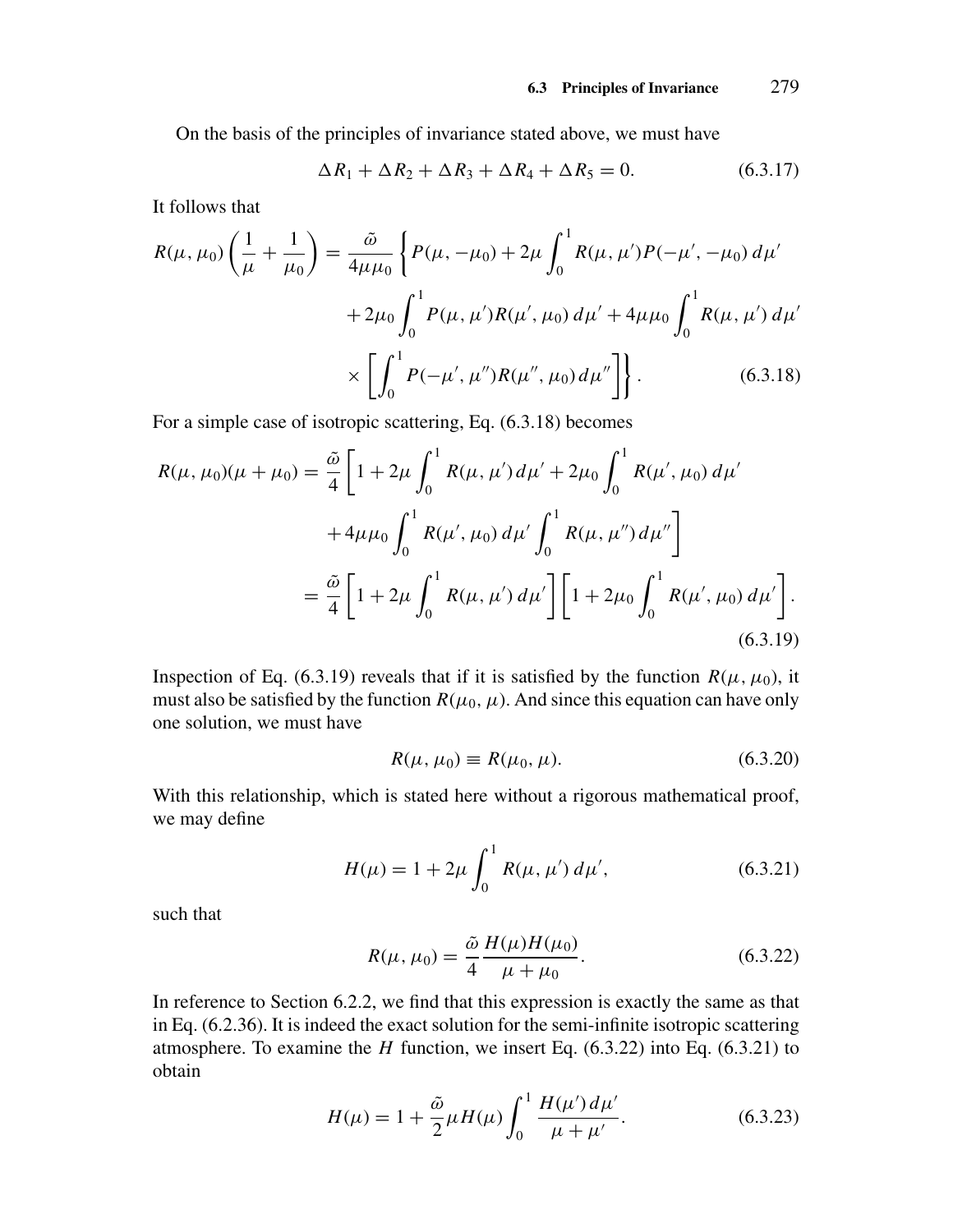It is now clear that the solution of Eq. (6.3.19) is reduced to solving the *H* function. To do so, we may select an approximate value and then carry out appropriate iterations. We first seek the mean value of *H* in the form

$$
H_0 = \int_0^1 H(\mu) \, d\mu. \tag{6.3.24}
$$

From Eq. (6.3.23), we have

$$
\int_0^1 H(\mu) d\mu = 1 + \frac{\tilde{\omega}}{2} \int_0^1 \int_0^1 \frac{H(\mu)H(\mu')\mu}{\mu + \mu'} d\mu d\mu'.
$$
 (6.3.25)

On interchanging  $\mu$  with  $\mu'$ , Eq. (6.3.25) remains the same. Thus, we may write

$$
\int_0^1 H(\mu) d\mu = 1 + \frac{\tilde{\omega}}{4} \int_0^1 \int_0^1 \frac{H(\mu)H(\mu')\mu}{\mu + \mu'} d\mu d\mu'
$$
  
+ 
$$
\frac{\tilde{\omega}}{4} \int_0^1 \int_0^1 \frac{H(\mu)H(\mu')\mu'}{\mu + \mu'} d\mu d\mu'
$$
  
= 
$$
1 + \frac{\tilde{\omega}}{4} \int_0^1 H(\mu) d\mu \int_0^1 H(\mu') d\mu'.
$$
 (6.3.26)

Consequently, we obtain

$$
H_0 = 1 + \frac{\tilde{\omega}}{4} H_0^2. \tag{6.3.27a}
$$

This gives the solution of  $H_0$  in the form

$$
H_0 \equiv \int_0^1 H(\mu) d\mu = \frac{2}{\tilde{\omega}} \left( 1 - \sqrt{1 - \tilde{\omega}} \right), \tag{6.3.27b}
$$

where the positive root is found to be unrealistic because the albedo value becomes greater than unity (Exercise 6.2). To find  $H(\mu)$  in Eq. (6.3.23), we may insert this zero-order approximation into the right-hand side of this equation to obtain a first approximation. The iterative procedure can be continued until a desirable degree of accuracy is achieved.

# 6.3.3 Principles of Invariance for Finite Atmospheres

In the last section, we described the principles of invariance for a semi-infinite atmosphere in which only the reflection function is involved. We now introduce the general principles of invariance for a finite atmosphere developed by Chandrasekhar (1950). Consistent with our previous discussions, we shall neglect the azimuthal dependence of the scattering parameters and use the reflection and transmission functions defined in Eqs. (6.3.3a) and (6.3.3b), instead of Chandrasekahr's scattering and transmission functions defined in Eqs. (6.3.7a) and (6.3.7b). We note, however, the relationships

$$
S(\mu, \mu_0) = 4\mu\mu_0 R(\mu, \mu_0), \tag{6.3.28a}
$$

$$
T_c(\mu, \mu_0) = 4\mu\mu_0 T(\mu, \mu_0).
$$
 (6.3.28b)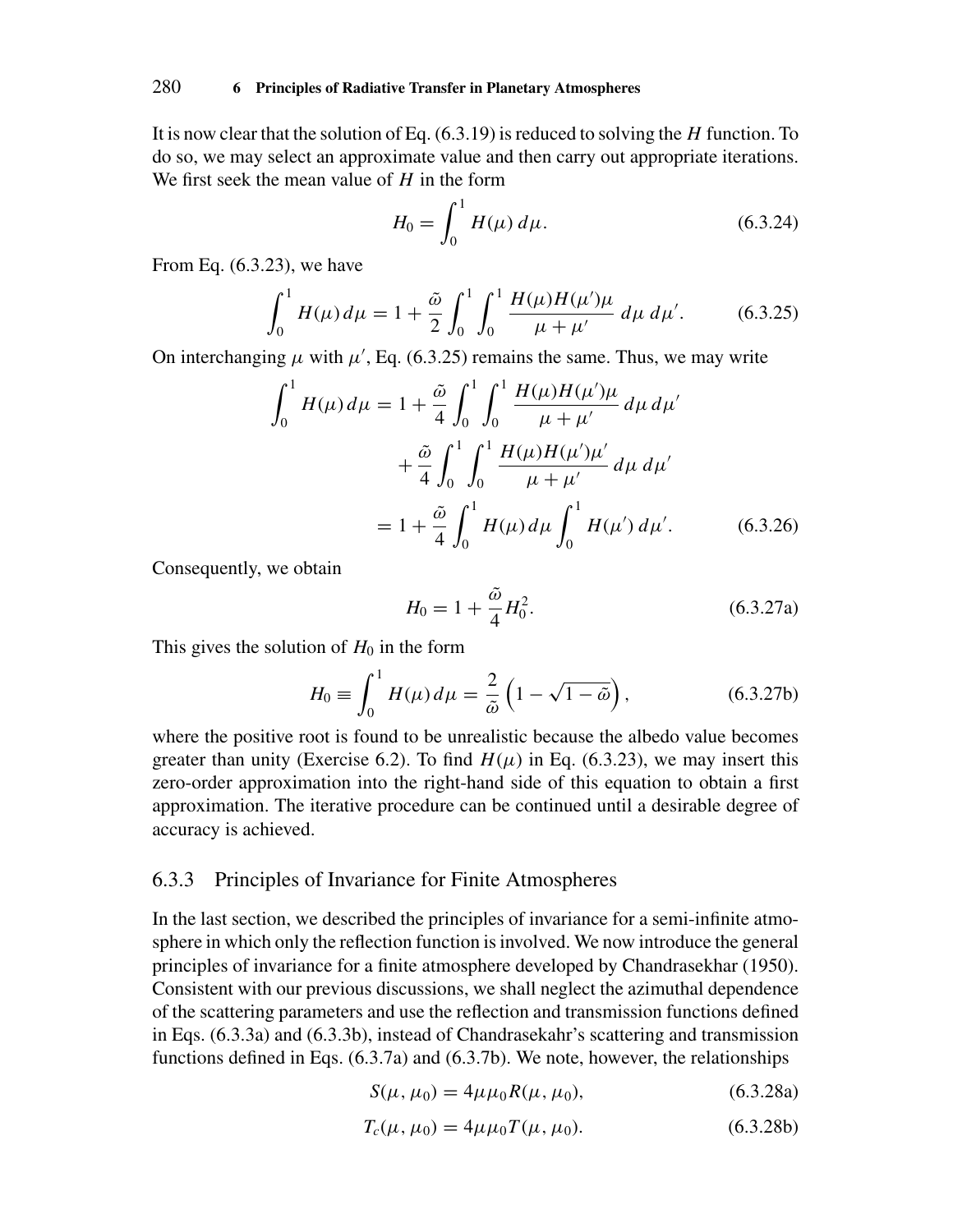

Figure 6.6 The four principles of invariance for a finite atmosphere (see text for explanation).

In reference to Fig. 6.6, we find the following four principles governing the reflection and transmission of a light beam:

1. The reflected (upward) intensity at level  $\tau$  is caused by the reflection of the attenuated incident solar flux density  $F_{\odot}e^{-\tau/\mu_0}$ , and the downward diffuse intensity incident on the surface  $\tau$  from the finite optical depth  $(\tau_1 - \tau)$  below [see Eqs. (6.3.1a) and (6.3.1b)]. Thus, we have

$$
I(\tau, \mu) = (\mu_0 F_{\odot}/\pi) e^{-\tau/\mu_0} R(\tau_1 - \tau; \mu, \mu_0)
$$
  
+2\int\_0^1 R(\tau\_1 - \tau; \mu, \mu') I(\tau, -\mu') \mu' d\mu'. (6.3.29)

2. The diffusely transmitted (downward) intensity at level  $\tau$  is due to the transmission of the incident solar flux density by the optical depth  $\tau$  above, and the reflection of the upward diffuse intensity incident on the surface  $\tau$  from below. Thus, we find

$$
I(\tau, -\mu) = (\mu_0 F_{\odot}/\pi) T(\tau; \mu, \mu_0) + 2 \int_0^1 R(\tau; \mu, \mu') I(\tau, \mu') \mu' d\mu'. \quad (6.3.30)
$$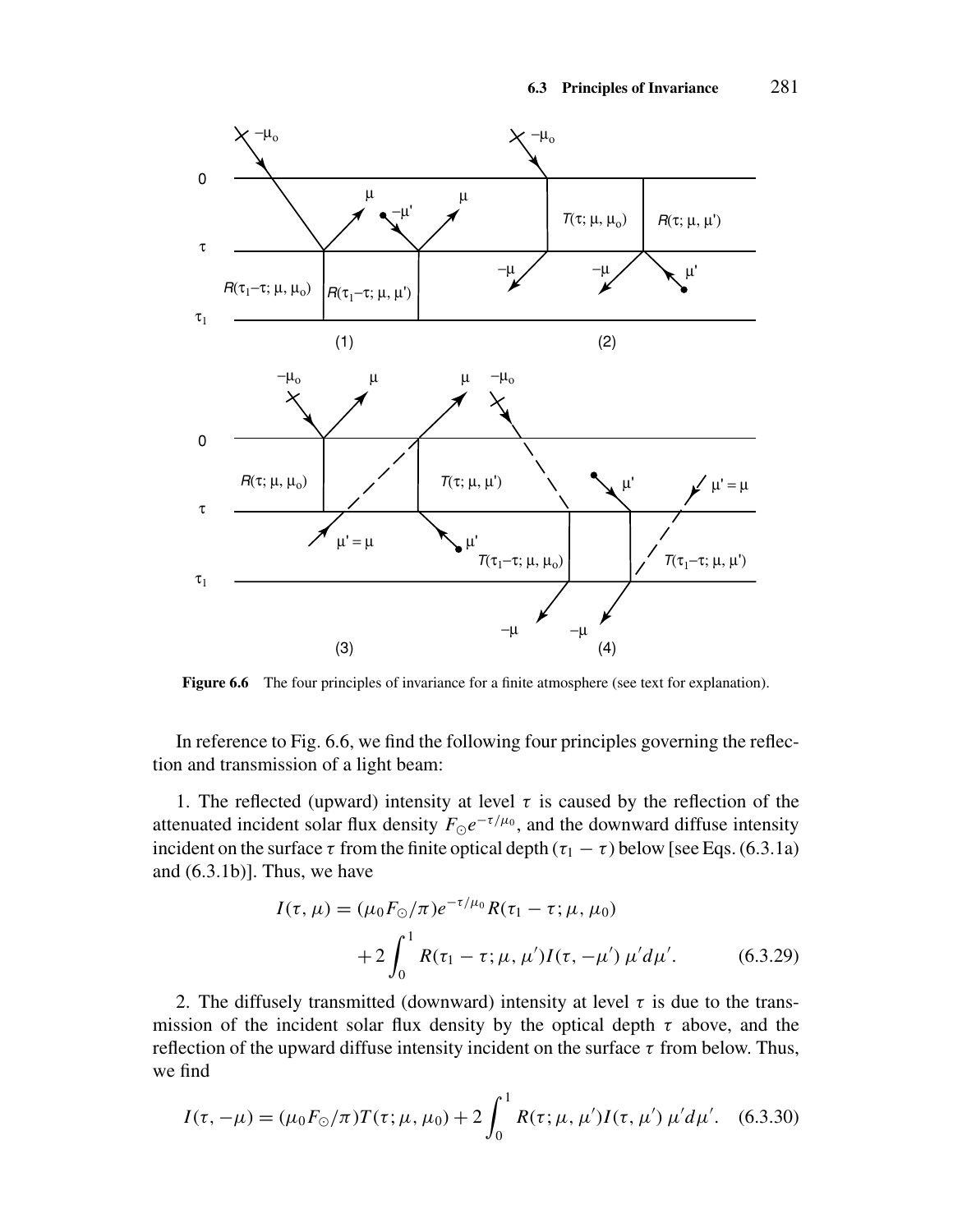3. The reflected (upward) intensity at the top of the finite atmosphere ( $\tau = 0$ ) is a result of the reflection by the optical depth  $\tau$  of the atmosphere plus the transmission of the upward diffuse and direct intensities incident on the surface  $\tau$  from below. Thus, we have

$$
I(0, \mu) = (\mu_0 F_{\odot}/\pi) R(\tau; \mu, \mu_0) + 2 \int_0^1 T(\tau; \mu, \mu') I(\tau, \mu') \mu' d\mu' + e^{-\tau/\mu} I(\tau, \mu).
$$
\n(6.3.31)

4. The diffusely transmitted (downward) intensity at the bottom of the finite atmosphere ( $\tau = \tau_1$ ) is equivalent to the transmission of the attenuated incident solar flux density plus the transmission of the downward diffuse and direct intensities incident on the surface  $\tau$  from above. Thus, we find

$$
I(\tau_1, -\mu) = (\mu_0 F_{\odot}/\pi) e^{-\tau/\mu_0} T(\tau_1 - \tau; \mu, \mu_0)
$$
  
+  $2 \int_0^1 T(\tau_1 - \tau; \mu, \mu') I(\tau_1, -\mu') \mu' d\mu' + e^{-(\tau_1 - \tau)/\mu} I(\tau, -\mu).$  (6.3.32)

In order to obtain the reflection and transmission functions of a finite atmosphere with an optical depth of  $\tau_1$ , we first differentiate Eqs. (6.3.29)–(6.3.32) with respect to  $\tau$  and evaluate the values at  $\tau = 0$  and  $\tau_1$ , where the boundary conditions stated in Eq. (6.2.23) can be applied. After differentiation with respect to  $\tau$ , we set  $\tau = 0$  and  $\tau = \tau_1$  for principles 1 and 4 and for principles 2 and 3, respectively, to obtain the equations

$$
\frac{dI(\tau,\mu)}{d\tau}\bigg|_{\tau=0} = (\mu_0 F_\odot/\pi) \left[ -\frac{\partial R(\tau_1;\mu,\mu_0)}{\partial \tau_1} - \frac{1}{\mu_0} R(\tau_1;\mu,\mu_0) \right]
$$

$$
+ 2 \int_0^1 \mu' d\mu' R(\tau_1;\mu,\mu') \left. \frac{dI(\tau,-\mu')}{d\tau} \right|_{\tau=0}, \quad (6.3.33)
$$

$$
\left. \frac{dI(\tau, -\mu)}{d\tau} \right|_{\tau = \tau_1} = (\mu_0 F_{\odot}/\pi) \left. \frac{\partial T(\tau_1; \mu, \mu_0)}{\partial \tau_1} \right|_{\tau = \tau_1},
$$
\n
$$
+ 2 \int_0^1 \mu' d\mu' R(\tau_1; \mu, \mu') \left. \frac{dI(\tau, \mu')}{d\tau} \right|_{\tau = \tau_1}, \quad (6.3.34)
$$

$$
\frac{dI(0,\mu)}{d\tau}\Big|_{\tau=\tau_1} = 0 = (\mu_0 F_\odot/\pi) \frac{\partial R(\tau_1;\mu,\mu_0)}{\partial \tau_1} + 2\int_0^1 \mu' d\mu' T(\tau_1;\mu,\mu') \frac{dI(\tau,\mu')}{d\tau}\Big|_{\tau=\tau_1} + e^{-\tau_1/\mu} \frac{dI(\tau,\mu)}{d\tau}\Big|_{\tau=\tau_1},
$$
\n(6.3.35)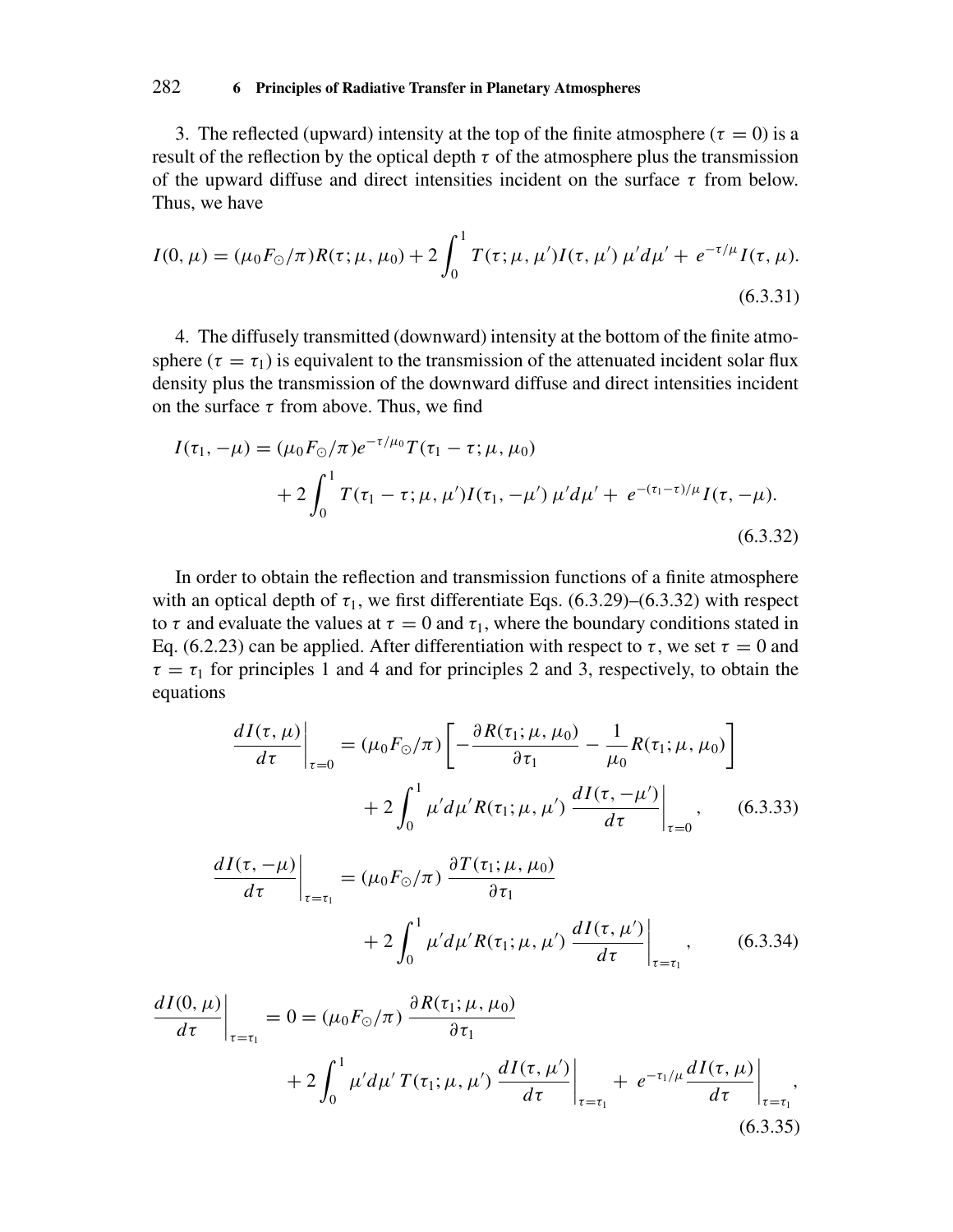**6.3 Principles of Invariance** 283

$$
\frac{dI(\tau_1, -\mu)}{d\tau}\Big|_{\tau=0} = 0 = (\mu_0 F_\odot/\pi) \left[ -\frac{\partial T(\tau_1; \mu, \mu_0)}{\partial \tau_1} - \frac{1}{\mu_0} T(\tau_1; \mu, \mu_0) \right]
$$

$$
+ 2 \int_0^1 \mu' d\mu' T(\tau_1; \mu, \mu') \left. \frac{dI(\tau, -\mu')}{d\tau} \right|_{\tau=0}
$$

$$
+ e^{-\tau_1/\mu} \frac{dI(\tau, -\mu)}{d\tau} \Big|_{\tau=0}.
$$
(6.3.36)

To eliminate the derivatives of the intensity, we utilize the azimuthally independent transfer equation [Eq. (6.1.12)] to obtain

$$
\mu \frac{dI(\tau, \mu)}{d\tau}\Big|_{\tau=0} = (\mu_0 F_{\odot}/\pi)R(\tau_1; \mu, \mu_0) - \frac{\tilde{\omega}}{2} \int_0^1 P(\mu, \mu'')I(0, \mu'') d\mu'' - \frac{\tilde{\omega}}{4\pi} F_{\odot} P(\mu, -\mu_0),
$$
\n(6.3.37)

$$
-\mu \frac{dI(\tau, -\mu)}{d\tau}\Big|_{\tau=0} = 0 - \frac{\tilde{\omega}}{2} \int_0^1 P(-\mu, \mu'') I(0, \mu'') d\mu'' - \frac{\tilde{\omega}}{4\pi} F_{\odot} P(-\mu, -\mu_0),
$$
\n(6.3.38)

$$
\mu \frac{dI(\tau, \mu)}{d\tau}\Big|_{\tau=\tau_1} = 0 - \frac{\tilde{\omega}}{2} \int_0^1 P(\mu, -\mu'') I(\tau_1, -\mu'') d\mu'' - \frac{\tilde{\omega}}{4\pi} F_{\odot} P(\mu, -\mu_0) e^{-\tau_1/\mu_0}, \tag{6.3.39}
$$

$$
-\mu \frac{dI(\tau, -\mu)}{d\tau}\Big|_{\tau=\tau_1} = (\mu_0 F_{\odot}/\pi)T(\tau_1; \mu, \mu_0) - \frac{\tilde{\omega}}{2} \int_0^1 P(-\mu, -\mu'')I(\tau_1, -\mu'') d\mu'' - \frac{\tilde{\omega}}{4\pi} F_{\odot}P(-\mu, -\mu_0)e^{-\tau_1/\mu_0}.
$$
 (6.3.40)

In these four equations, we note that  $\mu \ge 0$ . We also note that  $\pi I(0, \mu) = \mu_0 F_{\odot}$ .<br> $R(\tau_1; \mu, \mu_0)$ , and  $\pi I(\tau_1, -\mu) = \mu_0 F_{\odot} T(\tau_1; \mu, \mu_0)$ . Upon substituting Eqs. (6.3.37) and (6.3.38), (6.3.39) and (6.3.40), (6.3.39) and (6.3.38), and (6.3.38) into Eqs. (6.3.33)–(6.3.36), respectively, and rearranging the terms, we obtain

$$
\frac{\partial R(\tau_1; \mu, \mu_0)}{\partial \tau_1} = -\left(\frac{1}{\mu} + \frac{1}{\mu_0}\right) R(\tau_1; \mu, \mu_0) + \frac{\tilde{\omega}}{4\mu\mu_0} P(\mu, -\mu_0)
$$
  
+  $\frac{\tilde{\omega}}{2\mu} \int_0^1 P(\mu, \mu'') R(\tau_1; \mu'', \mu_0) d\mu''$   
+  $\frac{\tilde{\omega}}{2\mu_0} \int_0^1 R(\tau_1; \mu, \mu') P(-\mu', -\mu_0) d\mu'$   
+  $\tilde{\omega} \int_0^1 R(\tau_1; \mu, \mu') d\mu' \left[\int_0^1 P(-\mu', \mu'') R(\tau_1; \mu'', \mu_0) d\mu''\right],$  (6.3.41)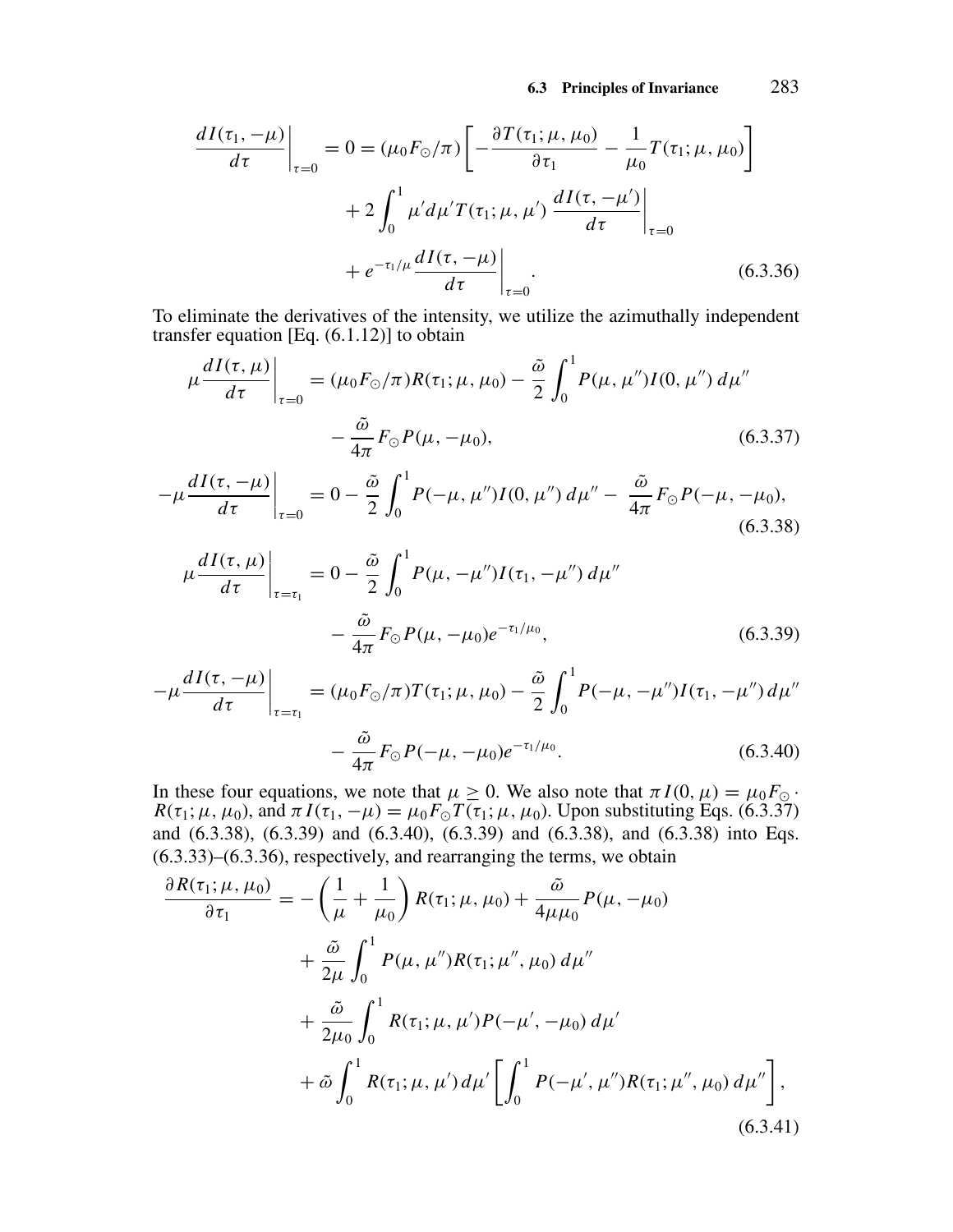$$
\frac{\partial T(\tau_1; \mu, \mu_0)}{\partial \tau_1} = -\frac{1}{\mu} T(\tau_1; \mu, \mu_0) + \frac{\tilde{\omega}}{4\mu\mu_0} e^{-\tau_1/\mu_0} P(\mu, -\mu_0) \n+ \frac{\tilde{\omega}}{2\mu} \int_0^1 P(-\mu, -\mu'') T(\tau_1; \mu'', \mu_0) d\mu'' \n+ \frac{\tilde{\omega}}{2\mu_0} e^{-\tau_1/\mu_0} \int_0^1 R(\tau_1; \mu, \mu') P(\mu', -\mu_0) d\mu' \n+ \tilde{\omega} \int_0^1 R(\tau_1; \mu, \mu') d\mu' \left[ \int_0^1 P(\mu', -\mu'') T(\tau_1; \mu'', \mu_0) d\mu'' \right],
$$
\n(6.3.42)

$$
\frac{\partial R(\tau_1; \mu, \mu_0)}{\partial \tau_1} = \frac{\tilde{\omega}}{4\mu\mu_0} \exp\left[-\tau \left(\frac{1}{\mu} + \frac{1}{\mu_0}\right)\right] P(\mu, -\mu_0) \n+ \frac{\tilde{\omega}}{2\mu} e^{-\tau_1/\mu} \int_0^1 P(\mu, -\mu'') T(\tau_1; \mu'', \mu_0) d\mu'' \n+ \frac{\tilde{\omega}}{2\mu_0} e^{-\tau_1/\mu_0} \int_0^1 T(\tau_1; \mu, \mu') P(\mu', -\mu_0) d\mu' \n+ \tilde{\omega} \int_0^1 T(\tau_1; \mu, \mu') d\mu' \left[\int_0^1 P(\mu', -\mu'') T(\tau_1; \mu'', \mu_0) d\mu''\right],
$$
\n(6.3.43)

$$
\frac{\partial T(\tau_1; \mu, \mu_0)}{\partial \tau_1} = -\frac{1}{\mu_0} T(\tau_1; \mu, \mu_0) + \frac{\tilde{\omega}}{4\mu\mu_0} e^{-\tau_1/\mu} P(-\mu, -\mu_0) \n+ \frac{\tilde{\omega}}{2\mu} e^{-\tau_1/\mu} \int_0^1 P(-\mu, \mu'') R(\tau_1; \mu'', \mu_0) d\mu'' \n+ \frac{\tilde{\omega}}{2\mu_0} \int_0^1 T(\tau_1; \mu, \mu') P(-\mu', -\mu_0) d\mu' \n+ \tilde{\omega} \int_0^1 T(\tau_1; \mu, \mu') d\mu' \left[ \int_0^1 P(-\mu', \mu'') R(\tau_1; \mu'', \mu_0) d\mu'' \right].
$$
\n(6.3.44)

Equations (6.3.41)–(6.3.44) represent four nonlinear integral equations that govern the complete radiation field at  $\tau = 0$  and  $\tau = \tau_1$  in plane-parallel atmospheres. In the preceding analysis, we neglected the azimuthal dependence on the reflection, transmission, and phase-function terms in the derivation of the four integral equations. However, it is simple to include  $\phi$  and  $\phi'$  terms in these four integral equations. Further, we note that as  $\tau_1 \to \infty$ ,  $\partial R/\partial \tau_1 \to 0$ , and Eq. (6.3.41) reduces to Eq. (6.3.18) that was derived for a semi-infinite atmosphere. Equations (6.3.41) and (6.3.44) may be obtained by adding a thin layer ( $\Delta \tau \ll 1$ ) to the top of a finite atmosphere following the principles outlined in Section 6.3.2. In addition, by adding a thin layer to the bottom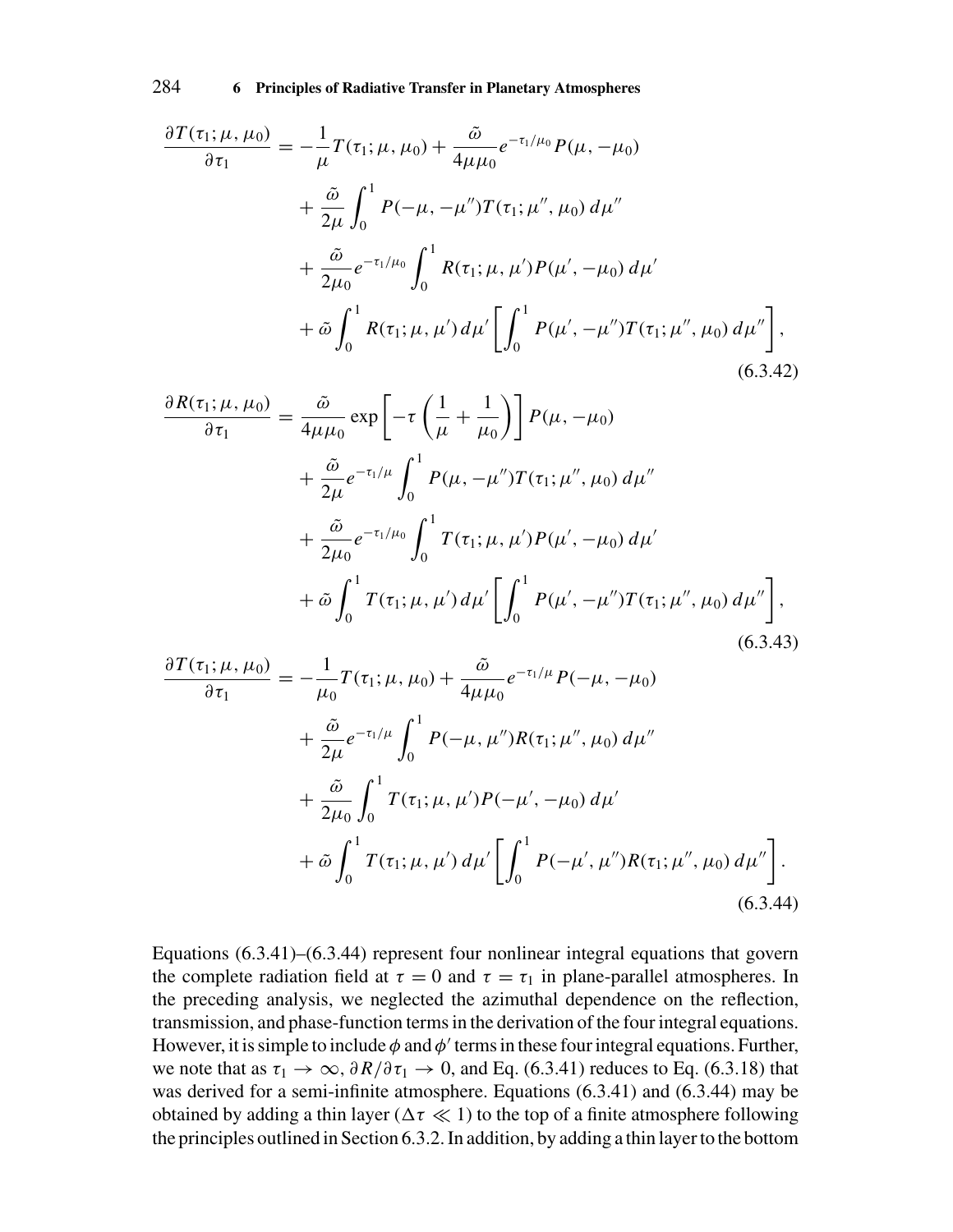of a finite atmosphere, Eqs. (6.3.42) and (6.3.43) may be derived. The addition of thin layers to a finite atmosphere is referred to as *invariant imbedding* (Bellman *et al.,* 1963), which is equivalent to the principles of invariance (Exercise 6.3).

# 6.3.4 The *X* and *Y* Functions

In Section 6.3.2, we showed that the reflection function of a semi-infinite atmosphere for isotropic scattering is given by the *H* function. In the following, we wish to demonstrate that the reflection and transmission functions of a finite atmosphere for isotropic scattering are governed by the *X* and *Y* functions. In the case of isotropic scattering, Eqs. (6.3.41)–(6.3.44) become

$$
\frac{\partial R(\tau_1; \mu, \mu_0)}{\partial \tau_1} + \left(\frac{1}{\mu} + \frac{1}{\mu_0}\right) R(\tau_1; \mu, \mu_0)
$$
\n
$$
= \frac{\tilde{\omega}}{4\mu\mu_0} \left[1 + 2\mu_0 \int_0^1 R(\tau_1; \mu'', \mu_0) d\mu'' + 2\mu \int_0^1 R(\tau_1; \mu, \mu') d\mu' + 4\mu\mu_0 \int_0^1 R(\tau_1; \mu, \mu') \int_0^1 R(\tau_1; \mu'', \mu_0) d\mu''\right],
$$
\n(6.3.45)

$$
\frac{\partial R(\tau_1; \mu, \mu_0)}{\partial \tau_1} = \frac{\tilde{\omega}}{4\mu\mu_0} \left[ \exp\left\{-\tau_1 \left(\frac{1}{\mu} + \frac{1}{\mu_0}\right)\right\} + 2\mu_0 e^{-\tau_1/\mu} \int_0^1 T(\tau_1; \mu'', \mu_0) d\mu'' \right.\left. + 2\mu e^{-\tau_1/\mu_0} \int_0^1 T(\tau_1; \mu, \mu') d\mu' \right.\left. + 4\mu\mu_0 \int_0^1 T(\tau_1; \mu, \mu') d\mu' \int_0^1 T(\tau_1; \mu'', \mu_0) d\mu'' \right], \quad (6.3.46)
$$

$$
\frac{\partial T(\tau_1; \mu, \mu_0)}{\partial \tau_1} + \frac{1}{\mu} T(\tau_1; \mu, \mu_0) = \frac{\tilde{\omega}}{4\mu\mu_0} \left[ e^{-\tau_1/\mu_0} + 2\mu_0 \int_0^1 T(\tau_1; \mu'', \mu_0) d\mu'' + 2\mu e^{-\tau_1/\mu_0} \int_0^1 R(\tau_1; \mu, \mu') d\mu' + 4\mu\mu_0 \int_0^1 R(\tau_1; \mu, \mu') d\mu' \int_0^1 T(\tau_1; \mu'', \mu_0) d\mu'' \right], \quad (6.3.47)
$$

$$
\frac{\partial T(\tau_1; \mu, \mu_0)}{\partial \tau_1} + \frac{1}{\mu_0} T(\tau_1; \mu, \mu_0) = \frac{\tilde{\omega}}{4\mu\mu_0} \left[ e^{-\tau_1/\mu_0} + 2\mu \int_0^1 T(\tau_1; \mu, \mu') d\mu' + 2\mu_0 e^{-\tau_1/\mu_0} \int_0^1 R(\tau_1; \mu'', \mu_0) d\mu'' + 4\mu\mu_0 \int_0^1 T(\tau_1; \mu, \mu') d\mu' \int_0^1 R(\tau_1; \mu'', \mu_0) d\mu'' \right].
$$
 (6.3.48)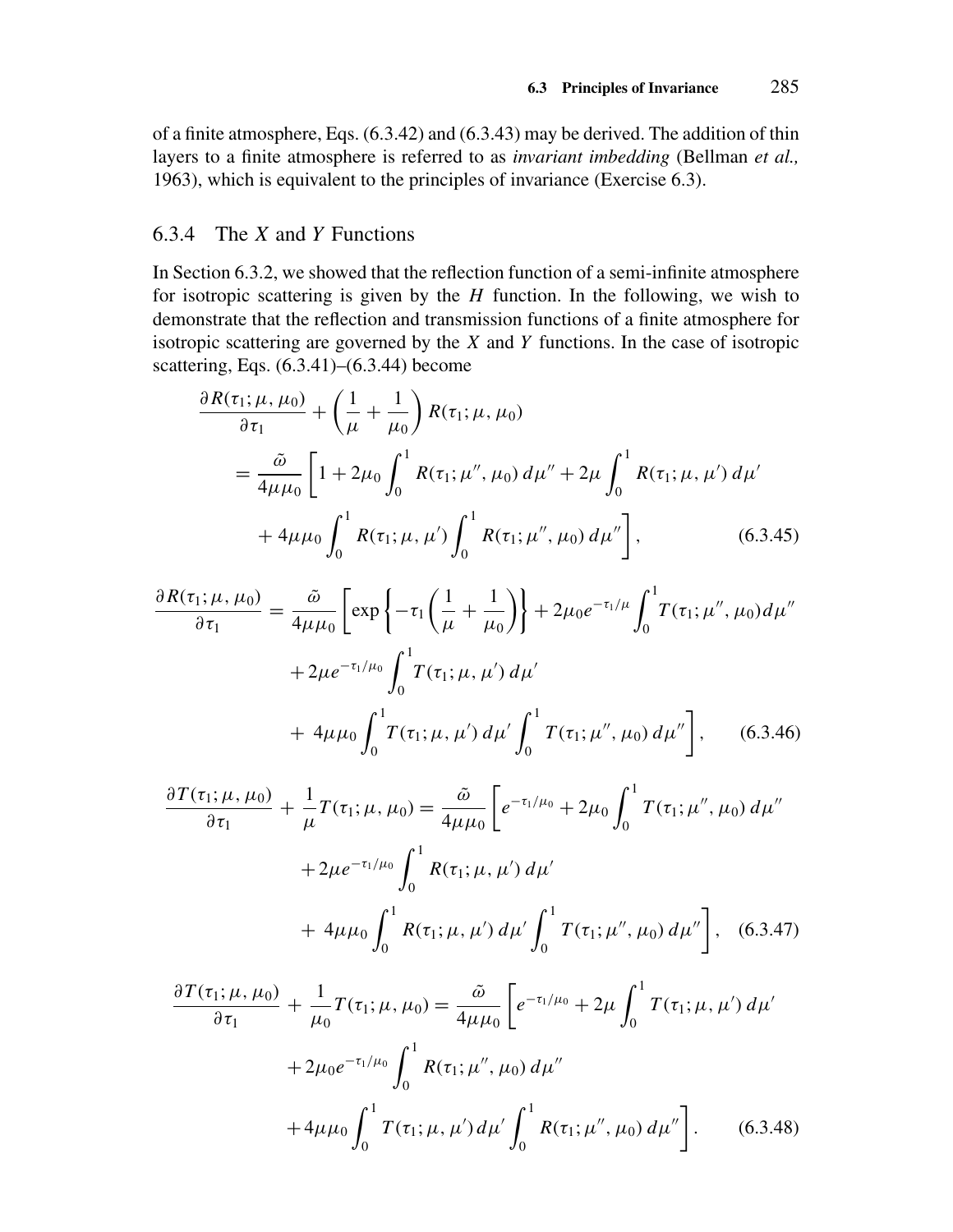From Eqs. (6.3.45)–(6.3.48), the integral terms may be expressed in terms of Chandrasekhar's *X* and *Y* functions in the forms

$$
X(\mu) = 1 + 2\mu \int_0^1 R(\tau_1; \mu, \mu') d\mu', \qquad (6.3.49)
$$

$$
Y(\mu) = e^{-\tau_1/\mu} + 2\mu \int_0^1 T(\tau_1; \mu, \mu') d\mu'. \tag{6.3.50}
$$

It follows that Eqs.  $(6.3.45)$ – $(6.3.48)$  may be rewritten as follows:

$$
\frac{\partial R(\tau_1; \mu, \mu_0)}{\partial \tau_1} + \left(\frac{1}{\mu} + \frac{1}{\mu_0}\right) R(\tau_1; \mu, \mu_0) = \frac{\tilde{\omega}}{4\mu\mu_0} X(\mu) X(\mu_0), \quad (6.3.51)
$$

$$
\frac{\partial R(\tau_1; \mu, \mu_0)}{\partial \tau_1} = \frac{\tilde{\omega}}{4\mu\mu_0} Y(\mu) Y(\mu_0), \quad (6.3.52)
$$

$$
\frac{\partial T(\tau_1; \mu, \mu_0)}{\partial \tau_1} + \frac{1}{\mu} T(\tau_1; \mu, \mu_0) = \frac{\tilde{\omega}}{4\mu\mu_0} X(\mu) Y(\mu_0), \quad (6.3.53)
$$

$$
\frac{\partial T(\tau_1; \mu, \mu_0)}{\partial \tau_1} + \frac{1}{\mu_0} T(\tau_1; \mu, \mu_0) = \frac{\tilde{\omega}}{4\mu\mu_0} X(\mu_0) Y(\mu). \quad (6.3.54)
$$

By eliminating  $\partial R/\partial \tau_1$  from Eqs. (6.3.51) and (6.3.52), we obtain

$$
\left(\frac{1}{\mu} + \frac{1}{\mu_0}\right) R(\tau_1; \mu, \mu_0) = \frac{\tilde{\omega}}{4\mu\mu_0} [X(\mu)X(\mu_0) - Y(\mu)Y(\mu_0)], \quad (6.3.55)
$$

and by eliminating  $\partial T/\partial \tau_1$  from Eqs. (6.3.53) and (6.3.54), we have

$$
\left(\frac{1}{\mu} - \frac{1}{\mu_0}\right) T(\tau_1; \mu, \mu_0) = \frac{\tilde{\omega}}{4\mu\mu_0} [X(\mu)Y(\mu_0) - X(\mu_0)Y(\mu)]. \quad (6.3.56)
$$

Inserting Eqs. (6.3.55) and (6.3.56) into Eqs. (6.3.49) and (6.3.50), we find

$$
X(\mu) = 1 + \mu \int_0^1 \frac{\Psi(\mu')}{\mu + \mu'} [X(\mu)X(\mu') - Y(\mu)Y(\mu')] d\mu', \qquad (6.3.57)
$$

$$
Y(\mu) = e^{-\tau_1/\mu} + \mu \int_0^1 \frac{\Psi(\mu')}{\mu' - \mu} [X(\mu)Y(\mu') - X(\mu')Y(\mu)] d\mu', \quad (6.3.58)
$$

where the characteristic function  $\Psi(\mu') = \tilde{\omega}/2$ . Thus, the exact solutions of the reflection and transmission functions are now governed by the *X* and *Y* functions, solutions of the two nonlinear integral equations. For a semi-infinite atmosphere  $Y(\mu) = 0$  and the *X* function defined in Eqs. (6.3.49) and (6.3.57) is equivalent to the *H* function introduced in Eqs. (6.3.21) and (6.3.23). The characteristic function  $\Psi(\mu')$  differs from problem to problem and has a simple algebraic form for the Rayleigh scattering phase function. For a more general case involving Lorenz–Mie scattering phase functions, however, the analytic characteristic functions  $\Psi(\mu')$  appear to be extremely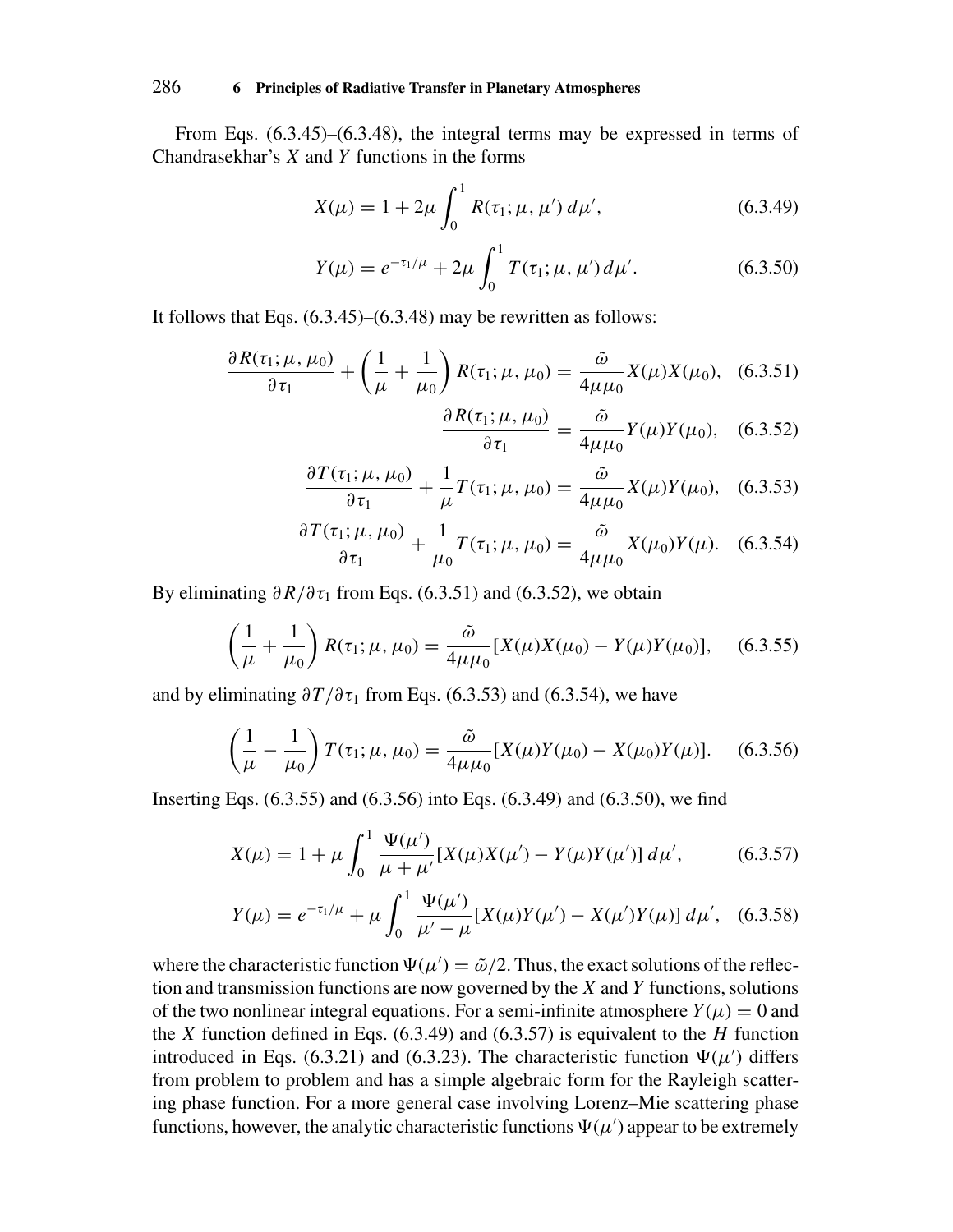complicated and have not been derived for practical applications. The iteration procedure may be used to solve the preceding nonlinear integral equations for the *X* and *Y* functions. Extensive tables of these two functions for conservative and nonconservative isotropic scattering, as well as anisotropic phase functions, with as many as three terms, have been constructed.

# 6.3.5 Inclusion of Surface Reflection

For planetary applications, surface reflection plays an important role in reflected and transmitted sunlight. In this section, we introduce the inclusion of surface reflection in the scattered intensity and flux density equations. The ground is considered to reflect according to Lambert's law, with a reflectivity (or surface albedo) of  $r_s$ . Under this condition, the diffuse upward intensity is

$$
I(\tau_1; \mu, \phi) = I_s = \text{const.}
$$
 (6.3.59)

Let  $I^*(0; \mu, \phi)$  represent the reflected intensity including the contribution of surface reflection, and in reference to Fig. 6.7a, we find

$$
I^*(0; \mu, \phi) = I(0; \mu, \phi) + \frac{1}{\pi} \int_0^{2\pi} \int_0^1 T(\mu, \phi; \mu', \phi') I_s \mu' d\mu' d\phi' + I_s e^{-\tau_1/\mu}.
$$
\n(6.3.60)

The last two terms represent, respectively, the diffuse and direct transmission of the upward isotropic intensity *Is*.

Equation (6.3.60) can be rewritten in terms of the reflection function and the direct and diffuse transmission defined in Section 6.3.1 in the form

$$
I^*(0; \mu, \phi) = \mu_0 F_{\odot} R(\mu, \phi; \mu_0, \phi_0) + I_s \gamma(\mu), \tag{6.3.61}
$$

where

$$
\gamma(\mu) = e^{-\tau_1/\mu} + t(\mu),\tag{6.3.62}
$$

and the diffuse transmission  $t(\mu)$  is defined in Eq. (6.3.4b). The principle of reciprocity involving  $T(\mu, \phi; \mu', \phi') = T(\mu', \phi'; \mu, \phi)$  is used to obtain  $t(\mu)$ .

The upward isotropic intensity from the surface also will be reflected by the atmosphere and will contribute to the downward intensity by an additional amount (see Fig. 6.7b)

$$
I_s^R(-\mu) = \frac{1}{\pi} \int_0^{2\pi} \int_0^1 R(\mu, \phi; \mu', \phi') I_s \mu' d\mu' d\phi' = I_s r(\mu), \quad (6.3.63)
$$

where again the principle of reciprocity,  $R(\mu, \phi; \mu', \phi') = R(\mu', \phi'; \mu, \phi)$ , is used. Thus, the total transmitted intensity, including the ground contribution, is given by

$$
I^*(\tau_1; -\mu, \phi) = I(\tau_1; -\mu, \phi) + I_s^R(-\mu)
$$
  
=  $\mu_0 F_{\odot} T(\mu, \phi; \mu_0, \phi_0) + I_s r(\mu).$  (6.3.64)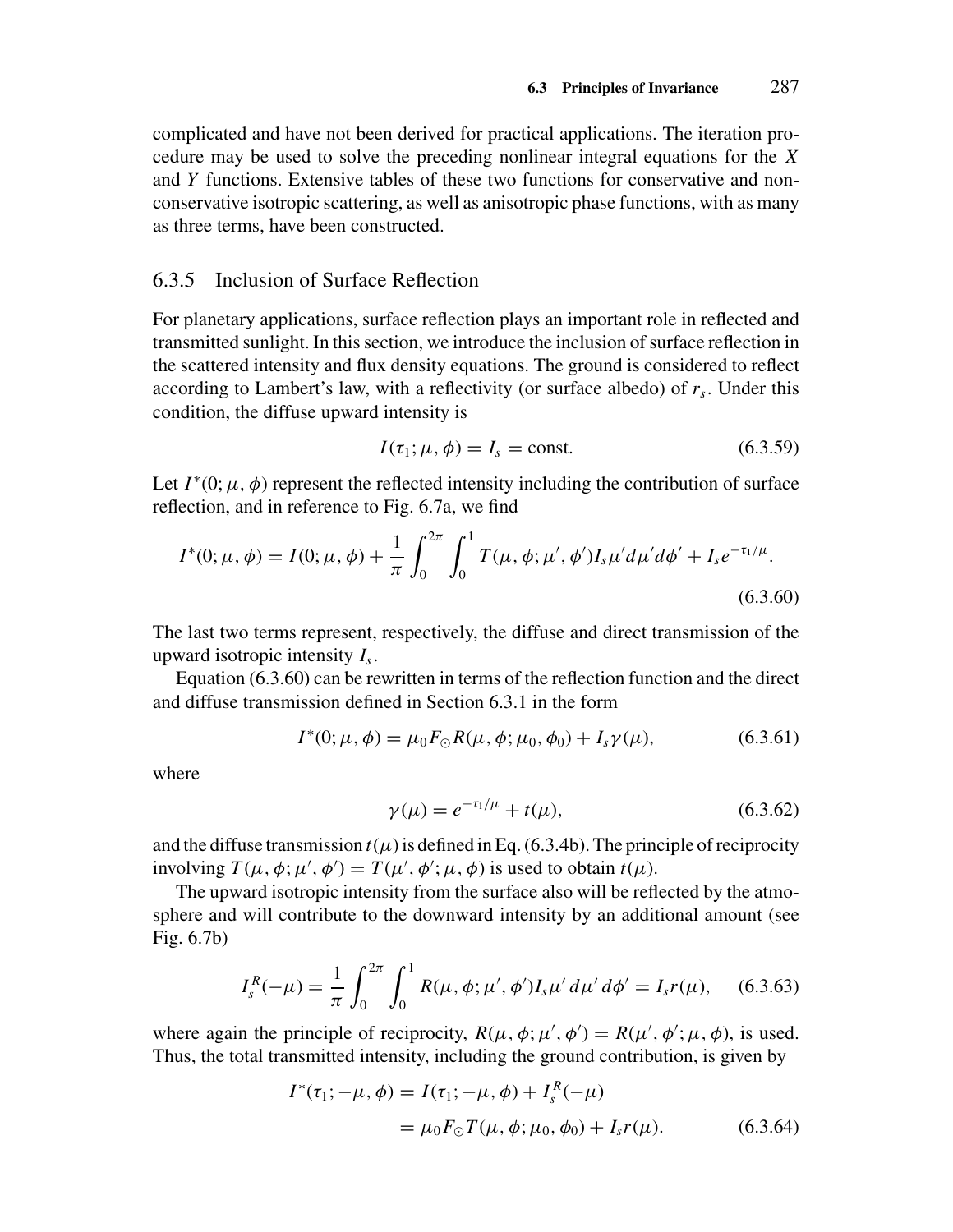

**Figure 6.7** Scattering configuration for the inclusion of surface reflection: (a) upward diffuse intensity; (b) reflection of upward isotropic intensity; and (c) downward flux density and upward flux density.

We now require an equation to determine *Is*. Since the upward flux density must be equal to the downward flux density multiplied by the surface albedo  $r<sub>s</sub>$ , we have

$$
\pi I_s = r_s \times \text{downward flux density.} \tag{6.3.65}
$$

The downward flux density includes three components, as shown in Fig. 6.7c:

1. Direct transmission component:

$$
\mu_0 F_\odot e^{-\tau_1/\mu_0}.
$$

2. Diffuse transmission component:

$$
\int_0^{2\pi} \int_0^1 I(\tau_1; -\mu, \phi) \mu \, d\mu \, d\phi = \int_0^{2\pi} \int_0^1 (\mu_0 F_{\odot}/\pi) T(\mu, \phi; \mu_0, \phi_0) \mu \, d\mu \, d\phi
$$
  
=  $\mu_0 F_{\odot} t(\mu_0).$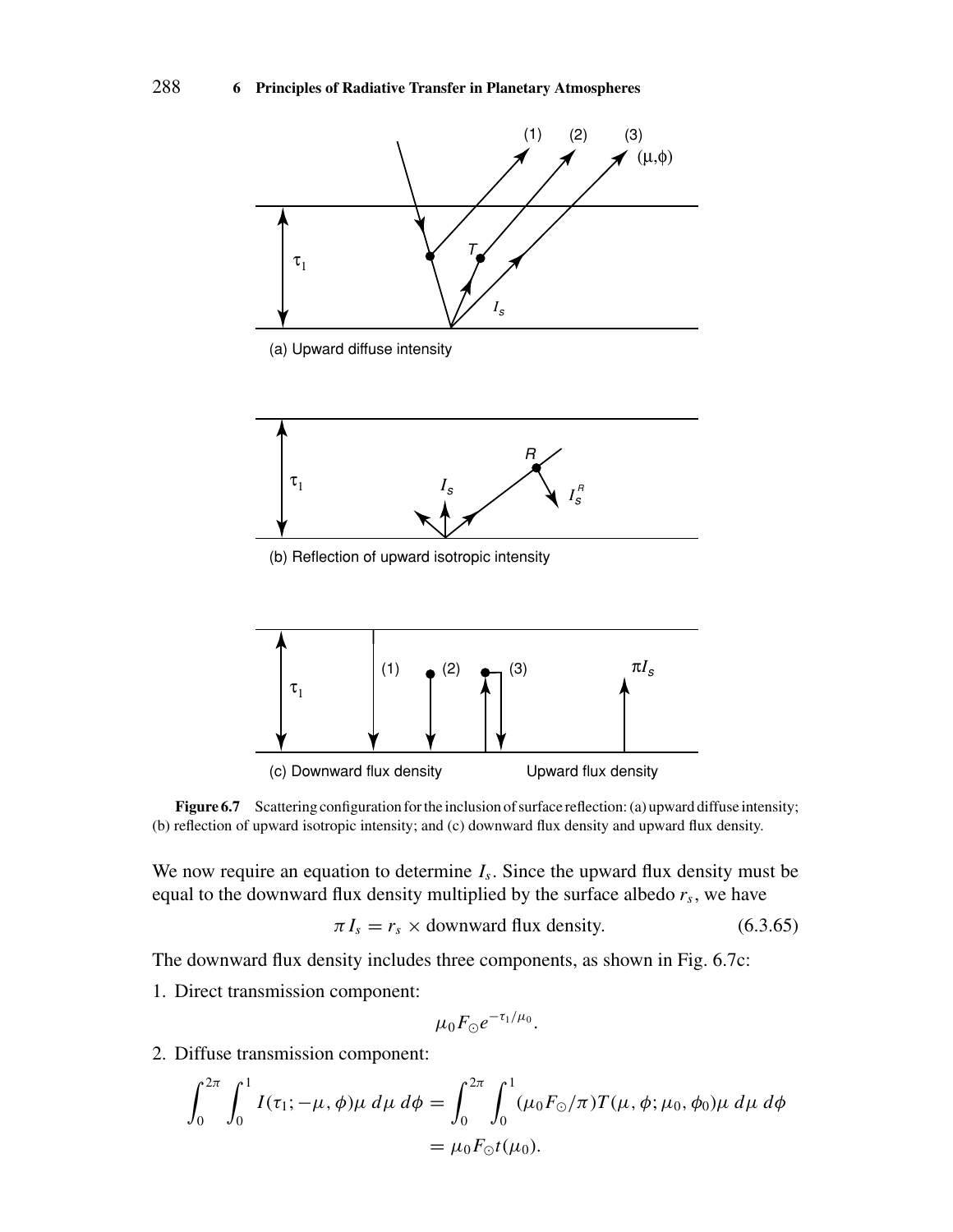3. The component of  $I_s$  reflected by the atmosphere:

$$
\int_0^{2\pi} \int_0^1 I_s^R(-\mu)\mu \ d\mu \ d\phi = \pi I_s \bar{r}.
$$

From Eq. (6.3.65), we have the following equality at  $\tau = \tau_1$ :

$$
\pi I_s = r_s \big[ \mu_0 F_\odot e^{-\tau_1/\mu_0} + \mu_0 F_\odot t(\mu_0) + \pi I_s \bar{r} \big]. \tag{6.3.66}
$$

We then rearrange these terms to yield

$$
I_s = \frac{r_s}{1 - r_s \bar{r}} \frac{\mu_0 F_\odot}{\pi} \gamma(\mu_0). \tag{6.3.67}
$$

It follows from Eqs. (6.3.61) and (6.3.64) that the reflected and transmitted intensities, including the ground reflection, are, respectively, given by

$$
I^*(0; \mu, \phi) = I(0; \mu, \phi) + \frac{r_s}{1 - r_s \bar{r}} \frac{\mu_0 F_\odot}{\pi} \gamma(\mu) \gamma(\mu_0), \quad (6.3.68a)
$$

$$
I^*(\tau_1; \mu, \phi) = I(\tau_1; -\mu, \phi) + \frac{r_s}{1 - r_s \bar{r}} \frac{\mu_0 F_{\odot}}{\pi} \gamma(\mu_0) r(\mu). \qquad (6.3.68b)
$$

To obtain the reflected and transmitted flux densities, we may perform an integration of the intensity over the solid angle according to Eqs. (6.1.7a) and (6.1.7b) to yield

$$
F^*(0) = F(0) + \frac{r_s}{1 - r_s \bar{r}} \mu_0 F_{\odot} \gamma(\mu_0) \bar{\gamma},
$$
 (6.3.69a)

$$
F^*(\tau_1) = F(\tau_1) + \frac{r_s}{1 - r_s \bar{r}} \mu_0 F_{\odot} \gamma(\mu_0) \bar{r}, \qquad (6.3.69b)
$$

where

$$
\bar{\gamma} = \bar{t} + 2 \int_0^1 e^{-\tau_1/\mu_0} \mu_0 \, d\mu_0,\tag{6.3.70}
$$

and  $\bar{t}$  and  $\bar{r}$  are defined in Eqs. (6.3.5b) and (6.3.5c). Further, by dividing  $\mu_0 F_{\odot}$  and adding  $e^{-\tau_1/\mu_0}$  to both sides in Eq. (6.3.69b), the preceding two equations become

$$
r^*(\mu_0) = r(\mu_0) + f(\mu_0)\bar{\gamma}, \qquad (6.3.71a)
$$

$$
\gamma^*(\mu_0) = \gamma(\mu_0) + f(\mu_0)\bar{r}, \qquad (6.3.71b)
$$

where

$$
f(\mu_0) = \frac{r_s}{1 - r_s \bar{r}} \gamma(\mu_0).
$$
 (6.3.72)

Exercise 6.4 requires the derivation of Eqs. (6.3.71a) and (6.3.71b) by means of the ray-tracing technique.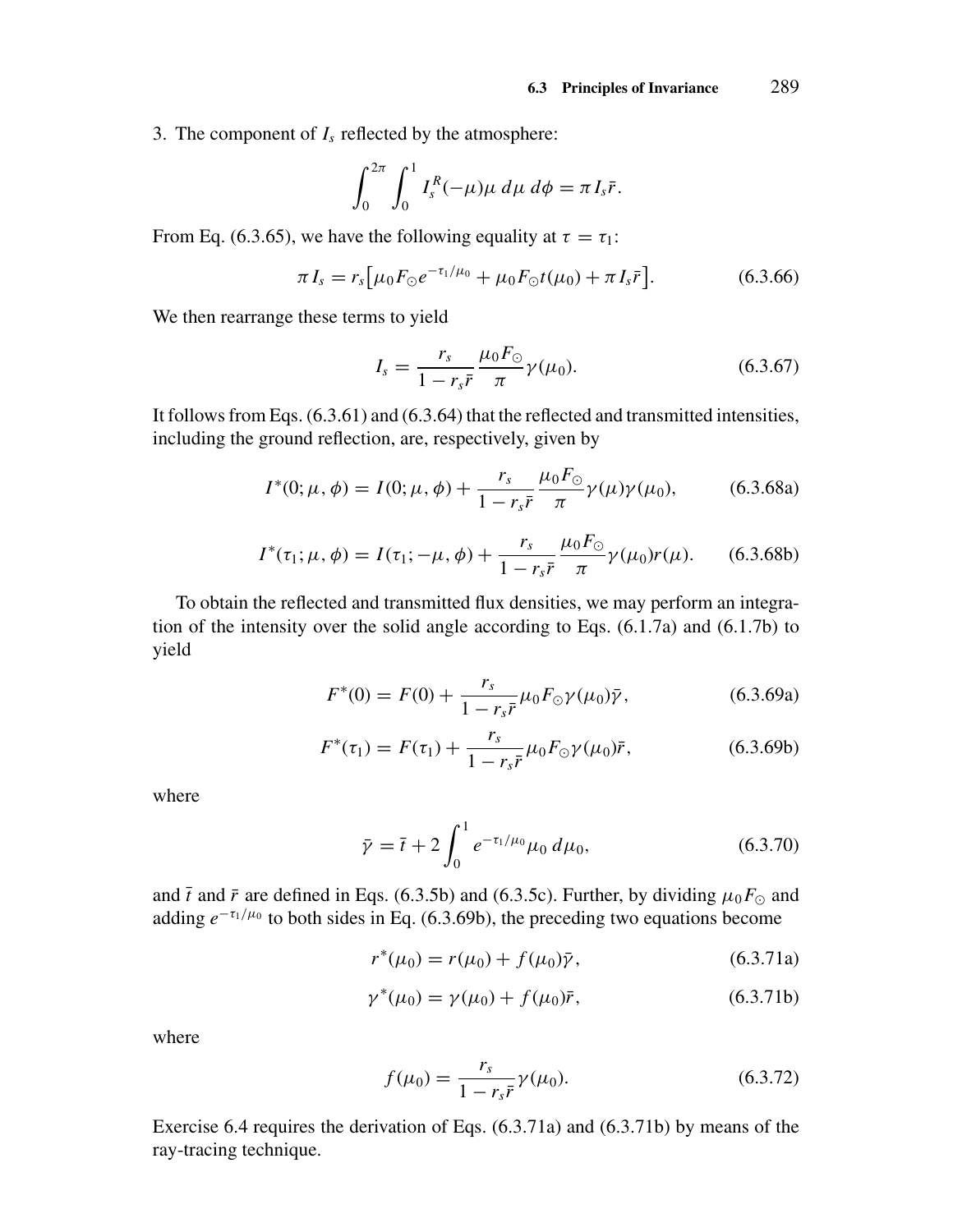# **6.4 Adding Method for Radiative Transfer**

The principle of the adding method for radiative transfer was stated by Stokes (1862) in a problem dealing with reflection and transmission by glass plates. Peebles and Plesset (1951) developed the adding theory for application to gamma-ray transfer. van de Hulst (1980) presented a set of adding equations for multiple scattering that is now commonly used. Hansen (1971) applied the adding/doubling method to the interpretation of intensity and polarization of sunlight reflected from clouds. Takano and Liou (1989b) modified the adding method for radiative transfer by including polarization for application to randomly and horizontally oriented ice crystals. The exact adding/doubling method and its approximations appear to be a powerful tool for multiple scattering calculations, particularly with reference to remote-sensing applications from the ground, the air, and space.

# 6.4.1 Definitions of Physical Parameters

To introduce the adding principle for radiative transfer, we shall first define the reflection function *R* and the transmission function *T.* Consider a light beam incident from above, as shown in Fig. 6.8. The reflected and transmitted intensities of this beam may be expressed in terms of the incident intensity in the forms

$$
I_{\text{out,top}}(\mu,\phi) = \frac{1}{\pi} \int_0^{2\pi} \int_0^1 R(\mu,\phi;\,\mu',\phi') I_{\text{in,top}}(\mu',\phi') \mu' d\mu' d\phi', \quad (6.4.1a)
$$

$$
I_{\text{out}, \text{bottom}}(\mu, \phi) = \frac{1}{\pi} \int_0^{2\pi} \int_0^1 T(\mu, \phi; \mu', \phi') I_{\text{in}, \text{top}}(\mu' \phi') \mu' d\mu' d\phi'. \quad (6.4.1b)
$$

 $I_{\text{in,top}}(\mu^{\prime},\phi^{\prime})$   $\blacktriangleright$   $I_{\text{out,top}}(\mu,\phi)$  $I_{\text{out. bottom}}(\mu, \phi)$  *I*<sub>out, bottom  $(\mu, \phi)$  *I*<sub>in, bottom  $(\mu', \phi')$ </sub></sub> *I*<sub>out,top</sub>( $\mu$ ,φ) *T*(µ,φ; µ',φ') *R*(µ,φ; µ',φ') *R\**(µ,φ; µ',φ') *T\**(µ,φ; µ',φ')

Radiation from above



**Figure 6.8** Configurations for radiation incident from above and below, and the definitions of the reflection and transmission functions for the adding method.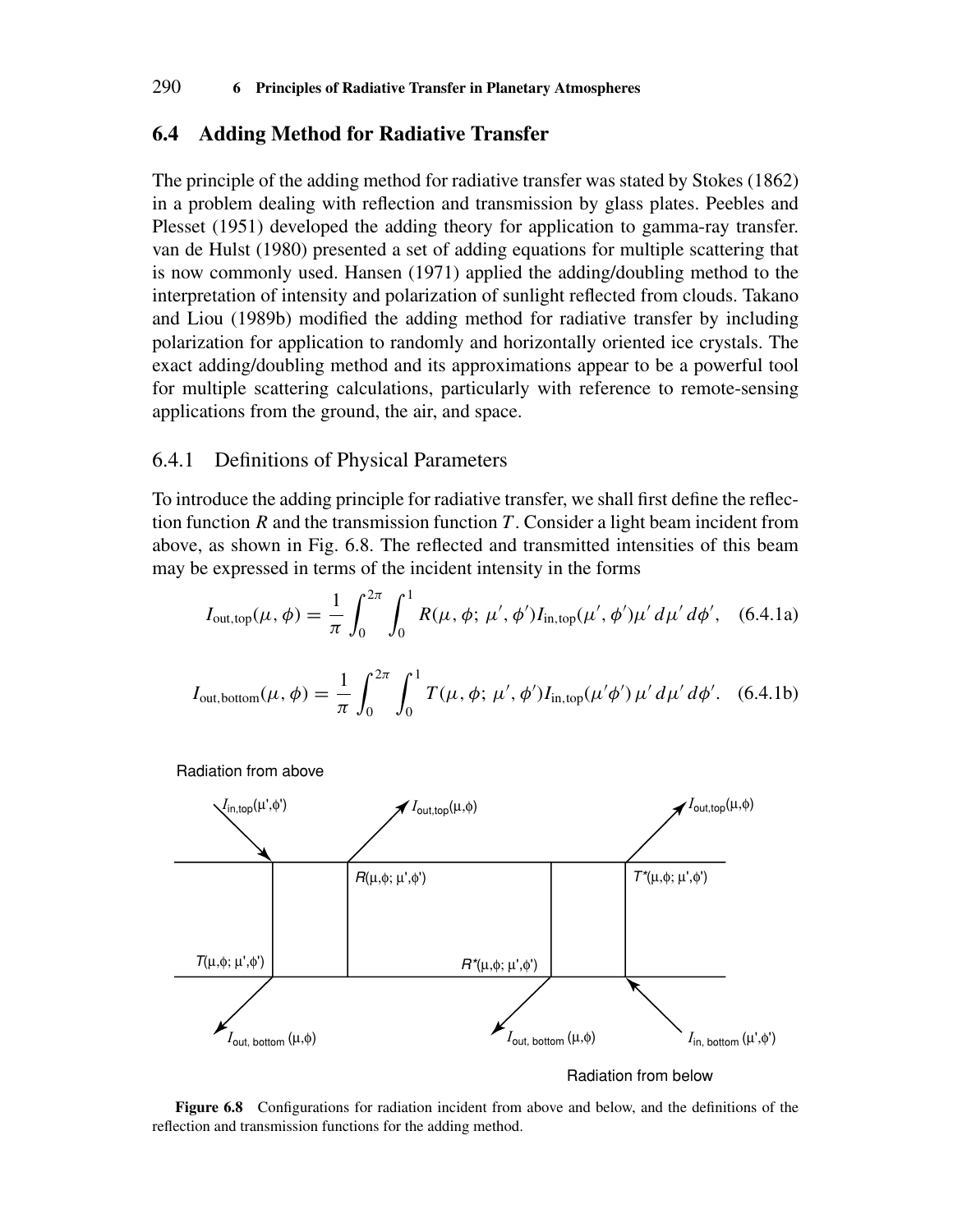Likewise, if the light beam is incident from below (Fig. 6.8) we may write

$$
I_{\text{out},\text{bottom}}(\mu,\phi) = \frac{1}{\pi} \int_0^{2\pi} \int_0^1 R^*(\mu,\phi;\,\mu',\phi') I_{\text{in},\text{bottom}}(\mu',\phi') \,\mu' \,d\mu' \,d\phi',\tag{6.4.2a}
$$

$$
I_{\text{out,top}}(\mu,\phi) = \frac{1}{\pi} \int_0^{2\pi} \int_0^1 T^*(\mu,\phi;\,\mu',\phi') I_{\text{in},\text{bottom}}(\mu',\phi') \,\mu' \,d\mu' \,d\phi'.\tag{6.4.2b}
$$

Equations (6.4.2a) and (6.4.2b) define  $R^*$  and  $T^*$ , respectively, where the superscript<sup>\*</sup> denotes that the light beam comes from below.

Consider now the transfer of monochromatic solar radiation. The incident solar intensity, in the present notation, may be written in the form

$$
I_{\text{in,top}}(-\mu_0, \phi_0) = \delta(\mu' - \mu_0)\delta(\phi' - \phi_0)F_{\odot},
$$
\n(6.4.3)

where  $\delta$  is the Dirac delta function. Using Eq. (6.4.3), the reflection and transmission functions defined in Eqs. (6.4.1a) and (6.4.1b) are given by

$$
R(\mu, \phi; \mu_0, \phi_0) = \pi I_{\text{out,top}}(\mu, \phi) / \mu_0 F_{\odot},
$$
 (6.4.4a)

$$
T(\mu, \phi; \mu_0, \phi_0) = \pi I_{\text{out}, \text{bottom}}(\mu, \phi) / \mu_0 F_{\odot}.
$$
 (6.4.4b)

Under the single-scattering approximation and neglecting the emission contribution, the source function defined in Eq. (6.1.1) may be written in the form [see also Eq. (3.4.10)]

$$
J(\tau; \mu, \phi) = \frac{\tilde{\omega}}{4\pi} F_{\odot} P(\mu, \phi; -\mu_0, \phi_0) e^{-\tau/\mu_0}.
$$
 (6.4.5)

Assuming that there are no diffuse intensities from the top and bottom of the layer with an optical depth  $\Delta \tau$ , then the radiation boundary conditions are as follows:

$$
I_{\text{in, top}}(\mu, \phi) = 0,
$$
  

$$
I_{\text{in, bottom}}(\mu, \phi) = 0.
$$
 (6.4.6)

Subject to these boundary conditions, the reflected and transmitted diffuse intensities due to single scattering can be derived directly from the basic radiative transfer equation. Thus, the solutions for the reflection and transmission functions for an optical depth  $\Delta \tau$  are given by

$$
R(\mu, \phi; \mu_0, \phi_0) = \frac{\tilde{\omega}}{4(\mu + \mu_0)} P(\mu, \phi; -\mu_0, \phi_0) \left\{ 1 - \exp \left[ -\Delta \tau \left( \frac{1}{\mu} + \frac{1}{\mu_0} \right) \right] \right\},\tag{6.4.7a}
$$

$$
T(\mu, \phi; \mu_0, \phi_0) = \begin{cases} \frac{\tilde{\omega}}{4(\mu - \mu_0)} P(-\mu, \phi; -\mu_0, \phi_0) (e^{-\Delta \tau/\mu} - e^{-\Delta \tau/\mu_0}), & \mu \neq \mu_0 \\ \frac{\tilde{\omega} \Delta \tau}{4\mu_0^2} P(-\mu, \phi; -\mu_0, \phi_0) e^{-\Delta \tau/\mu_0}, & \mu = \mu_0. \end{cases}
$$
(6.4.7b)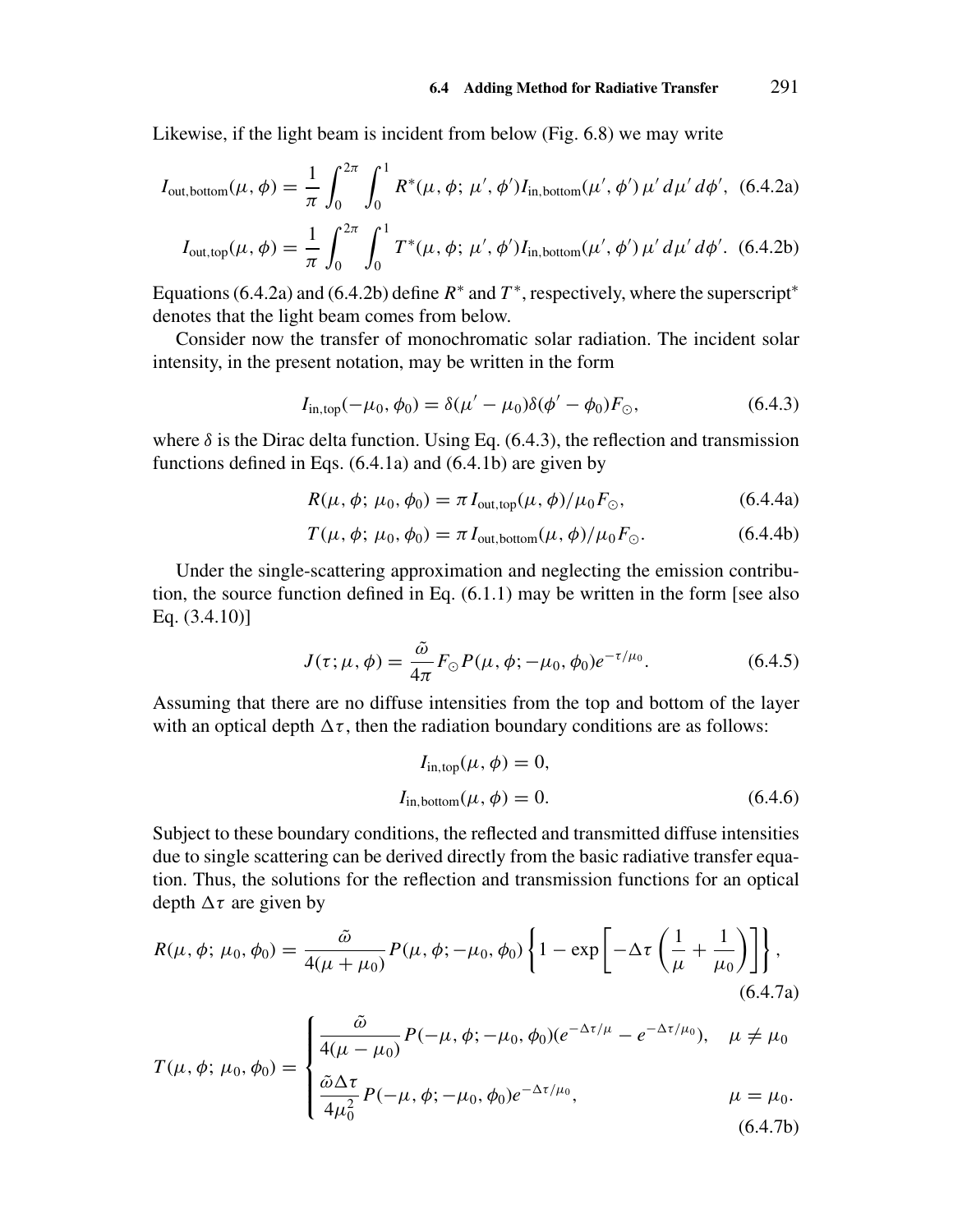Consider a layer in which  $\Delta \tau$  is very small (e.g.,  $\Delta \tau \approx 10^{-8}$ ). Equations (6.4.7a) and (6.4.7b) may then be further simplified to give

$$
R(\mu, \phi; \mu_0, \phi_0) = \frac{\tilde{\omega} \Delta \tau}{4\mu \mu_0} P(\mu, \phi; -\mu_0, \phi_0),
$$
 (6.4.8a)

$$
T(\mu, \phi; \mu_0, \phi_0) = \frac{\tilde{\omega} \Delta \tau}{4 \mu \mu_0} P(-\mu, \phi; -\mu_0, \phi_0).
$$
 (6.4.8b)

Equations (6.4.7a) and (6.4.8a) were presented in the first subsection of Section 3.4.2. For a thin homogeneous layer, the reflection and transmission functions are the same regardless of whether the light beam comes from above or below. Thus,  $R^* = R$ and  $T^* = T$ . However, when we proceed with the adding of layers, the reflection and transmission functions for combined layers will depend on the direction of the incoming light beam.

# 6.4.2 Adding Equations

In reference to Fig. 6.9, consider two layers, one on top of the other. Let the reflection and total (direct and diffuse) transmission functions be denoted by  $R_1$  and  $\widetilde{T}_1$  for the first layer and  $R_2$  and  $T_2$  for the second layer. We further define *D* and *U* for the combined total transmission and reflection functions between layers 1 and 2. In principle, the light beam may undergo an infinite number of scattering events. Accounting for multiple reflections of the light beam in the two layers, as shown in Fig. 6.9, the combined reflection and transmission functions are given by

$$
R_{12} = R_1 + \widetilde{T}_1^* R_2 \widetilde{T}_1 + \widetilde{T}_1^* R_2 R_1^* R_2 \widetilde{T}_1 + \widetilde{T}_1^* R_2 R_1^* R_2 R_1^* R_2 \widetilde{T}_1 + \dots
$$
  
\n
$$
= R_1 + \widetilde{T}_1^* R_2 \left[ 1 + R_1^* R_2 + (R_1^* R_2)^2 + \dots \right] \widetilde{T}_1
$$
  
\n
$$
= R_1 + \widetilde{T}_1^* R_2 (1 - R_1^* R_2)^{-1} \widetilde{T}_1,
$$
  
\n
$$
\widetilde{T}_{12} = \widetilde{T}_2 \widetilde{T}_1 + \widetilde{T}_2 R_1^* R_2 \widetilde{T}_1 + \widetilde{T}_2 R_1^* R_2 R_1^* R_2 \widetilde{T}_1 + \dots
$$
  
\n
$$
= \widetilde{T}_2 \left[ 1 + R_1^* R_2 + (R_1^* R_2)^2 + \dots \right] \widetilde{T}_1
$$
  
\n
$$
= \widetilde{T}_2 (1 - R_1^* R_2)^{-1} \widetilde{T}_1.
$$
  
\n(6.4.9b)

Likewise, the expressions  $U$  and  $\overline{D}$  may be written as

$$
U = R_2 \widetilde{T}_1 + R_2 R_1^* R_2 \widetilde{T}_1 + R_2 R_1^* R_2 R_1^* R_2 \widetilde{T}_1 + \dots
$$
  
=  $R_2 \left[ 1 + R_1^* R_2 + (R_1^* R_2)^2 + \dots \right] \widetilde{T}_1$   
=  $R_2 \left( 1 - R_1^* R_2 \right)^{-1} \widetilde{T}_1,$  (6.4.10a)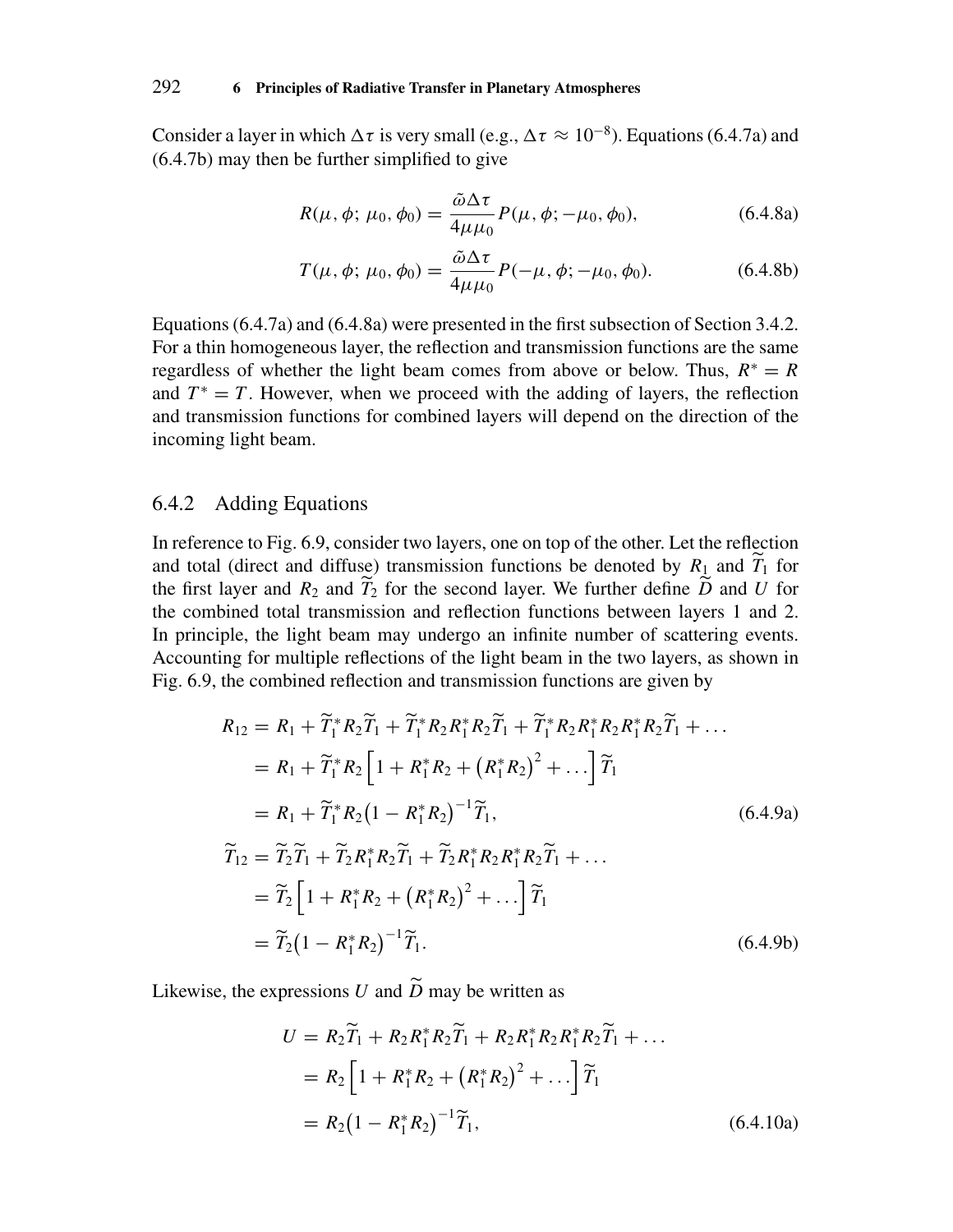

**Figure 6.9** Configuration of the adding method. The two layers of optical depths  $\tau_1$  and  $\tau_2$  are rendered, for convenient illustration, as though they were physically separated (see text for the definitions of *R*,  $R^*$ ,  $\widetilde{T}$ , and  $\widetilde{T}^*$ ).

$$
\widetilde{D} = \widetilde{T}_1 + R_1^* R_2 \widetilde{T}_1 + R_1^* R_2 R_1^* R_2 \widetilde{T}_1 + \dots
$$
  
=  $\left[ 1 + R_1^* R_2 + (R_1^* R_2)^2 + \dots \right] \widetilde{T}_1$   
=  $(1 - R_1^* R_2)^{-1} \widetilde{T}_1.$  (6.4.10b)

In Eqs. (6.4.9a) and (6.4.9b), the infinite series can be replaced by a single inverse function. We may define an operator in the form

$$
S = R_1^* R_2 (1 - R_1^* R_2)^{-1}, \tag{6.4.11a}
$$

so that

$$
(1 - R_1^* R_2)^{-1} = 1 + S. \t\t(6.4.11b)
$$

From the preceding adding equations, we have

$$
R_{12} = R_1 + \widetilde{T}_1^* U, \tag{6.4.12a}
$$

$$
\widetilde{T}_{12} = \widetilde{T}_2 \widetilde{D},\tag{6.4.12b}
$$

$$
U = R_2 \widetilde{D}.\tag{6.4.12c}
$$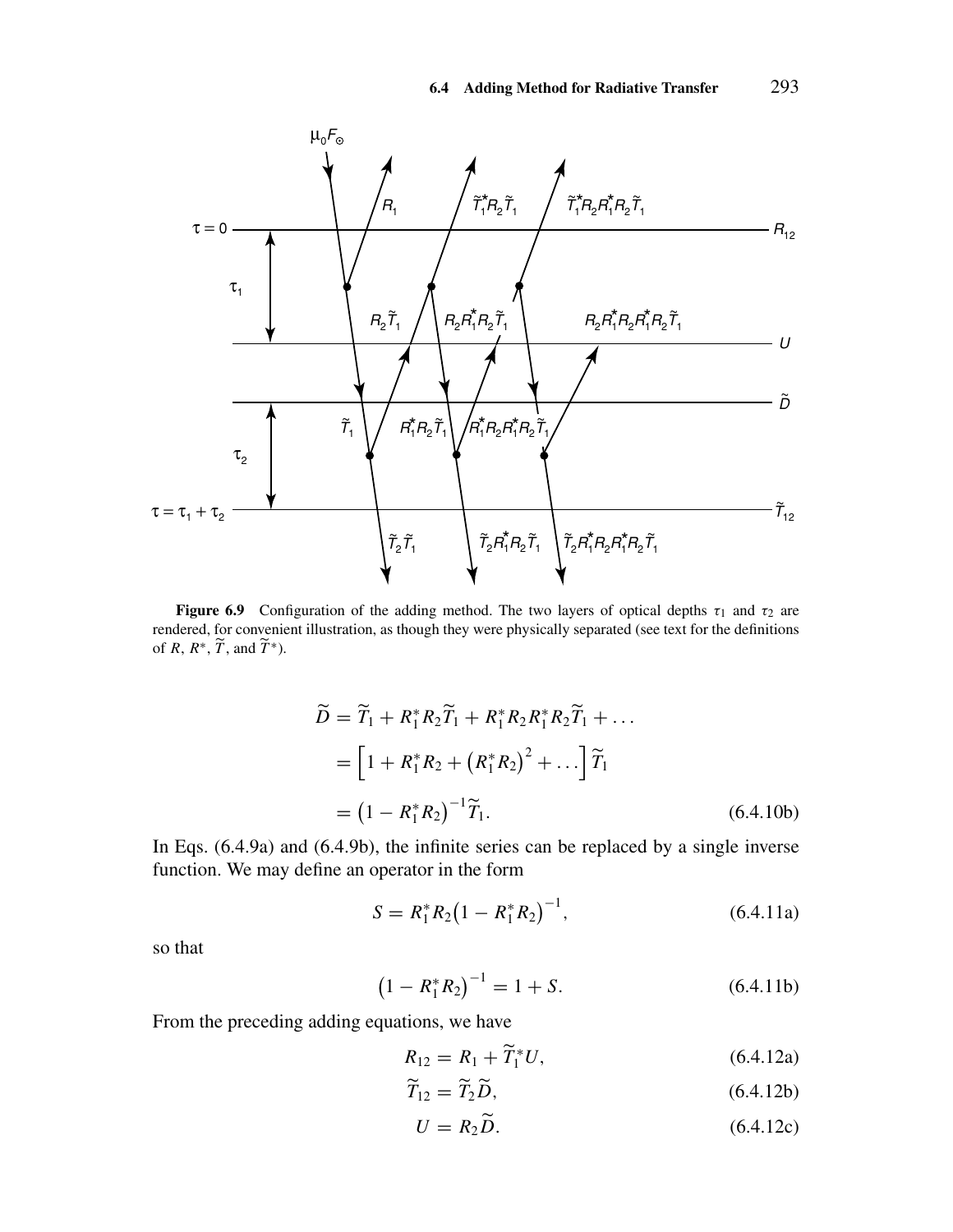We shall now separate the diffuse and direct components of the total transmission function defined by

$$
\widetilde{T} = T + e^{-\tau/\mu'},\tag{6.4.13}
$$

where  $\mu' = \mu_0$  when transmission is associated with the incident solar beam, and  $\mu' = \mu$  when it is associated with the emergent light beam in the direction  $\mu$ . Using Eq. (6.4.13), we may separate the direct and diffuse components in Eqs. (6.4.10b) and (6.4.12b) to obtain

$$
\widetilde{D} = D + e^{-\tau_1/\mu_0} = (1 + S)(T_1 + e^{-\tau_1/\mu_0})
$$
\n
$$
= (1 + S)T_1 + Se^{-\tau_1/\mu_0} + e^{-\tau_1/\mu_0},
$$
\n(6.4.14a)\n
$$
\widetilde{T}_{12} = (T_2 + e^{-\tau_2/\mu})(D + e^{-\tau_1/\mu_0})
$$
\n
$$
= e^{-\tau_2/\mu}D + T_2e^{-\tau_1/\mu_0} + T_2D + \exp\left[-\left(\frac{\tau_1}{\mu_0} + \frac{\tau_2}{\mu}\right)\right]\delta(\mu - \mu_0),
$$
\n(6.4.14b)

where  $D$ ,  $T_1$ , and  $T_2$  denote the diffuse components only, and a delta function has been added to the exponential term to signify that the direct transmission function is a function of  $\mu_0$  only.

On the basis of the preceding analysis, a set of iterative equations for the computation of diffuse transmission and reflection involving the two layers may be written in the form

$$
Q = R_1^* R_2, \t\t(6.4.15a)
$$

$$
S = Q(1 - Q)^{-1}, \tag{6.4.15b}
$$

$$
D = T_1 + ST_1 + Se^{-\tau_1/\mu_0}, \tag{6.4.15c}
$$

$$
U = R_2 D + R_2 e^{-\tau_1/\mu_0}, \tag{6.4.15d}
$$

$$
R_{12} = R_1 + e^{-\tau_1/\mu} U + T_1^* U, \tag{6.4.15e}
$$

$$
T_{12} = e^{-\tau_2/\mu} D + T_2 e^{-\tau_1/\mu_0} + T_2 D.
$$
 (6.4.15f)

The direct transmission function for the combined layer is given by  $\exp[-(\tau_1 + \tau_2)/\pi]$  $\mu_0$ ]. In these equations, the product of the two functions implies an integration over the appropriate solid angle so that all possible multiple-scattering contributions can be accounted for, as in the following example:

$$
R_1^* R_2 = \frac{1}{\pi} \int_0^{2\pi} \int_0^1 R_1^* (\mu, \phi; \mu', \phi') R_2(\mu', \phi'; \mu_0, \phi_0) \mu' d\mu' d\phi'.
$$
 (6.4.16)

In numerical computations, we may set  $\tau_1 = \tau_2$ . This is referred to as the *doubling method*. We may start with an optical depth  $\Delta \tau$  on the order of 10<sup>-8</sup> and use Eqs. (6.4.8a) and (6.4.8b) to compute the reflection and transmission functions. Equations (6.4.15a)–(6.4.15f) are subsequently employed to compute the reflection and transmission functions for an optical depth of  $2\Delta\tau$ . For the initial layers,  $R_{1,2}^* = R_{1,2}$  and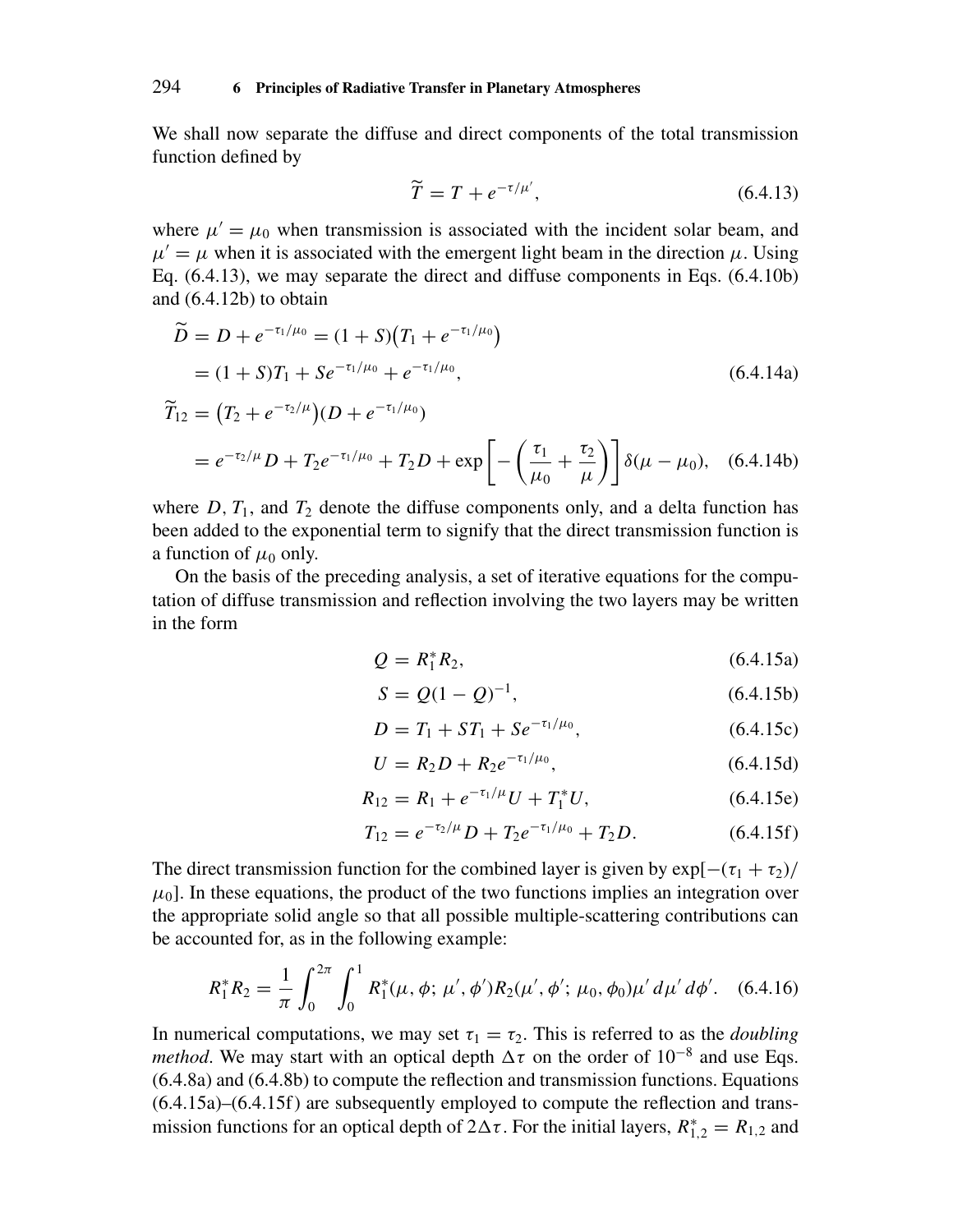$T_{1,2}^* = T_{1,2}$ . Using the adding equations, the computations may be repeated until a desirable optical depth is achieved.

For a light beam incident from below,  $R_{12}^*$  and  $T_{12}^*$  may be computed from a scheme analogous to Eq.  $(6.4.15)$ . Let the incident direction be  $\mu'$ ; then the adding equations may be written in the forms (Exercise 6.5)

$$
Q = R_2 R_1^*, \t\t(6.4.17a)
$$

$$
S = Q(1 - Q)^{-1}, \tag{6.4.17b}
$$

$$
U = T_2^* + ST_2^* + Se^{-\tau_2/\mu'}, \tag{6.4.17c}
$$

$$
D = R_1^* U + R_1^* e^{-\tau_2/\mu'}, \tag{6.4.17d}
$$

$$
R_{12}^* = R_2^* + e^{-\tau_2/\mu} D + T_2 D, \tag{6.4.17e}
$$

$$
T_{12}^* = e^{-\tau_1/\mu} U + T_1^* e^{-\tau_2/\mu'} + T_1^* U. \tag{6.4.17f}
$$

When polarization and azimuth dependence are neglected, the transmission function is the same regardless of whether the light beam is from above or below so that  $T^*(\mu, \mu') = T(\mu', \mu)$ . This relation can be derived based on the Helmholtz principle of reciprocity in which the light beam may reverse its direction (Hovenier, 1969).

For practical applications, we may begin with the computations of reflection and transmission functions given in Eqs. (6.4.8a) and (6.4.8b). The phase function must be expressed as a function of the incoming and outgoing directions via Eq. (6.1.3a) in the form

$$
P(\mu, \phi; \mu', \phi') = P^{0}(\mu, \mu') + 2 \sum_{m=1}^{N} P^{m}(\mu, \mu') \cos m(\phi' - \phi), \quad (6.4.18)
$$

where  $P^m(\mu, \mu')$ (*m* = 0, 1, ... *N*) denotes the Fourier expansion coefficients. The number of terms required in the expansion depends on the sharpness of the forward diffraction peak in phase function (see Fig. 3.13).

The preceding adding equations for radiative transfer have been written in scalar forms involving diffuse intensity. However, these equations can be applied to the case that takes polarization into account in which the light beam is characterized by the Stokes parameters and the phase function is replaced by the phase matrix. The phase matrix must be expressed with respect to the local meridian plane in a manner defined in Section 6.6. Finally, it should be noted that the numerical techniques referred to as *matrix formulation*, *matrix operator*, or *star product* are esssentially the same as the adding method, so far as the principle and actual computations are concerned.

## 6.4.3 Equivalence of the Adding Method and the Principles of Invariance

In reference to the principles of invariance for finite atmospheres defined in Eqs. (6.3.29)–(6.3.32) of Section 6.3.3, we replace  $\tau$  by  $\tau_1$  and  $\tau_1 - \tau$  by  $\tau_2$  and define the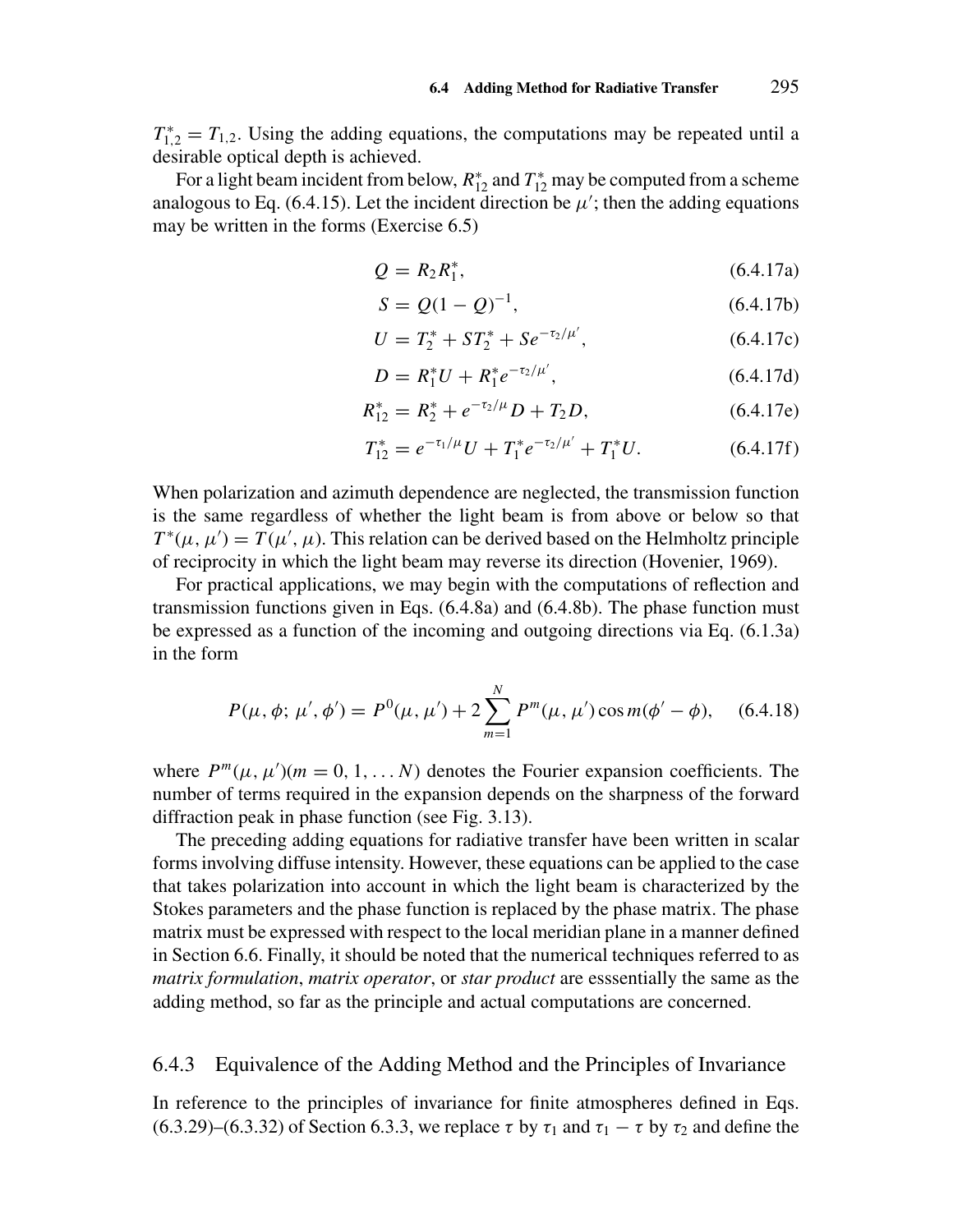dimensionless upward and downward internal intensities as follows:

$$
U(\mu, \mu_0) = \frac{\pi I(\tau_1, \mu)}{\mu_0 F_{\odot}},
$$
\n(6.4.19a)

$$
D(\mu, \mu_0) = \frac{\pi I(\tau_1, -\mu)}{\mu_0 F_{\odot}}.
$$
 (6.4.19b)

The four principles of invariance may be expressed in terms of the reflection and transmission functions as follows:

$$
U(\mu, \mu_0) = R_2(\mu, \mu_0) e^{-\tau_1/\mu_0}
$$
  
+2\int\_0^1 R\_2(\mu, \mu') D(\mu', \mu\_0) \mu' d\mu', \t(6.4.20)

$$
D(\mu, \mu_0) = T_1(\mu, \mu_0) + 2 \int_0^1 R_1(\mu, \mu'') U(\mu'', \mu_0) \mu'' d\mu'', \quad (6.4.21a)
$$

$$
R_{12}(\mu, \mu_0) = R_1(\mu, \mu_0) + e^{-\tau_1/\mu_0} U(\mu, \mu_0)
$$
  
+2\int\_0^1 T\_1^\*(\mu, \mu')U(\mu', \mu\_0)\mu'd\mu', \t(6.4.22)

$$
T_{12}(\mu, \mu'_0) = T_2(\mu, \mu_0) e^{-\tau_1/\mu_0} + e^{-\tau_2/\mu} D(\mu, \mu_0)
$$
  
+ 
$$
2 \int_0^1 T_2(\mu, \mu') D(\mu', \mu_0) \mu' d\mu'.
$$
 (6.4.23)

The geometric configuration involving the basic variables is illustrated in Fig. 6.10. Although the preceding equations are written for azimuthally independent cases, these equations may be modified for general radiative transfer involving azimuthal terms



**Figure 6.10** Geometric configuration for the reflection and transmission functions defined in Eqs. (6.4.19)–(6.4.23) based on the principles of invariance for a finite atmosphere. For illustration purposes, we have defined  $\tau = \tau_1$  and  $\tau_1 - \tau = \tau_2$  in Eqs. (6.3.29)–(6.3.32).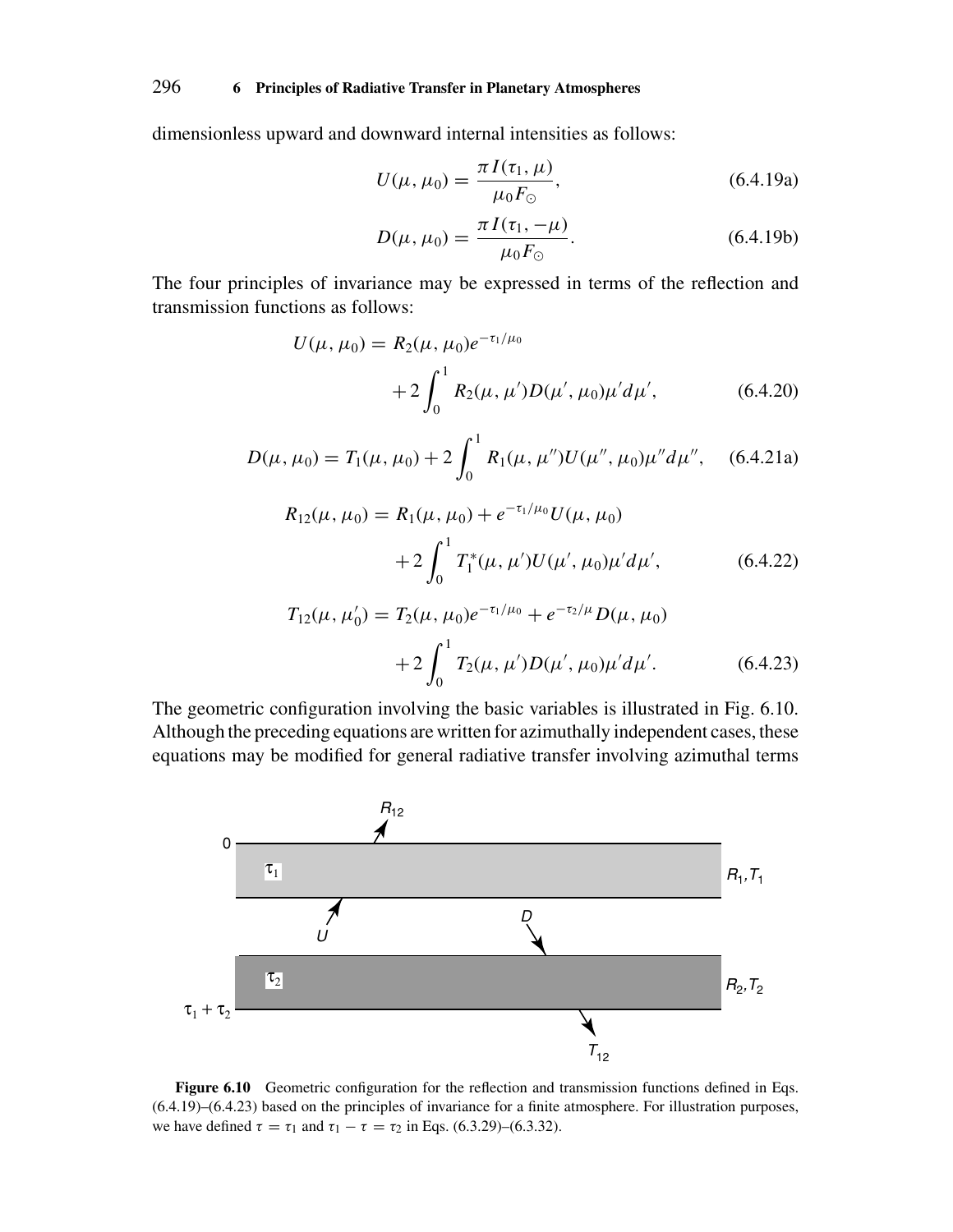and polarization effects by replacing  $\mu$  with  $(\mu, \phi)$  and the diffuse intensity with the Stokes parameters. Substituting Eq. (6.4.20) into Eq. (6.4.21a) leads to

$$
D(\mu, \mu_0) = T_1(\mu, \mu_0) + S_{12}(\mu, \mu_0) e^{-\tau_1/\mu_0}
$$
  
+2\int\_0^1 S\_{12}(\mu, \mu'') D(\mu'', \mu\_0) \mu'' d\mu'', \t(6.4.21b)

where

$$
S_{12}(\mu, \mu'') = 2 \int_0^1 R_1^*(\mu, \mu') R_2(\mu', \mu'') \mu' d\mu'.
$$
 (6.4.24)

In Eqs.  $(6.4.22)$  and  $(6.4.24)$ , the superscript  $*$  denotes that radiation comes from below. Equation (6.4.21a) can be rewritten as follows:

$$
2\int_0^1 \left[\delta(\mu - \mu'') - S_{12}(\mu, \mu'')\right] D(\mu'', \mu_0) \mu'' d\mu''
$$
  
=  $T_1(\mu, \mu_0) + S_{12}(\mu, \mu_0) e^{-\tau_1/\mu_0}.$  (6.4.21c)

In terms of the integral operator defined in Eq. (6.4.16), and noting again that  $(1 - R_1^* R_2)^{-1} = 1 + S$  and  $S_{12} = R_1^* R_2$ , Eqs. (6.4.21c), (6.4.20), (6.4.22) and (6.4.23) can then be expressed by

$$
D = T_1 + ST_1 + Se^{-\tau_1/\mu_0}, \tag{6.4.25a}
$$

$$
U = R_2 D + R_2 e^{-\tau_1/\mu_0}, \tag{6.4.25b}
$$

$$
R_{12} = R_1 + e^{-\tau_1/\mu} U + T_1^* U, \tag{6.4.25c}
$$

$$
T_{12} = e^{-\tau_2/\mu} D + T_2 e^{-\tau_1/\mu_0} + T_2 D.
$$
 (6.4.25d)

Equations  $(6.4.25a)$ – $(6.4.25d)$  are exactly the same as Eqs.  $(6.4.15c)$ – $(6.4.15f)$ . We have, therefore, proved that the adding method for radiative transfer is "equivalent" to the principles of invariance for the case involving radiation from above. The principles of invariance can also be formulated for the case involving radiation from below, and the resulting equations would be "equivalent" to the adding equations presented in Eqs. (6.4.17c)–(6.4.17f).

#### 6.4.4 Extension to Nonhomogeneous Atmospheres for Internal Fields

As demonstrated in the preceding sections, the adding principle is an efficient method for determining the radiation fields at the top and bottom of the atmosphere. To obtain the internal radiation fields, we may employ the following numerical procedures:

1. We may divide the atmosphere into *N* homogeneous layers, each of which is characterized by a single-scattering albedo, phase function, and optical depth. Let  $R_{\ell}$  and  $T_{\ell}(\ell = 1, 2, ..., N)$  denote the reflection and transmission functions for each homogeneous layer. Since homogeneous layers are considered, we have  $R^*_{\ell} = R_{\ell}$  and  $T_{\ell}^* = T_{\ell}.R_{\ell}$  and  $T_{\ell}$  may be obtained from the doubling method described previously.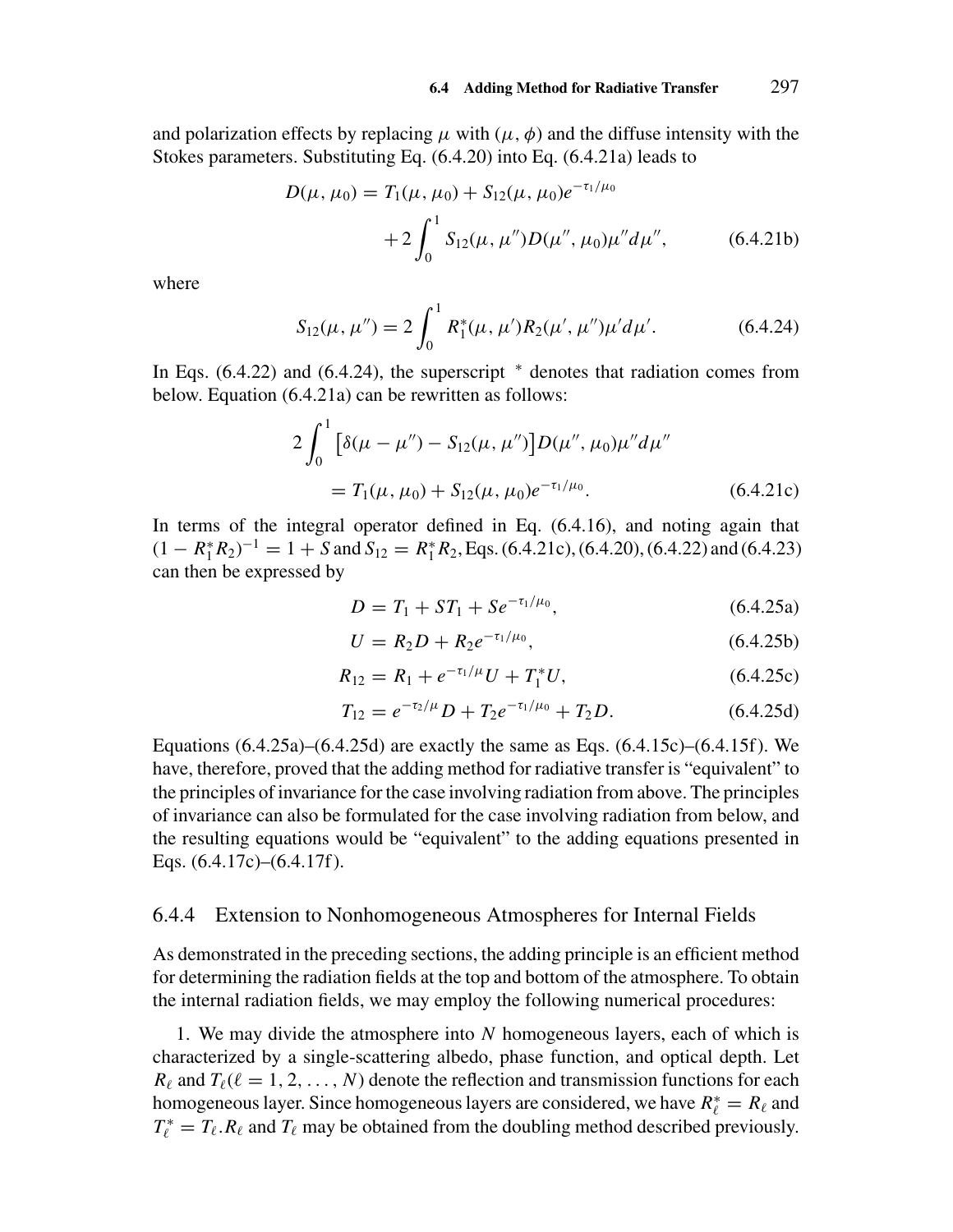

Figure 6.11 Illustrating diagram for the computation of internal intensities based on the adding principle for radiative transfer. The symbols *U* and *D* are defined in Eqs. (6.4.26a) and (6.4.26b).

The surface is considered to be a layer whose reflection function is  $R_{N+1}$  and whose transmission function is  $T_{N+1} = 0$ . If the surface is approximated as a Lambertian reflector, then  $R_{N+1}$  is the surface albedo  $r_s$ .

2. As shown in Fig. 6.11, the layers are added one at a time from TOA downward to obtain  $R_{1,\ell}$  and  $T_{1,\ell}$  for  $\ell$  from 2 to  $(N + 1)$ , and  $R_{1,\ell}^*$ , and  $T_{1,\ell}^*$  for  $\ell$  from 2 to  $N$ . For example,  $R_{1,\ell}$  is the reflection function for composite layers 1 through  $\ell$ , with the lower part of the atmosphere and surface absent.

3. The layers are then added one at a time from the surface upward to obtain *R*<sub> $\ell+1,N+1$ </sub> and  $T_{\ell+1,N+1}$  for  $\ell$  from  $(N-1)$  to 1.

4. We now consider the composite layers  $(1, \ell)$  and  $(\ell + 1, N + 1)$  and use the adding equations for the internal intensities noted in Eqs. (6.4.15c,d) to obtain

$$
D = T_{1,\ell} + ST_{1,\ell} + S \exp(-\tau_{1,\ell}/\mu_0), \tag{6.4.26a}
$$

$$
U = R_{\ell+1,N+1}D + R_{\ell+1,N+1} \exp(-\tau_{1,\ell}/\mu_0), \tag{6.4.26b}
$$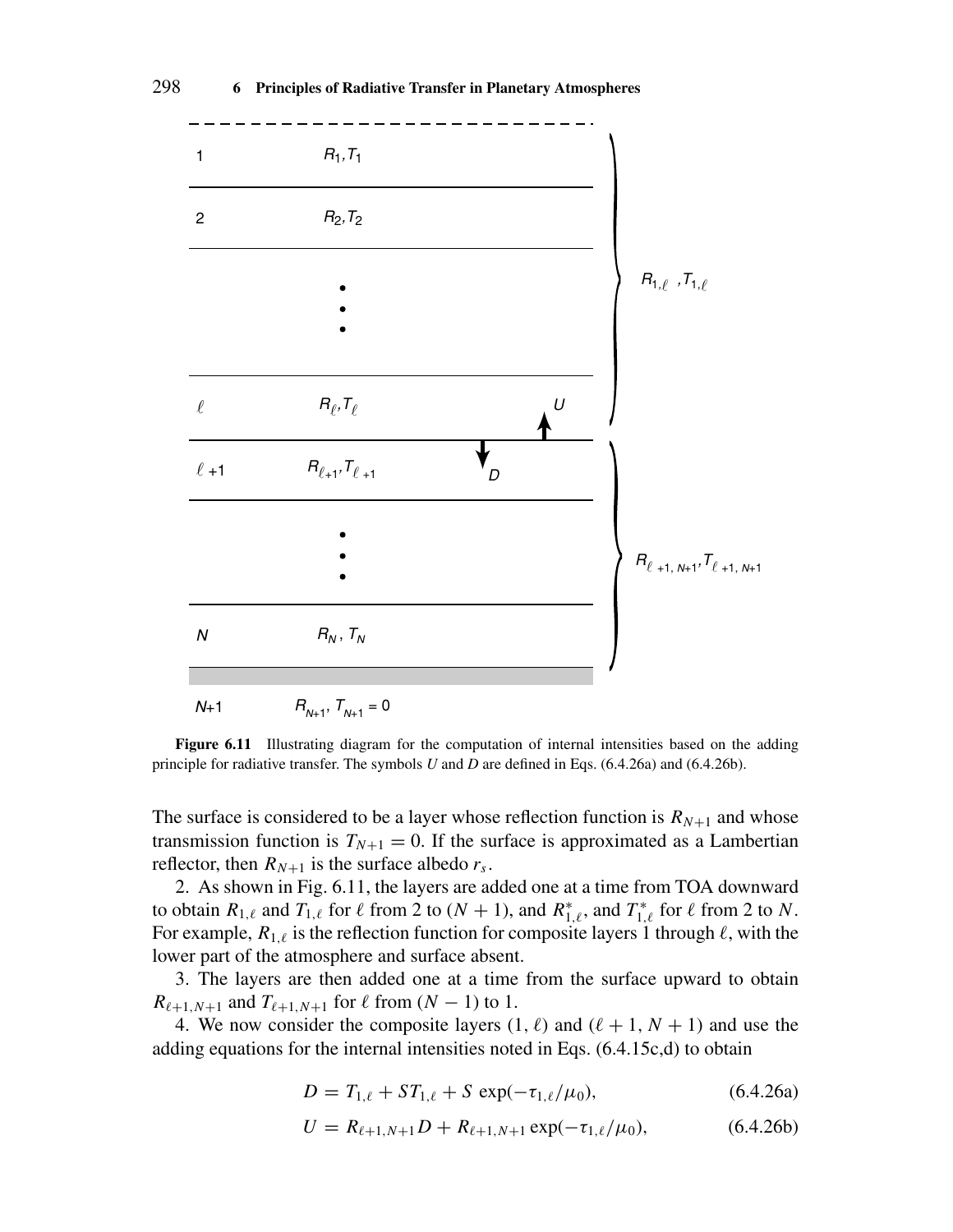where

$$
S = Q(1 - Q)^{-1}, \tag{6.4.27a}
$$

$$
Q = R_{1,\ell}^* R_{\ell+1,N+1}, \tag{6.4.27b}
$$

and  $\tau_{1,\ell}$  is the optical depth from TOA to the bottom of the layer.

To obtain the upward and downward fluxes at the interface between the  $\ell$  and  $\ell + 1$  layers, angular integrations can be performed. It is necessary to consider only the azimuth-independent condition, so that

$$
F^{\uparrow} = \mu_0 F_{\odot} \left( 2 \int_0^1 U(\mu, \mu_0) \mu \, d\mu \right), \tag{6.4.28a}
$$

$$
F_{\text{dif}}^{\downarrow} = \mu_0 F_{\odot} \left( 2 \int_0^1 D(\mu, \mu_0) \mu \, d\mu \right). \tag{6.4.28b}
$$

The downward direct solar flux is

$$
F_{\text{dir}}^{\downarrow} = \mu_0 F_{\odot} \exp(-\tau_{1,\ell}/\mu_0). \tag{6.4.29}
$$

Thus, the net flux is

$$
F = \left(F_{\text{dif}}^{\downarrow} + F_{\text{dir}}^{\downarrow}\right) - F^{\uparrow}.
$$
\n(6.4.30)

The heating rate can then be evaluated from the divergence of the net fluxes, as discussed in Section 3.5.

#### 6.4.5 Similarity between the Adding and Discrete-Ordinates Methods

The adding equation can also be derived from an approach referred to as the *interaction principle,* which is based on a conservation relationship between the radiation emerging from a layer and the radiation incident to the boundary and emitted within the layer. For the present discussion, the emission contribution will be omitted.

Consider the geometric configuration illustrated in Fig. 6.9. Let the incoming and outgoing diffuse intensities at the top be  $I^-(0)$  and  $I^+(0)$ , respectively. Similarly, the incoming and outgoing diffuse intensities at the level  $\tau = \tau_1$  are denoted by  $I^+(\tau_1)$ and  $I^-(\tau_1)$ , respectively. The + or − sign signifies that the intensity is upward or downward, respectively. The interaction principle states that the outgoing intensities *I*<sup>+</sup>(0) and *I* <sup>−</sup>( $\tau_1$ ) are related to the incoming intensities *I*<sup>−</sup>(0) and *I*<sup>+</sup>( $\tau_1$ ) via a linear conservation principle such that

$$
I^{+}(0) = R_1 I^{-}(0) + \tilde{T}_1^* I^{+}(\tau_1), \qquad (6.4.31a)
$$

$$
I^{-}(\tau_{1}) = T_{1}I^{-}(0) + R_{1}^{*}I^{+}(\tau_{1}), \qquad (6.4.31b)
$$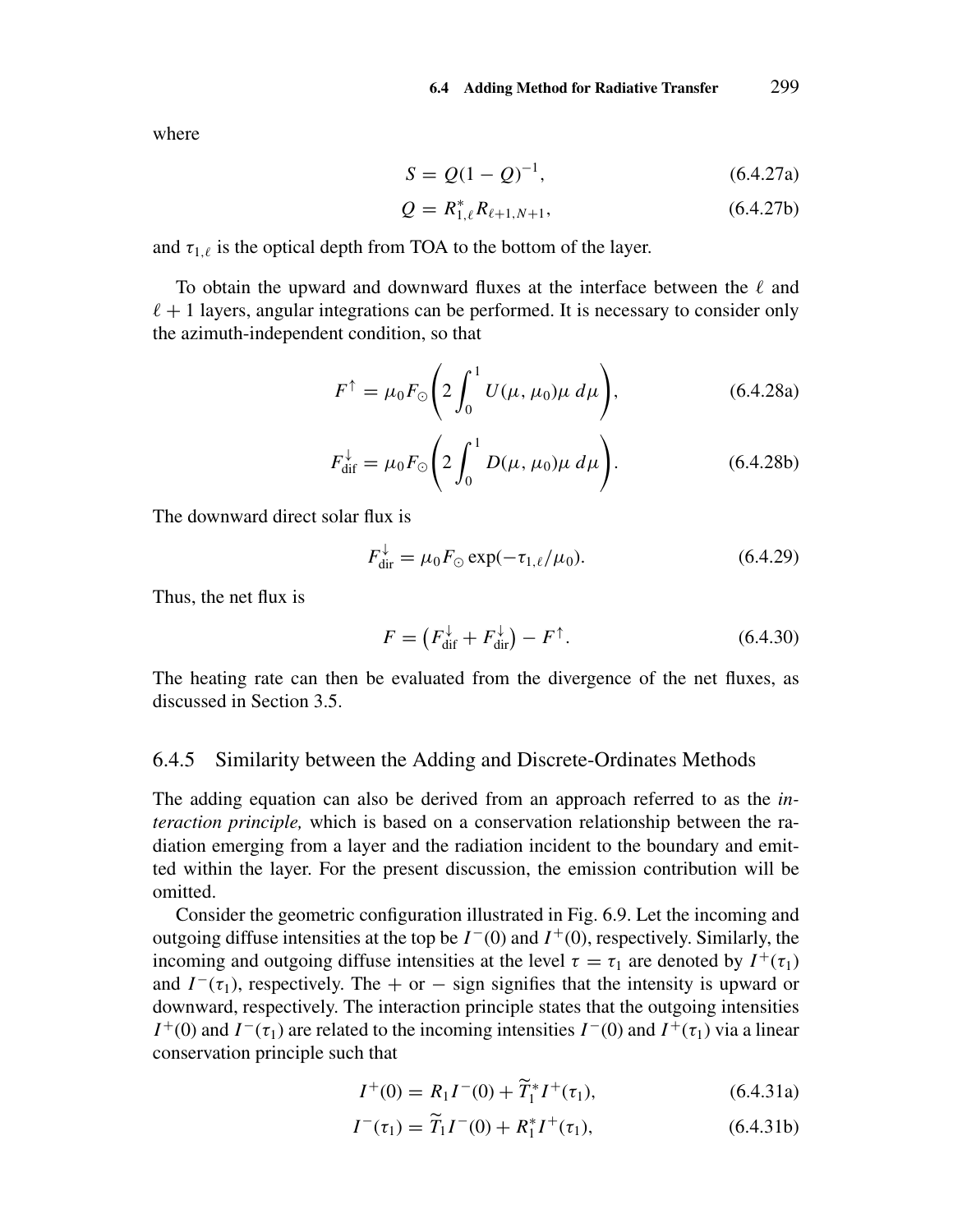where the notations *R*,  $R^*$ ,  $\widetilde{T}$ , and  $\widetilde{T}^*$  have been defined in Section 6.4.2. In matrix form, we write

$$
\begin{bmatrix} I^+(0) \\ I^-(\tau_1) \end{bmatrix} = \begin{bmatrix} R_1 & \widetilde{T}_1^* \\ \widetilde{T}_1 & R_1^* \end{bmatrix} \begin{bmatrix} I^-(0) \\ I^+(\tau_1) \end{bmatrix} . \tag{6.4.32a}
$$

Application of the interaction principle to the layer bounded by  $\tau_1$  and  $\tau = \tau_1 + \tau_2$ , as defined in Fig. 6.9, leads to

$$
\begin{bmatrix} I^+(\tau_1) \\ I^-(\tau) \end{bmatrix} = \begin{bmatrix} R_2 & \widetilde{T}_2^* \\ \widetilde{T}_2 & R_2^* \end{bmatrix} \begin{bmatrix} I^-(\tau_1) \\ I^+(\tau) \end{bmatrix} . \tag{6.4.32b}
$$

On eliminating the upward and downward diffuse intensities at the  $\tau_1$  level,  $I^{\pm}(\tau_1)$ , we can prove that

$$
\begin{bmatrix} I^{+}(0) \\ I^{-}(\tau) \end{bmatrix} = \begin{bmatrix} R_1 + \widetilde{T}_1^* R_2 (1 - R_1^* R_2)^{-1} \widetilde{T}_1 & \widetilde{T}_1^* (1 - R_2 R_1^*)^{-1} \widetilde{T}_2^* \\ \widetilde{T}_2 (1 - R_1^* R_2)^{-1} \widetilde{T}_1 & R_2^* + \widetilde{T}_2 R_1^* (1 - R_2 R_1^*)^{-1} \widetilde{T}_2^* \end{bmatrix} \begin{bmatrix} I^{-}(0) \\ I^{+}(\tau) \end{bmatrix}.
$$
\n(6.4.33a)

The interaction principle is general and can be applied to the combined layer,  $\tau = \tau_1 + \tau_2$ , so that

$$
\begin{bmatrix} I^+(0) \\ I^-(\tau) \end{bmatrix} = \begin{bmatrix} R_{12} & \widetilde{T}_{12}^* \\ \widetilde{T}_{12} & R_{12}^* \end{bmatrix} \begin{bmatrix} I^-(0) \\ I^+(\tau) \end{bmatrix} . \tag{6.4.33b}
$$

It follows that Eqs. (6.4.33a) and (6.4.33b) must be identical, leading to the following relationships:

$$
R_{12} = R_1 + \widetilde{T}_1^* R_2 (1 - R_1^* R_2)^{-1} \widetilde{T}_1, \qquad (6.4.34a)
$$

$$
\widetilde{T}_{12} = \widetilde{T}_2 \big( 1 - R_1^* R_2 \big)^{-1} \widetilde{T}_1,\tag{6.4.34b}
$$

$$
R_{12}^* = R_2^* + \widetilde{T}_2 R_1^* \left(1 - R_2 R_1^*\right)^{-1} \widetilde{T}_2^*,
$$
\n(6.4.35a)

$$
\widetilde{T}_{12}^* = \widetilde{T}_1^* \left( 1 - R_2 R_1^* \right)^{-1} \widetilde{T}_2^*.
$$
\n(6.4.35b)

The first two equations are exactly the same as those derived from the geometric raytracing technique for the light beam incident from above, denoted in Eqs. (6.4.9a) and (6.4.9b). We may also apply this technique to the light beam incident from below to obtain Eqs. (6.4.17e) and (6.4.17f) (Exercise 6.5). Equations (6.4.34a) and (6.4.34b) contain a term  $(1 - R_1^* R_2)^{-1}$ , which is associated with the inversion of a matrix. Moreover, the term  $R_1^* R_2$ , as defined in Eq. (6.4.16), can be expressed by summation according to Gaussian quadratures in the form

$$
R_1^* R_2(\mu_i, \mu_0) = \frac{1}{2} \sum_{j=-n}^n R_1^* (\mu_i, \mu_j) R_2(\mu_j, \mu_0) \mu_j a_j, i = -n, n. \quad (6.4.36)
$$

The discrete-ordinates method for radiative transfer presented in Section 6.2 directly solves the basic integrodifferential equation by means of discretization of the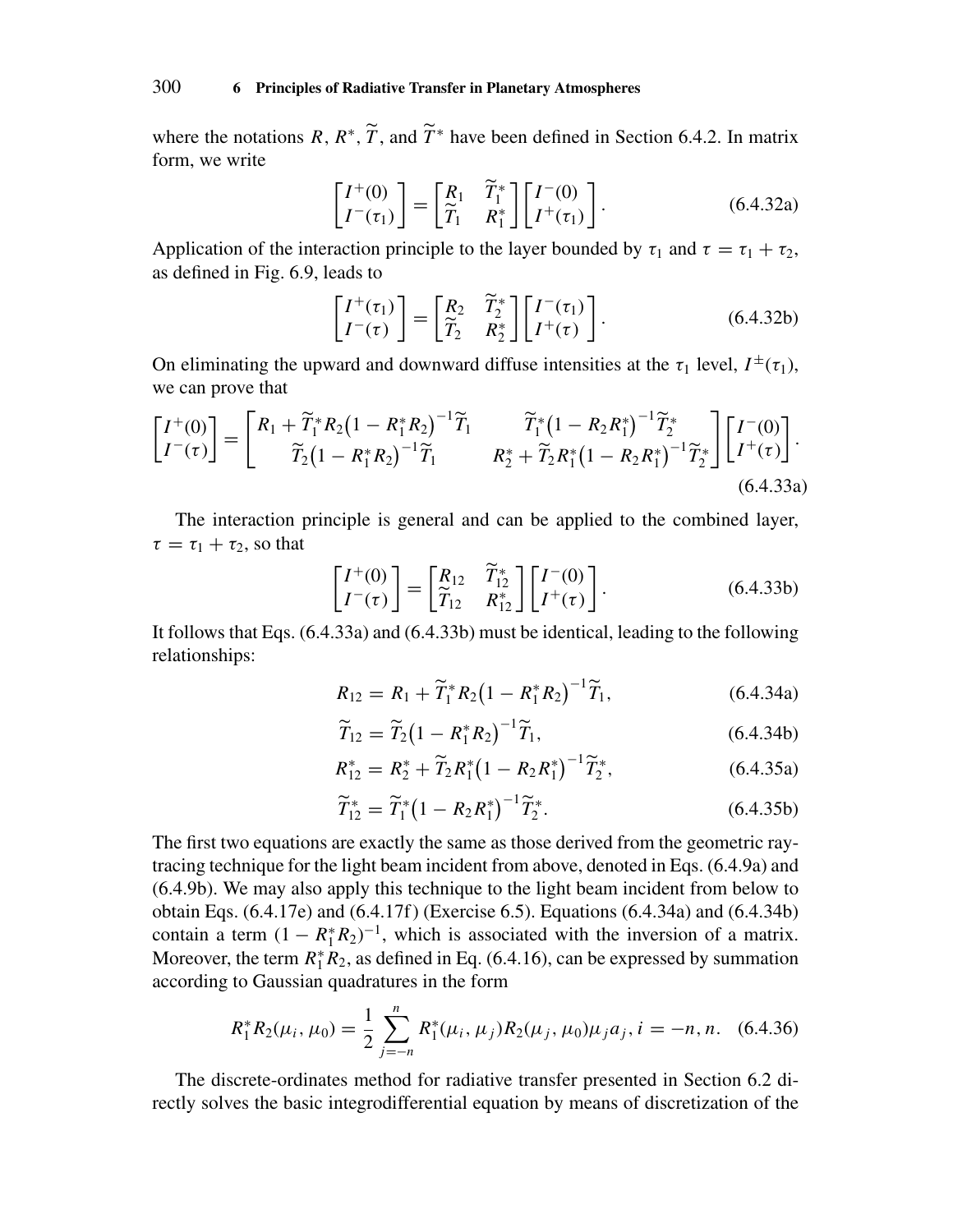integral in terms of Gauss's formula. In line with the present discussion, we shall consider a homogeneous layer with an optical depth  $\tau_1$ . We may begin with the upward and downward components of the diffuse intensity, as presented in Eq. (6.2.51), in matrix form as follows:

$$
\frac{d}{d\tau} \begin{bmatrix} I^+(\tau) \\ I^-(\tau) \end{bmatrix} = \begin{bmatrix} b^+ & b^- \\ -b^- - b^+ \end{bmatrix} \begin{bmatrix} I^+(\tau) \\ I^-(\tau) \end{bmatrix}.
$$
\n(6.4.37)

The solutions of the reflected intensity at the top,  $I^+(0)$ , and the transmitted intensity at the bottom,  $I^-(\tau_1)$ , require the imposition of boundary conditions. For the sake of discussion, we may employ the vacuum boundary conditions such that there are no upward and downward diffuse intensities at the bottom and top layers, respectively. In this case, we have  $I^+(\tau_1) = I^-(0) = 0$ . The discrete-ordinates method, as presented in Eq. (6.4.37), consists of a differential operator and, hence, must be solved mathematically. The adding method that is derived from the interaction principle, as presented in Eqs. (6.4.33a) and (6.4.33b), however, entails calculations of the reflection and transmission functions in a direct way. Nevertheless, the two methods are similar to the extent that both are related to a  $2 \times 2$  matrix, representing upward and downward radiation components.

Moreover, in the discrete-ordinates method, the solution of the diffuse intensity can be written as

$$
I(\tau, \mu_i) = \sum_{j=-n}^{n} L_j \varphi_j(\mu_i) e^{-k_j \tau} + Z(\mu_i) e^{-\tau/\mu_0}, i = -n, n. \quad (6.4.38)
$$

Equation (6.4.38) is similar to Eq. (6.2.58), except without the layer index. The unknown coefficients  $L_j$  must be determined from boundary conditions. We may follow the approach presented in Section 6.2.4 and write

$$
\mathbf{L} = \boldsymbol{\varphi}^{-1} \boldsymbol{\chi},\tag{6.4.39}
$$

where **L** is a 2*n* column vector,  $\varphi$  is a 2*n* × 2*n* matrix involving eigenvectors and eigenvalues, and  $\chi$  is a 2*n* column vector associated with the direct solar flux. When *n* = 1 and 2, the system of equations reduces to 2 and 4, referred to as the *two-stream* and *four-stream* approximations, respectively (Sections 6.5.2 and 6.5.4). Once *L <sup>j</sup>* are determined, diffuse intensity can be computed at the top and bottom of a layer, as well as within the layer. For comparison with the adding method, we shall use the reflection function  $R_{12}$  defined by  $\pi I^+(0, \mu_i)/\mu_0 F_{\odot}$ . Thus, we have

$$
R_{12} = (\pi/\mu_0 F_{\odot}) \left[ \sum_{j=-n}^{n} L_j \varphi_j(\mu_i) + Z(\mu_i) \right],
$$
 (6.4.40a)

where  $L_i$  values are computed from the inversion of a matrix given by Eq. (6.4.39). On the other hand, using Eq. (6.4.36), the reflection function derived from the adding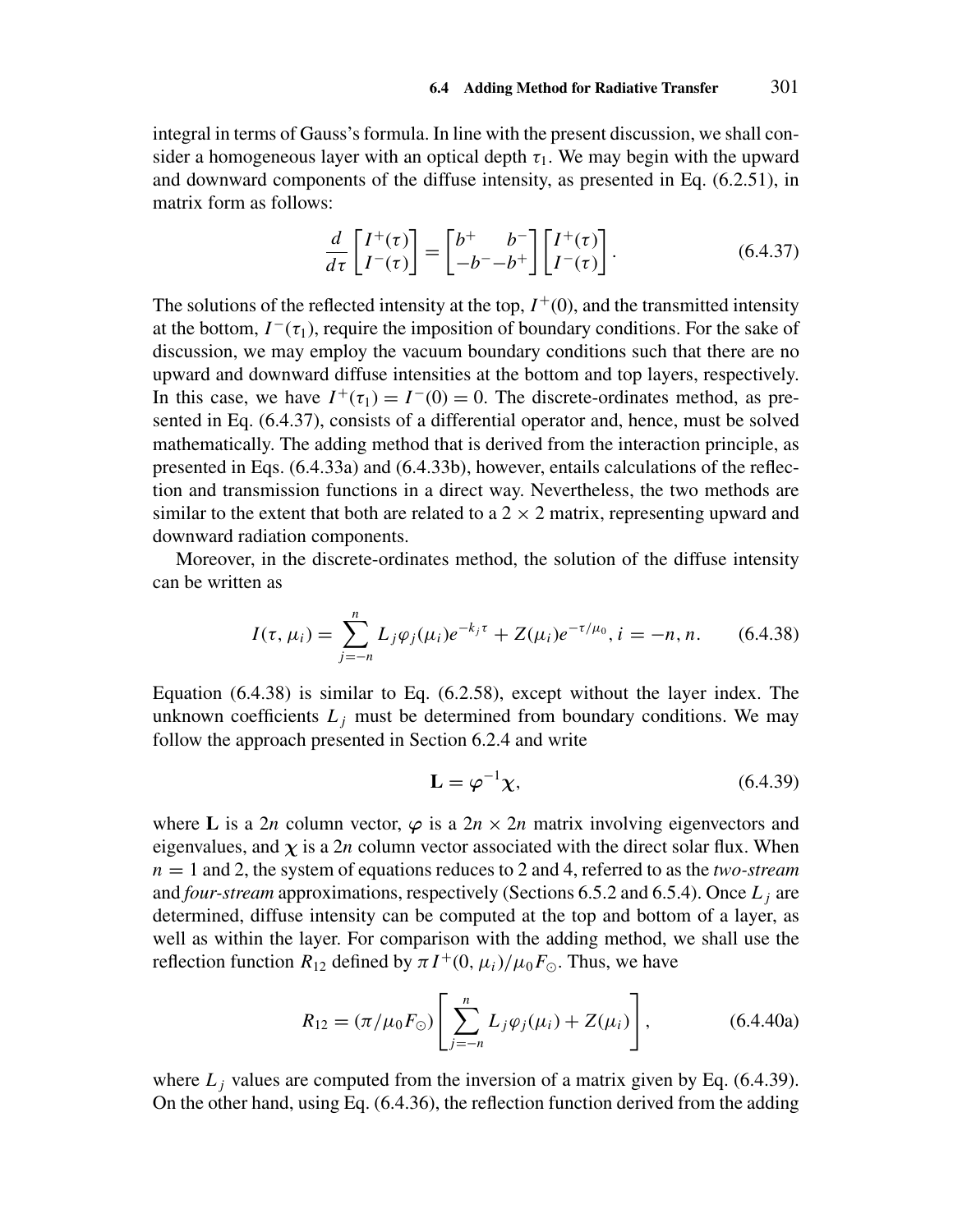method can be expressed by

$$
R_{12} = R_1 + \widetilde{T}_1^* R_2 \left[ 1 - \frac{1}{2} \sum_{j=-n}^n R_1^* (\mu_i, \mu_j) R_2(\mu_j, \mu_0) \mu_j a_j \right]^{-1} \widetilde{T}_1. \quad (6.4.40b)
$$

It is not possible to match each term in Eqs. (6.4.40a) and (6.4.40b). However, to the extent that both involve summation over discrete streams and inversion of matrices, it appears appropriate to conclude that the adding and discrete-ordinates methods are similar in terms of numerical computation.

## **6.5 Approximations for Radiative Transfer**

## 6.5.1 Successive-Orders-of-Scattering Approximation

In Section 6.4.1, we showed that under the single-scattering approximation and subject to the condition that there are no diffuse intensities from the top and bottom of the layer with an optical depth  $\tau_1$ , the reflection and transmission functions are directly proportional to the phase function. Rewriting Eqs. (6.4.7a) and (6.4.7b) in terms of reflected and transmitted intensities, we have

$$
I_1(0; \mu, \phi) = \frac{\tilde{\omega}\mu_0 F_{\odot}}{4\pi(\mu + \mu_0)} P(\mu, \phi; -\mu_0, \phi_0) \left\{ 1 - \exp\left[ -\tau_1 \left( \frac{1}{\mu} + \frac{1}{\mu_0} \right) \right] \right\},\tag{6.5.1a}
$$

$$
I_1(\tau_1; -\mu, \phi) = \begin{cases} \frac{\tilde{\omega}\mu_0 F_{\odot}}{4\pi(\mu - \mu_0)} P(-\mu, \phi; -\mu_0, \phi_0) (e^{-\tau_1/\mu} - e^{-\tau_1/\mu_0}), & \mu \neq \mu_0 \\ \frac{\tilde{\omega}\tau_1 F_{\odot}}{4\pi\mu_0} P(-\mu_0, \phi_0; -\mu_0, \phi_0) e^{-\tau_1/\mu_0}, & \mu = \mu_0. \end{cases}
$$
(6.5.1b)

These two equations are fundamental in building the successive-orders-of-scattering (SOS) approximation, in which the intensity is computed individually for photons scattered once, twice, three times, and so forth. The total intensity is then obtained as the sum over all orders. Hence, for reflected and diffuse transmitted intensities, we may write, respectively,

$$
I(\tau; \mu, \phi) = \sum_{n=1}^{\infty} I_n(\tau; \mu, \phi), \qquad (6.5.2a)
$$

$$
I(\tau; -\mu, \phi) = \sum_{n=1}^{\infty} I_n(\tau; -\mu, \phi),
$$
 (6.5.2b)

where *n* denotes the order of scattering.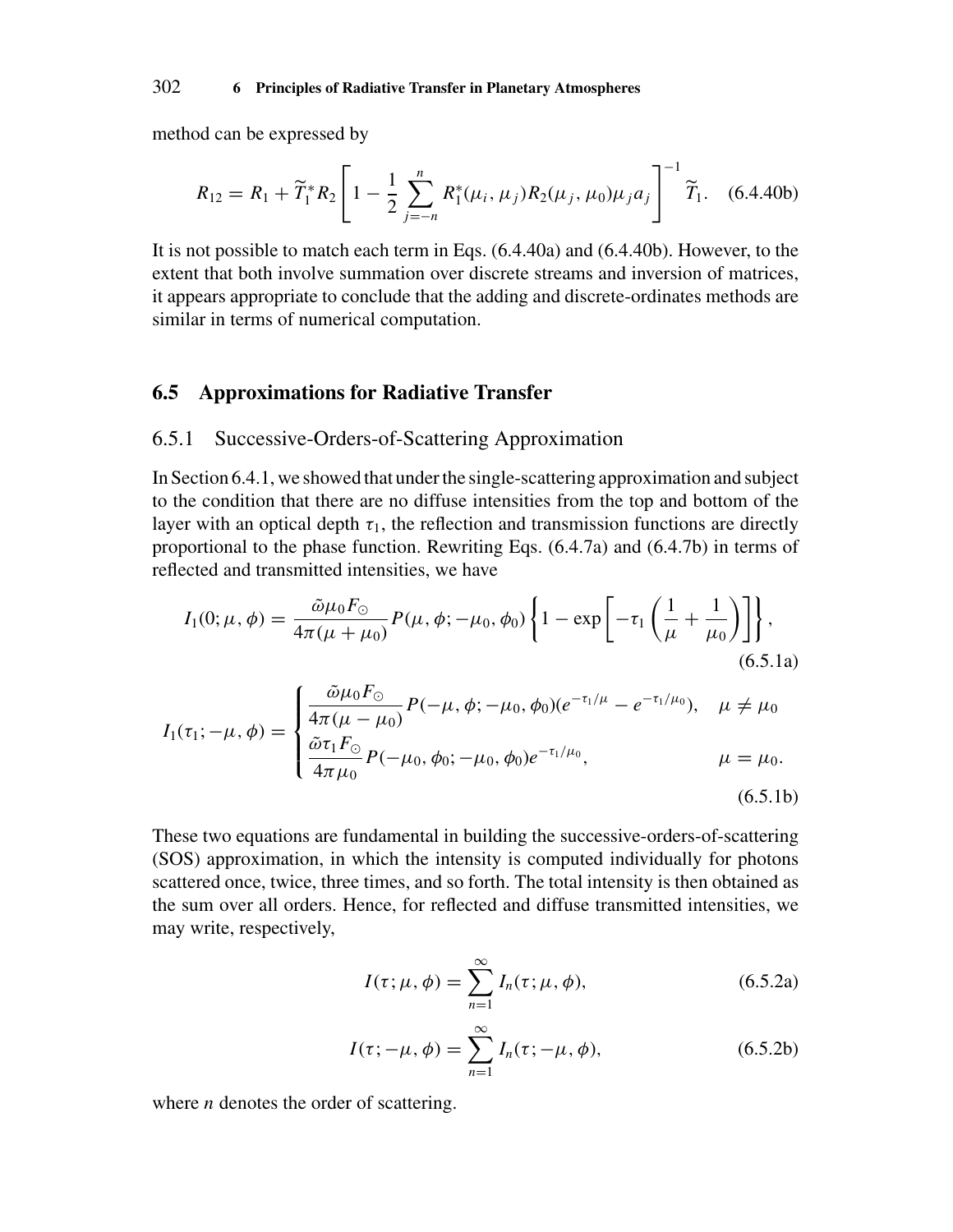Subject to the boundary conditions denoted in Eq. (6.4.6), the formal solution of the equations of transfer for upward and downward intensities is given by

$$
I(\tau; \mu, \phi) = \int_{\tau}^{\tau_1} J(\tau'; \mu, \phi) \exp[-(\tau' - \tau) / \mu] \frac{d\tau'}{\mu}, \quad (6.5.3a)
$$

$$
I(\tau; -\mu, \phi) = \int_0^{\tau} J(\tau'; -\mu, \phi) \exp[-(\tau - \tau')/\mu] \frac{d\tau'}{\mu}, \quad (6.5.3b)
$$

where  $\tau_1$  is the total optical depth. The source function for the first-order scattering is given by Eq. (6.4.5). Inserting this expression into the above formal solutions of the equation of transfer and integrating over the appropriate optical depths, the intensity due to photons scattered once may be obtained. It follows that the source functions and intensities may be derived successively by means of the following recursion relationships:

$$
J_{n+1}(\tau;\mu,\phi) = \frac{\tilde{\omega}}{4\pi} \int_0^{2\pi} \int_{-1}^1 P(\mu,\phi;\mu',\phi') I_n(\tau;\mu',\phi') d\mu' d\phi', \qquad (6.5.4a)
$$

$$
I_n(\tau; \mu, \phi) = \int_{\tau}^{\tau_1} J_n(\tau'; \mu, \phi) \exp[-(\tau' - \tau)/\mu] \frac{d\tau'}{\mu}, \qquad n \ge 1, \quad (6.5.4b)
$$

$$
I_n(\tau; -\mu, \phi) = \int_0^{\tau} J_n(\tau'; -\mu, \phi) \exp[-(\tau - \tau')/\mu] \frac{d\tau'}{\mu}, \quad n \ge 1, \quad (6.5.4c)
$$

where the zero-order intensity is given by the Dirac  $\delta$  function [see also Eq. (6.4.3)]

$$
I_{\odot}(\tau;\mu',\phi') = F_{\odot}e^{-\tau/\mu_0}\delta(\mu'-\mu_0)\delta(\phi'-\phi_0). \tag{6.5.5}
$$

Note that  $J_1$  can be determined from Eq. (6.5.4a) and is given in Eq. (6.4.5).  $I_1$ can be evaluated from Eqs. (6.5.4b) and (6.5.4c) and is given in Eqs. (6.5.1a) and (6.5.1b). Numerical techniques may be devised to carry out the integrations for a finite interval of  $\tau$  in Eq. (6.5.4) to obtain the intensity distribution. Exercise 6.7 requires the derivation of the reflected intensity due to second-order scattering  $(n = 2)$ .

The SOS method just outlined is an integral solution approach that can be directly applied to specific geometry without the requirement of solving the basic radiative transfer equation in differential form. In addition, the inhomogeneous structure of the medium can be incorporated in the calculation in a straightforward manner in terms of integration along the line path. However, it is well known, based on the experience of plane-parallel radiative-transfer calculations, that this method requires considerable computational effort to converge the intensity solution, especially for an optically thick medium.

#### 6.5.2 Two-Stream and Eddington's Approximations

In Sections 3.4.2 and 4.6.3, we introduced the two-stream approximation for radiative transfer and pointed out the potential applicability of this approximation to the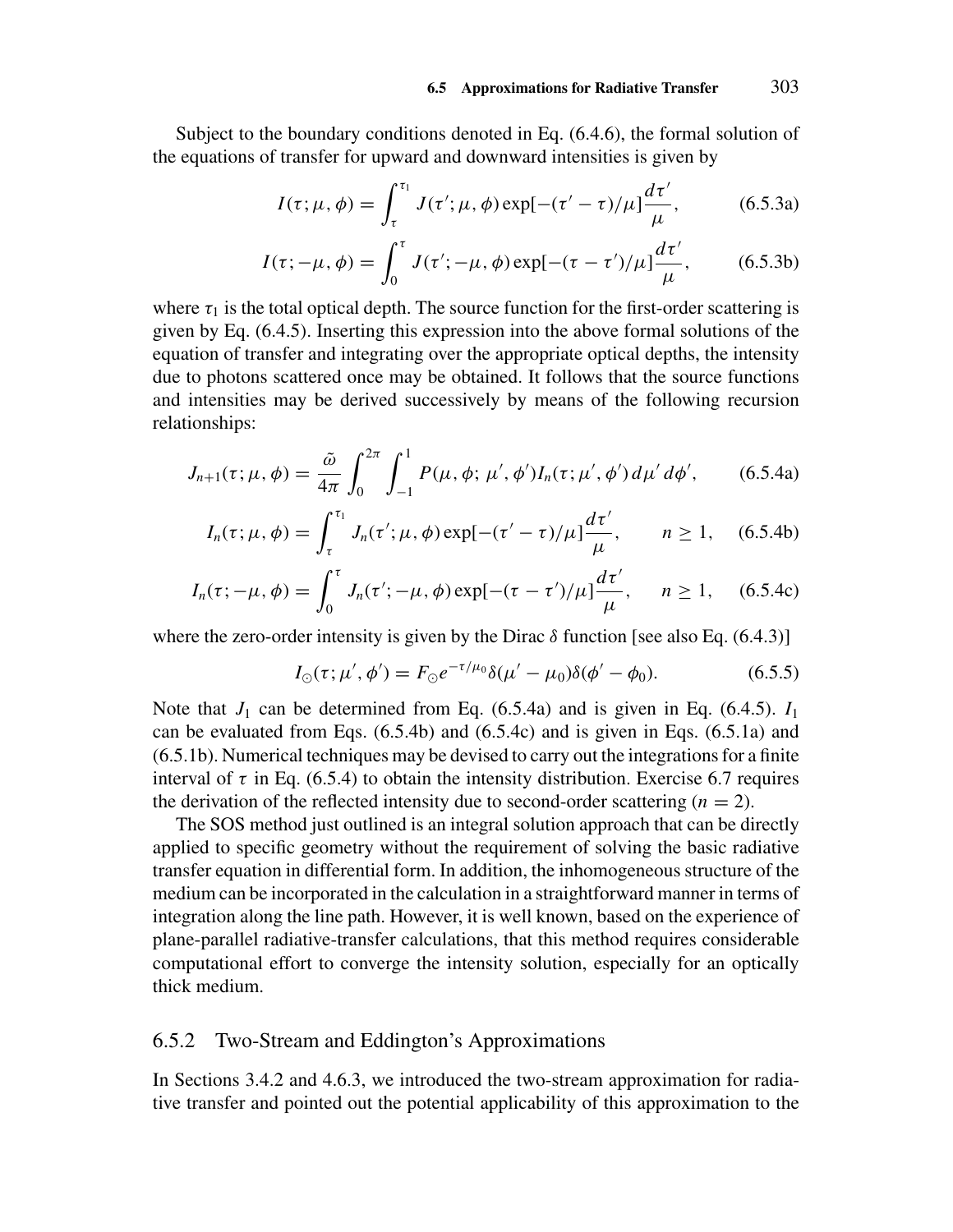parameterization of radiative transfer for use in climate models. In this section, we present the details of this method.

In order to solve Eq. (6.1.6) analytically, the integral must be replaced by a summation over a finite number of quadrature points. In numerical integrations, Gauss's formula has been found to be superior to other formulas for quadratures in the interval  $(-1, 1)$ . For any function  $f(\mu)$ , Gauss's formula is expressed by

$$
\int_{-1}^{1} f(\mu)d\mu \approx \sum_{j=-n}^{n} a_j f(\mu_j),
$$
\n(6.5.6a)

where the weights are

$$
a_j = \frac{1}{P'_{2n}(\mu_j)} \int_{-1}^{1} \frac{P_{2n}(\mu)}{\mu - \mu_j} d\mu,
$$
 (6.5.6b)

 $\mu_j$  are the zeros of the even-order Legendre polynomials  $P_{2n}(\mu)$ , and the prime denotes the differentiation with respect to  $\mu_j$ . Also,

$$
a_{-j} = a_j
$$
,  $u_{-j} = -\mu_j$ ,  $\sum_{j=-n}^{n} a_j = 2$ . (6.5.6c)

Table 6.1 lists the Gaussian points and weights for the first four approximations.

Employing Gauss's formula, Eq. (6.1.6) can be written as

$$
\mu_i \frac{dI(\tau, \mu_i)}{d\tau} = I(\tau, \mu_i) - \frac{\tilde{\omega}}{2} \sum_{\ell=0}^N \tilde{\omega}_{\ell} P_{\ell}(\mu_i) \sum_{j=-n}^n a_j P_{\ell}(\mu_j) I(\tau, \mu_j) -\frac{\tilde{\omega}}{4\pi} F_{\odot} \left[ \sum_{\ell=0}^N (-1)^{\ell} \tilde{\omega}_{\ell} P_{\ell}(\mu_i) P_{\ell}(\mu_0) \right] e^{-\tau/\mu_0}, \quad i = -n, n, (6.5.7)
$$

where  $\mu_i(-n, n)$  represent the directions of the radiation streams. In the two-stream approximation, we take two radiation streams, i.e.,  $j = -1$  and 1, and  $N = 1$ . Note

| Gaussian Points and Weights |    |                                                                                          |                                                                                  |
|-----------------------------|----|------------------------------------------------------------------------------------------|----------------------------------------------------------------------------------|
| n                           | 2n | $\pm\mu_n$                                                                               | $a_n$                                                                            |
|                             | 2  | $\mu_1 = 0.5773503$                                                                      | $a_1 = 1$                                                                        |
| $\mathfrak{D}$              | 4  | $\mu_1 = 0.3399810$<br>$\mu_2 = 0.8611363$                                               | $a_1 = 0.6521452$<br>$a_2 = 0.3478548$                                           |
| 3                           | 6  | $\mu_1 = 0.2386192$<br>$\mu_2 = 0.6612094$<br>$\mu_3 = 0.9324695$                        | $a_1 = 0.4679139$<br>$a_2 = 0.3607616$<br>$a_3 = 0.1713245$                      |
| 4                           | 8  | $\mu_1 = 0.1834346$<br>$\mu_2 = 0.5255324$<br>$\mu_3 = 0.7966665$<br>$\mu_4 = 0.9602899$ | $a_1 = 0.3626838$<br>$a_2 = 0.3137066$<br>$a_3 = 0.2223810$<br>$a_4 = 0.1012285$ |

# **Table 6.1**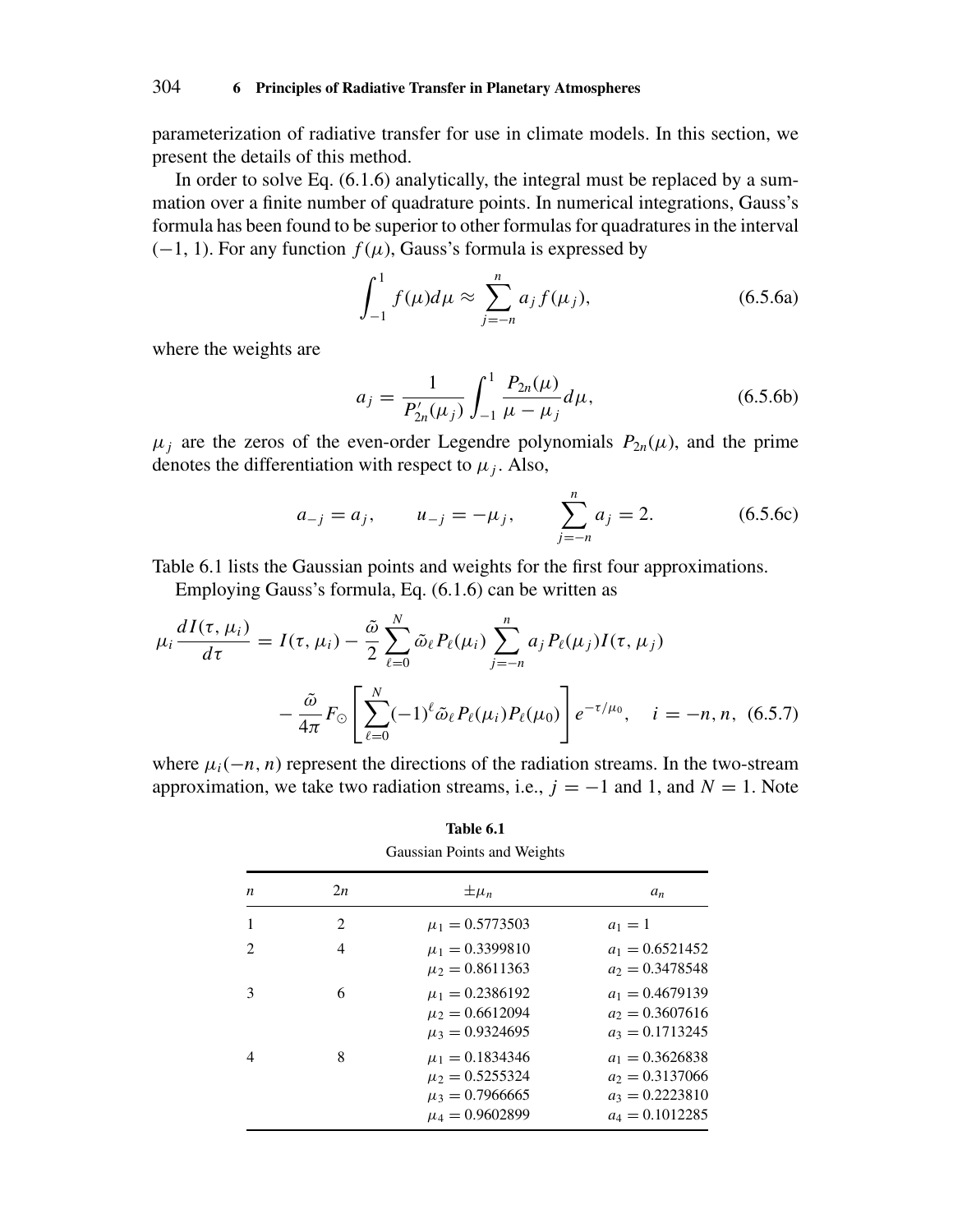that  $\mu_1 = 1/\sqrt{3}$  and  $a_1 = a_{-1} = 1$ . After rearranging terms and denoting  $I^{\uparrow}$  $I(\tau, \mu_1)$  and  $I^{\downarrow} = I(\tau, -\mu_1)$ , we obtain two simultaneous equations as follows:

$$
\mu_1 \frac{dI^{\uparrow}}{d\tau} = I^{\uparrow} - \tilde{\omega}(1 - b)I^{\uparrow} - \tilde{\omega}bI^{\downarrow} - S^- e^{-\tau/\mu_0}, \tag{6.5.8a}
$$

$$
-\mu_1 \frac{dI^{\downarrow}}{d\tau} = I^{\downarrow} - \tilde{\omega}(1-b)I^{\downarrow} - \tilde{\omega}bI^{\uparrow} - S^{\dagger}e^{-\tau/\mu_0}, \tag{6.5.8b}
$$

where

$$
g = \frac{\tilde{\omega}_1}{3} = \frac{1}{2} \int_{-1}^{1} P(\cos \Theta) \cos \Theta \, d \cos \Theta = \langle \cos \Theta \rangle, \tag{6.5.9a}
$$

$$
b = \frac{1 - g}{2} = \frac{1}{2} \int_{-1}^{1} P(\cos \Theta) \frac{1 - \cos \Theta}{2} d \cos \Theta, \tag{6.5.9b}
$$

$$
S^{\pm} = \frac{F_{\odot}\tilde{\omega}}{4\pi} (1 \pm 3g\mu_1\mu_0).
$$
 (6.5.9c)

The asymmetry factor *g* was introduced in Section 3.4.1. It is the first moment of the phase function. Note that the zero moment of the phase function is simply equal to  $\tilde{\omega}_0(=1)$ . For isotropic scattering, g is zero as it is for Rayleigh scattering. The asymmetry factor increases as the diffraction peak of the phase function becomes increasingly sharp. Conceivably, the asymmetry factor may be negative if the phase function is peaked in backward directions (90–180◦). For Lorenz–Mie particles, whose phase function has a general sharp peak at a  $0°$  scattering angle, the asymmetry factor denotes the relative strength of forward scattering. The parameters *b* and  $(1 - b)$  can be interpreted as the integrated fractions of energy backscattered and forward scattered, respectively. Thus, the multiple scattering contribution in the context of the two-stream approximation is represented by the upward and downward intensities weighed by the appropriate fraction of the forward or backward phase function, as illustrated in Eq. (6.5.8). The upward intensity is strengthened by its coupling with the forward fraction  $(0-90°)$  of the phase function plus the downward intensity that appears in backward fractions (90–180◦) of the phase function. A similar argument applies to the downward intensity.

Equations (6.5.8a) and (6.5.8b) represent two first-order inhomogeneous differential equations. For the solutions, we first let  $M = I^{\uparrow} + I^{\downarrow}$  and  $N = I^{\uparrow} - I^{\downarrow}$  and note that  $(1 - 2b) = g$ . Subsequently, by subtracting and adding, these two equations become

$$
\mu_1 \frac{dM}{d\tau} = (1 - \tilde{\omega}g)N - (S^- - S^+)e^{-\tau/\mu_0},\tag{6.5.10a}
$$

$$
\mu_1 \frac{dN}{d\tau} = (1 - \tilde{\omega})M - (S^- + S^+)e^{-\tau/\mu_0}.
$$
 (6.5.10b)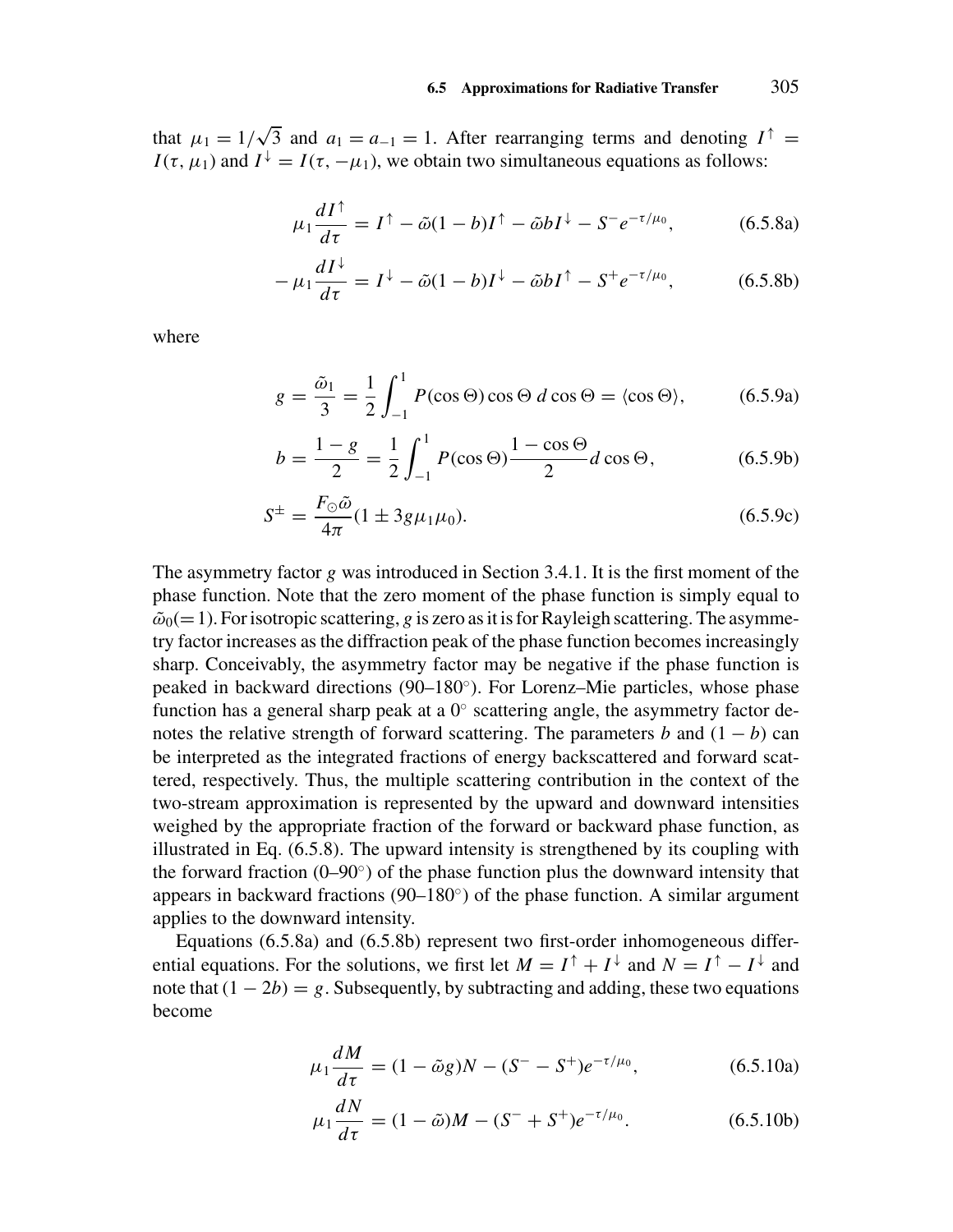Further, by differentiating both equations with respect to  $\tau$ , we obtain

$$
\mu_1 \frac{d^2 M}{d\tau^2} = (1 - \tilde{\omega}g) \frac{dN}{d\tau} + \frac{(S^- - S^+)}{\mu_0} e^{-\tau/\mu_0},
$$
(6.5.11a)

$$
\mu_1 \frac{d^2 N}{d\tau^2} = (1 - \tilde{\omega}) \frac{dM}{d\tau} + \frac{(S^- + S^+)}{\mu_0} e^{-\tau/\mu_0}.
$$
 (6.5.11b)

Upon inserting Eqs.  $(6.5.10b)$  and  $(6.5.10a)$  into Eqs.  $(6.5.11a)$  and  $(6.5.11b)$ , respectively, we find

$$
\frac{d^2M}{d\tau^2} = k^2M + Z_1 e^{-\tau/\mu_0},\tag{6.5.12a}
$$

$$
\frac{d^2N}{d\tau^2} = k^2N + Z_2 e^{-\tau/\mu_0},\tag{6.5.12b}
$$

where the eigenvalue is given by

$$
k^2 = (1 - \tilde{\omega})(1 - \tilde{\omega}g)/\mu_1^2,
$$
\n(6.5.13)

and

$$
Z_1 = -\frac{(1 - \tilde{\omega}g)(S^- + S^+)}{\mu_1^2} + \frac{S^- - S^+}{\mu_1 \mu_0},
$$
(6.5.14a)

$$
Z_2 = -\frac{(1 - \tilde{\omega})(S^- - S^+)}{\mu_1^2} + \frac{S^- + S^+}{\mu_1 \mu_0}.
$$
 (6.5.14b)

Equations (6.5.12a,b) represent a set of second-order differential equations, which can be solved by first seeking the homogeneous part and then adding a particular solution. In seeking the homogeneous solution, the homogeneous parts of Eq. (6.5.10) need to be satisfied so that there are only two unknown constants involved. Straightforward analyses yield the solutions

$$
I^{\uparrow} = I(\tau, \mu_1) = K v e^{k\tau} + H u e^{-k\tau} + \varepsilon e^{-\tau/\mu_0}, \tag{6.5.15a}
$$

$$
I^{\downarrow} = I(\tau, -\mu_1) = K u e^{k\tau} + H v e^{-k\tau} + \gamma e^{-\tau/\mu_0}, \tag{6.5.15b}
$$

where

$$
v = (1 + a)/2, \qquad u = (1 - a)/2, \tag{6.5.16a}
$$

$$
a^2 = (1 - \tilde{\omega})/(1 - \tilde{\omega}g),\tag{6.5.16b}
$$

$$
\varepsilon = (\alpha + \beta)/2, \qquad \gamma = (\alpha - \beta)/2, \tag{6.5.16c}
$$

$$
\alpha = Z_1 \mu_0^2 / (1 - \mu_0^2 k^2), \qquad \beta = Z_2 \mu_0^2 / (1 - \mu_0^2 k^2). \tag{6.5.16d}
$$

The constants *K* and *H* are to be determined from the diffuse radiation boundary conditions at the top and bottom of the scattering layer. Assuming no diffuse components from the top and bottom, we have

$$
K = -(\varepsilon v e^{-\tau_1/\mu_0} - \gamma u e^{-k\tau_1})/(v^2 e^{k\tau_1} - u^2 e^{-k\tau_1}), \qquad (6.5.17a)
$$

$$
H = -(\varepsilon u e^{-\tau_1/\mu_0} - \gamma v e^{-k\tau_1})/(v^2 e^{k\tau_1} - u^2 e^{-k\tau_1}).
$$
 (6.5.17b)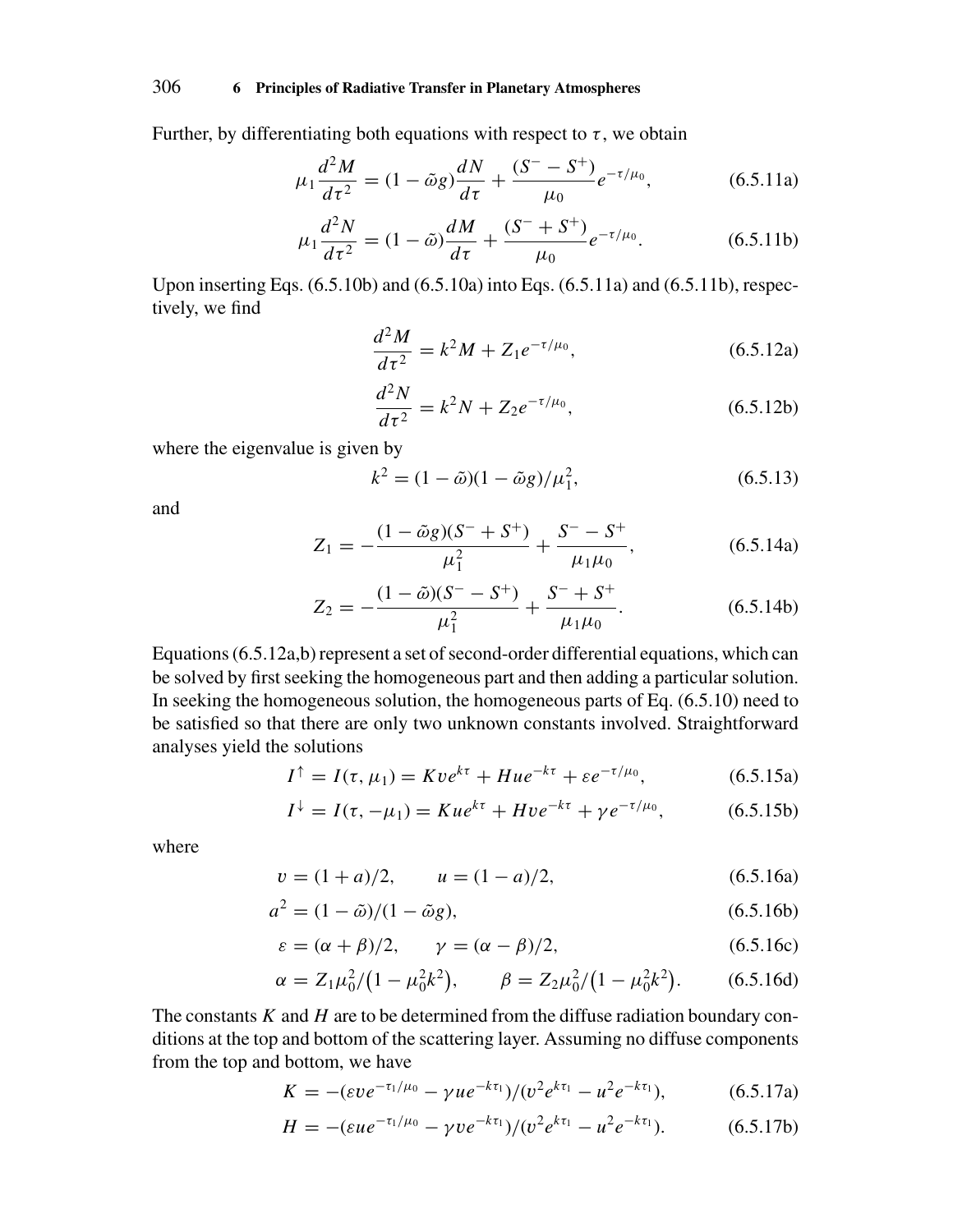Once the upward and downward intensities have been evaluated, the upward and downward diffuse flux densities are simply given by

$$
F^{\uparrow}(\tau) = 2\pi \mu_1 I^{\uparrow}, \qquad F^{\downarrow}(\tau) = 2\pi \mu_1 I^{\downarrow}.
$$
 (6.5.18)

The preceding analyses constitute the two-stream approximation for radiative transfer.

The form of Eq. (6.5.8), without the direct solar source term, was first presented by Schuster (1905). The terms  $\pm k$  in Eq. (6.5.13) are the eigenvalues for the solution of the differential equations, and *u* and *v* represent the eigenfunctions, which are defined by the similarity parameter *a* in Eq. (6.5.16b) (see Section 6.5.3 for discussion on the similarity principle in radiative transfer). For conservative scattering,  $\tilde{\omega} = 1$ . Simpler solutions can be derived from Eqs. (6.5.8a) and (6.5.8b) with one of the eigenvalues,  $k = 0$  (Exercise 6.8). In practice, however, we may set  $\tilde{\omega} = 0.999999$  in Eqs. (6.5.16a)–(6.5.16d) and obtain the results for conservative scattering.

To introduce *Eddington's approximation* for radiative transfer, we begin with the general approach of decomposing the equation of radiative transfer using the property of Legendre polynomials. In line with the Legendre polynomial expansion for the phase function denoted in Eq. (6.1.11), the scattered intensity may be expanded in terms of Legendre polynomials such that

$$
I(\tau, \mu) = \sum_{\ell=0}^{N} I_{\ell}(\tau) P_{\ell}(\mu).
$$
 (6.5.19)

Using the orthogonal and recurrence properties of Legendre polynomials and omitting the emission term, Eq. (6.1.12) may be decomposed in *N* harmonics in the form

$$
\frac{\ell}{2\ell - 1} \frac{dI_{\ell-1}}{d\tau} + \frac{\ell + 1}{2\ell + 3} \frac{dI_{\ell+1}}{d\tau}
$$
\n
$$
= I_{\ell} \left( 1 - \frac{\tilde{\omega}\tilde{\omega}_{\ell}}{2\ell + 1} \right) - \frac{\tilde{\omega}}{4\pi} \tilde{\omega}_{\ell} P_{\ell}(-\mu_0) F_{\odot} e^{-\tau/\mu_0},
$$
\n
$$
\ell = 0, 1, 2, ..., N. \tag{6.5.20}
$$

The method of solving the basic radiative transfer equation using the aforementioned procedure is referred to as the *spherical harmonics method* (Kourganoff, 1952).

Eddington's approximation uses an approach similar to that of the two-stream approximation and was originally used for studies of radiative equilibrium in stellar atmospheres (Eddington, 1916). Letting  $N = 1$ , the phase function and intensity expressions may be written as follows:

$$
P(\mu, \mu') = 1 + 3g\mu\mu',
$$
  
\n
$$
I(\tau, \mu) = I_0(\tau) + I_1(\tau)\mu, \qquad -1 \le \mu \le 1.
$$
 (6.5.21)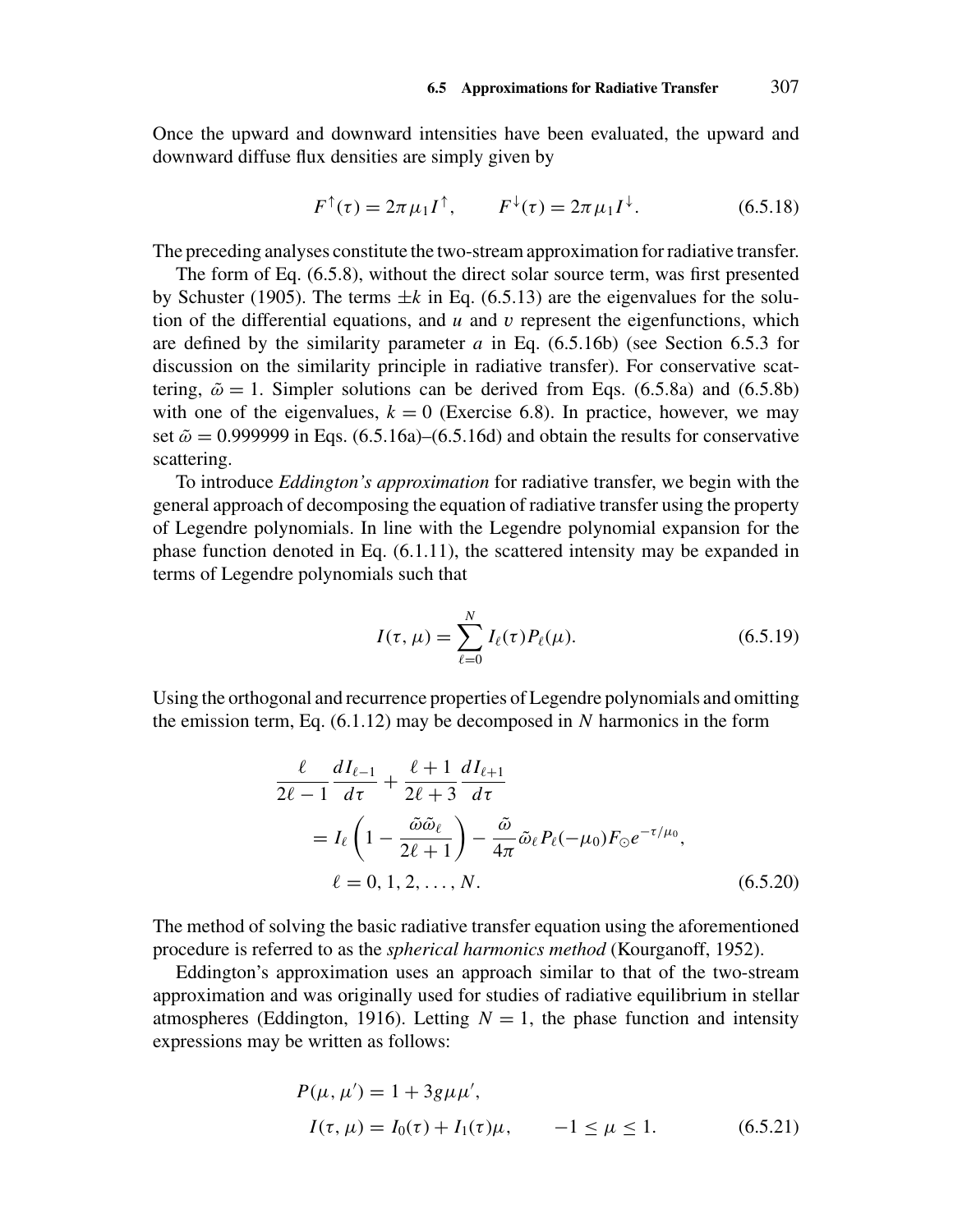Consequently, Eq. (6.5.20) reduces to a set of two simultaneous equations in the form

$$
\frac{dI_1}{d\tau} = 3(1 - \tilde{\omega})I_0 - \frac{3\tilde{\omega}}{4\pi}F_{\odot}e^{-\tau/\mu_0},
$$
\n(6.5.22a)

$$
\frac{dI_0}{d\tau} = (1 - \tilde{\omega}g)I_1 + \frac{3\tilde{\omega}}{4\pi}g\mu_0 F_{\odot}e^{-\tau/\mu_0}.\tag{6.5.22b}
$$

Differentiating Eq. (6.5.22b) with respect to  $\tau$  and substituting the expression for  $dI_1/d\tau$  from Eq. (6.5.22a) leads to

$$
\frac{d^2 I_0}{d\tau^2} = k^2 I_0 - \chi e^{-\tau/\mu_0},\tag{6.5.23}
$$

where  $\chi = 3\tilde{\omega}F_{\odot}(1 + g - \tilde{\omega}g)/4\pi$ , and the eigenvalues  $k^2$  are exactly the same as they are for the two-stream approximation defined in Eq. (6.5.13). Equation (6.5.23) represents a well-known diffusion equation for radiative transfer. This diffusion approximation is particularly applicable to the radiation field in the deep domain of an optically thick layer (see Subsection 3.4.2.2).

Straightforward analysis yields the following solution for the diffusion equation:

$$
I_0 = Ke^{k\tau} + He^{-k\tau} + \Psi e^{-\tau/\mu_0}, \tag{6.5.24a}
$$

where

$$
\Psi = \frac{3\tilde{\omega}}{4\pi} F_{\odot} [1 + g(1 - \tilde{\omega})] / (k^2 - 1/\mu_0^2).
$$

Following a similar procedure, the solution for the second harmonic,  $I_1$ , is given by

$$
I_1 = aKe^{k\tau} - aHe^{-k\tau} - \xi e^{-\tau/\mu_0},
$$
\n(6.5.24b)

where  $a^2 = 3(1 - \tilde{\omega})/(1 - \tilde{\omega}g)$ , defined in the two-stream approximation [Eq. (6.5.16b)], and

$$
\xi = \frac{3\tilde{\omega}}{4\pi} \frac{F_{\odot}}{\mu_0} \left[ 1 + 3g(1 - \tilde{\omega})\mu_0^2 \right] / \left(k^2 - 1/\mu_0^2\right). \tag{6.5.24c}
$$

The integration constants, *K* and *H*, are to be determined from proper boundary conditions. Finally, the upward and downward fluxes are given by

$$
\begin{aligned} \frac{F^{\uparrow}(\tau)}{F^{\downarrow}(\tau)} \Bigg\} &= 2\pi \int_0^{\pm 1} (I_0 + \mu I_1) \mu \, d\mu = \begin{cases} \pi \left( I_0 + \frac{2}{3} I_1 \right) \\ \pi \left( I_0 - \frac{2}{3} I_1 \right). \end{cases} \end{aligned} \tag{6.5.25}
$$

In the following, we shall present the general two-stream equations. Using the radiative transfer equations denoted in Eq. (6.1.6) and the upward and downward diffuse fluxes defined in Eqs. (6.1.7a,b) and omitting the emission contribution, we may write the following equations:

$$
\frac{1}{2\pi} \frac{dF^{\dagger}(\tau)}{d\tau} = \int_0^1 I(\tau, \mu) d\mu - \frac{\tilde{\omega}}{2} \int_0^1 \int_{-1}^1 I(\tau, \mu) P(\mu, \mu') d\mu' d\mu \n- \frac{\tilde{\omega}}{4\pi} F_{\odot} e^{-\tau/\mu_0} \int_0^1 P(\mu, -\mu_0) d\mu,
$$
\n(6.5.26a)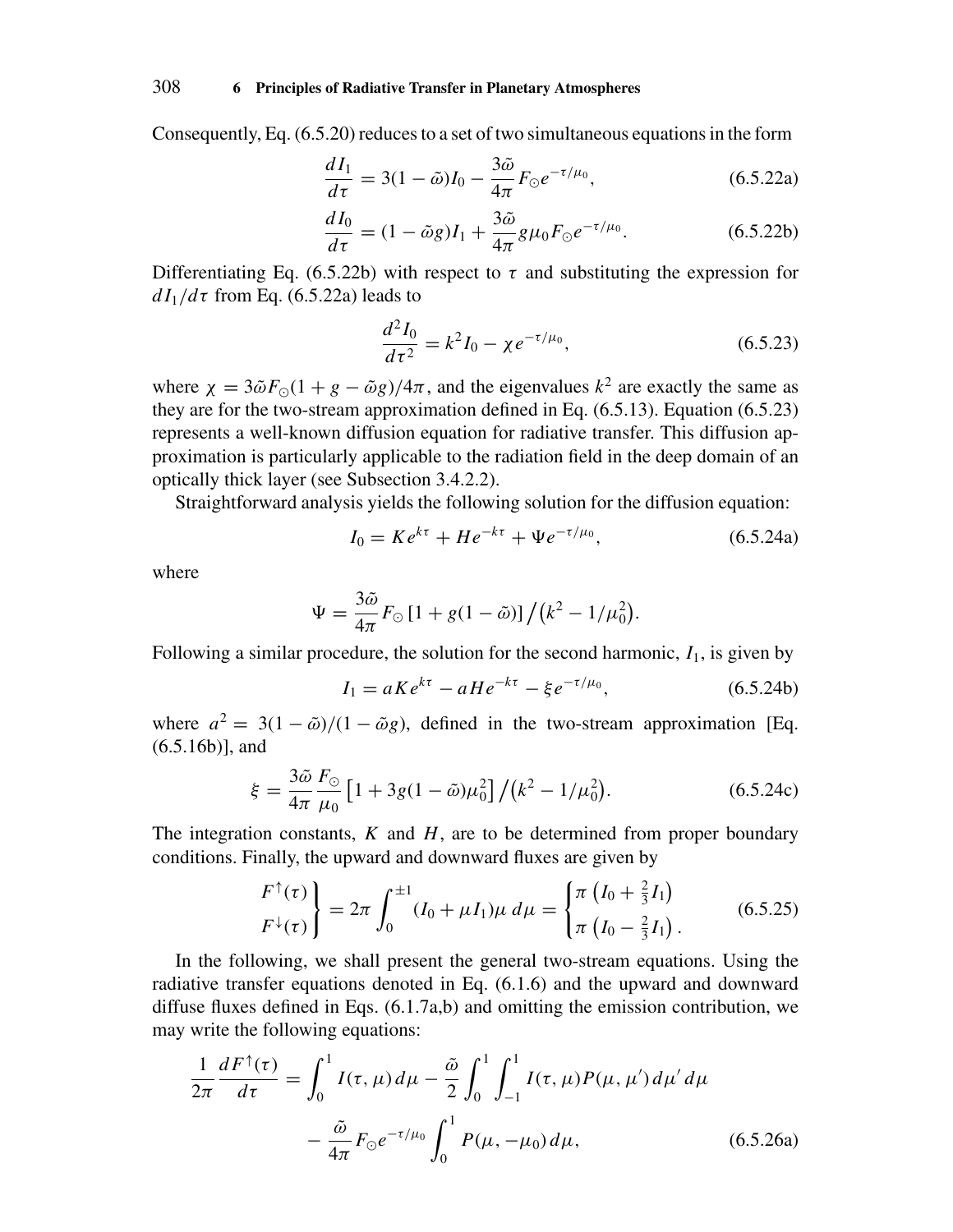$$
\frac{1}{2\pi} \frac{dF^{\downarrow}(\tau)}{d\tau} = -\int_0^1 I(\tau, -\mu) d\mu + \frac{\tilde{\omega}}{2} \int_0^1 \int_{-1}^1 I(\tau, \mu') P(-\mu, \mu') d\mu' d\mu \n+ \frac{\tilde{\omega}}{4\pi} F_{\odot} e^{-\tau/\mu_0} \int_0^1 P(-\mu, -\mu_0) d\mu.
$$
\n(6.5.26b)

Thus, the generalized two-stream approximation may be expressed by

$$
\frac{dF^{\uparrow}(\tau)}{d\tau} = \gamma_1 F^{\uparrow}(\tau) - \gamma_2 F^{\downarrow}(\tau) - \gamma_3 \tilde{\omega} F_{\odot} e^{-\tau/\mu_0},\tag{6.5.27a}
$$

$$
\frac{dF^{\downarrow}(\tau)}{d\tau} = \gamma_2 F^{\uparrow}(\tau) - \gamma_1 F^{\downarrow}(\tau) + (1 - \gamma_3) \tilde{\omega} F_{\odot} e^{-\tau/\mu_0}.
$$
 (6.5.27b)

The differential changes in the upward and downward diffuse fluxes are directly related to the upward and downward diffuse fluxes, as well as the downward direct flux. The coefficients  $\gamma_i$  ( $i = 1, 2, 3$ ) depend on the manner in which the intensity and phase function are approximated in Eq. (6.5.26). In the two-stream approximation, there are only upward and downward intensities in the directions  $\mu_1$  and  $-\mu_1$  given by the Gauss quadrature formula, while the phase function is expanded in two terms in Legendre polynomials. In Eddington's approximation, both the intensity and phase functions are expanded in two polynomial terms. The coefficients  $\gamma_i$  can be directly derived from Eqs. (6.5.8a,b) and (6.5.22a,b) and are given in Table 6.2.

In Eqs. (6.5.26a,b), we let the last integral involving the phase function be

$$
q = \frac{1}{2} \int_0^1 P(\mu, -\mu_0) d\mu.
$$
 (6.5.28a)

Since the phase function is normalized to unity, we have

$$
\frac{1}{2} \int_0^1 P(-\mu, -\mu_0) d\mu = 1 - q.
$$
 (6.5.28b)

Equations (6.5.28a) and (6.5.28b) can be evaluated exactly by numerical means. We may take  $\gamma_3 = q$  in the two-stream approximation. This constitutes the modified twostream approximation proposed by Liou (1973b) and Meador and Weaver (1980). The two-stream approximation yields negative albedo values for a thin atmosphere when  $\gamma_3$  < 0 (i.e.,  $g > \mu_1/\mu_0$ ). This also occurs in Eddington's approximation when  $g > 0.67/\mu_0$ . These negative albedo values can be avoided by using *q*, the full phase function integration for the direct solar beam, denoted in Eq. (6.5.28b). The accuracy of the two-stream approximation has been discussed in Liou (1973a). The overall accuracy of the two-stream and Eddington's approximations can be improved by

Method  $\gamma_1$   $\gamma_2$   $\gamma_3$ Two-stream  $[1 - \tilde{\omega}(1 + g)/2]/\mu_1$   $\tilde{\omega}(1 - g)/2\mu_1$   $(1 - 3g/\mu_1/\mu_0)/2$ Eddington's  $[7 - (4 + 3g)\tilde{\omega}]/4$   $-[1 - (4 - 3g)\tilde{\omega}]/4$   $(2 - 3g\mu_0)/4$ 

**Table 6.2** Coefficients in Two-Stream Approximations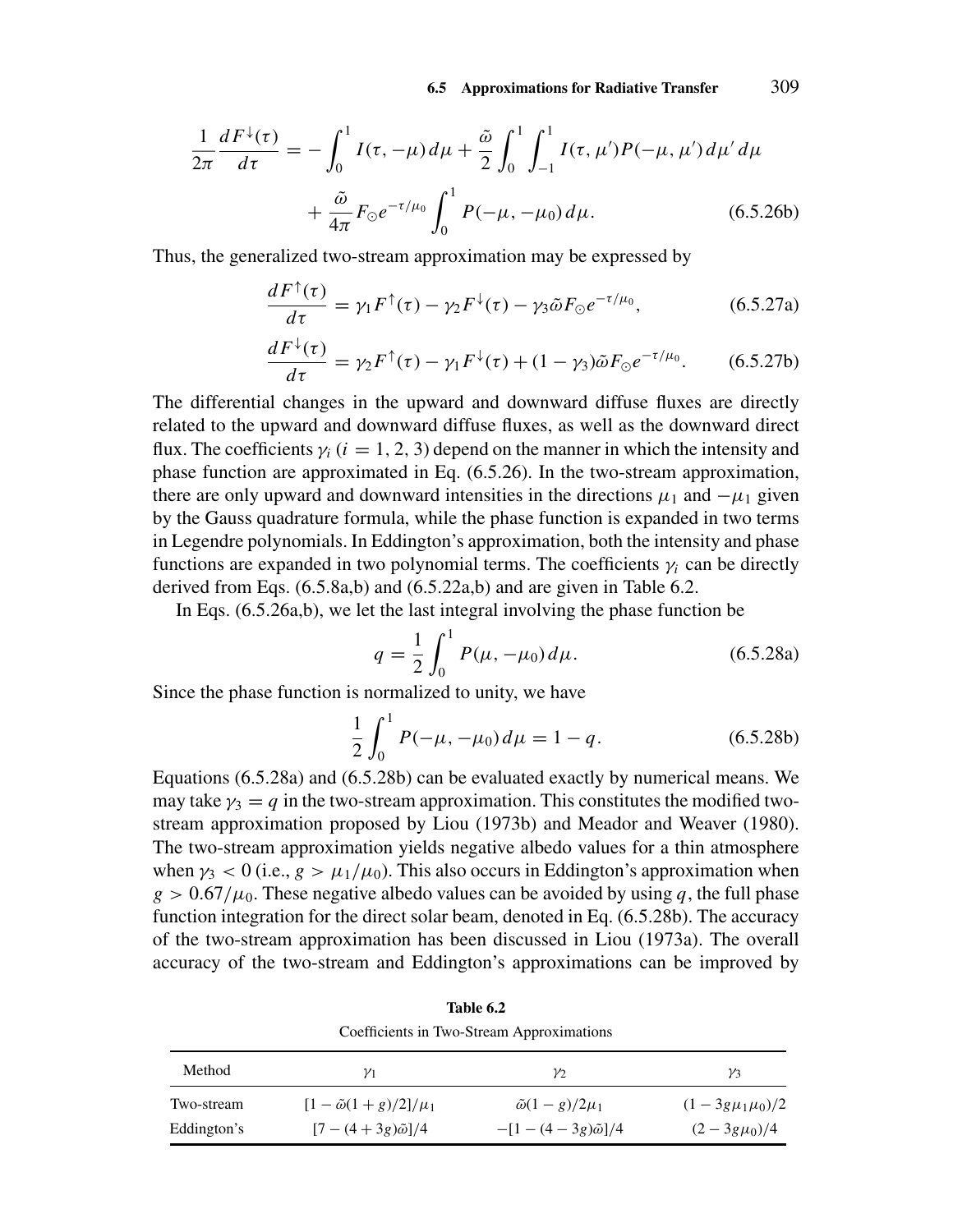incorporating the δ-function adjustment for forward scattering and will be discussed in Section 6.5.3.

The solutions for the equations of the generalized two-stream approximation expressed in Eqs. (6.5.27a) and (6.5.27b) are as follows:

$$
F^{\uparrow} = vKe^{k\tau} + uHe^{-k\tau} + \varepsilon e^{-\tau/\mu_0},\tag{6.5.29a}
$$

$$
F^{\downarrow} = uKe^{k\tau} + vHe^{-k\tau} + \gamma e^{-\tau/\mu_0}, \tag{6.5.29b}
$$

where *K* and *H* are unknown coefficients to be determined from the boundary conditions, and

$$
k^2 = \gamma_1^2 - \gamma_2^2,\tag{6.5.30a}
$$

$$
v = \frac{1}{2}[1 + (\gamma_1 - \gamma_2)/k], \qquad u = \frac{1}{2}[1 - (\gamma_1 - \gamma_2)/k], \qquad (6.5.30b)
$$

$$
\varepsilon = [\gamma_3(1/\mu_0 - \gamma_1) - \gamma_2(1 - \gamma_3)] \mu_0^2 \tilde{\omega} F_{\odot},
$$
 (6.5.30c)

$$
\gamma = -[(1 - \gamma_3)(1/\mu_0 + \gamma_1) + \gamma_2 \gamma_3] \mu_0^2 \tilde{\omega} F_{\odot}.
$$
 (6.5.30d)

### 6.5.3 Delta-Function Adjustment and Similarity Principle

The two-stream and Eddington methods for radiative transfer are good approximations for optically thick layers, but they produce inaccurate results for thin layers and when significant absorption is involved. The basic problem is that scattering by atmospheric particulates is highly peaked in the forward direction. This is especially evident for cloud particles, for which the forward-scattered energy within ∼5◦ scattering angles produced by diffraction is five to six orders of magnitude greater than it is in the side and backward directions (see, e.g., Figs 5.15 and 5.23). The highly peaked diffraction pattern is typical for atmospheric particulates. It is clear that a two-term expansion in the phase function is far from adequate.

To incorporate the forward peak contribution in multiple scattering, we may consider an adjusted absorption and scattering atmosphere, such that the fraction of scattered energy residing in the forward peak, f, is removed from the scattering parameters: optical depth,  $\tau$ ; single-scattering albedo,  $\tilde{\omega}$ ; and asymmetry factor *g*. We use primes to represent the adjusted radiative parameters, as shown in Fig. 6.12. The optical (extinction) depth is the sum of the scattering  $(\tau_s)$  and absorption  $(\tau_a)$  optical depths. The forward peak is produced by diffraction without the contribution of absorption. Thus, the adjusted scattering and absorption optical depths must be

$$
\tau_s' = (1 - f)\tau_s,\tag{6.5.31a}
$$

$$
\tau'_a = \tau_a. \tag{6.5.31b}
$$

The total adjusted optical depth is

$$
\tau' = \tau'_{s} + \tau'_{a} = (1 - f)\tau_{s} + \tau_{a} = \tau(1 - f\tilde{\omega}), \tag{6.5.32}
$$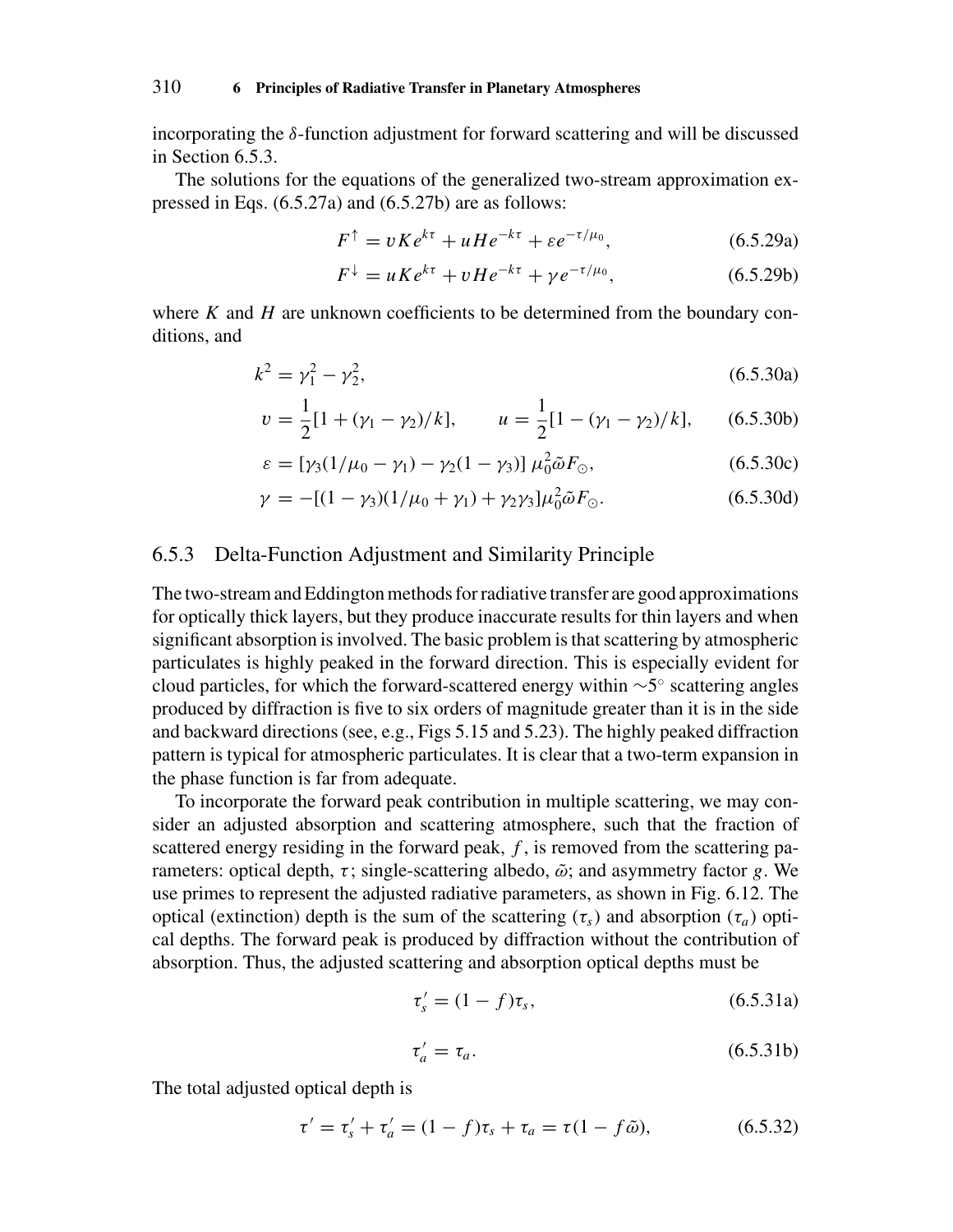

**Figure 6.12** Similarity principle for radiative transfer. The prime system represents adjusted radiative parameters such that the forward diffraction peak in scattering processes is removed.

and the adjusted single-scattering albedo is then

$$
\tilde{\omega}' = \frac{\tau_s'}{\tau'} = \frac{(1-f)\tau_s}{(1-f\tilde{\omega})\tau} = \frac{(1-f)\tilde{\omega}}{1-f\tilde{\omega}}.
$$
\n(6.5.33)

Moreover, we multiply the asymmetry factor by the scattering optical depth to get the similarity equation

$$
\tau'_s g' = \tau_s g - \tau_s f
$$
, or  $g' = \frac{g - f}{1 - f}$ , (6.5.34)

where we note that the asymmetry factor in the forward peak is equal to unity. In the diffusion domain, the solution for diffuse intensity is given by exponential functions with eigenvalues defined in Eq. (6.5.13). We may set the intensity solution in the adjusted atmosphere so that it is equivalent to that in the real atmosphere in the form

$$
k\tau = k'\tau'.\tag{6.5.35}
$$

From Eqs. (6.5.32)–(6.5.35), the similarity relations for radiative transfer can be expressed in the forms

$$
\frac{\tau}{\tau'} = \frac{k'}{k} = \frac{1 - \tilde{\omega}'}{1 - \tilde{\omega}} = \frac{\tilde{\omega}'(1 - g')}{\tilde{\omega}(1 - g)}.
$$
\n(6.5.36a)

Using the expression for the eigenvalue defined in Eq. (6.5.13), we also find the relation for the similarity parameter defined in Eq. (6.5.16b) as follows:

$$
a = \left(\frac{1-\tilde{\omega}}{1-\tilde{\omega}g}\right)^{1/2} = \left(\frac{1-\tilde{\omega}'}{1-\tilde{\omega}'g'}\right)^{1/2}.
$$
 (6.5.36b)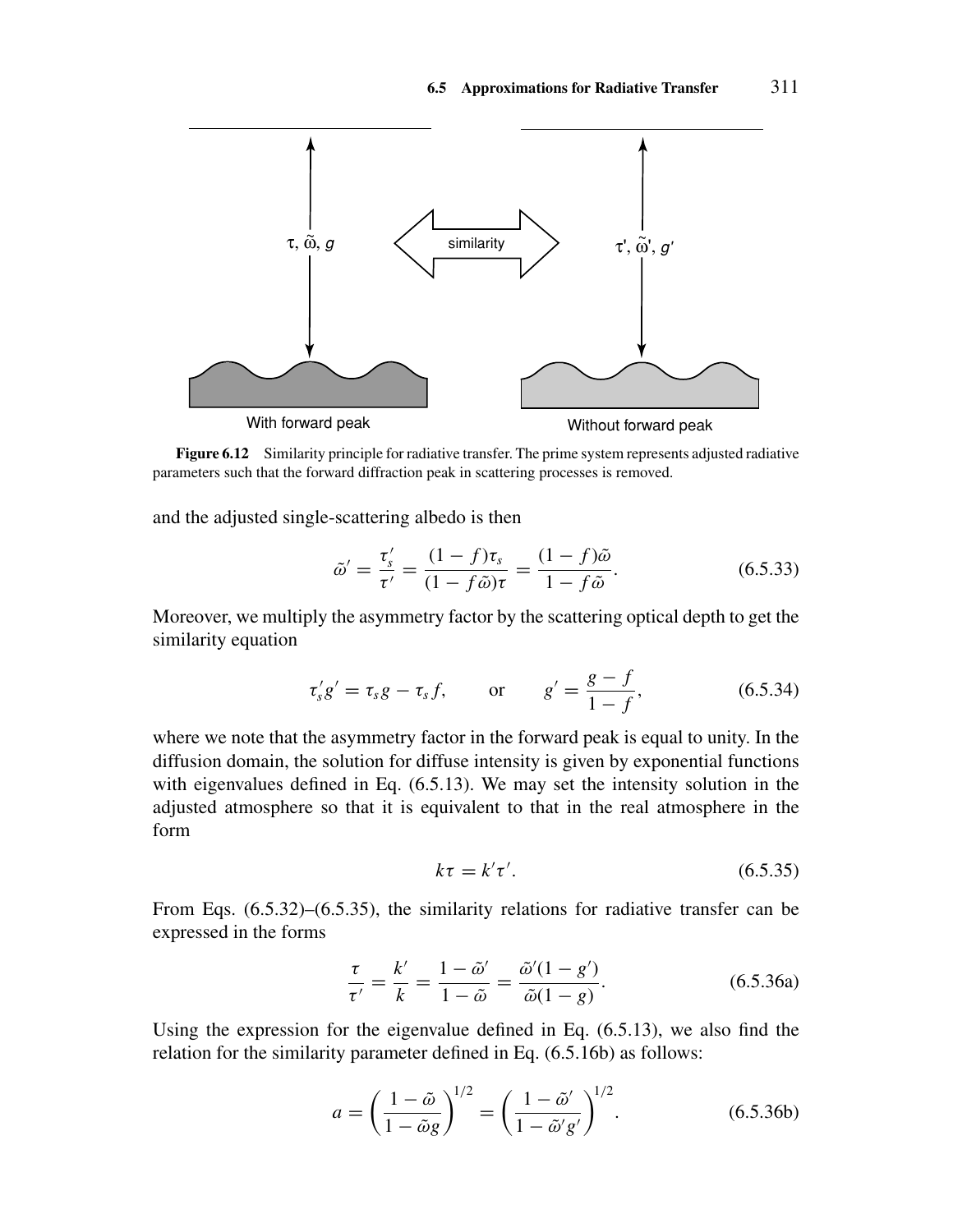The similarity principle can also be derived from the basic radiative transfer equation. We may begin with the following equation in the form

$$
\mu \frac{dI(\tau, \mu)}{d\tau} = I(\tau, \mu) - \frac{\tilde{\omega}}{2} \int_{-1}^{1} I(\tau, \mu') P(\mu, \mu') d\mu'. \tag{6.5.37}
$$

From Eq. (6.1.11), the phase function in the limit of the two-stream and Eddington's approximations is given by  $P(\mu, \mu') = 1 + 3g\mu\mu'$ . However, the phase functions involving cloud and aerosol particles are highly peaked in the forward direction, and two-term expansions do not adequately account for the strong forward scattering. Let the fraction of the energy scattered in the forward direction ( $\Theta = 0^{\circ}$ ) be denoted by *f* . The normalized phase function may be expressed in terms of this value as follows:

$$
P(\mu, \mu') = 2f\delta(\mu - \mu') + (1 - f)(1 + 3g'\mu\mu'),\tag{6.5.38}
$$

where  $\mu = \mu'$  when  $\Theta = 0$ ,  $\delta$  is the delta function, and  $g'$  denotes the adjusted asymmetry factor. The phase function so defined is normalized to unity, and the asymmetry factor is given by

$$
g = f + (1 - f)g'.
$$
 (6.5.39)

The second moment of the phase function is  $\tilde{\omega}_2/5 = f$ . Thus, the scaled asymmetry factor can be expressed by

$$
g' = \frac{g - \tilde{\omega}_2/5}{1 - \tilde{\omega}_2/5}.
$$
 (6.5.40)

Substituting Eq. (6.5.38) into Eq. (6.5.37) leads to

$$
\mu \frac{dI(\tau, \mu)}{d\tau} = I(\tau, \mu)(1 - \tilde{\omega}f) - \frac{\tilde{\omega}(1 - f)}{2} \int_{-1}^{1} (1 + 3g'\mu\mu')I(\tau, \mu') d\mu'. \tag{6.5.41}
$$

Consequently, if we redefine the optical depth, single-scattering albedo, and phase function such that

$$
\tau' = (1 - \tilde{\omega}f)\tau, \tag{6.5.42a}
$$

$$
\tilde{\omega}' = \frac{(1 - f)\tilde{\omega}}{1 - \tilde{\omega}f},\tag{6.5.42b}
$$

$$
P'(\mu, \mu') = 1 + 3g'\mu\mu', \tag{6.5.42c}
$$

Eq. (6.5.41) then becomes

$$
\mu \frac{dI(\tau', \mu)}{d\tau'} = I(\tau', \mu) - \frac{\tilde{\omega}'}{2} \int_{-1}^{1} I(\tau', \mu') P'(\mu, \mu') d\mu'. \tag{6.5.43}
$$

Equation (6.5.43) is exactly the same as Eq. (6.5.37), except that *g*,  $\tau$ , and  $\tilde{\omega}$  have been replaced by  $g'$ ,  $\tau'$ , and  $\tilde{\omega}'$ . By redefining the asymmetry factor, optical depth, and single-scattering albedo, the forward-scattering nature of the phase function is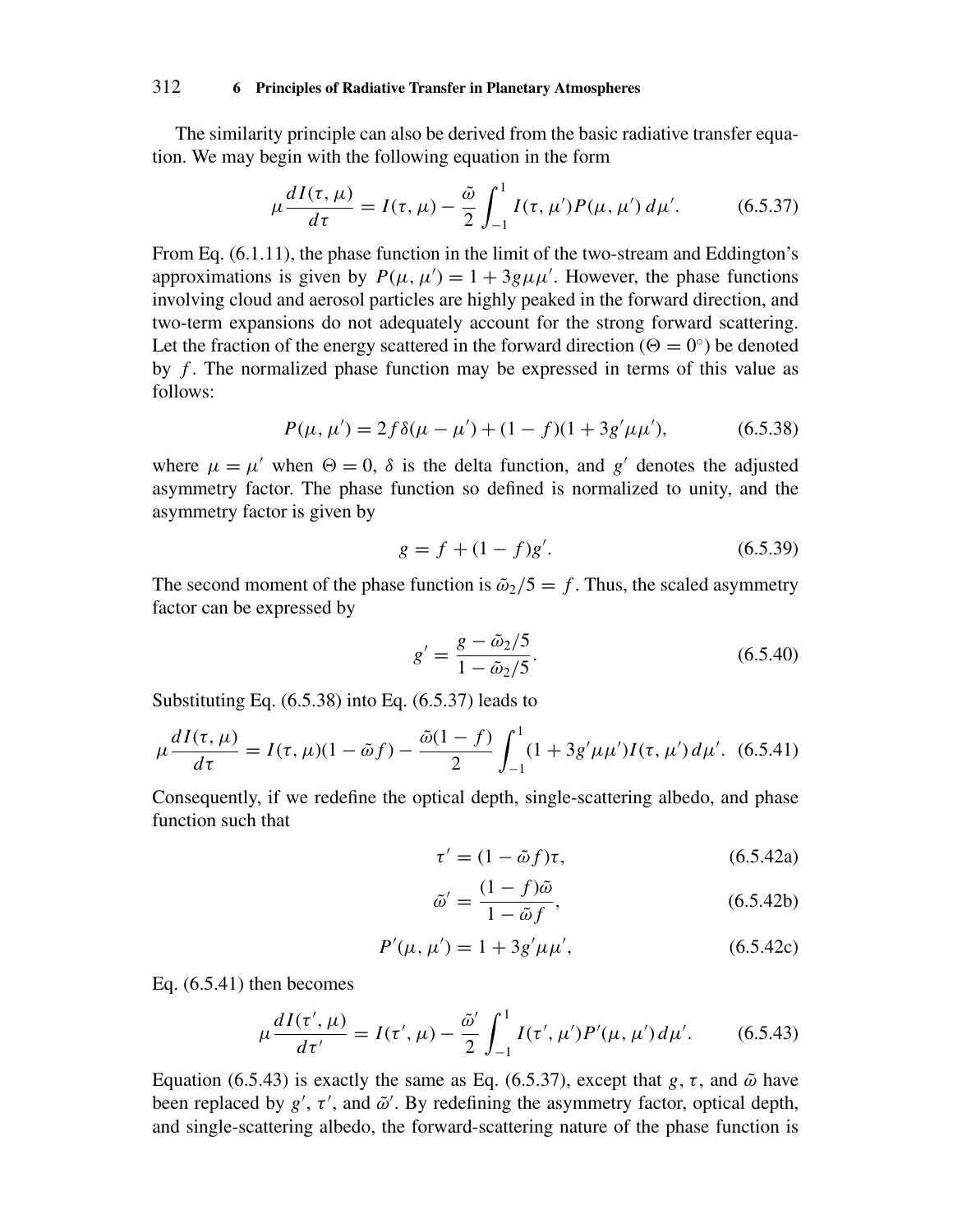approximately accounted for in the basic radiative transfer equation. In essence, we have incorporated the second moment of the phase function expansion in the formulation of the radiative transfer equation. The "equivalence" between Eqs. (6.5.43) and (6.5.37) represents the similarity principle stated previously.

The phase functions for aerosol and cloud particles require involved scattering calculations. For many applications to radiative transfer in planetary atmospheres, an analytic expression for the phase function in terms of the asymmetry factor has been proposed (Henyey and Greenstein, 1941):

$$
P_{\text{HG}}(\cos \Theta) = (1 - g^2)/(1 + g^2 - 2g \cos \Theta)^{3/2}
$$
  
= 
$$
\sum_{\ell=0}^{N} (2\ell + 1)g^{\ell} P_{\ell}(\cos \Theta).
$$
 (6.5.44)

This is referred to as the *Henyey–Greenstein phase function,* which is adequate for scattering patterns that are not strongly peaked in the forward direction. Using this expression, the second moment of the phase function is given by  $\tilde{\omega}_2/5 = f = g^2$ . Thus, in the limit of the Henyey–Greenstein approximation, the forward fraction of the scattered light is now expressed in terms of the asymmetry factor (Joseph *et al*., 1976). Subsequently, the adjusted asymmetry factor, optical depth, and singlescattering albedo can now be expressed by

$$
g' = \frac{g}{1+g}, \quad \tau' = (1 - \tilde{\omega}g^2)\tau, \quad \tilde{\omega}' = \frac{(1-g^2)\tilde{\omega}}{1 - \tilde{\omega}g^2}.
$$
 (6.5.45)

The similarity principle for radiative transfer was first stated by Sobolev (1975) for isotropic scattering. The general similarity relationships have been presented by van de Hulst (1980). The two-stream approximations are popular because they enable the derivation of the analytic solutions for upward and downward fluxes, leading to efficient numerical computations. The incorporation of the delta-function adjustment to account for the strong forward scattering of large size parameters in the context of two-stream approximations has led to a significant improvement in the accuracy of radiative flux calculations. As pointed out previously, the  $\delta$  adjustment provides a third term closure through the second moment of the phase function expansion. The  $\delta$ -two-stream and  $\delta$ -Eddington approximations have the same accuracy. Relative errors of 15–20% could result for some values of optical depths, solar zenith angles, and single-scattering albedos.

#### 6.5.4 Four-Stream Approximation

The four-stream approximation, as first derived in Liou (1974), is based on the general solution for the discrete-ordinates method for radiative transfer. In order to be able to understand the merit of the four-stream approximation, it is necessary to have some background in solving a set of differential equations based on Chandrasekhar's (1950) formulations. In particular, it is noted that the search for eigenvalues from the recurrence equation developed in the solution is both mathematically ambiguous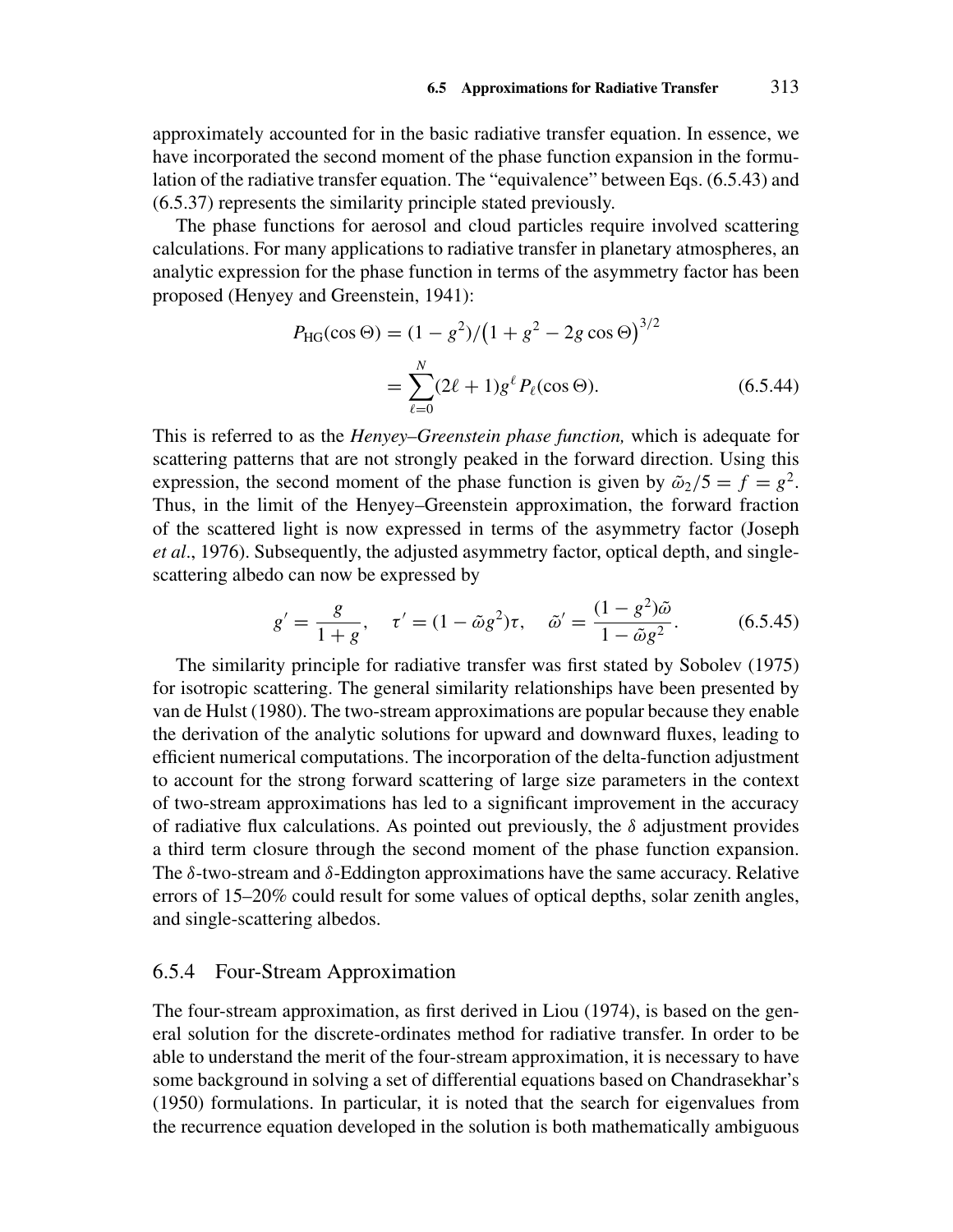and numerically troublesome (Section 6.2.3). More recently, a systematic development of the solution for this approximation has been presented by Liou *et al.* (1988). Specifically, this solution involves the computation of solar radiative fluxes using a relatively simple, convenient, and accurate method. Knowledge of the discreteordinates method for radiative transfer is desirable but not necessary. In addition, a wide range of accuracy checks for this approximation has been developed, including the δ-adjustment to account for the forward diffraction peak based on the generalized similarity principle for radiative transfer. In the following, we present the key equations for the four-stream approximation for readers who may wish to use this method for numerical calculations.

Consider two radiative streams in the upper and lower hemispheres (i.e., let  $n = 2$ ). At the same time, expand the scattering phase function into four terms (i.e.,  $N = 3$ ) in line with the four radiative streams. On the basis of Eqs. (6.2.50a) and (6.2.50b), four first-order differential equations can then be written explicitly in matrix form:

$$
\frac{d}{d\tau}\begin{bmatrix}I_2\\I_1\\I_{-1}\\I_{-2}\end{bmatrix} = -\begin{bmatrix}b_{2,-2} & b_{2,-1} & b_{2,1} & b_{2,2} \\ b_{1,-2} & b_{1,-1} & b_{1,1} & b_{1,2} \\ -b_{1,2} & -b_{1,1} & -b_{1,-1} & -b_{1,-2} \\ -b_{2,2} & -b_{2,1} & -b_{2,-1} & -b_{2,-2}\end{bmatrix} \begin{bmatrix}I_2\\I_1\\I_{-1}\\I_{-2}\end{bmatrix} - \begin{bmatrix}b_{2,-0}\\b_{1,-0}\\b_{-1,-0}\\b_{-2,-0}\end{bmatrix} I_{\odot},\tag{6.5.46}
$$

where the terms  $b_{i,j}$  ( $i = \pm 1, 2$ ;  $j = -0, \pm 1, 2$ ) are defined in Eq. (6.2.48). The fourby-four matrix represents the contribution of multiple scattering. Thus, the derivative of the diffuse intensity at a specific quadrature angle is the weighted sum of the multiple-scattered intensity from all four quadrature angles. The last term represents the contribution of the unscattered component of the direct solar flux at position  $\tau$ .

After a lengthy and laborious derivation, the solution for Eq. (6.5.46) is given by

$$
\begin{bmatrix} I_2 \\ I_1 \\ I_{-1} \\ I_{-2} \end{bmatrix} = \begin{bmatrix} \varphi_2^+ e_2 & \varphi_1^+ e_1 & \varphi_1^- e_3 & \varphi_2^- e_4 \\ \Phi_2^+ e_2 & \Phi_1^+ e_1 & \Phi_1^- e_3 & \Phi_2^- e_4 \\ \Phi_2^- e_2 & \Phi_1^- e_1 & \Phi_1^+ e_3 & \Phi_2^+ e_4 \\ \varphi_2^- e_2 & \varphi_1^- e_1 & \varphi_1^+ e_3 & \varphi_2^+ e_4 \end{bmatrix} \begin{bmatrix} G_2 \\ G_1 \\ G_{-1} \\ G_{-2} \end{bmatrix} + \begin{bmatrix} Z_2^+ \\ Z_1^+ \\ Z_1^- \\ Z_2^- \end{bmatrix} e^{-f_0 \tau}, \quad (6.5.47)
$$

where  $f_0$ (solar) =  $1/\mu_0$ ,  $f_0$ (thermal) =  $-1/\tau_1 \ln(B_1/B_0)$ ,  $B_0$  and  $B_1$  are Planck functions evaluated at the top and bottom of the layer (Section 4.6.3), respectively, and the other terms except  $G_{\pm 1,2}$  are defined as follows:

$$
e1 = e^{-k_1 \tau}, \qquad e2 = e^{-k_2 \tau}, \tag{6.5.48a}
$$

$$
e3 = e^{-k_1(\tau_1 - \tau)}, \qquad e4 = e^{-k_2(\tau_1 - \tau)}, \qquad (6.5.48b)
$$

$$
Z_{1,2}^{\pm} = \frac{1}{2} (\eta_{1,2} \pm \eta'_{1,2}), \tag{6.5.48c}
$$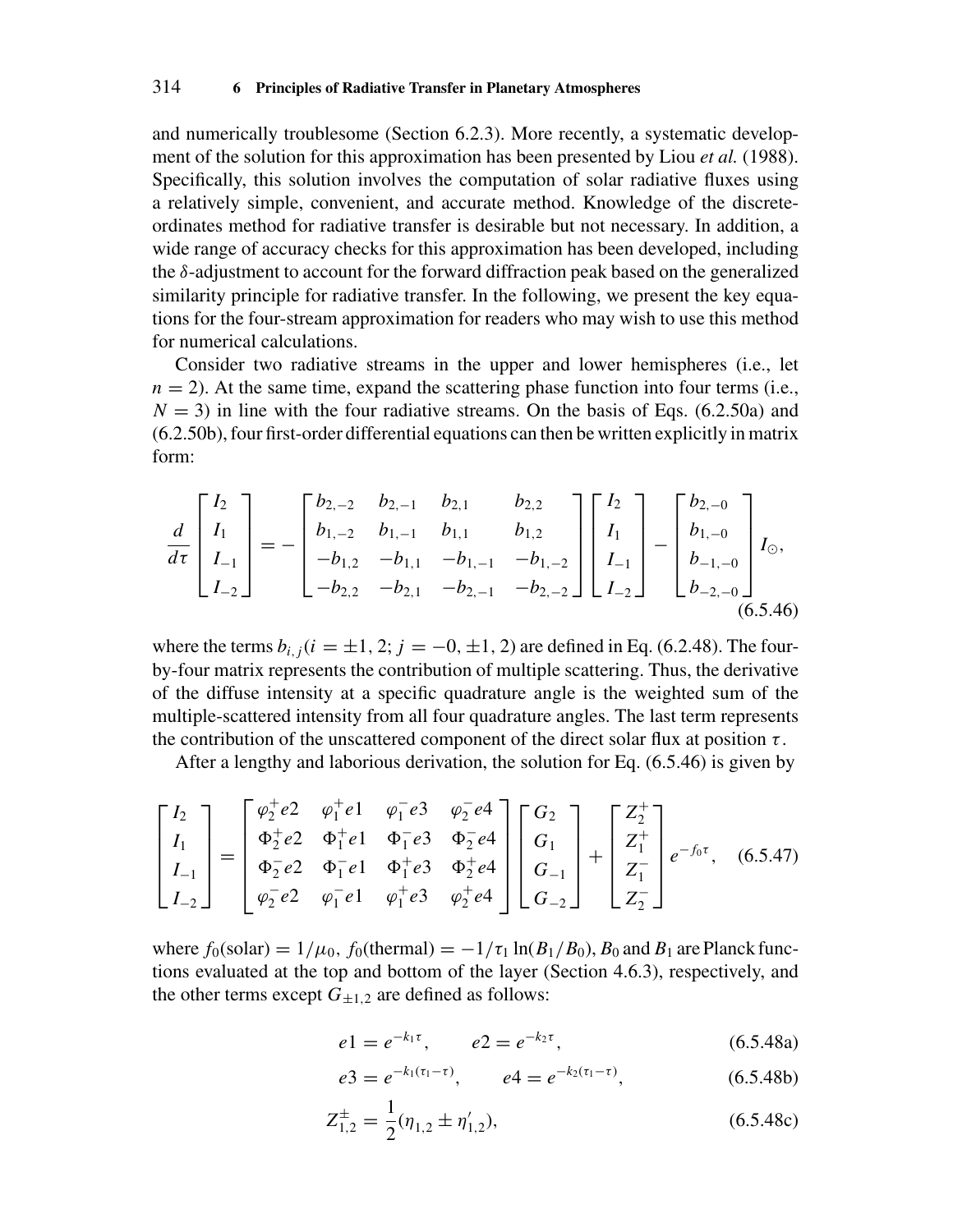$$
\varphi_{1,2}^{\pm} = \frac{1}{2} \left( 1 \pm \frac{b_{11}^{-} - A_{1,2} b_{21}^{-}}{a^{-}} k_{1,2} \right), \tag{6.5.48d}
$$

$$
\Phi_{1,2}^{\pm} = \frac{1}{2} \bigg( A_{1,2} \pm \frac{A_{1,2} b_{22}^{-} - b_{12}^{-}}{a^{-}} k_{1,2} \bigg), \tag{6.5.48e}
$$

where the parameters  $k_{1,2}$ ,  $A_{1,2}$ ,  $\eta_{1,2}$ ,  $\eta'_{1,2}$ ,  $b_{11}^-$ ,  $b_{21}^-$ ,  $b_{22}^-$ ,  $b_{12}^-$ , and other related terms can be computed in successive order from the following equations:

$$
b_i(\text{solar}) = \frac{\tilde{\omega}}{4\pi} F_{\odot} \sum_{\ell=0}^{3} \tilde{\omega}_{\ell} P_{\ell}(\mu_{i}) P_{\ell}(-\mu_{0})/\mu_{i},
$$
\n
$$
b_i(\text{thermal}) = (1 - \tilde{\omega})B_{0}/\mu_{i}, \qquad i = -2, -1, 1, 2,
$$
\n
$$
c_{i,j} = \frac{\tilde{\omega}}{2} a_{j} \sum_{\ell=0}^{3} \tilde{\omega}_{\ell} P_{\ell}(\mu_{i}) P_{\ell}(\mu_{j}), \qquad i, j = -2, -1, 1, 2,
$$
\n
$$
b_{i,j} = \begin{cases} c_{i,j}/\mu_{i}, & i \neq j \\ (c_{i,j} - 1)/\mu_{i}, & i = j, \\ b_{i2}^{\pm} = b_{2,2} \pm b_{2,-2}, & b_{i1}^{\pm} = b_{2,1} \pm b_{2,-1}, \\ b_{i2}^{\pm} = b_{1,2} \pm b_{1,-2}, & b_{i1}^{\pm} = b_{1,1} \pm b_{1,-1}, \\ b_{i}^{\pm} = b_{2} \pm b_{-2}, & b_{i}^{\pm} = b_{1} \pm b_{-1}, \\ a_{22} = b_{22}^{\pm} b_{22}^{-} + b_{12}^{\pm} b_{21}^{-}, & a_{21} = b_{22}^{-} b_{21}^{+} + b_{21}^{-} b_{11}^{+}, \\ a_{12} = b_{12}^{-} b_{22}^{+} + b_{11}^{-} b_{12}^{+}, & a_{11} = b_{12}^{-} b_{21}^{+} + b_{11}^{-} b_{11}^{+}, \qquad (6.5.49)
$$
\n
$$
d_{2} = b_{22}^{-} b_{2}^{-} + b_{21}^{-} b_{21}^{-}, \qquad d_{1} = b_{12}^{-} b_{21}^{-} + b_{11}^{-} b_{11}^{+}, \qquad (6.5.49)
$$
\n
$$
d_{2} = b_{22}^{-} b_{2}^{-} + b_{12}^{-} b_{21}^{-}, \qquad d_{1} = b_{12}^{-} b_{21}^{-} + b_{11}^{-} b_{11}^{-}, \qquad (6.5.4
$$

The coefficients  $G_i(i = \pm 1, 2)$  are to be determined from radiation boundary conditions. If we consider a homogeneous cloud layer characterized by an optical depth  $\tau_1$ and assume that there is no diffuse radiation from the top and bottom of this layer, then the boundary conditions are

$$
\begin{aligned}\nI_{-1,-2}(\tau = 0) &= 0 \\
I_{1,2}(\tau = \tau_1) &= 0\n\end{aligned} \n\tag{6.5.50}
$$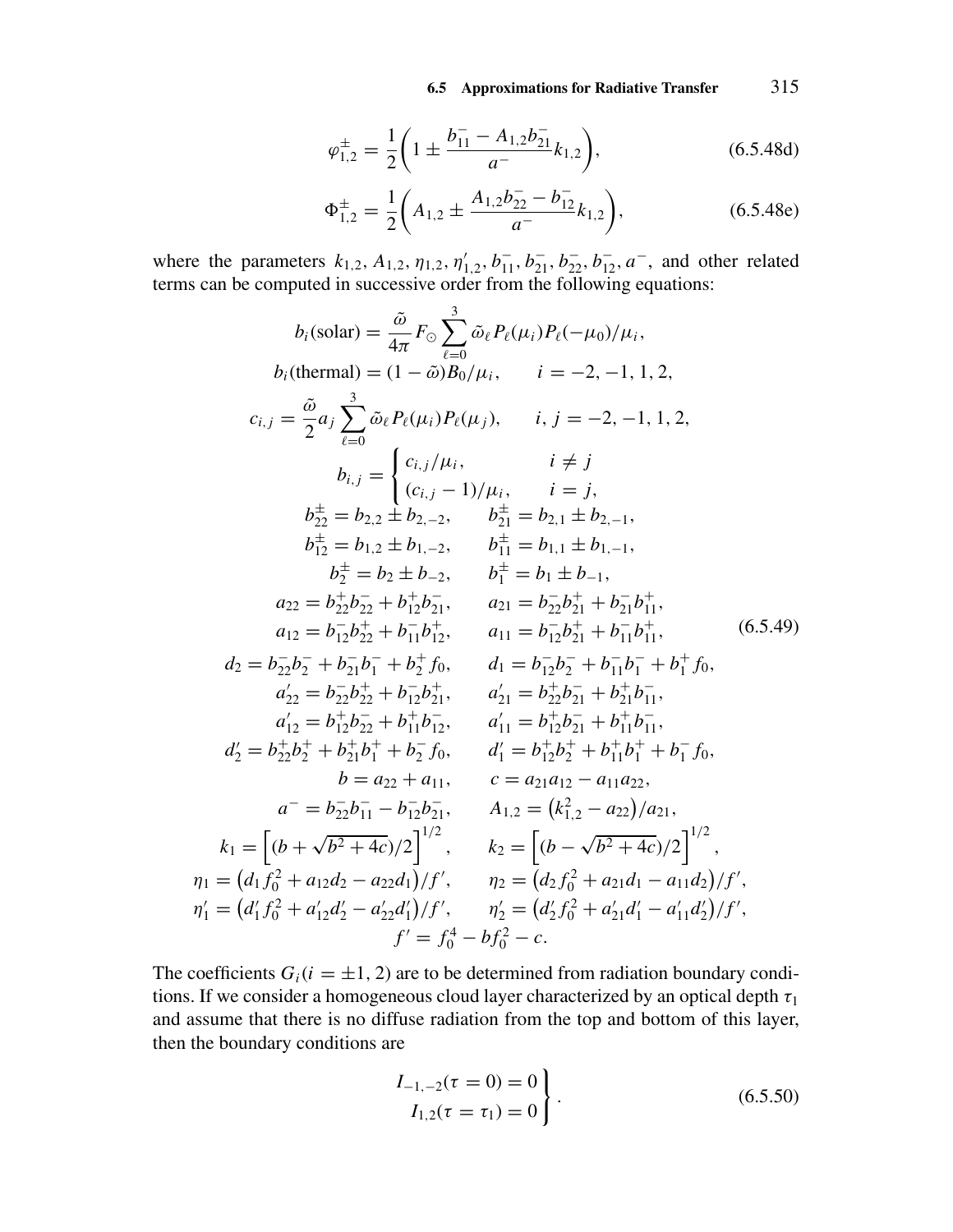The boundary conditions can be modified to include nonzero diffuse radiation; *Gi* can be obtained by an inversion of a four-by-four matrix in Eq. (6.5.47). We note that the only difference in the four-stream formulation between infrared and solar wavelengths is the definition of  $f_0$  and  $b_i$  ( $i = \pm 1, 2$ ). Finally, the upward and total (diffuse plus direct) downward fluxes at a given level  $\tau$  are given by

$$
F^{\uparrow}(\tau) = 2\pi (a_1 \mu_1 I_1 + a_2 \mu_2 I_2), \tag{6.5.51a}
$$

$$
F^{\downarrow}(\tau) = 2\pi (a_1 \mu_1 I_{-1} + a_2 \mu_2 I_{-2}) + \mu_0 F_{\odot} e^{-\tau/\mu_0}.
$$
 (6.5.51b)

We may also apply the four-stream solutions to nonhomogeneous atmospheres in the manner presented in Section 6.2.4.

The regular Gauss quadratures and weights in the four-stream approximation are  $\mu_1 = 0.3399810, \mu_2 = 0.8611363, a_1 = 0.6521452, \text{ and } a_2 = 0.3478548, \text{ as defined}$ in Table 6.1. When the isotropic surface reflection is included in this approximation or when it is applied to thermal infrared radiative transfer involving isothermal emission, double Gauss quadratures and weights ( $\mu_1 = 0.2113248$ ,  $\mu_2 = 0.7886752$ , and  $a_1 = a_2 = 0.5$ ) offer some advantage in flux calculations because  $\sum_i a_i \mu_i = 0.5$  in this case. In the case of conservative scattering,  $\tilde{\omega} = 1, \varphi_2^{\pm} = \Phi_2^{\pm} = 0.5$ , the  $4 \times 4$ matrix becomes 0 in Eq. (6.5.47). The solution for this equation does not exist. We may undertake direct formulation and solution from Eq. (6.4.46) by setting  $\tilde{\omega} = 1$ . However, we may also use  $\tilde{\omega} = 0.999999$  in numerical calculations and obtain the results for conservative scattering. In the case  $\tilde{\omega} = 0$ , the multiple-scattering term vanishes.

We may incorporate a  $\delta$ -function adjustment to account for the forward diffraction peak in the context of the four-stream approximation. In reference to Eq. (6.5.44), the normalized phase function expansion can be expressed by incorporating the δ-forward adjustment in the form

$$
P_{\delta}(\cos \Theta) = 2f\delta(\cos \Theta - 1) + (1 - f)\sum_{\ell=0}^{N} \tilde{\omega}_{\ell}' P_{\ell}(\cos \Theta), \qquad (6.5.52a)
$$

where  $\tilde{\omega}'_l$  is the adjusted coefficient in the phase function expansion. The forward peak coefficient  $f$  in the four-stream approximation can be evaluated by demanding that the next highest order coefficient in the prime expansion,  $\tilde{\omega}'_4$ , vanish. Setting  $P(\cos \Theta) =$  $P$ <sup> $_{\delta}$ </sup>(cos  $\Theta$ ) and utilizing the orthogonal property of Legendre polynomials, we find

$$
\tilde{\omega}'_{\ell} = [\tilde{\omega}_{\ell} - f(2\ell + 1)]/(1 - f). \tag{6.5.52b}
$$

Letting  $\tilde{\omega}'_4 = 0$ , we obtain  $f = \tilde{\omega}_4/9$ . Based on Eq. (6.5.52b),  $\tilde{\omega}'_1(\ell = 0, 1, 2, 3)$ can be evaluated from the expansion coefficients of the phase function,  $\tilde{\omega}_{\ell}(\ell=$ 0*,* 1*,* 2*,* 3*,* 4).

The adjusted phase function from Eq. (6.5.52a) is then given by

$$
P'(\cos \Theta) = \sum_{\ell=0}^{N} \tilde{\omega}'_{\ell} P_{\ell}(\cos \Theta). \tag{6.5.52c}
$$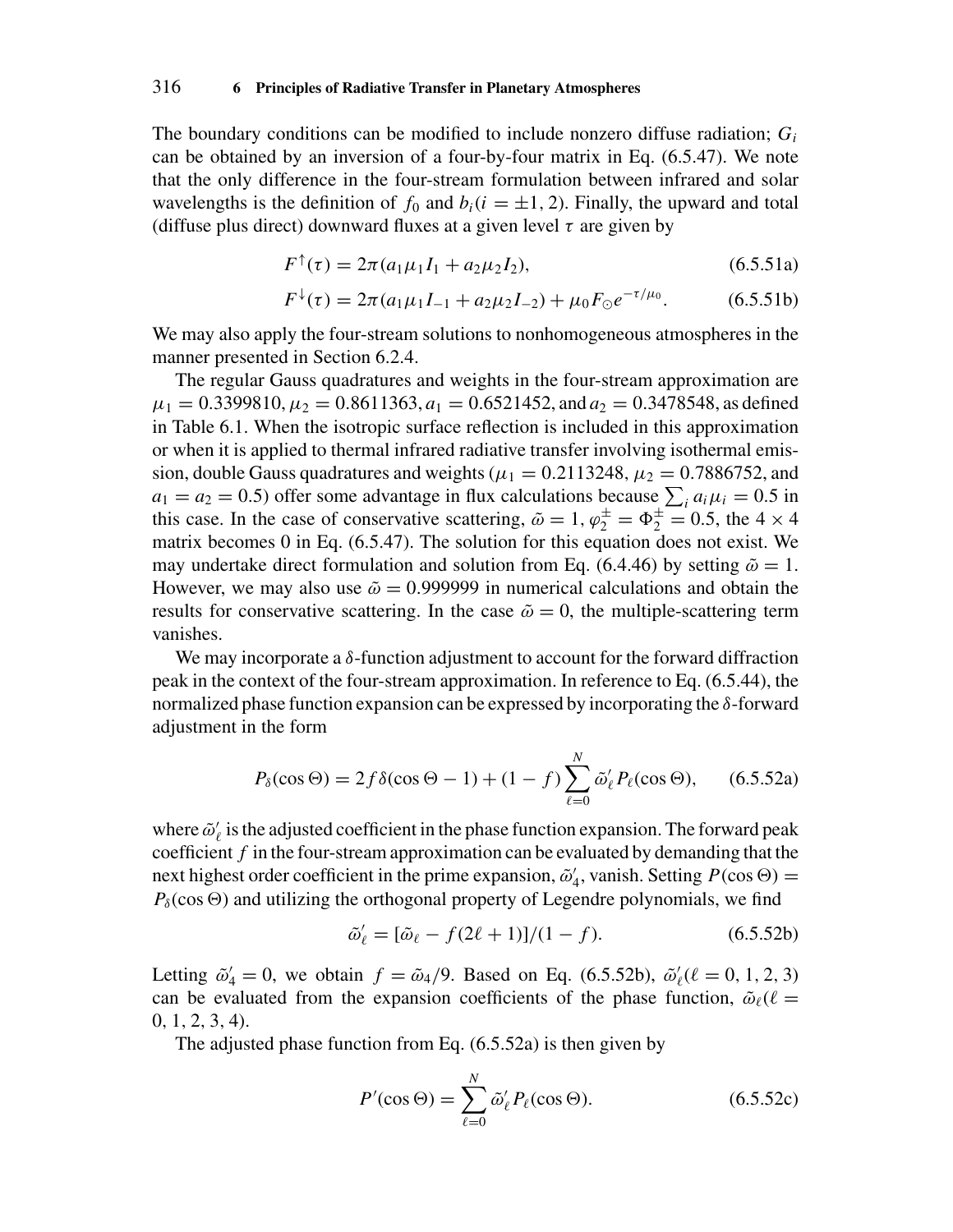This equation, together with Eqs. (6.5.42a,b), constitutes the generalized similarity principle for radiative transfer. That is, the removal of the forward diffraction peak in scattering processes using adjusted single-scattering parameters is "equivalent" to actual scattering processes.

## **6.6 Radiative Transfer Including Polarization**

#### 6.6.1 Representation of a Light Beam

Electromagnetic waves are characterized by certain polarization configurations that are described by the vibration of the electric vector and by the phase difference between the two components of this vector. These components are commonly denoted by  $E_l$  and  $E_r$ , the electric fields parallel (*l*) and perpendicular (*r*) to a reference plane (defined in Section 5.2.3). This reference plane is commonly described as the plane containing the incident and scattered directions and is referred to as the scattering plane.

Electric fields are complex, oscillating functions and may be expressed by

$$
E_l = a_l \exp[-i(\xi + \delta_l)], \qquad (6.6.1a)
$$

$$
E_r = a_r \exp[-i(\xi + \delta_r)], \qquad (6.6.1b)
$$

where  $a_l$  and  $a_r$  are amplitudes,  $\delta_l$  and  $\delta_r$  are phases,  $\xi = kz - \omega t$ ,  $k = 2\pi/\lambda$ ,  $\omega$  is the circular frequency, and  $i = \sqrt{-1}$ . From these two equations, we can show that the electric fields are defined by the equation of an ellipse (Exercise 6.12).

An electromagnetic wave can be represented by the amplitudes of its two electric components and their phase difference. Based on the Stokes parameters defined in Section 5.2.4, we have

$$
I = E_l E_l^* + E_r E_r^* = a_l^2 + a_r^2, \tag{6.6.2a}
$$

$$
Q = E_l E_l^* - E_r E_r^* = a_l^2 - a_r^2, \tag{6.6.2b}
$$

$$
U = E_l E_r^* + E_r E_l^* = 2a_l a_r \cos \delta, \qquad (6.6.2c)
$$

$$
V = i(E_r E_l^* - E_l E_r^*) = 2a_l a_r \sin \delta, \qquad (6.6.2d)
$$

where the superscript  $*$  denotes the complex conjugate and the phase difference  $\delta = \delta_r - \delta_l$ .

The Stokes parameters can be expressed in terms of the geometry defining an ellipse. Let  $\beta$  denote an angle whose tangent is the ratio of the axes of the ellipse traced by the endpoint of the electric vector, as displayed in Fig. 6.13. If the semimajor and -minor axes of the ellipse are given by *a* and *b*, respectively, then tan  $\beta = \pm b/a$ . Also, let  $\chi$  be the orientation angle between the major axis of the ellipse and the *l* direction. When the plane waves are time harmonics, we may express the electric field vectors along the *l* and *r* directions in terms of amplitude and phase using the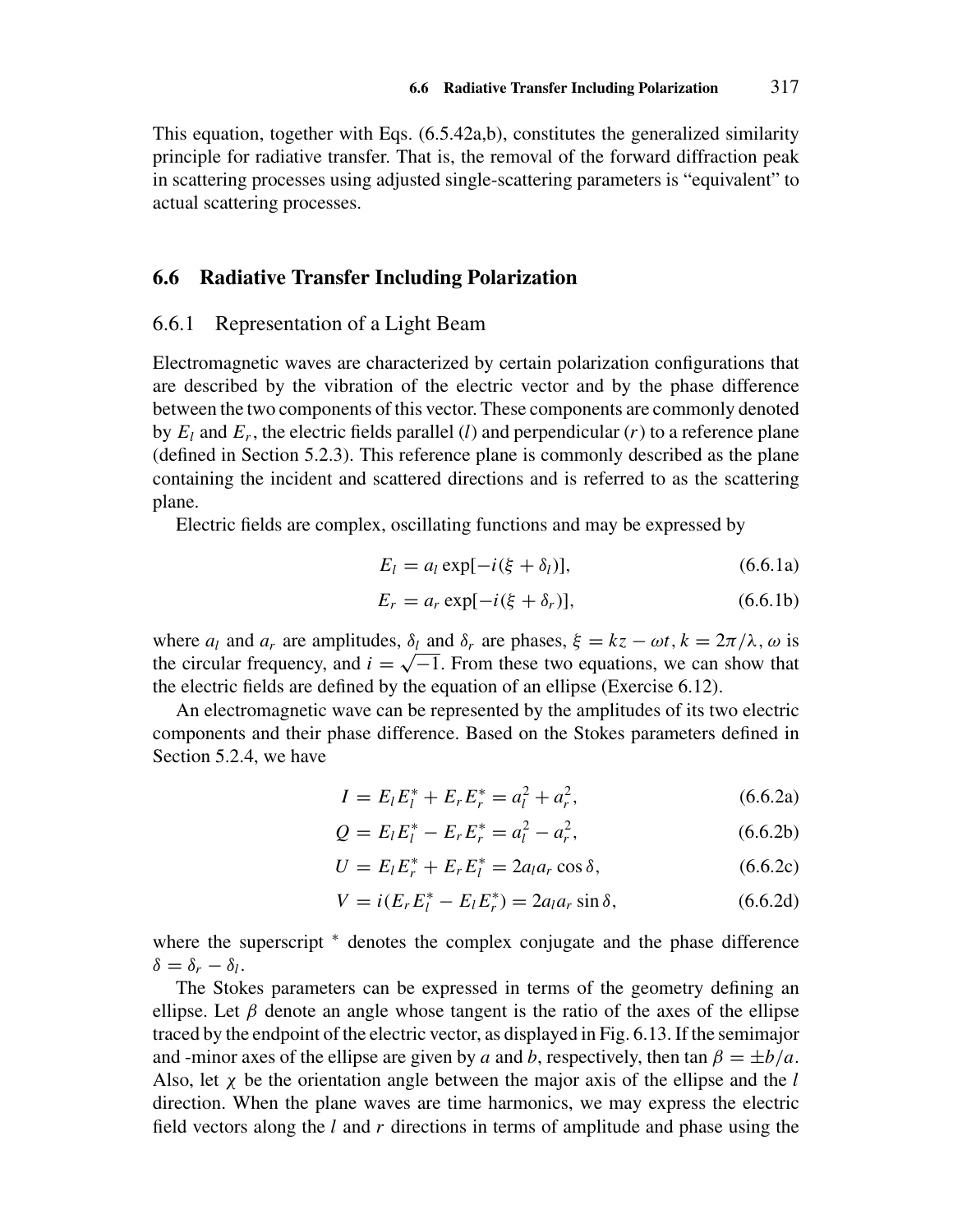

**Figure 6.13** Geometric representation of elliptical polarization of a light beam in which the direction of propagation is into the paper, *a* and *b* are the lengths of the semimajor and –minor axes, respectively; χ is the orientation angle between the O*l* and O*x* axes; and β is the ellipticity angle whose tangent is the ratio of the ellipse traced by the endpoint of the electric vector, i.e., tan  $\beta = \pm b/a$ , where  $+$  and  $-$  stand for the right- and left-handed polarization, respectively.

cosine representation in the forms

$$
E_l = a_l \cos(\xi + \delta_l), \tag{6.6.3a}
$$

$$
E_r = a_r \cos(\xi + \delta_r). \tag{6.6.3b}
$$

Let x and y denote the directions along the major and minor axes, respectively. Then the electric fields in the  $x-y$  plane may be written

$$
\begin{pmatrix} E_x \\ E_y \end{pmatrix} = \begin{pmatrix} \cos \chi & \sin \chi \\ -\sin \chi & \cos \chi \end{pmatrix} \begin{pmatrix} E_l \\ E_r \end{pmatrix},
$$
\n(6.6.3c)

where  $E_x$  and  $E_y$  may also be expressed in terms of amplitudes  $(a, b)$  and an arbitrary phase  $\delta_0$  using cosine and sine representations such that they satisfy the elliptical equation in the forms

$$
E_x = a\cos(\xi + \delta_0),\tag{6.6.3d}
$$

$$
E_y = \pm b \cos(\xi + \delta_0). \tag{6.6.3e}
$$

After eliminating the propagation constant and all the phases using Eqs. (6.6.3a)– (6.6.3e), the Stokes parameters can be written in terms of the total intensity, and the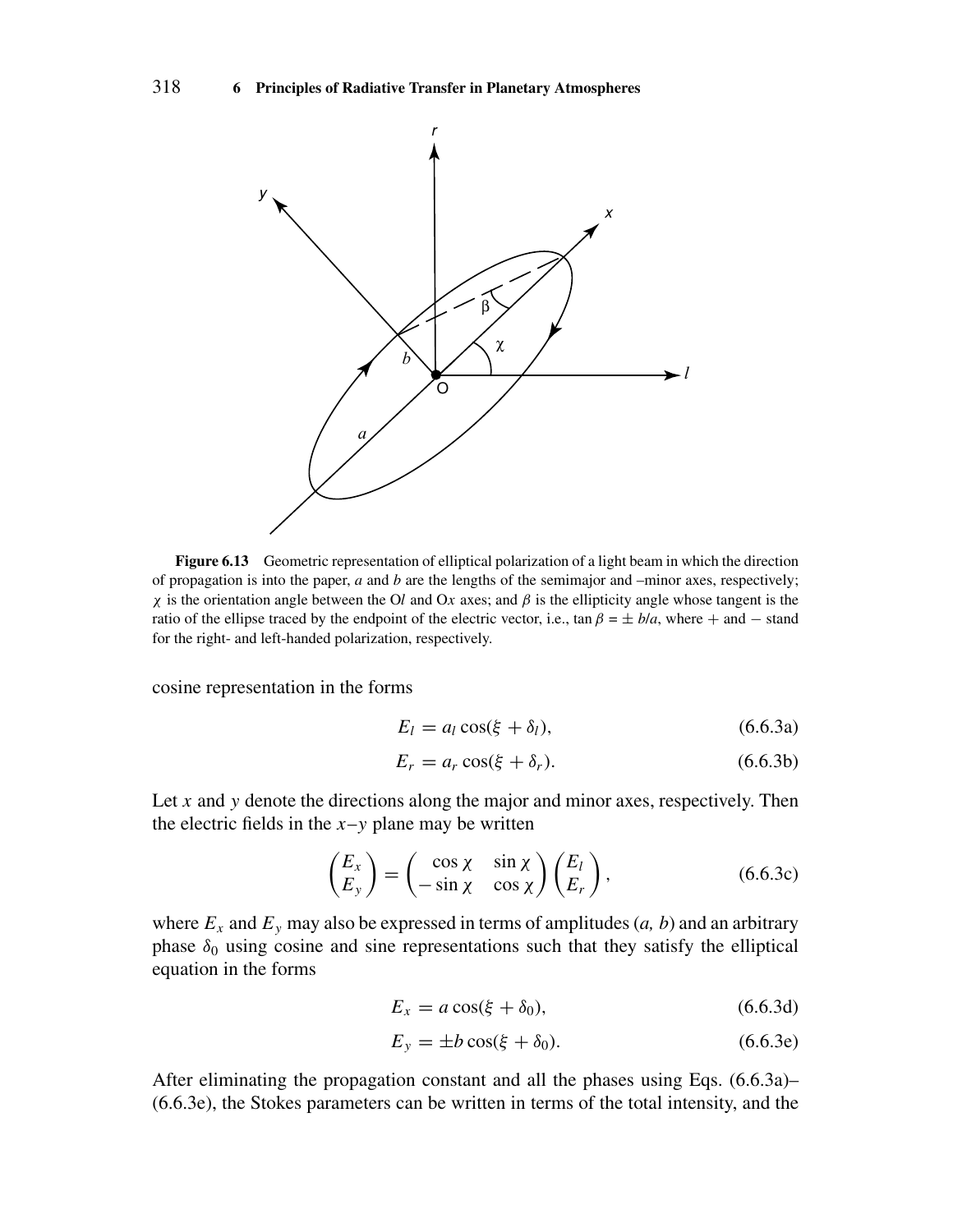

**Figure 6.14** Polarization representation of the Stokes parameters  $(I, Q, U, V)$  on a Poincaré sphere. The angles  $\beta$  and  $\gamma$  are defined in Fig. 6.13. When  $\beta$  is positive (negative), the polarization configuration is referred to as right- (left-) handed polarization.

ellipticity and orientation angles in the forms (Exercise 6.13)

$$
I = I_l + I_r,\tag{6.6.4a}
$$

$$
Q = I_l - I_r = I \cos 2\beta \cos 2\chi, \qquad (6.6.4b)
$$

$$
U = I \cos 2\beta \sin 2\chi, \qquad (6.6.4c)
$$

$$
V = I \sin 2\beta. \tag{6.6.4d}
$$

It is noted that *I* and *V* are independent of the orientation angle χ*.* Equation (6.6.4) may be represented in Cartesian coordinates on a sphere called the *Poincare sphere, ´* shown in Fig. 6.14. The radius of the sphere is given by *I*, and the zenithal and azimuthal angles are given by  $\pi/2 - 2\beta$  and  $2\chi$ , respectively. Thus, *Q*, *U*, and *V* denote the lengths in the *x*, *y*, and *z* directions, respectively. On this sphere, the northern and southern hemispheres represent right-handed and left-handed elliptic polarizations, respectively. The north and south poles denote right-handed and left-handed circular polarizations, respectively, and points on the equatorial plane represent linear polarization. For a simple wave, we have  $I^2 = Q^2 + U^2 + V^2$ .

In representing the wave vibration using Eq.  $(6.6.2)$  we have assumed a constant amplitude and phase. However, the actual light beam consists of many simple waves in very rapid succession. Within a very short duration (on the order of, say, 1 second), millions of simple waves are collected by a detector. Consequently, measurable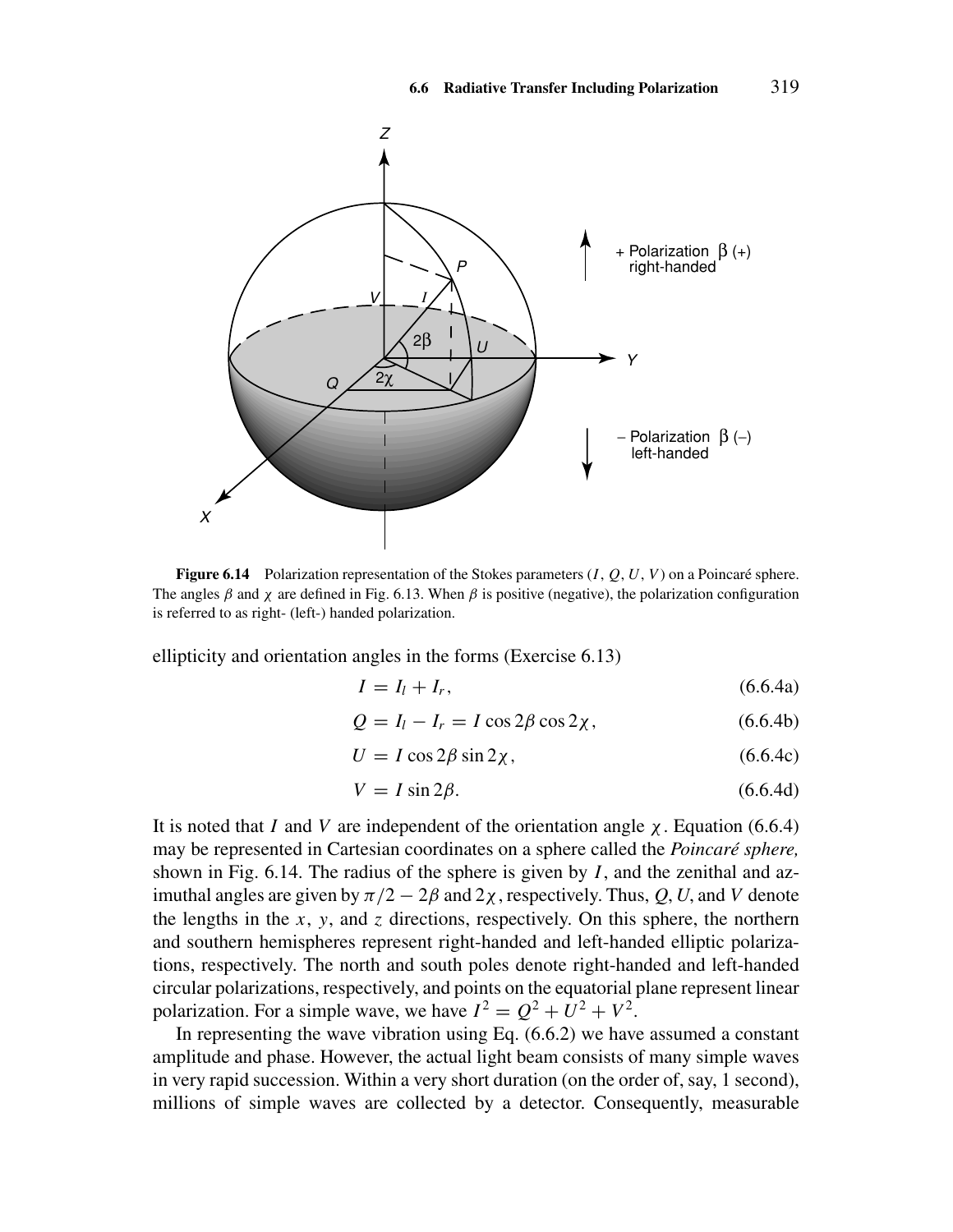intensities are associated with the superimposition of many millions of simple waves with independent phases. Let the operator  $\langle \rangle$  denote the time average for a time interval  $(t_1, t_2)$ . Then the Stokes parameters of the entire beam of light for this time interval may be expressed by

$$
I = \langle a_l^2 \rangle + \langle a_r^2 \rangle = I_l + I_r,
$$
  
\n
$$
Q = \langle a_l^2 \rangle - \langle a_r^2 \rangle = I_l - I_r,
$$
  
\n
$$
U = \langle 2a_l a_r \cos \delta \rangle,
$$
  
\n
$$
V = \langle 2a_l a_r \sin \delta \rangle.
$$
  
\n(6.6.5)

In this case, we can prove that  $I^2 \geq Q^2 + U^2 + V^2$ . A light beam is generally characterized by partial elliptical polarization. If the phase differences between the two electric components are 0° or an integer order of 180° (i.e.,  $\beta = 0$ ), the light beam is linearly polarized  $(V = 0)$ . If, on the other hand, the amplitudes of the two electric components are the same and their phase differences are an odd integer order of 90◦, then the light beam is circularly polarized ( $Q = U = 0$ ). When the ellipticity angle  $\beta$  is positive or negative, the circular polarization is said to be right- or left-handed. The degree of polarization of a light beam is defined by

$$
PO = (Q2 + U2 + V2)1/2/I.
$$
 (6.6.6a)

If the ellipticity is not considered, we may define the degree of linear polarization in the form [see also Eq.  $(3.3.22)$ ]

$$
LP = -Q/I = -(I_l - I_r)/(I_l + I_r). \tag{6.6.6b}
$$

From the measurement perspective, we may represent the Stokes parameters in terms of detectable variables. Referring to Fig. 6.15, we introduce a retardation  $\varepsilon$ in the *r* direction with respect to the *l* direction and consider the component of the electric field vector in the direction making an angle  $\Psi$  with the positive *l* direction.



**Figure 6.15** Representation of the electric field in terms of the retardation  $\varepsilon$  and the polarization angle  $\Psi$ .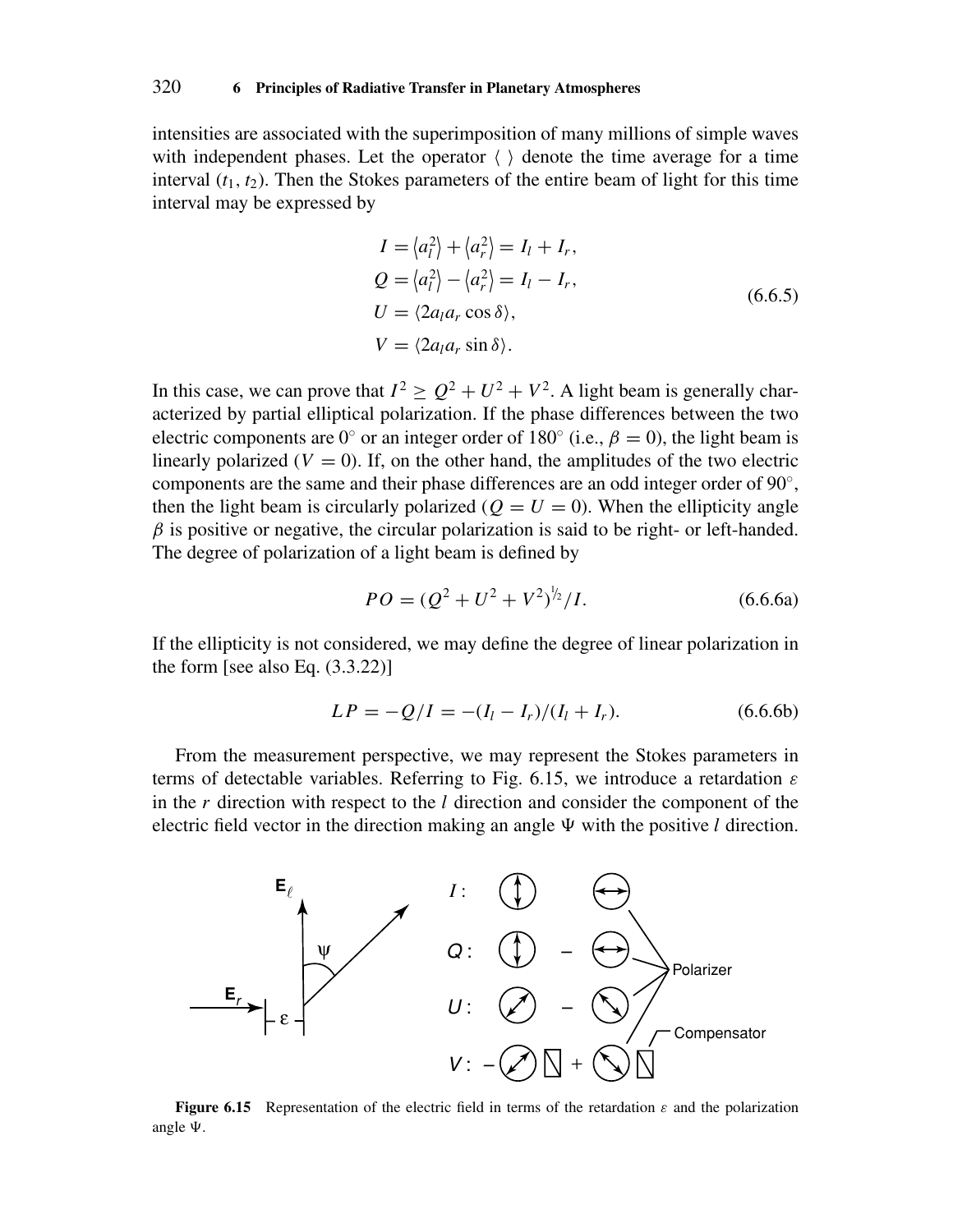Thus, for a simple wave at time *t*, the electric field may be represented in the form

$$
E(t; \Psi, \varepsilon) = E_l \cos \Psi + E_r e^{-i\varepsilon} \sin \Psi
$$
  
=  $a_l \cos \Psi e^{-i\xi} + a_r e^{-i(\delta + \varepsilon) - i\xi} \sin \Psi.$  (6.6.7)

The average intensity measured at a time interval  $(t_1, t_2)$  is then given by

$$
I(\Psi, \varepsilon) = \langle E(t; \Psi, \varepsilon) E^*(t; \Psi, \varepsilon) \rangle
$$
  
=  $\langle a_t^2 \rangle \cos^2 \Psi + \langle a_r^2 \rangle \sin^2 \Psi + \frac{1}{2} \langle 2a_l a_r \cos \delta \rangle \sin 2\Psi \cos \varepsilon$   
-  $\frac{1}{2} \langle 2a_l a_r \sin \delta \rangle \sin 2\Psi \sin \varepsilon$ . (6.6.8a)

By making use of Eq. (6.6.5) and noting that  $I_l \cos^2 \Psi + I_r \sin^2 \Psi = (I + Q \cos 2\Psi)/2$ , we obtain

$$
I(\Psi, \varepsilon) = \frac{1}{2} [I + Q \cos 2\Psi + (U \cos \varepsilon - V \sin \varepsilon) \sin 2\Psi].
$$
 (6.6.8b)

On the basis of Eq. (6.6.8b), the Stokes parameters may be expressed by the retardation and polarization angles as follows:

$$
I = I(0^{\circ}, 0) + I(90^{\circ}, 0),
$$
  
\n
$$
Q = I(0^{\circ}, 0) - I(90^{\circ}, 0),
$$
  
\n
$$
U = I(45^{\circ}, 0) - I(135^{\circ}, 0),
$$
  
\n
$$
V = -[I(45^{\circ}, \pi/2) - I(135^{\circ}, \pi/2)].
$$
\n(6.6.9)

Thus, the Stokes parameters of a light beam can be measured by a combination of a number of polarizers and a compensator (e.g., a quarter-wave plate) as illustrated in Fig. 6.15.

We may now define natural light. It is the light whose intensity remains unchanged and is unaffected by the retardation of one of the orthogonal components relative to the other when resolved in any direction in the transverse plane. That is to say, for natural light it is required that  $I(\Psi, \varepsilon) = I/2$ . The intensity is then independent of  $\Psi$ and  $\varepsilon$ . Thus, the necessary and sufficient condition that light be natural is  $Q = U =$  $V = 0$ . Under this condition, the percentage of the degree of polarization defined in Eq. (6.6.6a) for natural light is zero. As a consequence, natural light is also referred to as *unpolarized light*. Light emitted from the sun is unpolarized. However, after interacting with molecules and particles through scattering events, the unpolarized sunlight generally becomes partially polarized. Natural light characterized by  $Q =$  $U = V = 0$  can be shown to be equivalent to a mixture of any two independent oppositely polarized streams of half the intensity (Exercise 6.15).

In the atmosphere, light is generally partially polarized, and its Stokes parameters  $(I, Q, U, V)$  may be decomposed into two independent groups characterized by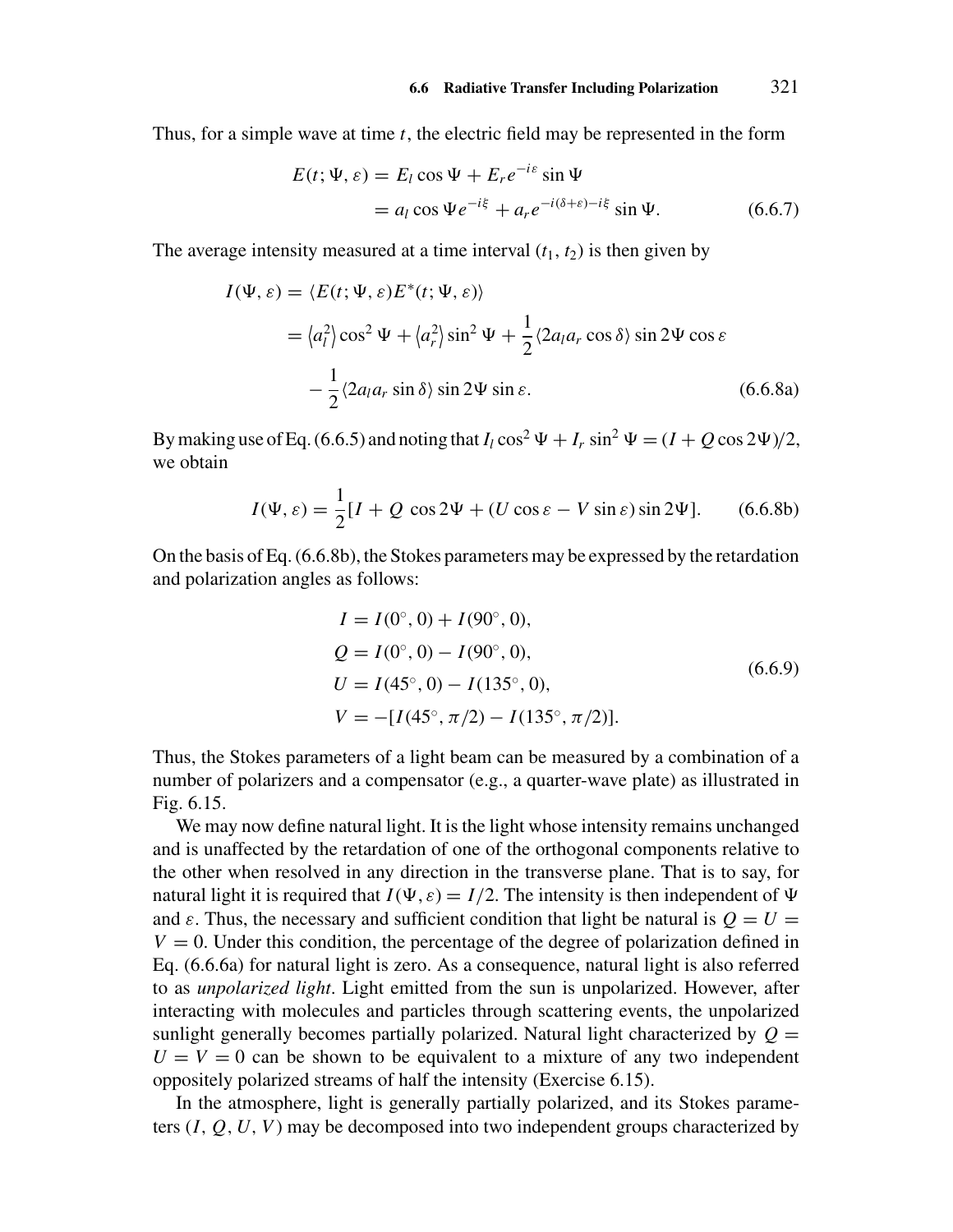natural light and elliptically polarized light as follows:

$$
\begin{bmatrix} I \\ Q \\ U \\ V \end{bmatrix} = \begin{bmatrix} I - (Q^2 + U^2 + V^2)^{1/2} \\ 0 \\ 0 \\ 0 \end{bmatrix} + \begin{bmatrix} (Q^2 + U^2 + V^2)^{1/2} \\ Q \\ U \\ V \end{bmatrix}.
$$
 (6.6.10)

Moreover, from Eq. (6.6.4), the plane of polarization can be determined by tan  $2\chi =$ *U/***Q**, and the ellipticity by sin  $2\beta = V/(Q^2 + U^2 + V^2)^{1/2}$ .

## 6.6.2 Formulation

On inserting Eq. (6.6.3c) into the Stokes parameters defined on the  $x-y$  coordinate and after some straightforward analysis, we have

$$
\begin{bmatrix} I \\ Q \\ U \\ V \end{bmatrix}_{x-y} = \mathbf{L}(\chi) \begin{bmatrix} I \\ Q \\ U \\ V \end{bmatrix},
$$
\n(6.6.11)

where the transformation matrix for the Stokes parameters is given by

$$
\mathbf{L}(\chi) = \begin{bmatrix} 1 & 0 & 0 & 0 \\ 0 & \cos 2\chi & \sin 2\chi & 0 \\ 0 & -\sin 2\chi & \cos 2\chi & 0 \\ 0 & 0 & 0 & 1 \end{bmatrix}.
$$
 (6.6.12)

From Eqs. (6.6.11) and (6.6.12), it is clear that *I* and *V* are invariant in the transformation process. We also note that  $L(\chi_1)L(\chi_2) = L(\chi_1 + \chi_2)$ , and the inverse matrix **L**<sup>−1</sup>(*χ*) = **L**(−*χ*) (Exercise 6.16).

Having the transformation matrix defined, we can now formulate the transfer equation to include polarization. In Section 6.1, the transfer equation for plane-parallel atmospheres was presented for diffuse intensity, without taking into account the effect of polarization. In order to describe the radiation field completely at each point in space, we replace the scalar intensity *I* by the vector intensity  $I = (I, Q, U, V)$ . The four Stokes parameters give, respectively, the intensity, the degree of polarization, the plane of polarization, and the ellipticity of the light waves, as functions of the incoming and outgoing directions.

The transfer equation given in Eq. (1.4.22) may now be written in vector form as follows:

$$
\mu \frac{d\mathbf{I}(\tau;\mu,\phi)}{d\tau} = \mathbf{I}(\tau;\mu,\phi) - \mathbf{J}(\tau;\mu,\phi),\tag{6.6.13}
$$

where the source function is a vector consisting of four elements. To obtain the expression for the vector source function, consider a differential increment  $d\mathbf{J}(\tau;\mu,\phi;\mu',\phi')$ , produced by multiple scattering involving a pencil of radiation of solid angle  $d\Omega'$  in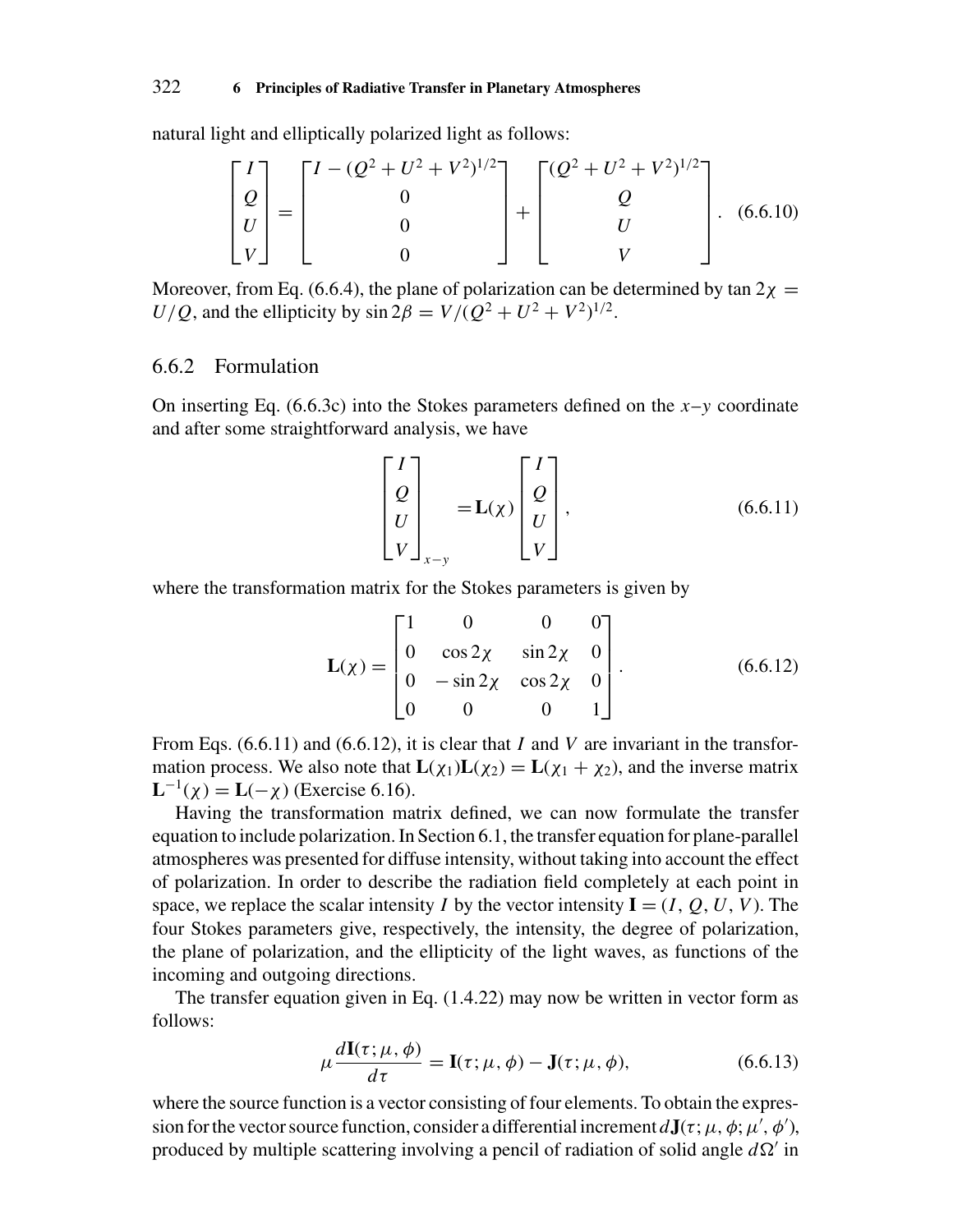

**Figure 6.16** Scattering plane  $OP_1P_2$  with respect to the meridian planes  $OP_1Z$  and  $OP_2Z$  (see text for the definitions of the angles).

the direction  $(\mu', \phi')$ . The diffuse intensity vector  $\mathbf{I}(\tau; \mu', \phi')$ , which generates the source term, is in reference to the meridian plane  $OP<sub>1</sub>Z$ , as shown in Fig. 6.16. However, the phase matrix derived from the scattering theory [e.g., see Eq. (5.2.113)] is in reference to the plane of scattering  $OP_1P_2$  that contains the incident and scattered beams. Thus, we must first transform  $I(\tau; \mu', \phi')$  to the plane of scattering in order to obtain the proper source function. We may first transform  $I(\tau; \mu', \phi')$  to the plane of scattering by applying the transformation matrix  $\mathbf{L}(-i_1)$ , where  $i_1$  denotes the angle between the meridian plane  $OP_1Z$  and the plane of scattering  $OP_1P_2$ , and the minus sign signifies that the rotation of the plane is counterclockwise. Thus, the contribution to the source function with reference to the plane of scattering at  $P_2$  is given by

$$
\tilde{\omega} \mathbf{P}(\Theta) \mathbf{L}(-i_1) \mathbf{I}(\tau; \mu', \phi') d\Omega'/4\pi.
$$
 (6.6.14)

To transform this vector to the scattering direction  $(\mu, \phi)$ , i.e., the meridian plane *OP*<sub>2</sub>*Z*, we must again apply the transformation matrix  $\mathbf{L}(\pi - i_2)$  through the angle  $(\pi - i_2)$  clockwise, where  $i_2$  denotes the angle between the meridian plane  $O P_2 Z$  and the plane of scattering  $OP_1P_2$ . It follows that the desired differential source function due to the diffuse component is

$$
d\mathbf{J}(\tau;\mu,\phi;\mu',\phi') = \tilde{\omega}\mathbf{L}(\pi - i_2)\mathbf{P}(\Theta)\mathbf{L}(-i_1)\mathbf{I}(\tau;\mu',\phi')\,d\Omega'/4\pi. \quad (6.6.15)
$$

Thus, by performing the integration over all directions  $(\mu', \phi')$ , we obtain the source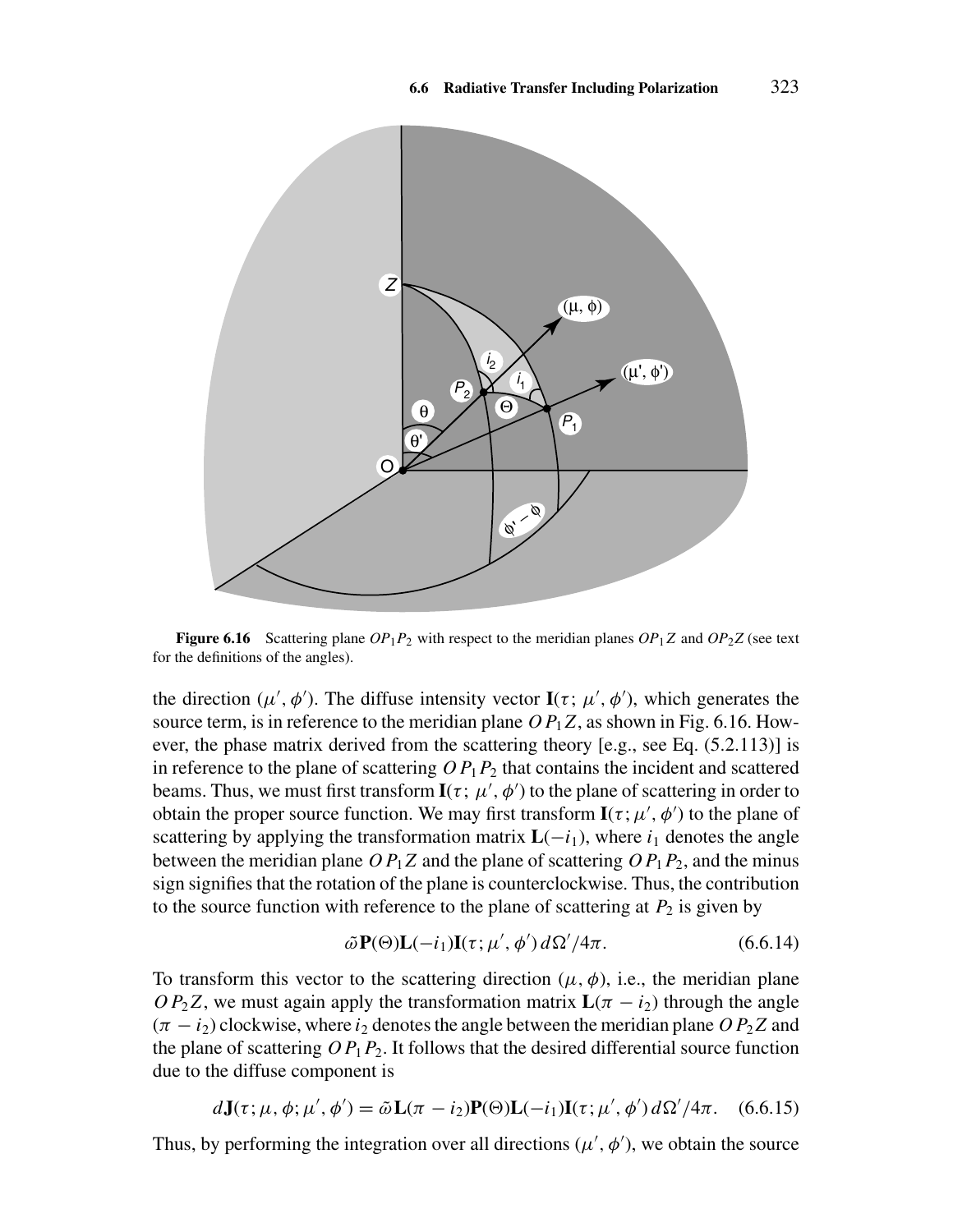function vector for multiple scattering as follows:

$$
\mathbf{J}(\tau; \mu, \phi; \mu', \phi') = \frac{\tilde{\omega}}{4\pi} \int_0^{2\pi} \int_{-1}^1 \mathbf{Z}(\mu, \phi; \mu', \phi') \mathbf{I}(\tau; \mu', \phi') d\mu' d\phi', \quad (6.6.16)
$$

where the phase matrix is defined by

$$
\mathbf{Z}(\mu, \phi; \mu', \phi') = \mathbf{L}(\pi - i_2)\mathbf{P}(\Theta)\mathbf{L}(-i_1). \tag{6.6.17}
$$

Note that we differentiate**Z**and **P** by using the terms phase matrix and scattering phase matrix, respectively. From the spherical trigonometry, as illustrated in Appendix C, the angles  $i_1$  and  $i_2$  can be expressed by

$$
\cos i_1 = \frac{-\mu + \mu' \cos \Theta}{\pm (1 - \cos^2 \Theta)^{1/2} (1 - \mu'^2)^{1/2}},
$$
(6.6.18)

$$
\cos i_2 = \frac{-\mu' + \mu \cos \Theta}{\pm (1 - \cos^2 \Theta)^{1/2} (1 - \mu^2)^{1/2}},
$$
(6.6.19)

where the plus sign is to be used when  $\pi < \phi - \phi' < 2\pi$  and the minus sign is to be used when  $0 < \phi - \phi' < \pi$ . Also note that cos  $\Theta$  has been defined in Eq. (3.4.7).

Following the same procedures, the direct component of the source function associated with the point source  $I_{\odot}(-\mu, \phi) = \delta(\mu - \mu_0)\delta(\phi - \phi_0)\mathbf{F}_{\odot}$  is given by

$$
\mathbf{J}(\tau;\mu,\phi) = \frac{\tilde{\omega}}{4\pi} \mathbf{Z}(\mu,\phi;-\mu_0,\phi_0) \mathbf{F}_{\odot} e^{-\tau/\mu_0}.
$$
 (6.6.20)

Thus, the equation of transfer of sunlight including polarization can be written as follows:

$$
\mu \frac{d\mathbf{I}(\tau;\mu,\phi)}{d\tau} = \mathbf{I}(\tau;\mu,\phi) - \frac{\tilde{\omega}}{4\pi} \int_0^{2\pi} \int_{-1}^1 \mathbf{Z}(\mu,\phi;\mu',\phi') \mathbf{I}(\tau;\mu',\phi') d\mu' d\phi'
$$

$$
- \frac{\tilde{\omega}}{4\pi} \mathbf{Z}(\mu,\phi;-\mu_0,\phi_0) \mathbf{F}_{\odot} e^{-\tau/\mu_0}.
$$
(6.6.21)

Comparing Eq. (6.6.21) with Eq. (6.1.1) without the emission component, we see that the scalar intensity is now replaced by a vector intensity consisting of four elements. In the preceding formulation, we have assumed that an optical depth can be defined for the medium. This applies to spherical particles that are randomly located with the scattering phase matrix **P** given by Eq. (5.2.113), and to nonspherical particles that are randomly oriented in space with the scattering phase matrix **P** given by Eq. (5.4.31). In these cases, we may replace the phase function with the four-by-four scattering phase matrix to account for the full polarization effect and employ the adding method presented in Section 6.4 to proceed with numerical calculations.

The phase matrix *Z* obeys a number of unique properties associated with the symmetry principle of light beams. For the preceding cases, a light beam can reverse its direction with final results being the same such that

$$
\mathbf{Z}(-\mu, -\phi; -\mu', -\phi') = \mathbf{Z}(\mu, \phi; \mu', \phi'). \tag{6.6.22}
$$

Other relationships have been developed by Hovenier (1969). These relationships can be employed to optimize numerical computations involving multiple scattering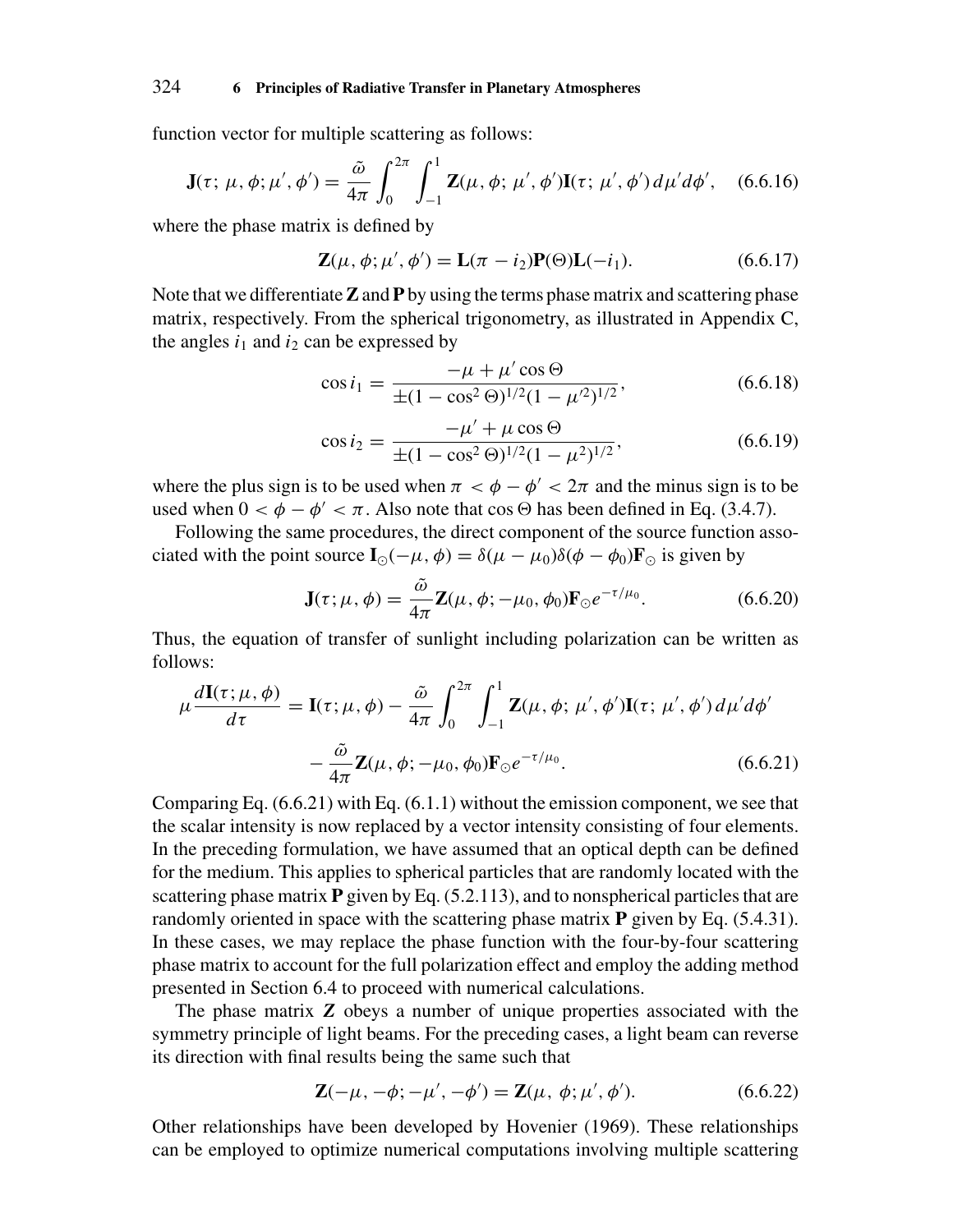processes in planetary atmospheres. Finally, it should be pointed out that a new formulation is required for nonspherical particles having a specific orientation (Section 6.7.1).

# **6.7 Advanced Topics in Radiative Transfer**

#### 6.7.1 Horizontally Oriented Ice Particles

The scattering of a light beam by a nonspherical particle depends on the directions of the incoming and outgoing radiation, and on the orientation of the particle with respect to the incoming beam. To formulate the transfer of solar radiation in a medium composed of horizontally oriented nonspherical particles, we begin by assuming that such a medium is plane-parallel so that the intensity varies only in the *z* direction. In reference to Fig. 6.17, we select a fixed coordinate system  $xyz$  such that the z axis is in the zenith direction. Also, we let  $x'y'z'$  represent a coordinate system in reference to the incoming light beam, which is placed on the *z'* axis. Angles  $\phi'$ ,  $\phi$ ,  $\gamma'$ , and  $\gamma$  are azimuthal angles corresponding to  $\theta'$ ,  $\theta$ ,  $\alpha'$ , and  $\alpha$ , denoted in the figure, and  $\Theta$  is the scattering angle. The scattering parameters for a nonspherical particle, including the phase function, and the extinction and scattering cross sections may be expressed with respect to either of these two coordinate systems. Thus, we may write



**Figure 6.17** Geometry of single scattering involving a nonspherical particle. The coordinate system  $(x', y', z')$  is in reference to the incident light beam, while  $(x, y, z)$  is fixed in space. The angles  $(\theta, \theta')$  are zenith angles associated with the incident and scattered beams with respect to the  $(x, y, z)$  coordinates, while  $(\phi, \phi')$  are corresponding azimuthal angles. The angles  $(\alpha, \alpha')$  are zenith angles with respect to the orientation of the particle, while  $(\gamma, \gamma')$  are corresponding azimuthal angles. These angles can be transferred to the  $(x', y', z')$  coordinates in terms of a set of angles,  $(\Theta, \phi - \phi')$  and  $(\alpha', \gamma')$ , for the analysis of radiative transfer involving horizontally oriented ice crystals.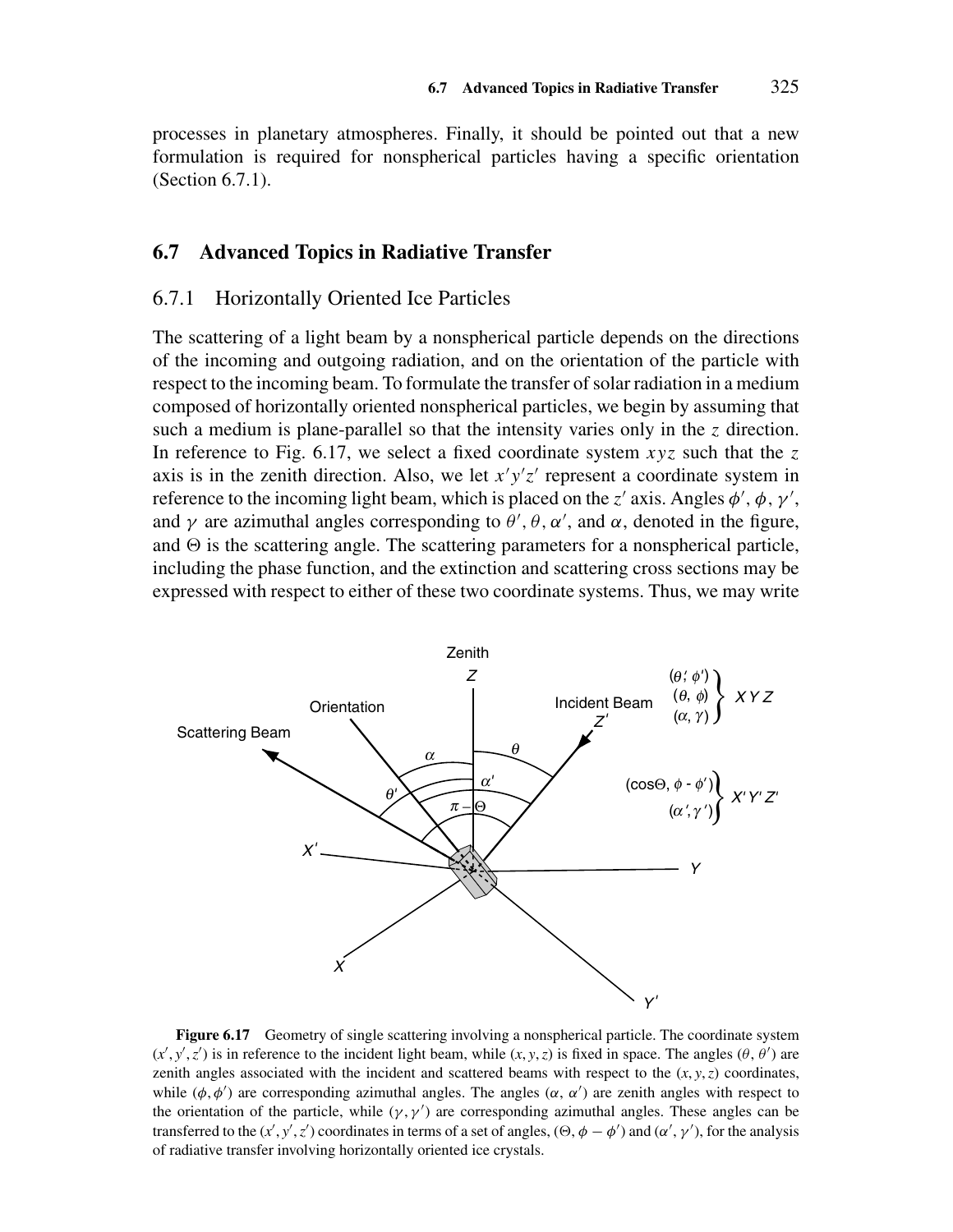symbolically

$$
P(\alpha, \gamma; \mu', \phi'; \mu, \phi) = P(\alpha', \gamma'; \cos \Theta, \phi - \phi'),
$$
  
\n
$$
\sigma_{e,s}(\alpha, \gamma; \mu', \phi') = \sigma_{e,s}(\alpha', \gamma').
$$
\n(6.7.1)

Here we note that the phase function depends on the directions of the incident and scattered beams as well as on the orientation of the nonspherical particle. The extinction and scattering cross sections, however, depend only on the direction of the incident beam and the orientation of the particle.

For a sample of nonspherical particles randomly oriented in space, average singlescattering properties may be expressed in the forms

$$
P(\cos \Theta, \phi - \phi') = \frac{1}{2\pi \sigma_s} \int_0^{2\pi} \int_0^{\pi/2} P(\alpha', \gamma'; \cos \Theta, \phi - \phi') \sigma_s(\alpha', \gamma') \sin \alpha' d\alpha' d\gamma',
$$

$$
\sigma_{e,s} = \frac{1}{2\pi} \int_0^{2\pi} \int_0^{\pi/2} \sigma_{e,s}(\alpha', \gamma') \sin \alpha' d\alpha' d\gamma'. \tag{6.7.2}
$$

It is clear that the extinction and scattering cross sections for randomly oriented nonspherical particles are independent of direction. Moreover, since  $\cos \Theta$  can be expressed in terms of  $\mu$ ,  $\phi$ , and  $\mu'$ ,  $\phi'$ , as defined in Eq. (3.4.7), the source function in this case has the same form as that defined in Eq. (3.4.6). If all of the nonspherical particles have rotational symmetry (e.g., circular cylinders), then the phase function is independent of the azimuthal angle  $\phi - \phi'$ . Consequently, multiple scattering of the diffuse intensity in randomly oriented, symmetrical nonspherical particles can be formulated by following conventional procedures such as those presented for the adding method.

The spatial orientation of hexagonal and irregular ice crystals in cirrus clouds is a significant factor in the discussion of the transfer of radiation in the atmosphere. The fact that numerous halos and arcs have been observed demonstrates that specific orientation of ice particles must exist in some cirrus. Based on laboratory experiments, cylinders with a diameter-to-length ratio of less than 1 tend to fall with their long axes horizontally oriented. Observations of columnar and plate crystals in cirrus clouds have shown that these particles fall with their major axes parallel to the ground. The orientation of ice particles in cirrus clouds has been observed by numerous lidar measurements based on the depolarization technique in the backscattering direction (see Section 7.6.2). The depolarization ratio of the backscattered return from horizontally oriented plates is close to zero, but this ratio increases significantly as the lidar scans a few degrees off the vertical. Specific orientation occurs when the ice particles have relatively large sizes and defined shapes, such as columns and plates. However, if the ice crystals are irregular, such as aggregates, preferred orientation is unlikely to occur. Furthermore, smaller ice crystals in cirrus clouds where substantial turbulence occurs tend to orient in three-dimensional space. Finally, it has been noted that ice particle orientation and alignment are closely modulated by the electric field in clouds.

In the case of horizontally oriented ice crystals, their single-scattering parameters are dependent on the direction of the incident light beam. Thus, the conventional formulation for the multiple-scattering problem requires modification. The basic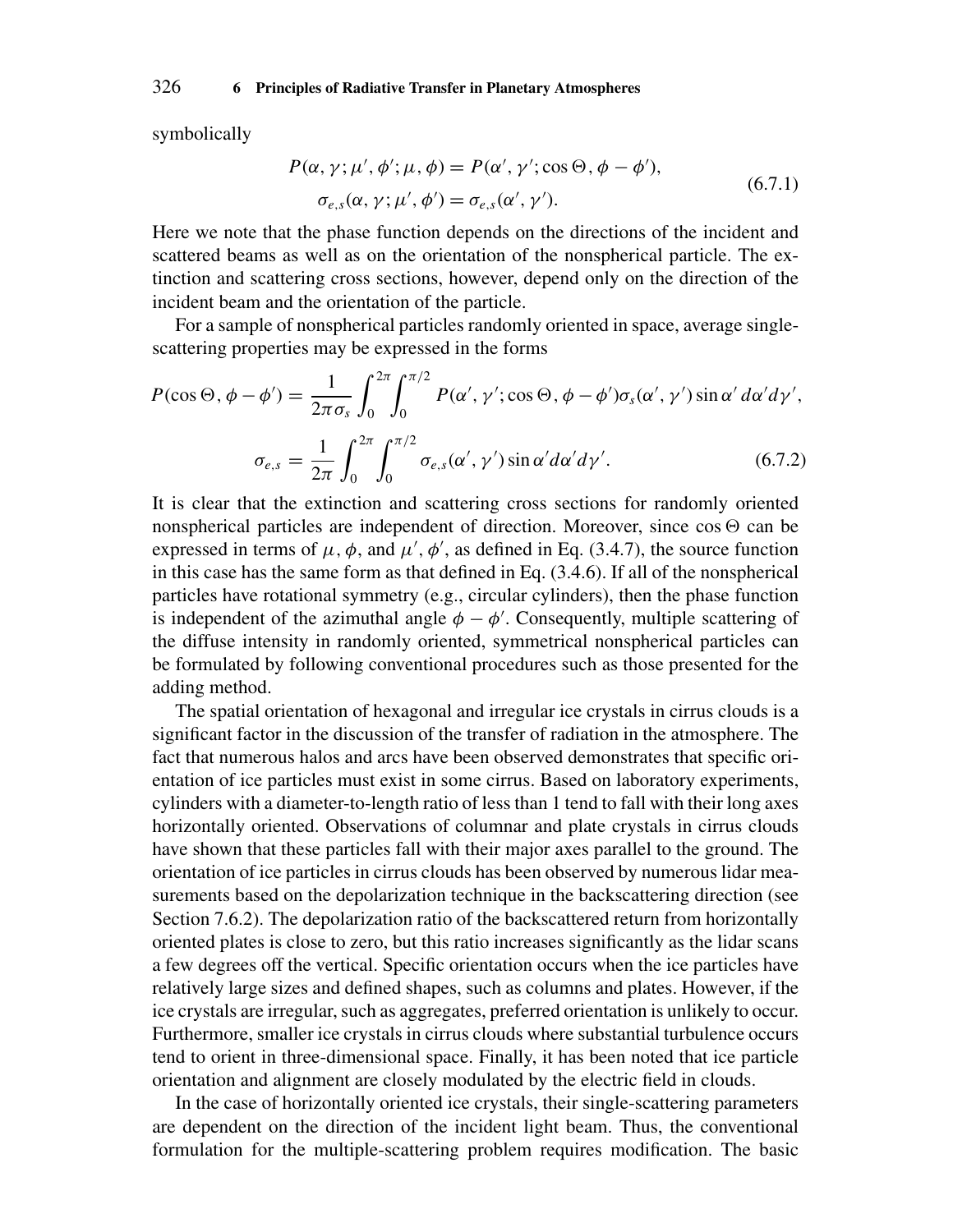equation for the transfer of solar radiation in an optically anisotropic medium has been discussed and formulated in the first edition of this text. More recently, Takano and Liou (1989b) have used realistic scattering parameters and the Stokes vector for horizontally oriented ice crystals in association with the adding method for radiative transfer. Takano and Liou (1993) have further presented the theoretical formulation and numerical calculations involving the transfer of polarized thermal infrared radiation in optically anisotropic media with a specific application to horizontally oriented ice particles. In the following, we present a unified theoretical formulation that is applicable to both solar and thermal infrared radiative transfer, including polarization for horizontally oriented ice crystals.

In the case of ice particles randomly oriented in a horizontal plane, we have  $\alpha = \pi/2$  from Eq. (6.7.1). Thus, the phase function and cross sections are dependent only on the incident angle and may be symbolically written in the forms

$$
P(\mu', \phi'; \mu, \phi) = \frac{2}{\pi} \int_0^{\pi/2} P(\pi/2, \gamma; \mu', \phi'; \mu, \phi) d\gamma,
$$
 (6.7.3a)

$$
\sigma_{e,s}(\mu) = \frac{1}{\pi^2} \int_0^{2\pi} \int_0^{\pi/2} \sigma_{e,s}(\pi/2, \gamma; \mu, \phi) d\gamma d\phi.
$$
 (6.7.3b)

With the preceding understanding of the incident direction of a light beam with respect to particle geometry, we may define a differential normal optical depth such that  $d\tilde{\tau} = -\tilde{\beta}_e dz$ , where the vertical extinction coefficient  $\tilde{\beta}_e = \beta_e(\mu = 1)$  and *z* is the distance. The general equation governing the transfer of the Stokes vector may be expressed in the form

$$
\mu \frac{d\mathbf{I}(\tilde{\tau}; \mu, \phi)}{d\tilde{\tau}} = \mathbf{k}(\mu)\mathbf{I}(\tilde{\tau}; \mu, \phi) - \mathbf{J}(\tilde{\tau}; \mu, \phi), \tag{6.7.4a}
$$

where  $I = (I, Q, U, V)$  and the actual extinction coefficient normalized by the vertical extinction coefficient is defined by

$$
\mathbf{k}(\mu) = \beta_e(\mu)/\tilde{\beta}_e. \tag{6.7.4b}
$$

For horizontally oriented particles the extinction coefficient is dependent on both the energy characteristics of the incident beam and its state of polarization, referred to as *dichroism* of the scattering medium. This generally occurs when the light beam passes through a cloud of aligned nonspherical particles associated with an electric and/or magnetic field, as noted previously. Because of dichroism, the extinction coefficients corresponding to the Stokes vector are represented by the  $4 \times 4$  extinction matrix. For nonspherical particles randomly oriented in a plane, the extinction matrix may be written in the form (Martin, 1974; Mishchenko, 1991)

$$
\beta_e = \begin{bmatrix} \beta_e & \beta_{pol} & 0 & 0 \\ \beta_{pol} & \beta_e & 0 & 0 \\ 0 & 0 & \beta_e & \beta_{cpol} \\ 0 & 0 & -\beta_{cpol} & \beta_e \end{bmatrix},
$$
(6.7.5)

where β*pol* and β*cpol* are polarized and cross-polarized components, respectively, of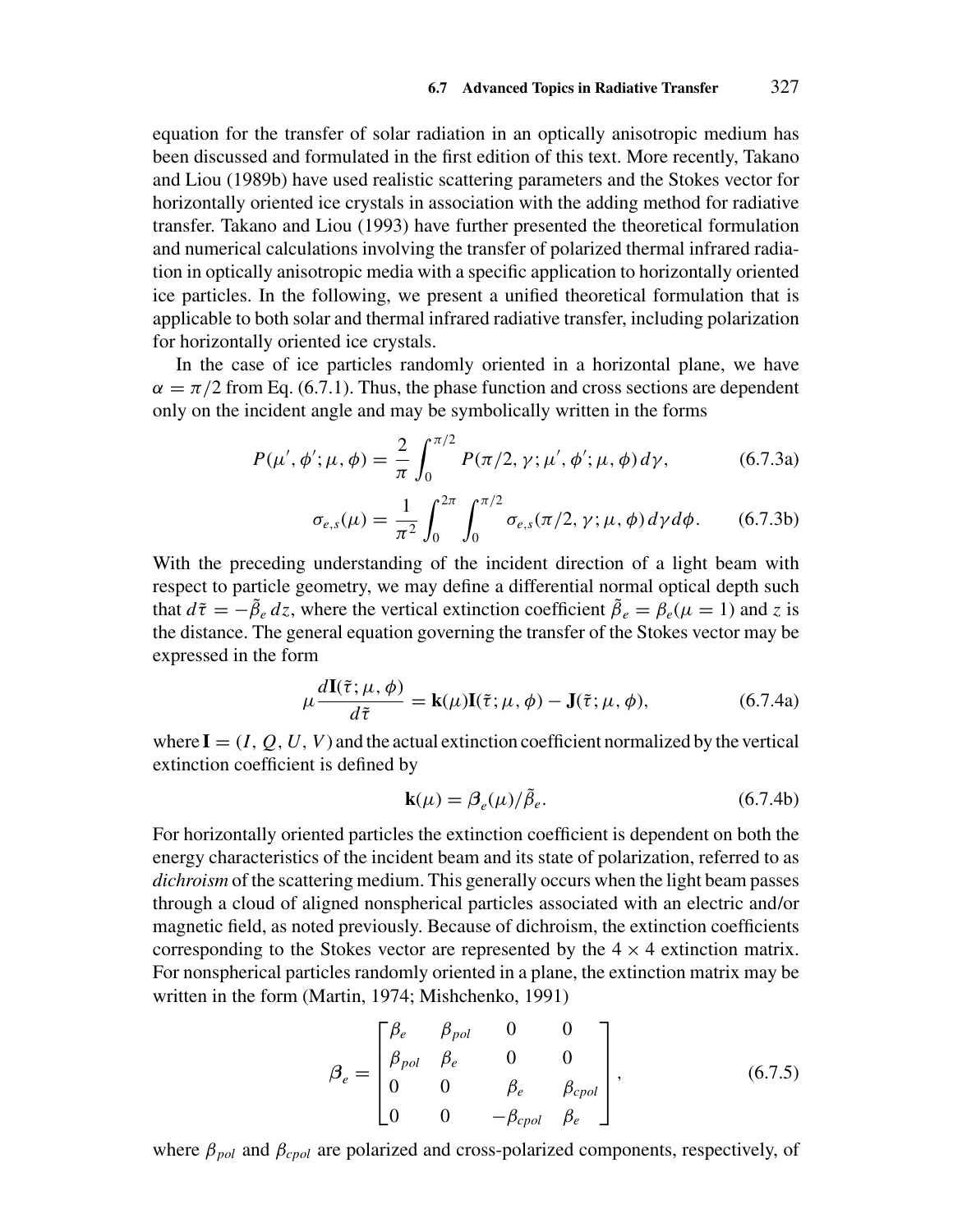the extinction coefficients with respect to the incident Stokes vector. For all practical purposes, we may use the scalar  $\beta_e$  for applications to ice-crystal cases.

The source function in the basic radiative transfer equation may be written as follows:

$$
\mathbf{J}(\tilde{\tau}; \mu, \phi) = \frac{1}{4\pi} \int_0^{2\pi} \int_{-1}^1 \mathbf{k}(\mu') \tilde{\omega}(\mu') \mathbf{Z}(\mu, \phi; \mu', \phi') \mathbf{I}(\tilde{\tau}, \mu', \phi') d\mu' d\phi'
$$
  
+ 
$$
\frac{1}{4\pi} \mathbf{k}(-\mu_0) \tilde{\omega}(-\mu_0) \mathbf{Z}(\mu, \phi; -\mu_0, \phi_0) \mathbf{F}_{\odot} \exp[-\mathbf{k}(-\mu_0) \tilde{\tau}/\mu_0]
$$
  
+ 
$$
\mathbf{k}(\mu)[1 - \tilde{\omega}(\mu)] B(T) \mathbf{I}_e,
$$
 (6.7.6a)

where the single-scattering albedo is defined by

$$
\tilde{\boldsymbol{\omega}}(\mu) = \beta_s(\mu) / \beta_e(\mu), \qquad (6.7.6b)
$$

where  $\beta_s$  is the scattering coefficient matrix, which has a form similar to the extinction coefficient matrix,  $\mathbf{F}_{\odot}$  represents the Stokes vector for the incident solar irradiance, *B*(*T*) is the Planck intensity at temperature *T*, and  $I_e = (I, Q_e, 0, 0)$ , with  $-Q_e$  the linear polarization component associated with emission. The phase matrix,

$$
\mathbf{Z}(\mu, \phi; \mu', \phi') = \mathbf{L}(\pi - i_2)\mathbf{P}(\mu, \phi; \mu', \phi')\mathbf{L}(i_1),
$$
(6.7.7)

is duplicated here for the continuity of discussion [see also Eq. (6.6.17)], and the transformation matrix is given in Eq. (6.6.12). In general, the scattering phase matrix **P** consists of 16 elements as defined in Eq. (5.4.30). In Eq. (6.7.6a), the second and third terms on the right-hand side represent the contributions from direct solar radiation and thermal emission from a medium having a temperature *T* that is azimuthally independent. Also note that  $\mathbf{k}\tilde{\omega} = \beta_s/\tilde{\beta}_e$ . For wavelengths shorter than about 3.7  $\mu$ m, thermal emission within the earth–atmosphere system can be neglected in comparison to radiation from the sun. For wavelengths longer than  $5 \mu m$ , the reverse is true. Between 3.7 and 5  $\mu$ m, the relative importance of thermal emission and solar reflection for a cloud layer depends largely on the position of the sun and the cloud temperature. We have stated these important constraints in various parts of this text. If the particles are randomly oriented in space in such a manner that each one of them has a plane of symmetry and the law of reciprocity may be applied, the scattering phase matrix **P** consists of only six independent elements as shown in Eq. (5.4.32). In this case,  $\mathbf{k}(\mu) = 1$  and  $\beta_s$ ,  $\beta_e$ ,  $\tilde{\omega}$  are independent of  $\mu$ .

We may approach the radiative transfer problem involving ice particles randomly oriented in a horizontal plane using the adding method introduced in Section 6.4.2. The phase function and single-scattering parameters are now dependent on the direction of the incident beam. From Eqs. (6.7.4a) and (6.7.6a), we may omit the multiplescattering term and define the reflection and transmission functions based on singlescattering and optically thin approximations, as shown in Eqs. (6.4.8a,b). However, in the case of solar radiation, we need to use the normal optical depth  $\Delta \tilde{\tau}$  and the single-scattering albedo, which is a function of the cosine of the solar zenith angle, i.e.,  $\tilde{\omega}(\mu_0)$ . We must also distinguish between the reflection and transmission functions for radiation from above and below, since the phase functions for horizontally oriented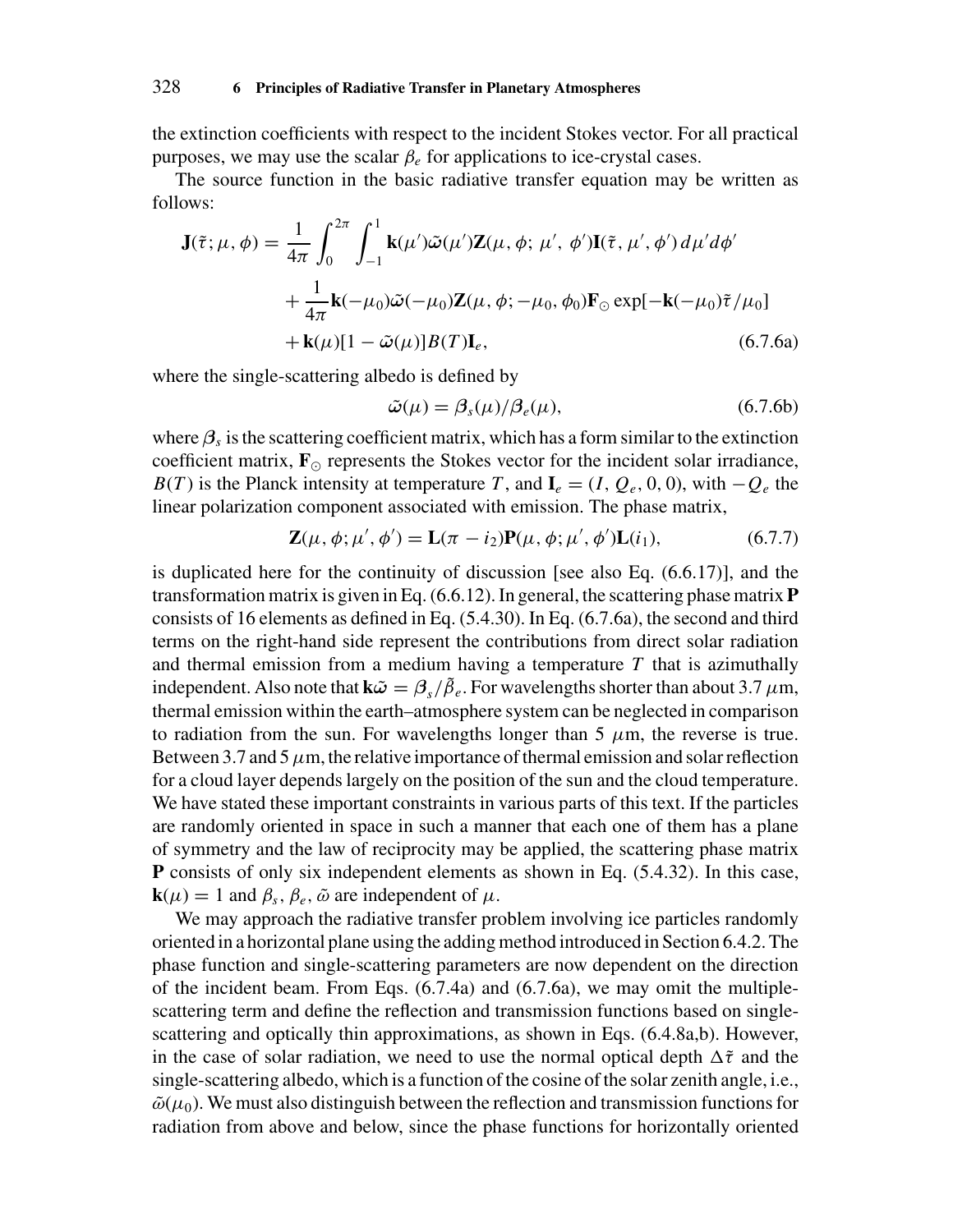ice particles differ in these two configurations. The adding equations will be the same, except that the optical depth is replaced by  $k(\mu_0) \tilde{\tau}_{a,b}$ , where *k* is the scalar ratio of the vertical extinction coefficient to the actual extinction coefficient [see Eq. (6.7.4b)].

Figure 6.18 shows an example of the bidirectional reflectances for horizontally oriented (2D) and randomly oriented (3D) columns using a representative cirrostratus ice crystal size distribution with an optical depth of 1 in the plane defined by the zenith (θ) and relative azimuthal ( $\phi - \phi_0$ ) angles. The wavelength and the cosine of the solar zenith angle used are  $0.63 \mu m$  and  $0.5$ , respectively. Note that the domain for the reflectances is from 60◦ to 180◦ scattering angles, which does not cover the commonly observed halos located at 22° and 46°. In the 3D case, the maximum at  $\theta \approx 80^{\circ}$ and close to the principal plane  $\phi - \phi_0 = 0^\circ$ , is related to the limb brightening. Otherwise, the reflectance variations are relatively small in the linear scale. In the case of 2D columns, we see numerous reflection maxima. The chief ones are: (1) the subsun located at  $\theta \approx 60^{\circ}$  in the principal plane produced by external reflections; (2) the lower tangent arc located at  $\theta \approx 80^\circ$  in the principal plane generated by two refractions; and (3) the antisolar peak located at  $\theta \approx 60^{\circ}$  and  $\phi - \phi_0 = 180^{\circ}$  caused by internal reflections. Much larger anisotropy occurs in this case as compared with the 3D case. In realistic cirrus clouds, we would anticipate that some of the large and defined ice particles are horizontally oriented. In Section 7.3.5, we demonstrate that the reflected polarization of sunlight contains information regarding ice crystal shape and orientation.

# 6.7.2 Three-Dimensional Nonhomogeneous Clouds

From satellite cloud pictures, as well as our day-to-day experience, we see that a portion of the clouds and cloud systems that cover the earth either are finite in extent or occur in the form of cloud bands. This is especially evident in the tropics and the midlatitudes in the summertime. One generally common feature is the presence of cumulus clouds whose horizontal dimensions are on the same order as their vertical dimensions. Satellite mapping of the optical depth in the midlatitude and tropical regions has illustrated that cirrus clouds are frequently finite in nature and display substantial horizontal variabilities. Vertical inhomogeneity of the ice crystal size distribution and ice water content is also demonstrated in the replicator sounding observations (see Fig. 5.3) and the time series of backscattering coefficients derived from lidar returns. Thus, the potential effects of cloud geometry and inhomogeneity on the transfer of radiation must be studied to understand their impact on the radiative properties of the atmosphere, as well as to accurately interpret radiometric measurements from the ground, the air, and space.

Following the discussion presented in Section 1.4.5, the basic steady-state radiative transfer diffuse intensity, *I*, can be expressed in the form

$$
-\frac{1}{\beta_e(\mathbf{s})}(\mathbf{\Omega}\cdot\mathbf{\nabla})I(\mathbf{s},\,\mathbf{\Omega})=I(\mathbf{s},\,\mathbf{\Omega})-J(\mathbf{s},\,\mathbf{\Omega}),\tag{6.7.8}
$$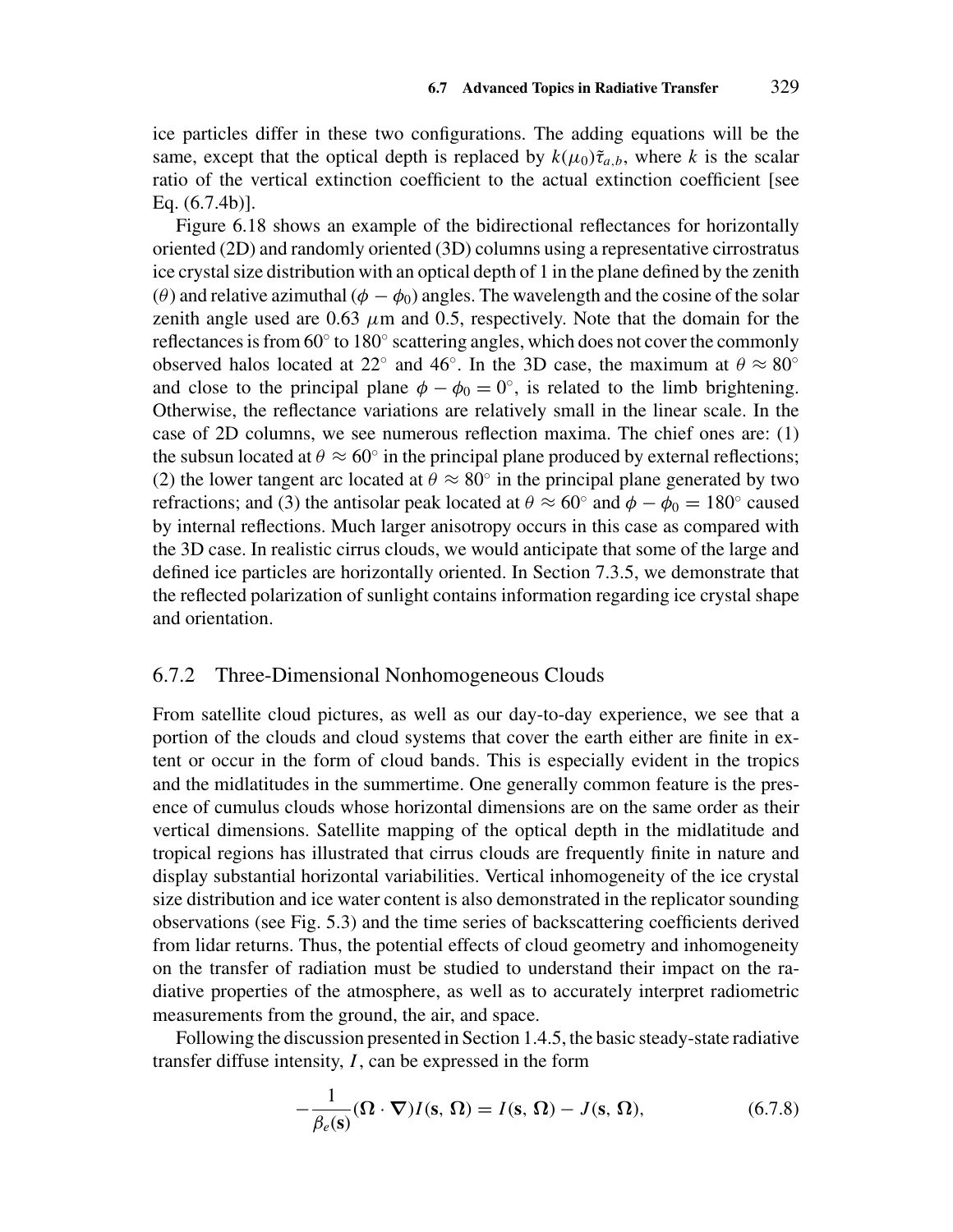

**Figure 6.18** Bidirectional reflectances at a wavelength of 0.63 *µ*m for ice columns randomly oriented in space (3D) and oriented parallel to the ground (2D columns) in the plane of zenith and azimuthal angles. The cosine of the solar zenith angle and the optical depth used are 0.5 and 1, respectively. For the 2D column case, three peak features are marked in the diagram.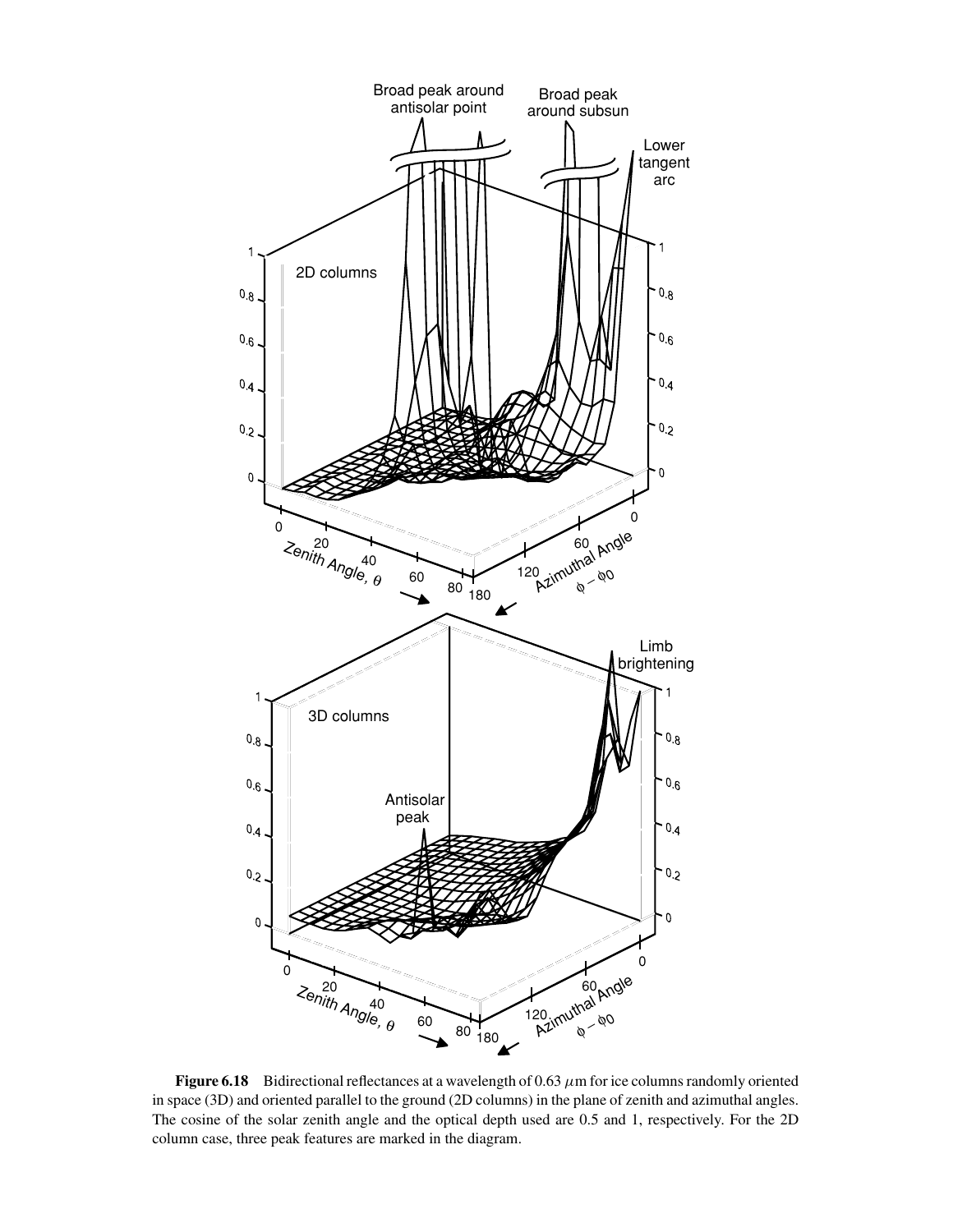where **s** is the position vector;  $\Omega$  is a unit vector representing the angular direction of scattering through the position vector;  $\beta_e$  is the extinction coefficient for cloud particles, which is a function of the position vector; and the source function, which is produced by the single scattering of the direct solar irradiance, multiple scattering of the diffuse intensity, and emission of the cloud, can be written as follows:

$$
J(\mathbf{s}, \, \Omega) = \frac{\tilde{\omega}(\mathbf{s})}{4\pi} \int_{4\pi} I(\mathbf{s}, \, \Omega') P(\mathbf{s}; \, \Omega, \, \Omega') d\Omega' + \frac{\tilde{\omega}(\mathbf{s})}{4\pi} P(\mathbf{s}; \, \Omega, \, \Omega_0) F_{\odot} \exp\left[ -\int_0^{s_0} \beta_e(\mathbf{s}') d\mathbf{s}' \right] + [1 - \tilde{\omega}(\mathbf{s})] B[T(\mathbf{s})],
$$
\n(6.7.9)

where  $\tilde{\omega} = \beta_s / \beta_e$  is the single-scatterng albedo with  $\beta_s$  the scattering coefficient; the phase function *P* is defined by the position of the light beam and the incoming and outgoing solid angles  $\Omega'(\Omega_0)$  and  $\Omega$ , respectively;  $F_{\odot}$  is the incident solar irradiance;  $s<sub>0</sub>$  is defined as a spatial coordinate in the direction of the incident solar radiation; and  $B(T)$  is the Planck function of temperature *T*. Solutions for *I* in Eqs. (6.7.8) and (6.7.9) in multidimensional space must be carried out numerically subject to the coordinate system imposed.

We shall consider the Cartesian coordinate system in which three-dimensional flux densities may be defined by

$$
F_{\pm x_i}(x, y, z) = \int_{2\pi} I(x, y, z; \Omega) \Omega_{x_i} d\Omega, \qquad (6.7.10)
$$

where  $x_1 = x$ ,  $x_2 = y$ ,  $x_3 = z$ ,  $\Omega_x = (1 - \mu^2)^{1/2} \cos \phi$ ,  $\Omega_y = (1 - \mu^2)^{1/2} \sin \phi$ , and  $\Omega_z = \mu$ . There are six flux components corresponding to three coordinates. Angular integrations over the upward and downward hemispheres are the same as in the plane–parallel case, i.e.,  $(2\pi, 0)$  for  $\phi$  and  $(\pm 1, 0)$  for  $\mu$ . The angular integrations in the *x*-direction are  $(π/2, -π/2)$  and  $(−1, 1)$ , and  $(3π/2, π/2)$  and  $(−1, 1)$ . In the *y*direction, the angular integrations are  $(\pi, 0)$  and  $(-1, 1)$ , and  $(2\pi, \pi)$  and  $(-1, 1)$ . The local rate of change of temperature is produced by the 3D radiative flux divergence in the form

$$
\frac{\partial T}{\partial t}(x, y, z) = -\frac{1}{\rho C_p} \nabla \cdot \mathbf{F},
$$
\n(6.7.11a)

where

$$
\mathbf{F} = \mathbf{i}F_x + \mathbf{j}F_y + \mathbf{k}F_z,\tag{6.7.11b}
$$

with  $(i, j, k)$  the unit vectors and  $F_x$ ,  $F_y$ , and  $F_z$  the net flux densities in the *x*, *y*, and *z* directions, respectively.

A final note is in order. The conventional definition of the absorbed flux in a cloud layer from both the measurement and calculation perspectives is given by the divergence of net fluxes at the cloud top  $(z_t)$  and bottom  $(z_b)$  in the form

$$
F_{\text{abs}} = \left[ F^{\downarrow}(z_t) - F^{\uparrow}(z_t) \right] - \left[ F^{\downarrow}(z_b) - F^{\uparrow}(z_b) \right]. \tag{6.7.12a}
$$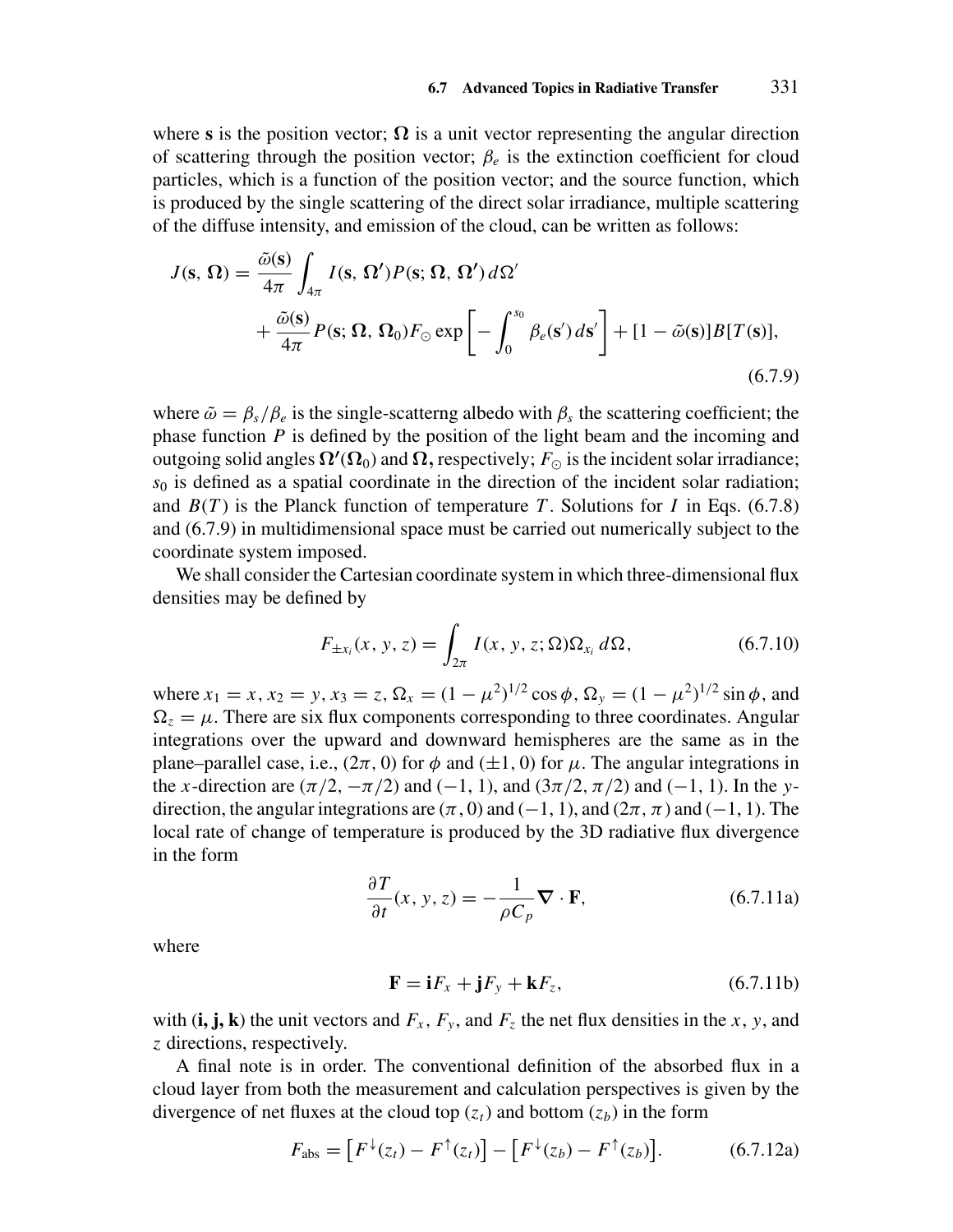### 332 **6 Principles of Radiative Transfer in Planetary Atmospheres**

Dividing by the downward solar flux at the cloud top,  $F^{\downarrow}(z_t)$ , we obtain the relative percentage as follows:

$$
a = 1 - r - t,\t(6.7.12b)
$$

with the absorptance  $a = F_{\text{abs}}/F^{\downarrow}(z_t)$ , the reflectance  $r = F^{\uparrow}(z_t)/F^{\downarrow}(z_t)$ , and the net transmittance  $t = [F^{\downarrow}(z_b) - F^{\uparrow}(z_b)]/F^{\downarrow}(z_t)$ , where the upward flux at the cloud base is related to the contribution from the surface and the atmosphere below the cloud. The preceding definition of cloud absorption is correct if the horizontal extent of the cloud system is sufficiently large, such as those associated with large-scale frontal activities. However, for a cloud whose horizontal scale is comparable to or less than its vertical scale, such as tropical cumulus towers, the absorption definition based on the fluxes at the cloud top and bottom requires modification.

From a theoretical perspective, and if Cartesian coordinates are imposed, the side fluxes must be included in the discussion of cloud absorption. The problem is further complicated because the flux is a function of position  $(x, y, z)$  and appropriate domain averages are needed to obtain absorption in the cloud as a unit. Let the areas corresponding to the *x*, *y*, and *z* directions be  $A_x$ ,  $A_y$ , and  $A_z$ , respectively. Based on the energy conservation principle, we must have

$$
\int_{A_z} F_{\odot}\mu_0 dx dy + \int_{A_x} F_{\odot} (1 - \mu_0^2)^{1/2} \cos \phi_0 dy dz + \int_{A_y} F_{\odot} (1 - \mu_0^2)^{1/2} \sin \phi_0 dx dz
$$
\n
$$
= \int_{A_z} (F_z^{\uparrow} + F_z^{\downarrow}) dx dy + \int_{A_x} (F_x^{\rightarrow} + F_x^{\leftarrow}) dy dz
$$
\n
$$
+ \int_{A_y} (F_y^{\rightarrow} + F_y^{\leftarrow}) dx dz + \int_V f_a dx dy dz, \qquad (6.7.13)
$$

where *V* is the volume and  $f_a$  is the absorbed flux per volume. Averaging over the respective areas and volume, we obtain

$$
F_{\odot}[\mu_0 A_z + (1 - \mu_0^2)^{1/2} \cos \phi_0 A_x + (1 - \mu_0^2)^{1/2} \sin \phi_0 A_y]
$$
  
=  $(\bar{F}_z^{\uparrow} + \bar{F}_z^{\downarrow}) A_z + (\bar{F}_x^{\rightarrow} + \bar{F}_x^{\leftarrow}) A_x + (\bar{F}_y^{\rightarrow} + \bar{F}_y^{\leftarrow}) A_y + \bar{f}_a V,$  (6.7.14)

where the flux notations are self-explanatory.

### 6.7.2.1 MONTE CARLO METHOD

The Monte Carlo method involves releasing photons from a source and tracing them through a medium that is divided into a suitable number of cubic cells. The absorption and scattering of photons can be considered stochastic processes in which the scattering phase function may be thought of as a transformation probability function that redistributes the photons in different directions. The single-scattering properties within the predivided cubic cells are prescribed. The Monte Carlo program then computes the free path length of a single photon from its initial entry point through these cells.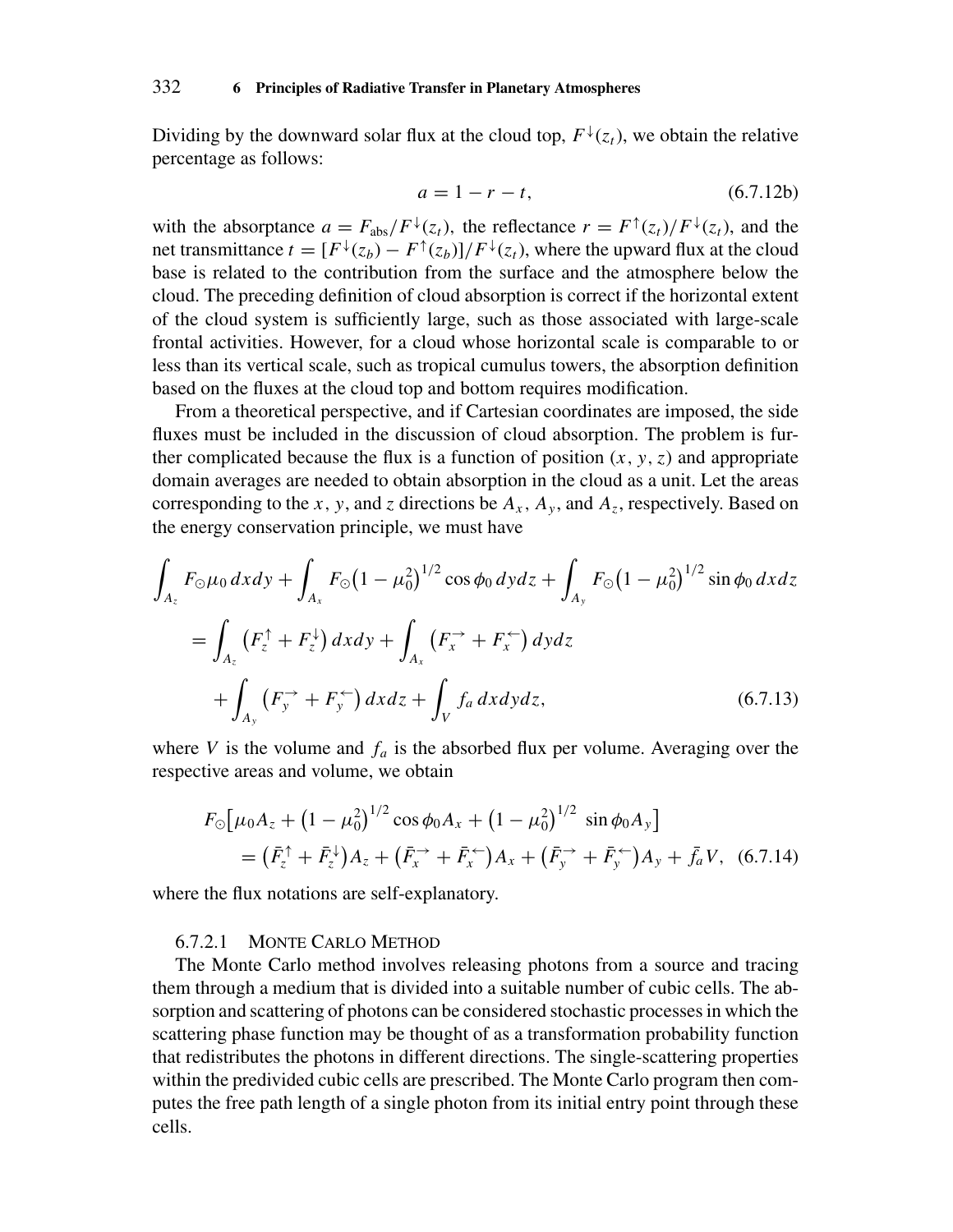Consider a nonhomgeneous finite cloud and let the incident energy be  $h\tilde{v}$ . Let *l* denote the path length that a photon travels in the cloud before the first scattering, and let RN be a random number in the interval (0, 1) generated by computer. The mean path length  $l_0$  between scattering must be inversely proportional to the scattering coefficient  $\beta_s$  (in units of per length) associated with the cloud particles. Using the Poisson distribution, we have

$$
RN = e^{-l/l_0}, \quad l = l_0 \ln(1/RN). \tag{6.7.15a}
$$

When the photon encounters scattering, its new direction in terms of the scattering and azimuthal angles may be determined by

$$
\int_0^{\Theta} P(\cos \Theta) \sin \Theta \, d\Theta = \text{RN} \cdot \int_0^{\pi} P(\cos \Theta) \sin \Theta \, d\Theta \}, \quad (6.7.15b)
$$

where P is the phase function and it converts the incident direction  $(\mu', \phi')$  to the scattered direction  $(\mu, \phi)$  via the definition of the scattering angle. With the new direction, a new path length for the next scattering is then determined from Eq. (6.7.15a) and this procedure continues until the photon is either absorbed in the cloud or escapes through a cloud boundary.

Analogous to the definition of the scattering path length,  $l_0$ , we may define the absorption and extinction path lengths as  $n_0$  and  $m_0$ , respectively. Thus, we have  $m_0/n_0 = 1 - \tilde{\omega}$ , and the mean number of scattering events, which is an integer, is given by

$$
N_0 \ge \frac{n_0}{m_0} = \frac{1}{1 - \tilde{\omega}}.\tag{6.7.15c}
$$

In the extreme case involving conservative scattering,  $\tilde{\omega} = 1$ , there will be infinite numbers of scattering events and the computation continues until the photon departs the cloud. In the other extreme case when  $\tilde{\omega} = 0$ , scattering does not occur and the photon is absorbed immediately. The number of scattering events before absorption is also determined from the Poisson distribution and is given by

$$
N = N_0 \ln(1/\text{RN}).\tag{6.7.15d}
$$

The Monte Carlo program contains codes that sample the relevant behavior of each photon as a function of depth in the cloud. It will keep a record of the number and direction of photons that cross a predivided plane in a cloud. The intensity may be collected within preset solid angles from which the flux density can be evaluated.

In principle, the Monte Carlo method may be applied to the transfer of radiation in a medium with any geometric configuration (see, e.g., Marchuk *et al.,* 1980). The calculation involves technical input/output operations. The results computed from the Monte Carlo method are subject to statistical fluctuations, which decrease in magnitude as the square root of the number of photons used in the calculation increases. Hence, enormous amounts of computer time may be required in order to achieve reliable accuracy. The Monte Carlo method has long been employed to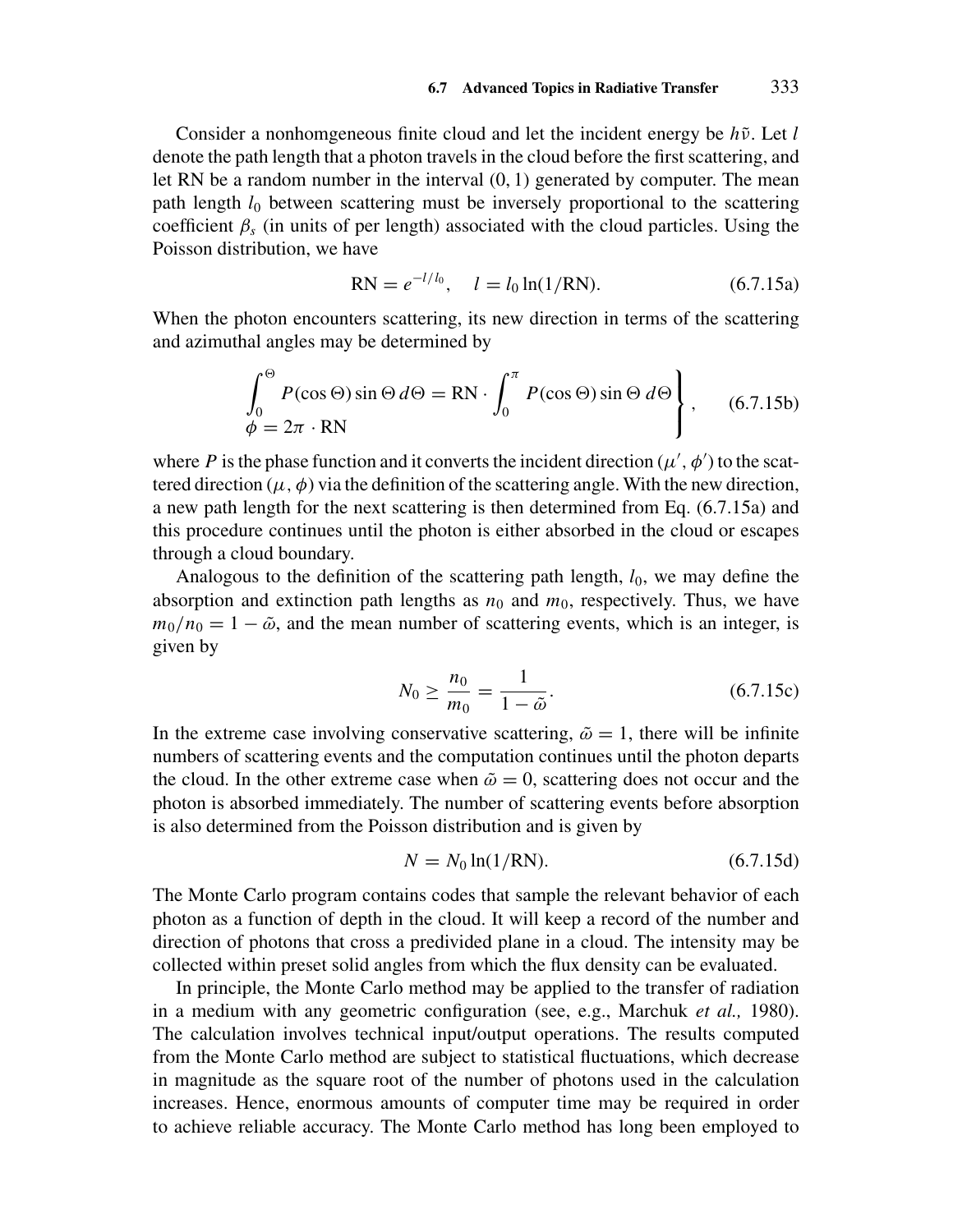simulate the transfer of solar radiation in planetary atmospheres (Plass and Kattawar, 1968). Applications to three-dimensional (3D) cloud problems have also been made by many researchers (e.g., Cahalan *et al.,* 1994).

## 6.7.2.2 SUCCESSIVE-ORDERS-OF-SCATTERING (SOS) APPROACH

In Section 6.5.1, we pointed out that the SOS approach can be directly applied to specific geometry without the requirement of solving the basic radiative transfer equation in differential form. In addition, the nonhomogeneous structure of a medium can be incorporated in the calculation in a straightforward manner in terms of integration along the line path. To begin this method, we perform the line integration along the spatial coordinates in Eq. (6.7.8) to obtain

$$
I(s, \Omega) = I(0, \Omega) \exp[-\tau(s)_{\Omega}] + \int_0^s \beta_e(s') J(s', \Omega) \exp\{-[\tau(s) - \tau(s')]_{\Omega}\} ds',
$$
\n(6.7.16a)

where  $I(0, \Omega)$  is the incident diffuse intensity at position  $s = 0$ . The effective optical depth  $\tau(s)$ , or  $\tau(s')$ , or  $\tau(s_0)$  is defined by

$$
\tau(s)_{\Omega} = \int_0^s \beta_e(s') \, ds'.
$$
\n(6.7.16b)

For simplicity of presentation, we shall assume that there is no diffuse downward, upward, or inward intensity at the top, base, and sides of a finite cloud layer so that  $I(0, \Omega) = 0$ . Moreover, using the index *n* to denote each order-of-scattering event, we can write

$$
I_n(s, \Omega) = \int_0^s \beta_e(s') J_n(s', \Omega) \exp\{-[\tau(s) - \tau(s')]_{\Omega}\} ds', \ \ n \ge 1. \quad (6.7.17)
$$

Based on the SOS principle, the source function defined in Eq. (6.7.9) can be decomposed into the forms

$$
J_1(s,\Omega) = \frac{\tilde{\omega}(s)}{4\pi} P(s;\Omega,-\Omega_0) F_{\odot} \exp[-\tau(s)_{\Omega_0}], \qquad (6.7.18a)
$$

$$
J_n(s,\Omega)=\frac{\tilde{\omega}(s)}{4\pi}\int_{4\pi}I_{n-1}(s,\Omega')P(s;\Omega,\Omega')\,d\Omega',\qquad n\geq 2.\quad(6.7.18b)
$$

Equations (6.7.17) and (6.7.18) are iterative equations in which the intensity and source function for each order of scattering can be computed successively, beginning with  $n = 1$ . The total diffuse intensity is then

$$
I(s, \Omega) = \sum_{n=1}^{M} I_n(s, \Omega),
$$
\n(6.7.19)

where the index *M* represents the order-of-scattering events such that  $|I_M - I_{M-1}|/$  $I_{M-1} < \varepsilon$ , a prescribed small number depending on the accuracy requirement.

The SOS method has been employed by a number of researchers for applications to radiative transfer concerning specific geometry. Liou *et al*. (1990a) used the method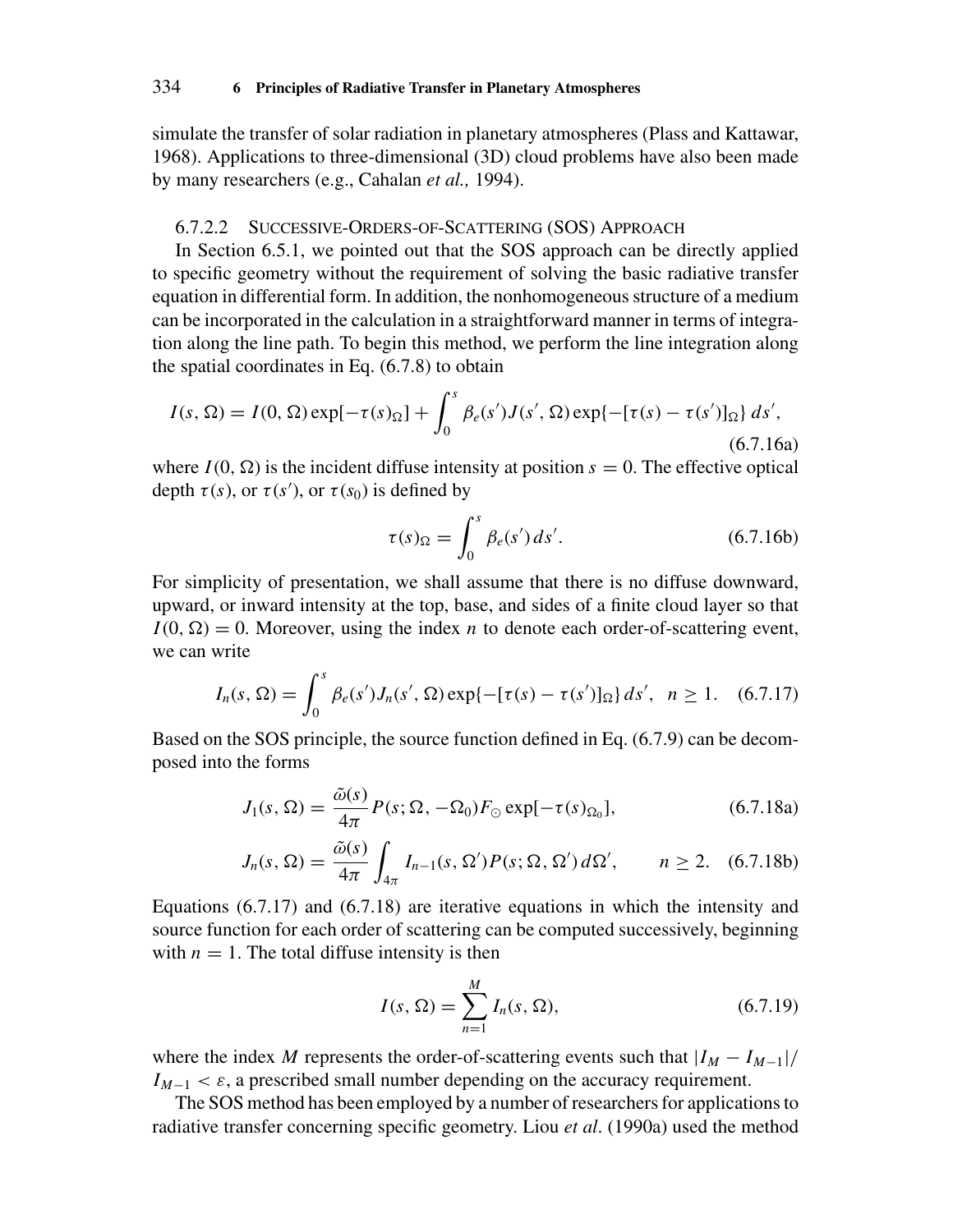to study the transmission of thermal infrared radiation for a target–detector system. Weinman (1976) applied it to compute the backscattering return in a collimated lidar system. Herman *et al*. (1994) utilized the general principle of the SOS approach to calculate the radiation field in spherical atmospheres. However, the method has not been widely applied to radiative transfer in plane-parallel atmospheres, primarily because of the substantial computer time requirement to achieve the solution convergence for optically thick media. Liou and Rao (1996) employed the SOS method to investigate the effects of cloud geometry and nonhomogeneity on the reflection and transmission of sunlight with verifications based on the plane-parallel adding method and the Monte Carlo method for 3D cloud fields.

For 3D nonhomogeneous radiative transfer problems, we may define normalized scattered intensities in terms of the conventional reflection function (bidirectional reflectance) and transmission function in the forms

$$
R(x, y, 0; \mu, \mu_0, \Delta \phi) = \pi I(x, y, 0; \mu, \mu_0, \Delta \phi) / \mu_0 F_{\odot}, \quad (6.7.20a)
$$

$$
T(x, y, z_c; \mu, \mu_0, \Delta \phi) = \pi I(x, y, z_c; \mu, \mu_0, \Delta \phi) / \mu_0 F_{\odot}, \quad (6.7.20b)
$$

where  $z_c$  is the cloud-base height and the cloud-top height is set at  $z = 0$ . Normalized side intensities can also be defined in a similar manner. For fluxes, we define the reflectance and transmittance in the forms

$$
r(x, y, 0; \mu_0) = F_z^{\uparrow}(x, y, 0; \mu_0) / \mu_0 F_{\odot}, \tag{6.7.21a}
$$

$$
t(x, y, z_c; \mu_0) = F_z^{\downarrow}(x, y, z_c; \mu_0) / \mu_0 F_{\odot}.
$$
 (6.7.21b)

Figure 6.19 shows the difference patterns for reflection and transmission functions (upper two diagrams) and reflectance and transmittance (lower two diagrams) defined in Eqs. (6.7.20)–(6.7.21) as functions of latitude and longitude for a visible wavelength. The 3D extinction coeffcient field for a finite cirrus cloud field with a horizontal dimension of 20 km  $\times$  30 km and a vertical thickness of 3.5 km was constructed from the optical depth retrieved from AVHRR and the ice crystal size distribution determined from point vertical replicator sounding. The single-scattering albedo and phase function were assumed to be the same for the cloud domain. The differences are between results from 3D nonhomogeneous and pixel-by-pixel planeparallel models. For the reflection and transmission functions, the emergent angles used were 30◦ and 150◦, respectively, and the results are presented in the principal plane ( $\Delta \phi = 0$ ). The relatively large positive differences are associated with the low sun angle ( $\theta_0 = 71^\circ$ ), at which a significant amount of solar flux is available to two cloud sides in addition to the cloud top, as well as with the specific emergent angles used in the calculation. For other incoming and outgoing directions, differences can be either positive or negative, revealing the complexity of the intensity field associated with 3D nonhomogeneous clouds. Because of the larger horizontal dimension (compared to the vertical) used in the calculation, the absolute differences of reflectance and transmittance associated with fluxes are relatively small.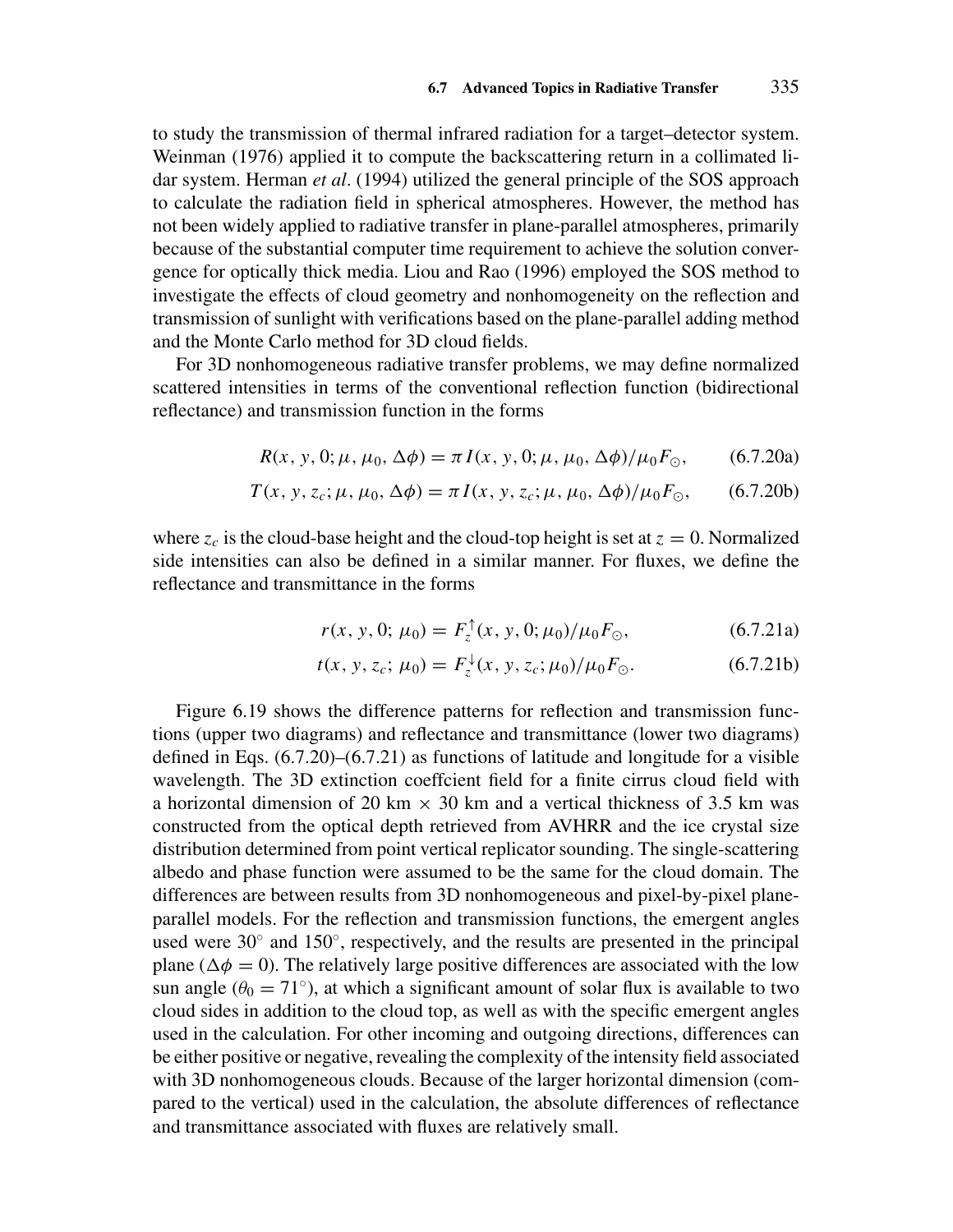

**Figure 6.19** Differences of the reflection function, transmission function, reflectance, and transmittance distributions computed from a 3D inhomogeneous (3DIH) model with those computed from a pixel-by-pixel (PBP) plane-parallel model for the 0.63-*µ*m wavelength. The geometrical parameters are given in the figure. The 3D extinction coefficient field was constructed on the basis of the optical depth retrieved from satellite radiometers and the point vertical ice crystal profile determined from a balloon sounding (after Liou and Rao, 1996).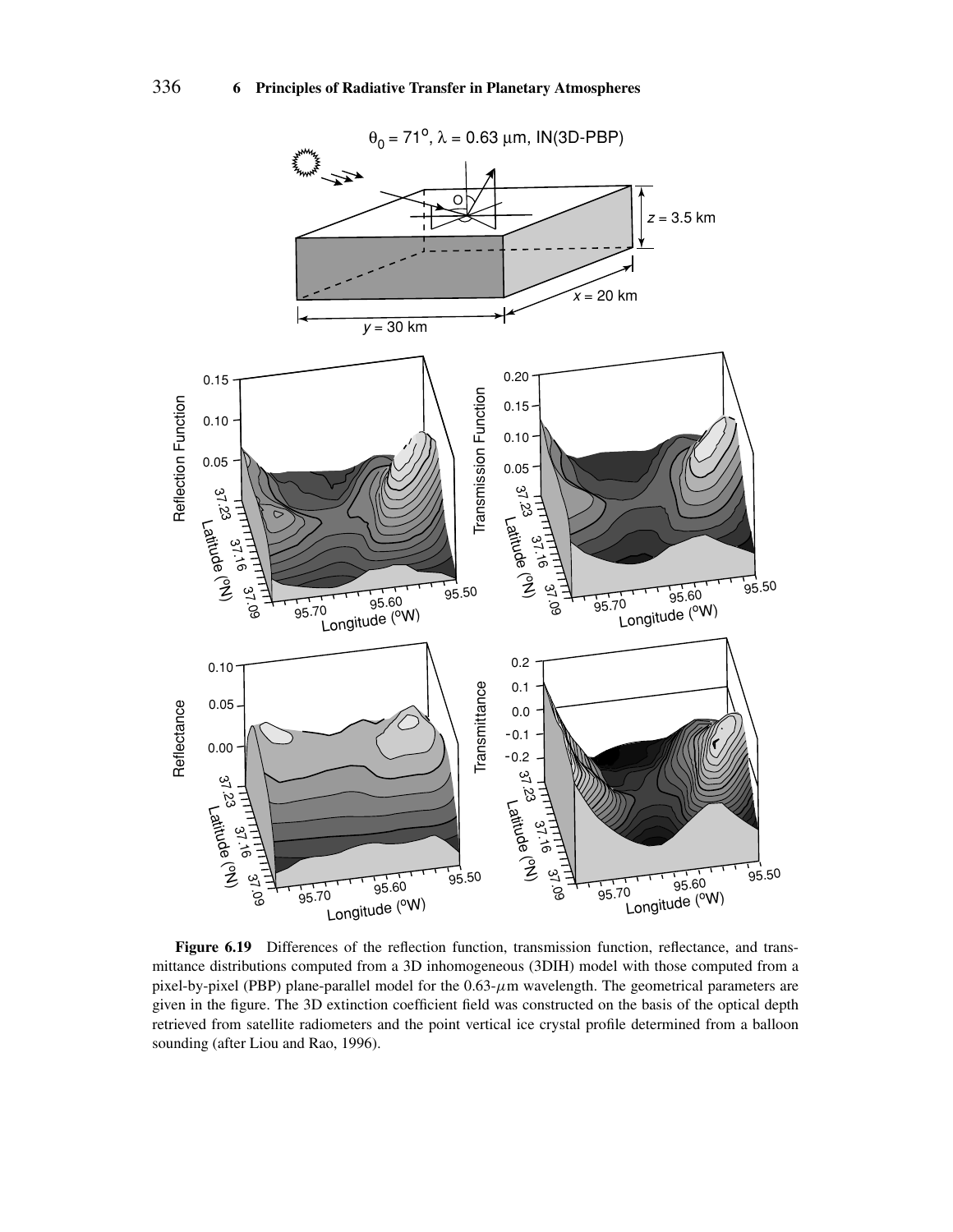#### 6.7.2.3 DELTA FOUR-TERM (DIFFUSION) APPROXIMATION

In Section 6.5.2, we presented the two-stream approximation that is particularly useful for applications to broadband flux calculations. In the following, we describe a similar approximation for 3D radiative transfer. Referring to Eqs. (6.7.8) and (6.7.9), the phase function and diffuse intensity may be expressed in terms of the spherical harmonics expansion as follows:

$$
P(\mathbf{s}, \Omega, \Omega') = \sum_{\ell=0}^{N} \sum_{m=-\ell}^{\ell} \tilde{\omega}_{\ell} Y_{\ell}^{m}(\Omega) Y_{\ell}^{m*}(\Omega'), \qquad (6.7.22a)
$$

$$
I(\mathbf{s}, \Omega) = \sum_{\ell=0}^{N} \sum_{m=-\ell}^{\ell} I_{\ell}^{m}(\mathbf{s}) Y_{\ell}^{m}(\Omega), \qquad (6.7.22b)
$$

where  $\tilde{\omega}_{\ell}$  are certain coefficients, and *N* denotes the number of terms in the spherical harmonics expansion defined by

$$
Y_{\ell}^{m}(\theta,\phi) = (-1)^{(m+|m|)/2} \left( \frac{(\ell-|m|)!}{(\ell+|m|)!} \right) P_{\ell}^{|m|}(\cos\theta) e^{im\phi}, \qquad (6.7.23a)
$$

where  $P_{\ell}^{m}$  is the associated Legendre polynomial defined in Appendix E, |*m*| is the absolute value of *m*, and  $i = \sqrt{-1}$ . The complex conjugates of the spherical harmonics are given by

$$
Y_{\ell}^{m*}(\theta,\phi) = Y_{\ell}^{-m}(\theta,\phi)/(-1)^{m}.
$$
 (6.7.23b)

The spherical harmonics are normalized such that

$$
\frac{1}{4\pi} \int_0^{2\pi} \int_{-1}^1 Y_{\ell}^m(\mu, \phi) Y_{\alpha}^{\beta*}(\mu, \phi) d\mu d\phi = \delta_{\ell}^{\alpha} \delta_m^{\beta} / (2\ell + 1), \quad (6.7.23c)
$$

where  $\delta_{\ell}^{\alpha}$  and  $\delta_{m}^{\beta}$  are Kronecker delta functions.

To decompose Eq. (6.7.9) in accordance with spherical harmonics, we may insert Eqs. (6.7.22a,b) into Eqs. (6.7.8) and (6.7.9) to obtain

$$
\frac{1}{\beta_e(\mathbf{s})}(\mathbf{\Omega} \cdot \nabla) \sum_{\ell=0}^N \sum_{m=-\ell}^{\ell} I_{\ell}^m(\mathbf{s}) Y_{\ell}^m(\mathbf{\Omega}) = -\sum_{\ell=0}^N \sum_{m=-\ell}^{\ell} \gamma_{\ell} I_{\ell}^m(\mathbf{s}) Y_{\ell}^m(\mathbf{\Omega}) \n+ \frac{\tilde{\omega}(\mathbf{s})}{4\pi} \sum_{\ell=0}^N \sum_{m=-\ell}^{\ell} \tilde{\omega}_{\ell} Y_{\ell}^m(\mathbf{\Omega}) Y_{\ell}^{m*}(\mathbf{\Omega}_0) F_{\odot} e^{-\tau_s} \n+ [1 - \tilde{\omega}(\mathbf{s})] B[T(\mathbf{s})], \qquad (6.7.24)
$$

where  $\gamma_{\ell} = 1 - \tilde{\omega} \tilde{\omega}_{\ell}/(2\ell + 1)$ . Subsequently, we perform the following successive integrations:

$$
\int_{4\pi} \mathrm{Eq.} \ (6.7.24) \times Y_{\alpha}^{\beta*}(\Omega) d\Omega, \qquad \alpha = 0, 1, \dots, N; \beta = -\alpha, \dots, \alpha. \tag{6.7.25}
$$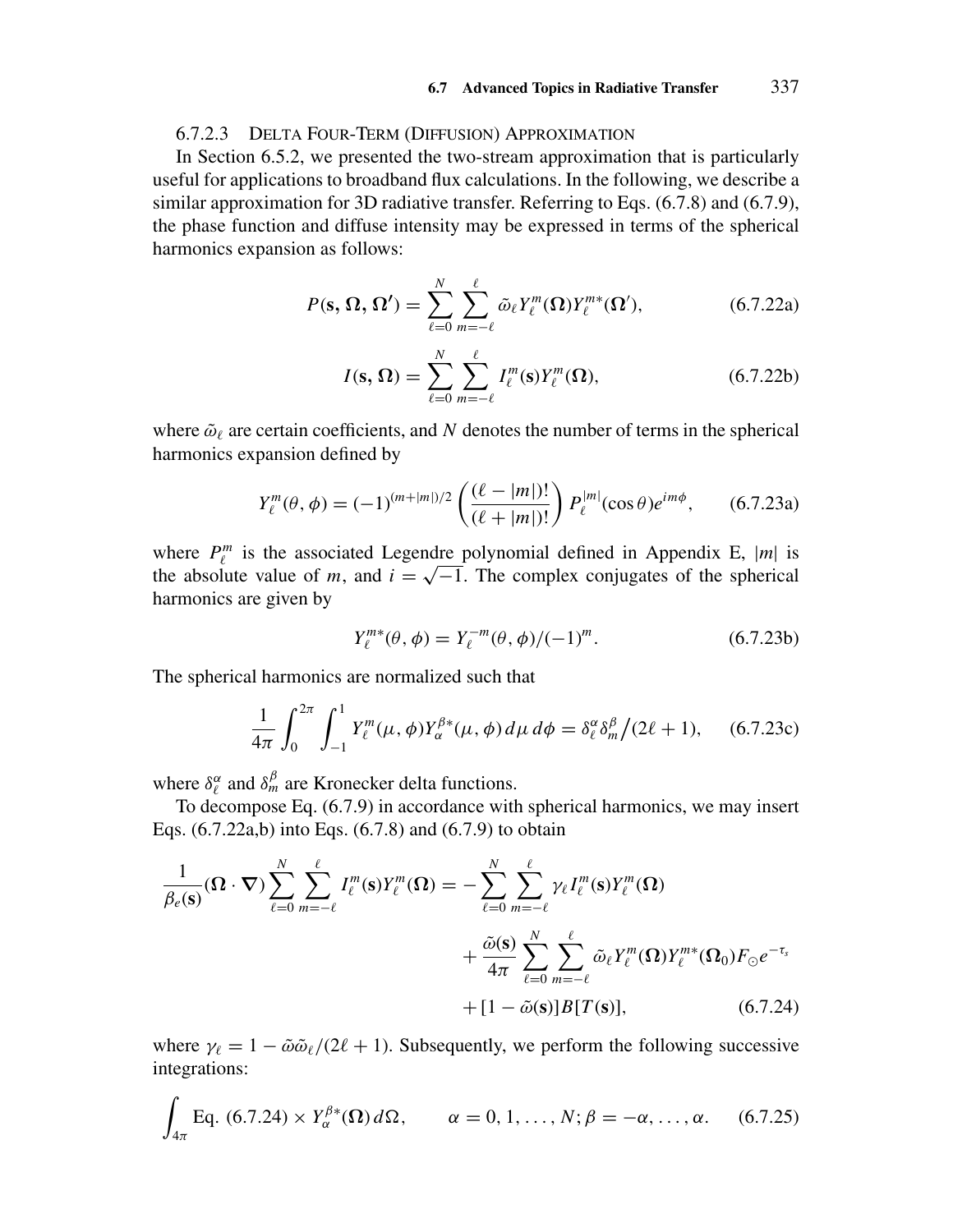We find that

$$
-\frac{1}{\beta_e(\mathbf{s})} \sum_{\ell=0}^N \sum_{m=-\ell}^{\ell} \int_{4\pi} (\mathbf{\Omega} \cdot \nabla) Y_{\ell}^m(\mathbf{\Omega}) Y_{\alpha}^{\beta*}(\mathbf{\Omega}) I_{\ell}^m(\mathbf{s}) d\Omega
$$
  
=  $-\gamma_{\alpha} I_{\alpha}^{\beta}(\mathbf{s}) \frac{4\pi}{2\alpha + 1} + \frac{\tilde{\omega}(\mathbf{s}) \tilde{\omega}_{\ell}}{2\alpha + 1} Y_{\alpha}^{\beta*}(\mathbf{\Omega}_0) F_{\odot} e^{-\tau_s} + 4[1 - \tilde{\omega}(\mathbf{s})] \pi B[T(\mathbf{s})].$  (6.7.26)

The left-hand side of this equation may be decomposed by using the recursion relationships in each coordinate system (Ou and Liou, 1982; Evans, 1993).

For application to the finite homogeneous cloud problem, we may make a firstorder approximation (i.e.,  $N = 1$ ). Using Cartesian coordinates and the definition of spherical harmonics and their recursion relationships, we obtain the following four partial differential equations:

$$
\frac{\partial I_1^0}{\partial z} + \frac{1}{\sqrt{2}} \left( \frac{\partial}{\partial x} - i \frac{\partial}{\partial y} \right) I_1^{-1} - \frac{1}{\sqrt{2}} \left( \frac{\partial}{\partial x} + i \frac{\partial}{\partial y} \right) I_1^1
$$
  
=  $-\beta_e I_0^0 (1 - \tilde{\omega}) + \frac{\tilde{\omega}}{4\pi} \beta_e F_{\odot} e^{-\tau_s},$  (6.7.27a)

$$
\beta_e (1 - \tilde{\omega}g) I_1^{-1} = -\frac{1}{3\sqrt{2}} \left( \frac{\partial}{\partial x} + i \frac{\partial}{\partial y} \right) I_0^0 \n+ \frac{3}{\sqrt{2}} \frac{\tilde{\omega}g}{4\pi} (1 - \mu_0^2)^{1/2} (\cos \phi_0 + i \sin \phi_0) F_{\odot} e^{-\tau_s}, \quad (6.7.27b)
$$

$$
\beta_e (1 - \tilde{\omega}g) I_1^0 = -\frac{1}{3} \frac{\partial I_0^0}{\partial z} + \frac{3 \tilde{\omega}g}{4\pi} \mu_0 F_{\odot} e^{-\tau_s},\tag{6.7.27c}
$$

$$
\beta_e (1 - \tilde{\omega}g) I_1^1 = \frac{1}{3\sqrt{2}} \left( \frac{\partial}{\partial x} - i \frac{\partial}{\partial y} \right) I_0^0
$$
  
 
$$
- \frac{1}{\sqrt{2}} \frac{3\tilde{\omega}g}{4\pi} \left( 1 - \mu_0^2 \right)^{1/2} (\cos \phi_0 - i \sin \phi_0) F_\odot e^{-\tau_s} . \quad (6.7.27d)
$$

On substituting Eqs. (6.7.27b–d) into Eq. (6.7.27a), the following 3D nonhomogeneous diffusion equation may be derived:

$$
\nabla \cdot (\nabla I_0^0/\beta_t) - 3\alpha_t I_0^0 = -F_t + \Omega_0 \cdot \nabla (F_t g/\beta_t), \qquad (6.7.28a)
$$

where

$$
\beta_t = \beta_e (1 - \tilde{\omega}g),\tag{6.7.28b}
$$

$$
\alpha_t = \beta_e (1 - \tilde{\omega}), \tag{6.7.28c}
$$

$$
F_t = \begin{cases} 3\beta_e F_{\odot} e^{-\tau_s}/4\pi & \text{ solar} \\ 3\beta_e (1 - \tilde{\omega})B(T) & \text{IR.} \end{cases}
$$
 (6.7.28d)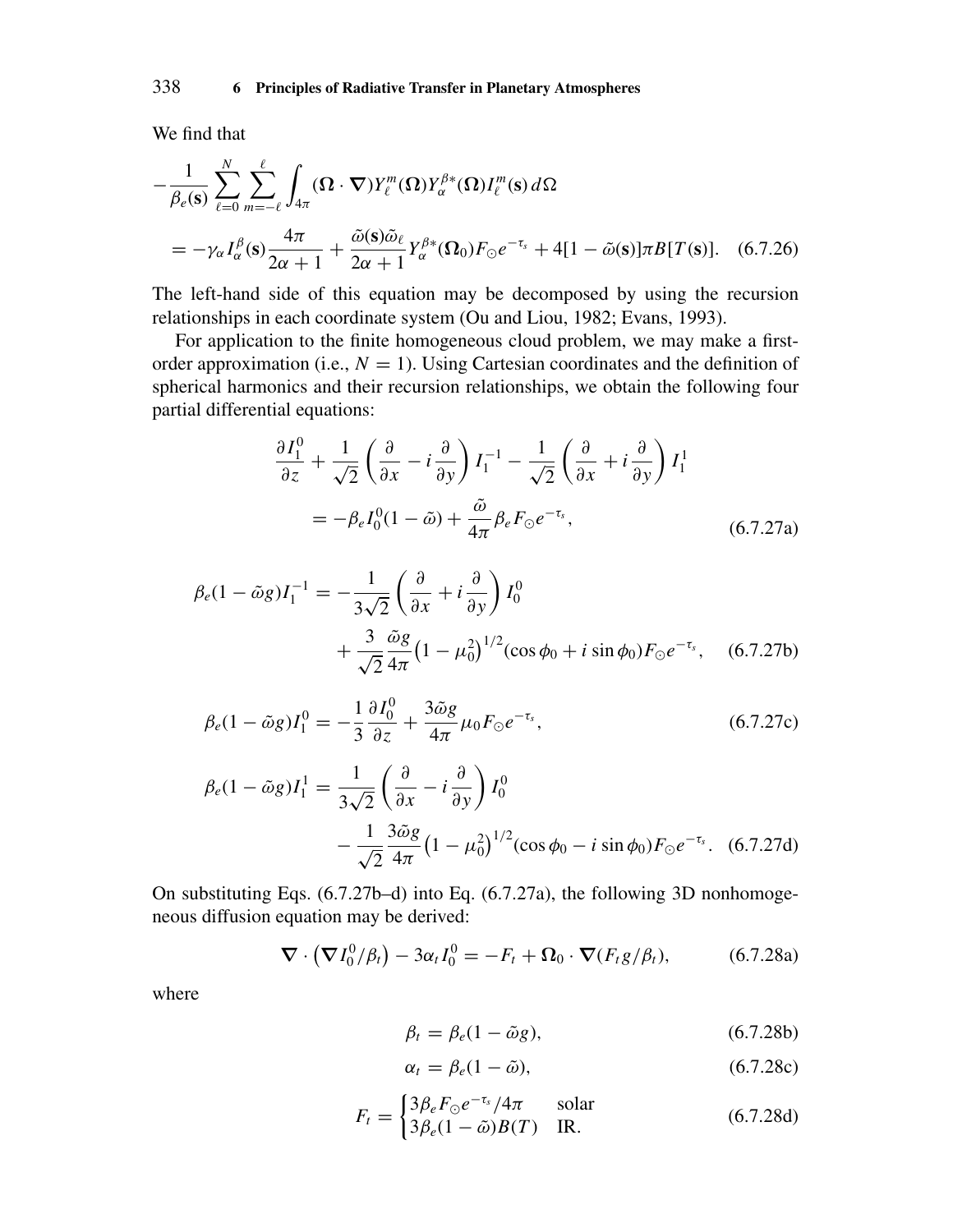In these equations, all the variables are functions of the coordinates  $(x, y, z)$ . In the case when the single-scattering parameters  $\beta_e$ ,  $\tilde{\omega}$ , and *g* are independent of  $(x, y, z)$ , a general diffusion equation in radiative transfer can be obtained (Exercise 6.17) from which an analytic solution for the diffuse intensity can be derived (Liou, 1992).

Equation (6.7.28a) represents a second-order nonhomogeneous partial differential equation, which must be solved numerically. From the spherical harmonics expansion for diffuse intensity denoted in Eq. (6.7.22b), we have

$$
I(x, y, z; \Omega) = I_0^0 + I_1^{-1} Y_1^{-1}(\Omega) + I_1^0 Y_1^0(\Omega) + I_1^1 Y_1^1(\Omega).
$$
 (6.7.29a)

Substituting Eqs. (6.7.27b–d) into Eq. (6.7.29a), we obtain

$$
I(x, y, z; \Omega) = I_0^0 - \frac{3}{2h} \sum_{j=1}^3 \frac{\partial I_0^0}{\partial x_j} \Omega_{xj} + \frac{9q}{2h} (\Omega \cdot \Omega_0) e^{-\tau_s}, \qquad (6.7.29b)
$$

where  $x_1 = x, x_2 = y, x_3 = z, h = 3(1 - \tilde{\omega}g)/2, q = \tilde{\omega}gF_{\odot}/12\pi, \Omega_z = \mu, \Omega_x =$  $(1 - \mu^2)^{1/2} \cos \phi$ , and  $\Omega_y = (1 - \mu^2)^{1/2} \sin \phi$ . For thermal infrared, the last term vanishes. To increase computational accuracy, we may apply the similarity principle for radiative transfer introduced in Section 6.5.3 for each computational point such that  $\beta'_e = \beta_e (1 - \tilde{\omega} f), \tilde{\omega}' = \tilde{\omega} (1 - f)(1 - \tilde{\omega} f), \text{ and } g' = (g - f)/(1 - f).$  The fractional energy in the diffraction peak of the phase function *f* can be taken to be  $\tilde{\omega}_2/5$ , where  $\tilde{\omega}_2$  is the second moment in the phase function expansion.

Contrail cirrus are a typical example of finite clouds. Observations from lidar backscattering and depolarization demonstrate that these clouds are also highly nonhomogeneous (see Section 8.3.3 for a discussion of contrail cirrus). At this point, a 3D extinction coefficient field for cirrus derived directly from observations is not available. Figure 6.20 illustrates a hypothetical extinction coefficient field constructed in the  $x-z$  plane. For radiative transfer calculations, the extinction coefficients are assumed to be the same in the *y*-direction. The solar and emergent angles used are 10◦ and 40◦, respectively, with a relative azimuthal angle of 140◦. The reflectance pattern is presented in the *x*–*y* plane at the cloud top. Maximum values close to the edge are shown because of the position of the sun and larger extinction coefficients. Similar patterns are displayed along the *y* direction. By using a mean extinction coefficient in the *x*–*z* plane, the reflectance pattern now corresponds to a homogeneous cloud. Except near the left edge, associated with the finite geometry, the pattern is uniform. This example demonstrates the significance and intricacy of the finite and nonhomogeneous cloud structure with respect to its radiative properties (see also Fig. 6.19).

# 6.7.3 Spherical Atmospheres

When calculating the transfer of solar radiation involving low sun, such as in twilight, or when the limb extinction technique is used to infer ozone, aerosols, and trace gases (Section 7.2.3), the effect of spherical geometry must be accounted for. In reference to Fig. 6.21, the spatial operator in conventional spherical coordinates (the SO system)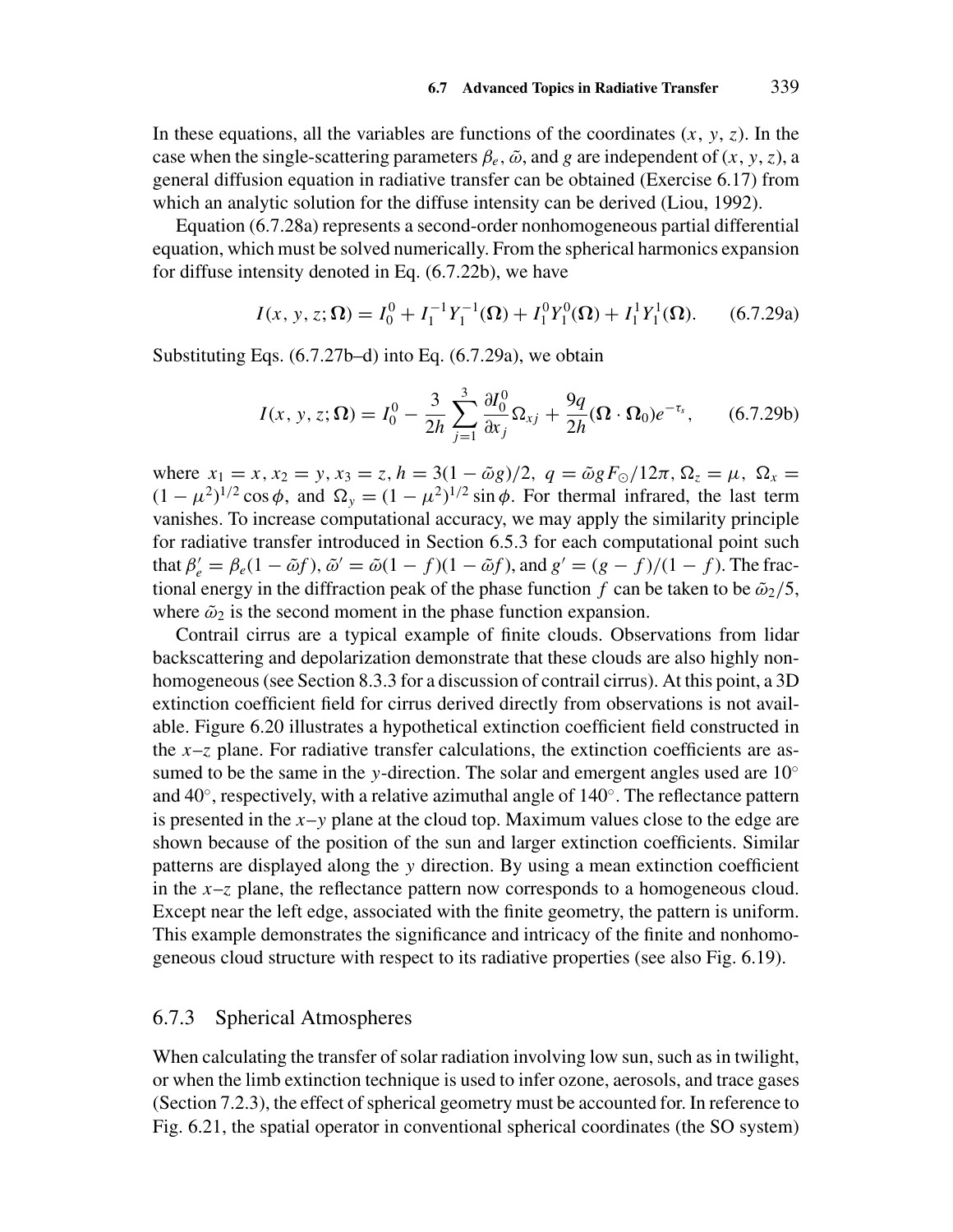

Contrail Extinction Coefficient Field (km–1)

**Figure 6.20** The top panel illustrates an extinction coefficient field mimicking a contrail in the *x–z* plane. The lower panel displays the bidirectional reflectances for (a) inhomogeneous and (b) homogeneous (mean extinction value) contrail fields in the *x–y* plane. The solar and emergent angles and the azimuthal difference used in the calculations are 10◦, 40◦, and 140◦, respectively.

may be written in the form

$$
\Omega \cdot \nabla = \Omega_r \frac{\partial}{\partial r} + \Omega_{Z_0} \frac{\partial}{r \partial Z_0} + \Omega_{A_0} \frac{\partial}{r \sin Z_0 \partial A_0},
$$
(6.7.30)

where the directional cosines may be derived by a transformation from those in polar coordinates and are given by

$$
\begin{bmatrix}\n\Omega_r \\
\Omega_{Z_0} \\
\Omega_{A_0}\n\end{bmatrix} = \begin{bmatrix}\n\sin Z_0 \cos A_0 & \sin Z_0 \sin A_0 & \cos Z_0 \\
\cos Z_0 \cos A_0 & \cos Z_0 \sin A_0 & -\sin Z_0 \\
-\sin A_0 & \cos A_0 & 0\n\end{bmatrix} \begin{bmatrix}\n\sin Z \cos A \\
\sin Z \sin A \\
\cos Z\n\end{bmatrix}, (6.7.31)
$$

where  $Z_0$  and  $Z$  are the zenith angles and  $A_0 - A$  denotes the azimuthal difference in the SO system.

However, the system of equations for radiative transfer in plane-parallel atmospheres that has been developed is in reference to the local zenith (see Fig. 6.1). Thus, we must transform the SO system of coordinates to those in the PO system with respect to the local zenith, as defined in Fig. 6.21. In this system, the scattered intensity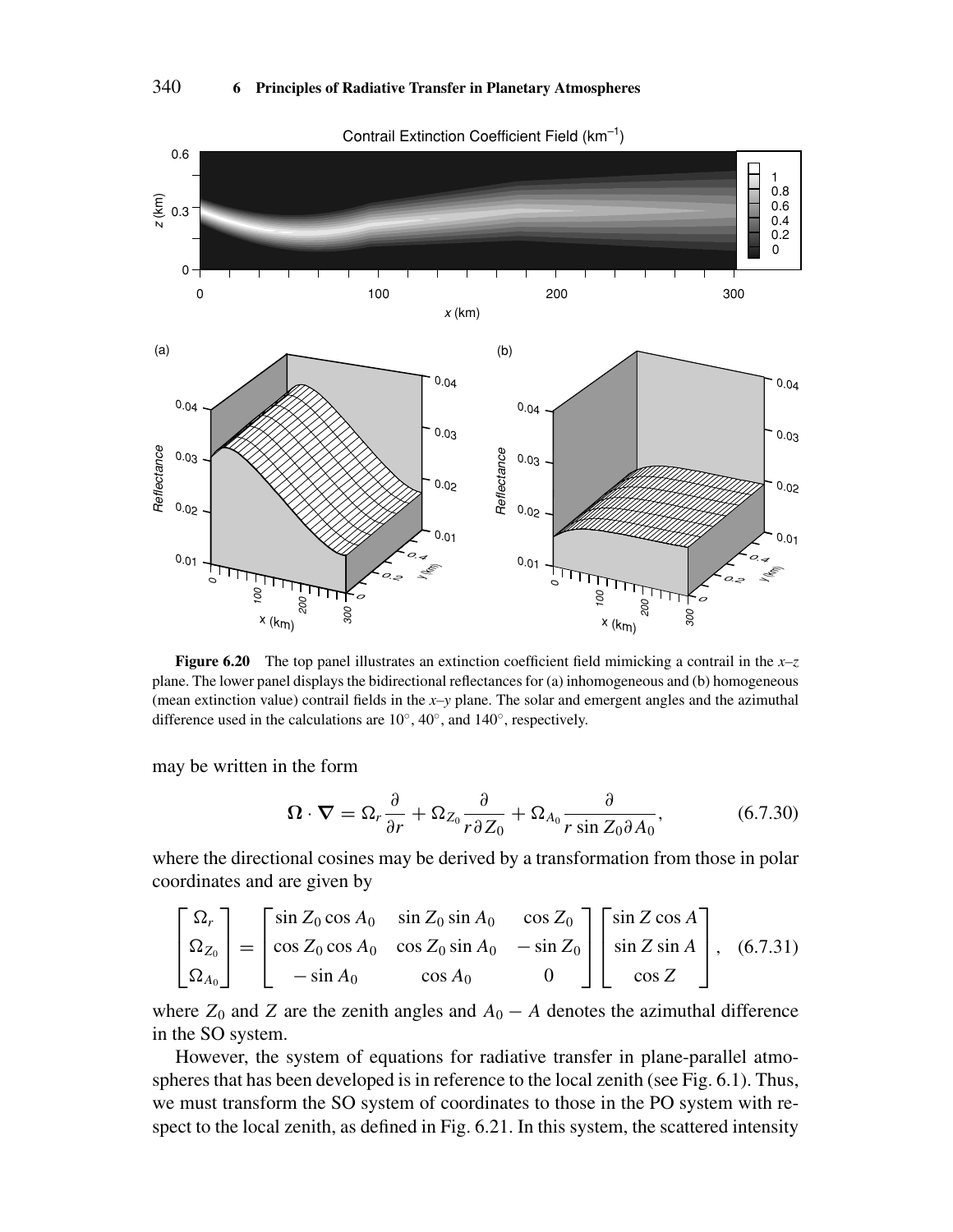

**Figure 6.21** Spherical coordinate systems with respect to the sun and the center of the earth (*SO*), and with respect to the zenith and the center of the earth (*PO*), which can be compared with the plane-parallel system. The former involves the zenith angles  $Z_0$  and  $Z$  and the azimuthal angle difference  $\triangle A$ , while the latter involves the zenith angles  $\theta_0 (= \pi - Z_0)$  and  $\theta$  and the azimuthal angle difference  $\Delta \phi$ . The point *P* is the location where scattering takes place, *O* is the center of the sphere, *r* (*OP*) is the radius,  $\theta_0$  is the solar zenith angle associated with the solid angle  $\Omega_0$ , and  $\theta$  is the emergent angle associated with the solid angle  $\Omega$ .

is a function of four variables:  $\theta$ ,  $\theta_0$ ,  $\Delta \phi$ , and *r*. The spatial operator can, therefore, be written as follows:

$$
\Omega \cdot \nabla = \Omega_r \frac{\partial I}{\partial r} + \Omega_\theta \frac{\partial I}{\partial \theta} + \Omega_{\theta_0} \frac{\partial I}{\partial \theta_0} + \Omega_{\Delta \phi} \frac{\partial I}{\partial \Delta \phi}.
$$
 (6.7.32)

Determination of the directional consines in this coordinate system is quite involved. After considering a number of geometric relationships for the angles on the sphere as shown in Fig. 6.21, we find (Exercise 6.18)

$$
\Omega_r = \frac{dr}{ds} = \cos \theta = \mu,\tag{6.7.33a}
$$

$$
\Omega_{\theta} = \frac{d\theta}{ds} = -\frac{\sin \theta}{r},\tag{6.7.33b}
$$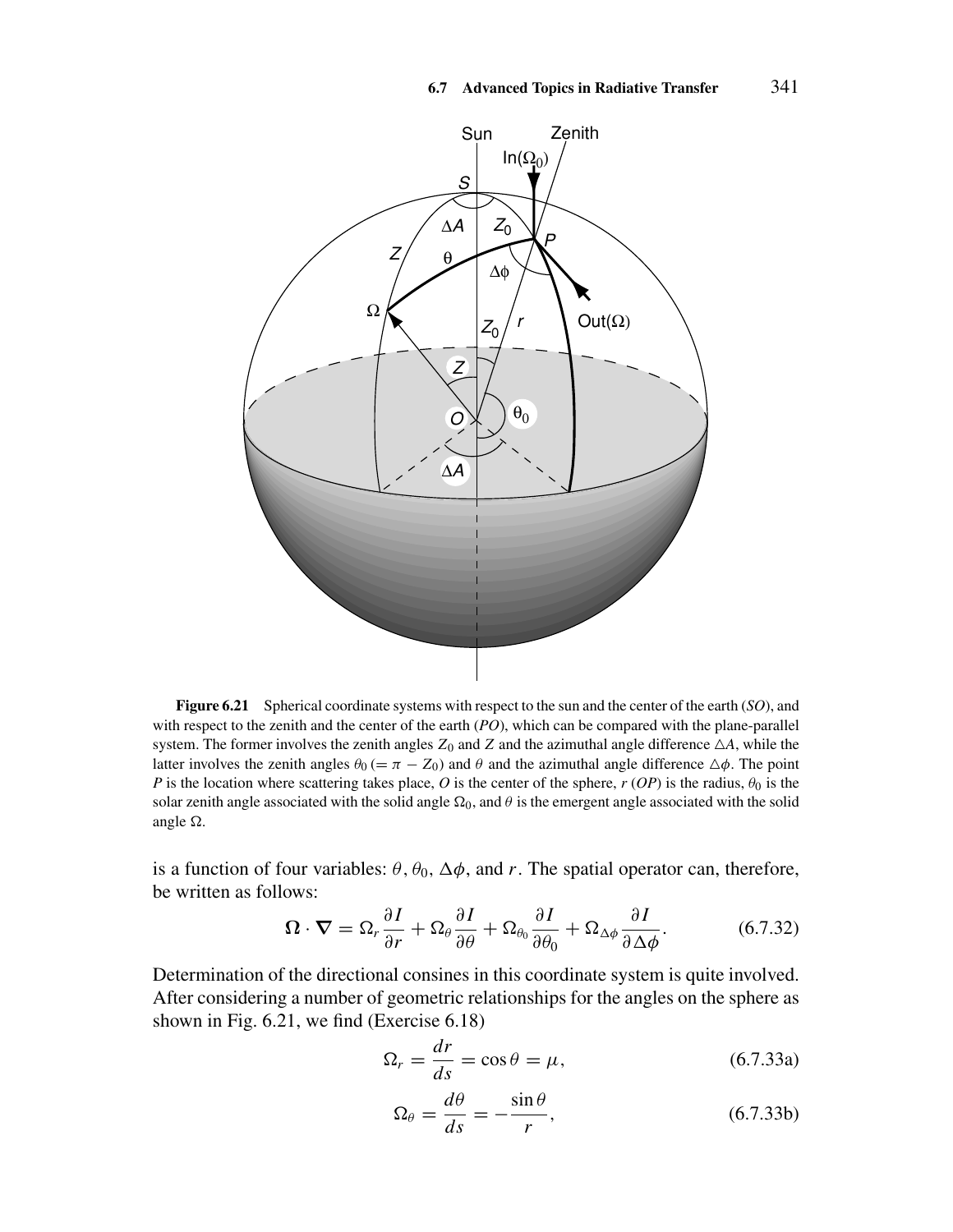### 342 **6 Principles of Radiative Transfer in Planetary Atmospheres**

$$
\Omega_{\theta_0} = \frac{d\theta_0}{ds} = -\frac{\sin\theta\cos\Delta\phi}{r},\tag{6.7.33c}
$$

$$
\Omega_{\Delta\phi} = \frac{d\Delta\phi}{ds} = \frac{\sin\theta\cos\theta_0\sin\Delta\phi}{r\sin\theta_0},
$$
\n(6.7.33d)

where *ds* is an arbitrary differential distance in space with respect to the local zenith direction *r*. It follows that the radiative transfer equation for spherical atmospheres with reference to the local zenith may be written in the form

$$
\mu \frac{\partial I}{\partial r} + (1 - \mu^2) \frac{\partial I}{r \partial \mu} + (1 - \mu^2)^{1/2} (1 - \mu_0)^{1/2} \cos \Delta \phi \frac{\partial I}{r \partial \mu_0}
$$
  
+ 
$$
\frac{(1 - \mu^2)^{1/2} \mu_0 \sin \Delta \phi}{(1 - \mu_0^2)^{1/2}} \frac{\partial I}{r \partial \Delta \phi} = -\beta_e(r) [I(r; \mu, \mu_0, \Delta \phi) - J(r; \mu, \mu_0, \Delta \phi)],
$$
(6.7.34)

where the source function is defined in Eq. (6.7.9) and we note that the extinction coefficient  $\beta_e$  and the single-scattering albedo  $\tilde{\omega}$  are functions of position only and are not dependent on the incoming and outgoing directions.

We may decompose Eq. (6.7.34) in a manner similar to that developed in Section 6.7.2. For this purpose, we may expand the diffuse intensity in the form

$$
I(r; \mu, \phi; \mu_0, \phi_0) = \sum_{m=0}^{N} I_m(r; \mu, \mu_0) \cos m \Delta \phi.
$$
 (6.7.35a)

The expansion of the phase function was introduced in Section 6.1 and is given by

$$
P(r; \mu, \phi; \mu', \phi') = \sum_{m=0}^{N} \sum_{\ell=m}^{N} \tilde{\omega}_{\ell}^{m}(r) P_{\ell}^{m}(\mu) P_{\ell}^{m}(\mu') \cos m \Delta \phi.
$$
 (6.7.35b)

Performing the integration  $\int_0^{2\pi}$  [Eq. (6.7.34)]  $d\Delta\phi$  leads to

$$
\mu \frac{\partial I_0}{\partial r} + \frac{(1 - \mu^2)}{r} \frac{\partial I_0}{\partial \mu} = -\beta_e (I_0 - J_0)
$$
  
 
$$
- \frac{1}{2} \left[ \frac{(1 - \mu^2)^{1/2} (1 - \mu_0^2)^{1/2}}{r} \frac{\partial I_1}{\partial \mu_0} - \frac{(1 - \mu^2)^{1/2} \mu_0}{(1 - \mu_0^2)^{1/2} r} I_1 \right], \quad (6.7.36)
$$

where the azimuthally averaged source function is given by

$$
J_0 = \int_0^{2\pi} J \ d\Delta \phi = \frac{\tilde{\omega}}{2} \int_{-1}^1 P_0(\mu, \mu') I_0(r; \mu, \mu') d\mu'
$$
  
+  $\frac{\tilde{\omega}}{4\pi} P_0(\mu, -\mu_0) F_{\odot} \exp[-\tau \text{Ch}(r, \mu_0)] + (1 - \tilde{\omega}) B(T), \quad (6.7.37)$ 

where Ch denotes the Chapman function (see Exercise 3.3), and the single-scattering properties ( $\beta_e$ ,  $\tilde{\omega}$ , and  $P_0$ ) as well as the temperature field can be functions of position.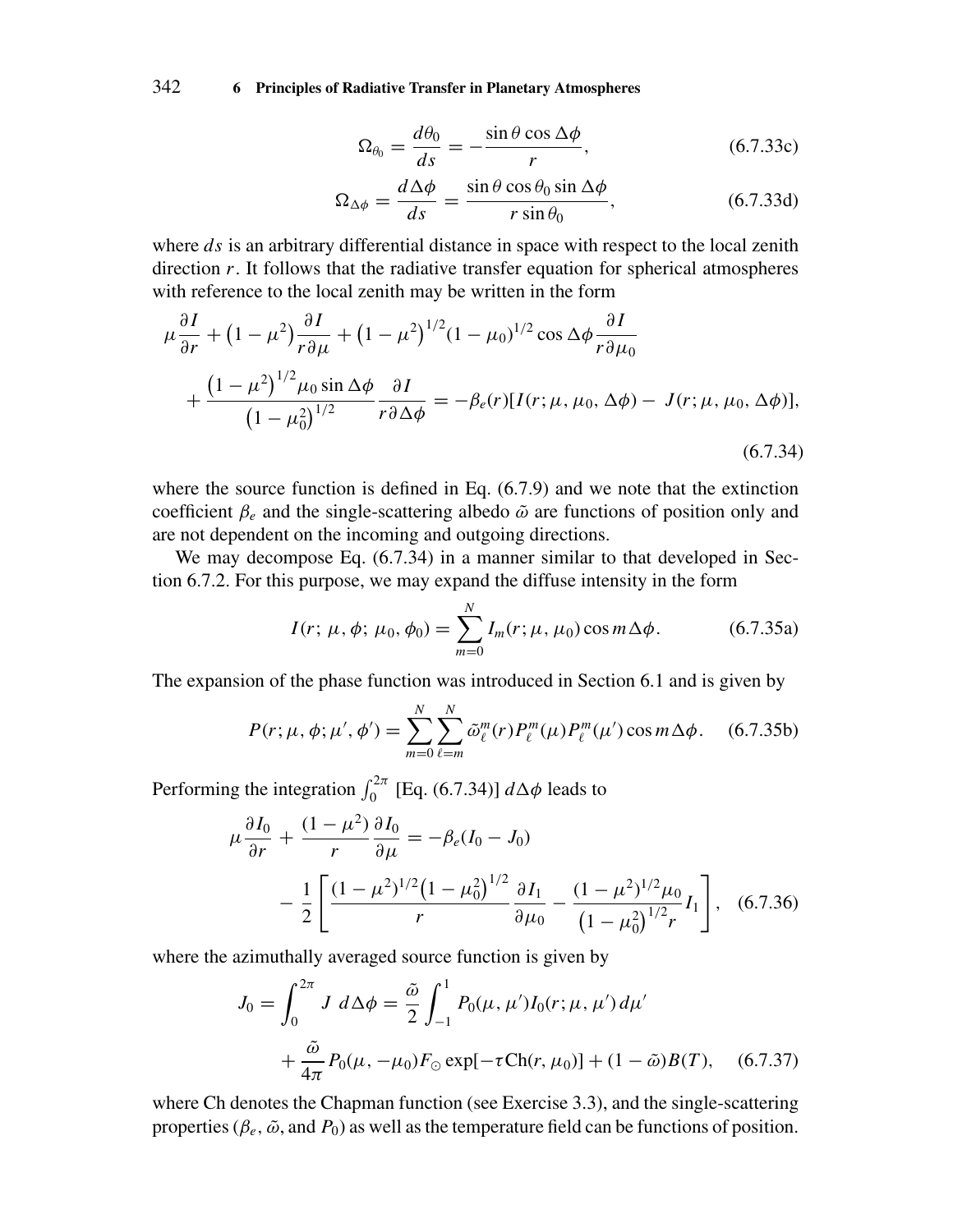Equation (6.7.36) contains two variables:  $I_0$  and  $I_1$ . The solution requires one additional equation for  $I_1$ . Consequently, the intensity will be a function of  $\Delta \phi$ , the azimuthal difference of the incoming and outgoing beams, even in the case of isotropic scattering, i.e.,  $P(\mu, \phi; \mu', \phi') = 1$ .

It appears that Lenoble and Sekera (1961) were the first to present the basic radiative transfer equation in spherical atmospheres with reference to the local zenith. Chandrasekhar (1950) briefly discussed radiative transfer problems with spherical symmetry, stating "And when, further, no radiation from the outside is incident, the intensity and the source function will be functions only of the distance *r* and the inclination  $\theta$  to the radius vector." This is the situation when the source function is given by the emission in Eq. (6.7.37) without the direct solar radiation term. In this case the last two terms in Eq. (6.7.36) can be omitted, leading to Eq. (133) in Chandrasekhar's Section 14. Dahlback and Stamnes (1991) also presented correct equations for radiative transfer in spherical atmospheres with applications to the calculation of atmospheric photodissociation and heating rates in middle atmospheres in which the  $I_1$  terms were neglected. The importance of azimuthal dependence in the case of spherical atmospheres, even with isotropic scattering, has been pointed out in Herman *et al.* (1995).

To complete the solution for Eq. (6.7.36), we may carry out an approach similar to that presented in Section 6.7.2 by truncating the intensity expansion to the  $I_1$  term. By performing the integration  $\int_0^{2\pi}$  [Eq. (6.7.34)] cos  $\Delta \phi \, d\Delta \phi$  and by setting  $I_2 = 0$ , we obtain

$$
\mu \frac{\partial I_1}{\partial r} + \frac{(1 - \mu^2)}{r} \frac{\partial I_1}{\partial \mu} = -\beta_e (I_1 - J_1) - \frac{1}{2} \frac{(1 - \mu^2)^{1/2} (1 - \mu_0^2)^{1/2}}{r} \frac{\partial I_0}{\partial \mu_0}, \quad (6.7.38)
$$

where

$$
J_1 = \int_0^{2\pi} J \cos \Delta \phi \, d\Delta \phi = \frac{\tilde{\omega}}{2} \int_{-1}^1 P_1(\mu, \mu') I_1(r; \mu, \mu') \, d\mu'
$$
  
+  $\frac{\tilde{\omega}}{4\pi} P_1(\mu, -\mu_0) F_{\odot} \exp[-\tau \text{Ch}(r, \mu_0)],$  (6.7.39)

where  $P_1$  is the first Fourier component of the phase function ( $m = 1$ ). In principle, Eqs.  $(6.7.36)$  and  $(6.7.38)$  can be used to solve for  $I_0$  and  $I_1$  simultaneously. The theoretical subject of radiative transfer in spherical atmospheres appears not to have been fully explored at this point.

# Exercises

6.1 A satellite radiometer measures the solar radiation reflected from a semi-infinite, isotropic-scattering atmosphere composed of particulates and gases near the vicinity of an absorption line whose line shape is given by the Lorentz profile and whose absorption coefficient can be written as

$$
k_{\nu}=\frac{S}{\pi}\frac{\alpha}{(\nu-\nu_0)^2+\alpha^2}.
$$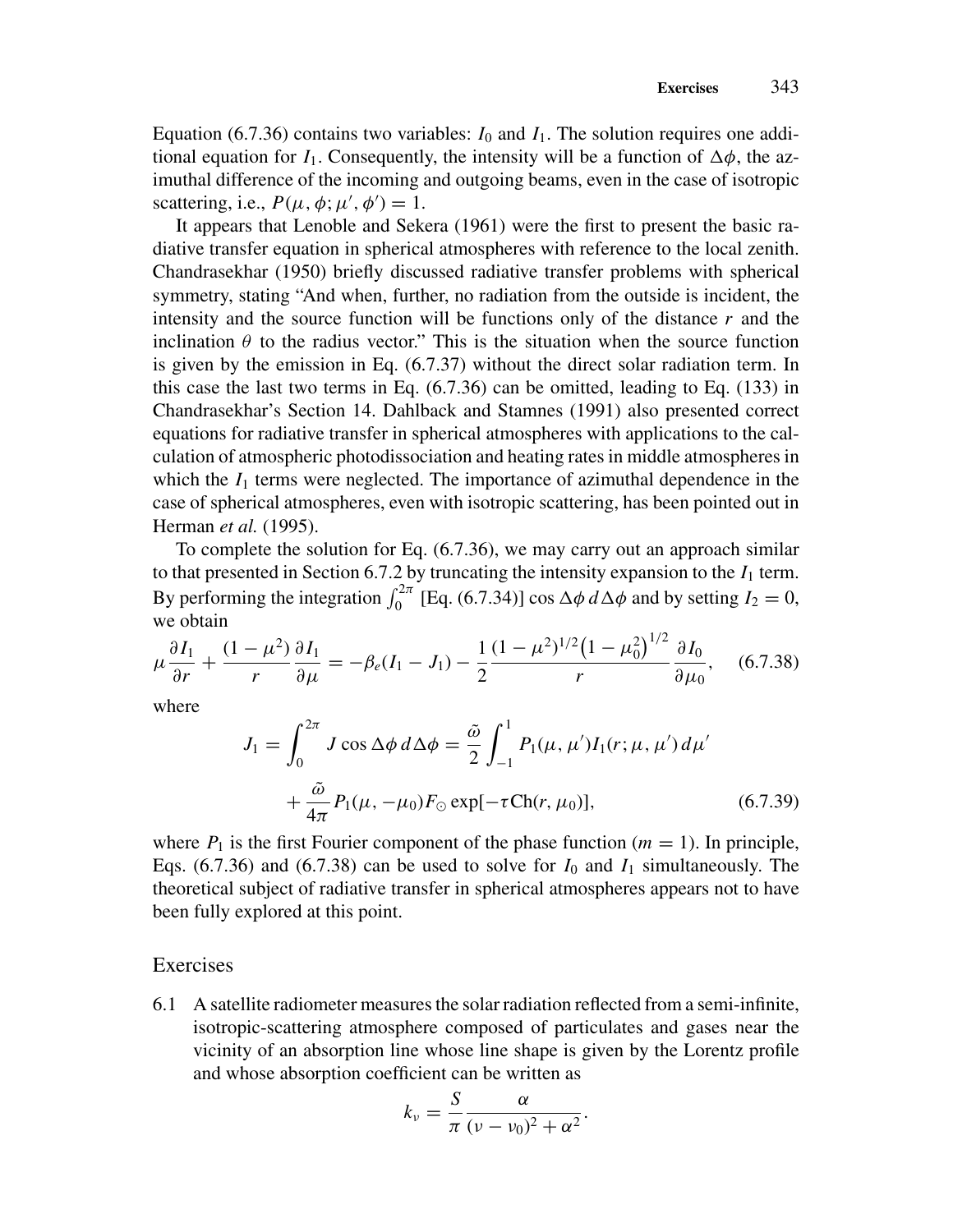# 344 **6 Principles of Radiative Transfer in Planetary Atmospheres**

Assuming that the particulates are nonabsorbing and that the scattering optical depth is equal to the gaseous absorption optical depth at the line center, calculate the reflected intensity as a function of wavenumber  $\nu$  using the two-stream approximation. Do the problem by formulating (a) the single-scattering albedo as a function of  $v$ ; and (b) the reflected intensity in terms of the two-stream approximation.

6.2 For a semi-infinite, isotropic-scattering atmosphere, show that the planetary albedo

$$
r(\mu_0) = 1 - H(\mu_0)\sqrt{1 - \tilde{\omega}}
$$

and the spherical albedo

$$
\bar{r} = 1 - 2\sqrt{1 - \tilde{\omega}} \int_0^1 H(\mu_0) \mu_0 \, d\mu_0.
$$

Using the first approximation for the *H* function and assuming single-scattering albedos of 0.4 and 0.8, compute the planetary albedo for  $\mu_0$  of 1 and 0.5 and the spherical albedo.

6.3 An optically thin layer  $\Delta \tau$  is added to a finite atmosphere with an optical depth of  $\tau_1$ , and all the possible transmissions of the incident beam due to the addition of the thin layer are displayed in Fig. 6.22. Formulate Eq. (6.3.44) using the principles of invariance discussed in Section 6.3.2. The method is also referred to as *invariant imbedding*. In this diagram, the dotted lines represent direct transmission.



6.4 Consider a cloud layer having a total global transmission of  $\bar{y}$  and a global reflection (spherical albedo) of  $\bar{r}$  above a Lambertian surface with an albedo of *rs*. Assuming no atmosphere between the cloud and surface, derive Eqs. (6.3.69a) and (6.3.69b) by means of geometric ray-tracing for multiple reflections between the cloud and the surface.